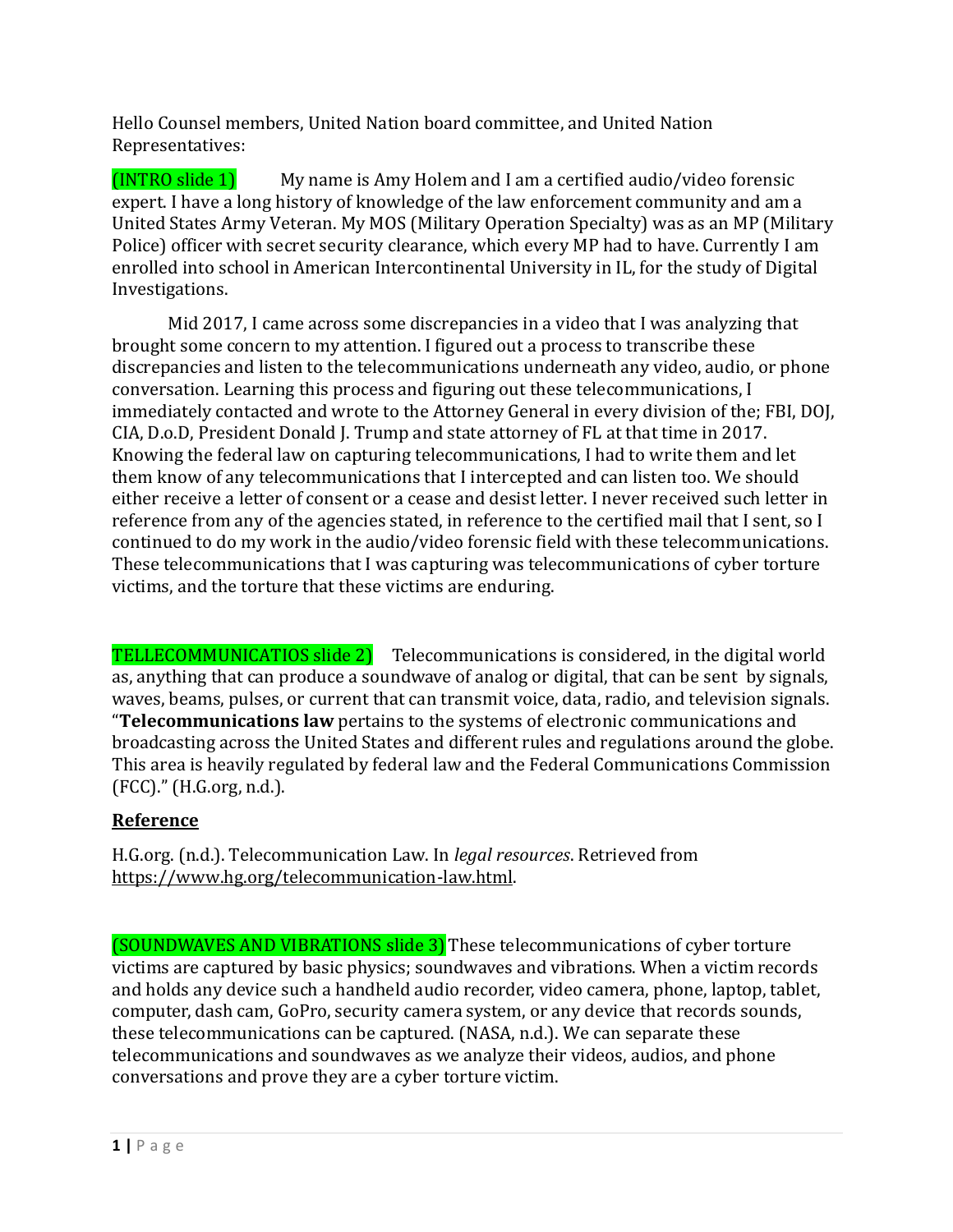### **Reference**

Encyclopædia Britannica, Inc. (2019, March 1). Telecommunication. In *Encyclopædia Britannica*. Retrieved from [https://www.britannica.com/technology/telecommunication.](https://www.britannica.com/technology/telecommunication)

NASA. (n.d.). What's the science of sound?. In *X-59 QueSST Home*. Retrieved from [https://www.nasa.gov/specials/X59/science-of-sound.html.](https://www.nasa.gov/specials/X59/science-of-sound.html)

(explaining Forensic analysis work ) What I do is acoustic fingerprinting of either an audio/video file or a phone conversation from a victim of cyber torture and I can capture their telecommunications, within the audio or video file, that the cyber torture victims sent for me to analyze forensically. Let me show you by what I mean. **(PLAY VIDEO slide 4)** As a forensic analyst we have to look at all aspect of the video, the power is out so no television or radio is playing in the background. Nothing is running electronically, Stove, microwave, refrigerator, A.C. units are all off, fans or any power besides the phones being used. Victim did go outside to show the power was out throughout the whole apartment complex. You can tell the victim either lives on the second or third story complex because of the palm tree that is shown in the video. Which shows the victim lives in a tropical climate? There are also rails, on the victim's area of the apartment complex you can see the reflection coming off of the flashlight. There are no other voices between the victim and the male within that apartment. No kids or additional people were screaming in the background, yelling, or coming outside to see what was going on. It was dark outside, so the video was taken after sunset. The video was taken by a phone because the victim told me the make and module of the device that the video came from which is a Samsung J3. The Audio file was dated with a time stamp 20200307 011348. If we want to do research and get technical, we can look for a power outage within the united states on that specific day and see where all power outages occurred in a tropical climate. I know the victim lives in Florida, Orlando area. We can verify that the power outage was in a specific range within the victim to prove that the power was out during that day and time the video was taken place. Which will provide evidence to the victims claim and prove that the video has not been altered or fabricated.

These are just some basic questions that a forensic analyst must ask to determine certain aspects of the video. Depends on the case, for law enforcement drive by shootings, murders, kidnappings, rape, detectives get and retrieve videos and do investigations on cases that they are working on. For me I retrieve videos, pictures, and audios of cyber torture victims because government officials and law enforcement officers, detectives refuse to help the victims.

This audio file that will be played next is a stripped version of the video that was just played. This audio file is a step process that I came up with to analyze the video forensically and prove the telecommunications and the torture the victims are going through and enduring. At the end of the file I cleared it up just a quick fix so that you can hear one clear statement. **(Play top Audio Symbol to the right of the video slide 4)** I want you to notice the digital sounds or harmonic effects that the file created. How there are digital effects, harmonic tones, high beeps within the audio, male and female voices protruding through the audio besides the known two people 1 female 1 male within the audio, there are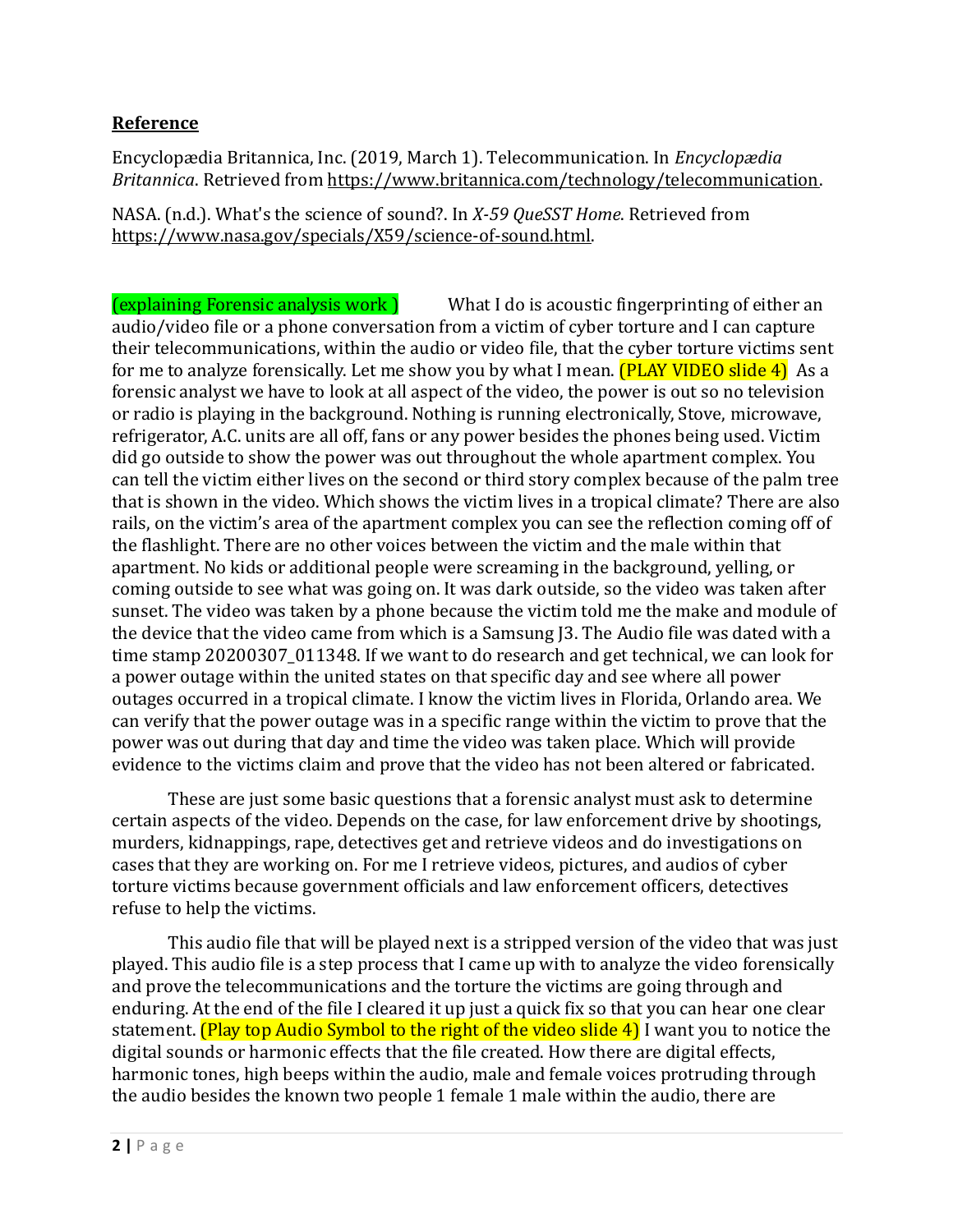musical tones within the audio too, going from high to low tones and pitches. When there is no power to create those noises, pitches, tones, telecommunications within the video. I did clear one section up at the very end of the video to tell the difference between stripping the file down and clearing the statements up and saving them individually. Play the file again and see if you can pick out what I just explained to you. (Play top Audio Symbol to the right of the video slide 4)

As a forensic analyst I do a form of audio acoustic fingerprinting, I have to separate all the tones, pitches, voices, effects, within the audio file to get 1 clear statement. The file underneath is a clip of the cleared statement at the end of the audio file that I separated the statement from the file. I highlighted the statement in yellow and the type of voice that it came from in white, depending if it was a male or female voice. (Play audio file to the right of the video underneath the top audio file slide  $4$ ) that file has a different male voice than the known male in the video. His pitch, tone, accent, we as forensic analyst can make assumptions of the type of voice or characteristics of the voice when analyzing the audio file. For example: We can tell that the male is white Caucasian because of the accent and tone of the unknown male criminal's voice. I would say from north east part of the United States because how he accented dangerous, almost a Jersey or a Boston type of accent, or even the draw in the voice the way he pronounced you'll (sounds like - yull ). The statement she's dangerous you'll alright? Tells me as an analyst that the male is talking or communicating to other members that he is working with, so there is a networking computer system that the criminals are using. It is coming from an outside power source directly aimed at the victim. We can tell because there is a power outage in the area, so power has to becoming from a different mile radius structure or a different form of telecommunications that has power. If these criminals did not have power, they would not be able to transmit the telecommunications. I want you to play the file again and see if you can pick up on the points that I suggested or stated. (Play audio file to the right of the video underneath the top audio file slide 4).

Listening and analyzing audios, videos, phone conversations, and pictures is what a forensic expert does. I have to look at all the different aspects of what the client sends so I can analyze any audio, video, picture, or phone conversation and give a bi-partisan analysis. cyber torture victims are sending audios, videos, pictures, and phone conversations to be analyzed to get the proper evidence, the victim needs to find the criminals and perpetrators behind these malicious, vile, heinous crimes that are being committed against them.

This file at the bottom far left-hand side underneath the video, is an audio file, not video, audio file that a cyber torture victim sent me to have forensically analyzed. Since there is no picture or visual effects, I had to make assumptions on what is happening within that file. The victim is talking to unknown people, no one is responding to his questions, so the people he is communicating with are not in the same room or area that audio was taken in. There is a fan or generator noise within the audio throughout the audio in the background. Listen to the audio if you can hear what I pointed out to you. **(Play bottom far** left-hand side underneath the video slide 4) When stripping down the audio file that was sent to me you can hear the telecommunications that the cyber torture victim is communicating with. **(Play audio underneath the video on the right-hand side slide 4)**. You can hear male voices in additional to female voices, there are digital sounds and harmonic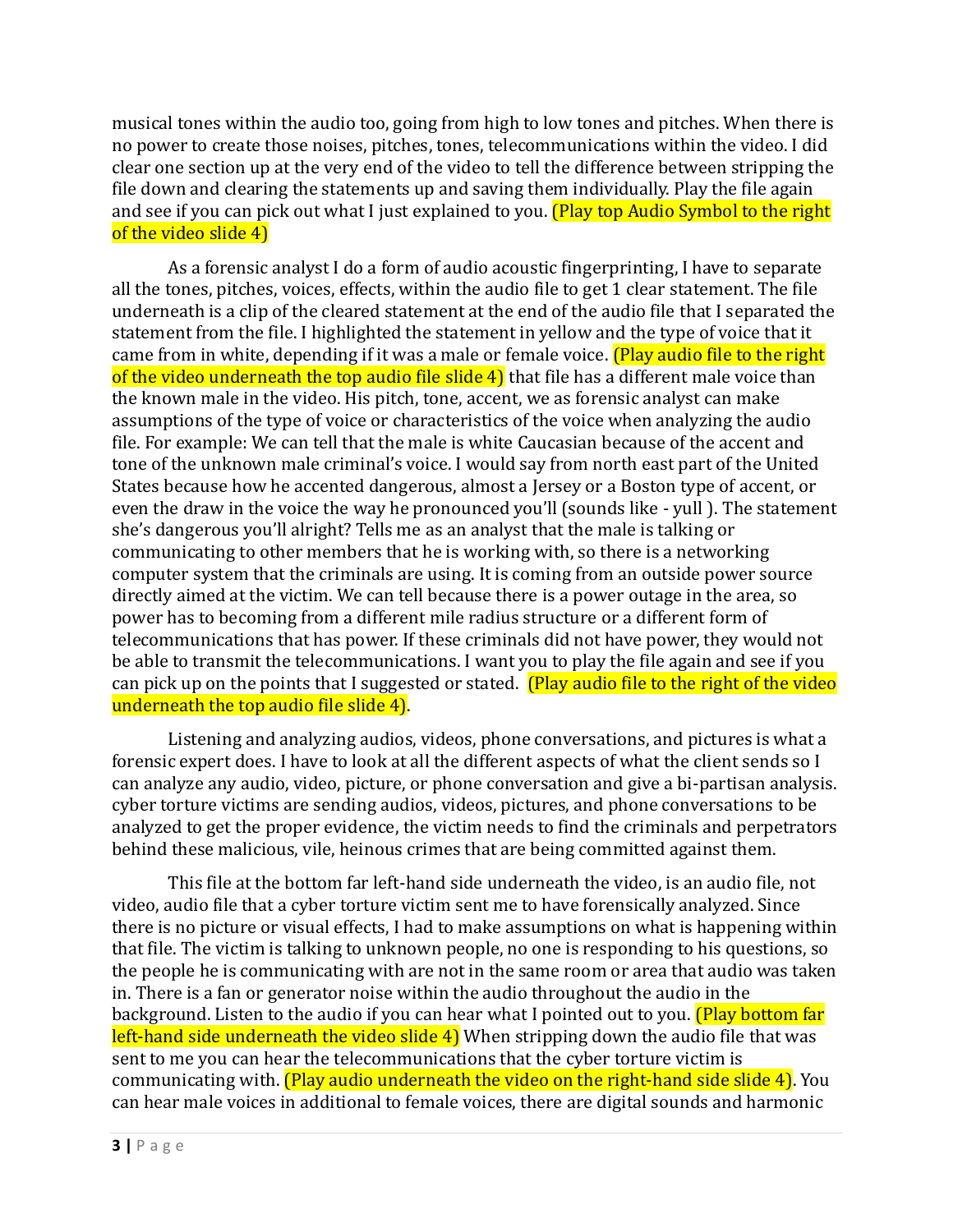tones coming from the audio file and different pitches coming from the file. The telecommunications that are captured within are giving an answer and response. The telecommunications cut off while the victim is talking and stop, and then continue after the victim is finished talking. The reason behind this is the technology that is being used on the cyber torture victim is neurological, so when the victim speaks the Artificial Intelligence AI machine is cut off and continues after the cyber torture victim stops talking.

I want you to notice the same attributes and differences that both these victims share. Both are victims of cyber torture. These are two different people with two different files one was a video and one was an audio. Both had the same type of telecommunications captured within the victim's files. There was also chime sounds, digital sounding effects, harmonic tones and pitches in both files of the victims. Although you don't know, but I do because I talked to these victims as clients, these victims are on opposite sides on the United States. One is Located in Florida and the other victim is located in Washington State. Both victims had female and male voices within the files that the victims submitted.

Every victim of cyber torture has that specific sound and effects in their videos, audios, and phone conversations when forensically analyzed. If they were not a victim there would be no sound, chimes, or telecommunications within the background. A person who is not a victim would be blank, and you would not hear the chimes, and digital sounding effects. This process can also help prove such crimes as hacking, surveillance, monitoring, stalking, harassment, bugging, and even spyware. Although you could not hear the telecommunications clearly that is because these are just examples of a cyber torture victim and what you hear within a video, audio, or phone conversation during the stripping process.

 $(s$  pectrum and decibels slide 5) This is a spectrum analysis, of an audio file of a captured statement that was analyzed forensically from a victim, the picture on the left top of the slide. Remember the clear audio file from the previous slide, the male making the statement she's dangerous you'll alright. Notice that the decibel level is in the negative (-20) decibel range. This is below the average hearing level of a human; this is the chart that is given at the bottom of the slide. The average level is in between -60 (negative sixty) decibels and – 66 (negative sixty-six) decibels. That means these telecommunications are subliminal only to the victim. The reason we can determine it is a form of telecommunications is the tower signal strength from the picture to the right of that audio analysis. The comment from the previous slide coming from an outside source, there was no power within the video of the victim because of the power outage. The average telecommunications were captured at a negative 60 (-60) decibel range. Only transmissions from towers travel at that decibel range. This was in between an excellent and a good signal strength of transmittance of a tower. "The legal definition of subliminal communication is generally taken to be "the projection of messages by light or sound so quickly or faintly that they are received by the listener below the level of conscious awareness." (Progressive Awareness Research INC., 2007). "The United States does not have a specific federal or state law addressing the use of subliminal messages in advertising. Instead, it is the country's advertising and broadcasting regulatory agencies that deal with the topic and its impact on the public. In contrast, other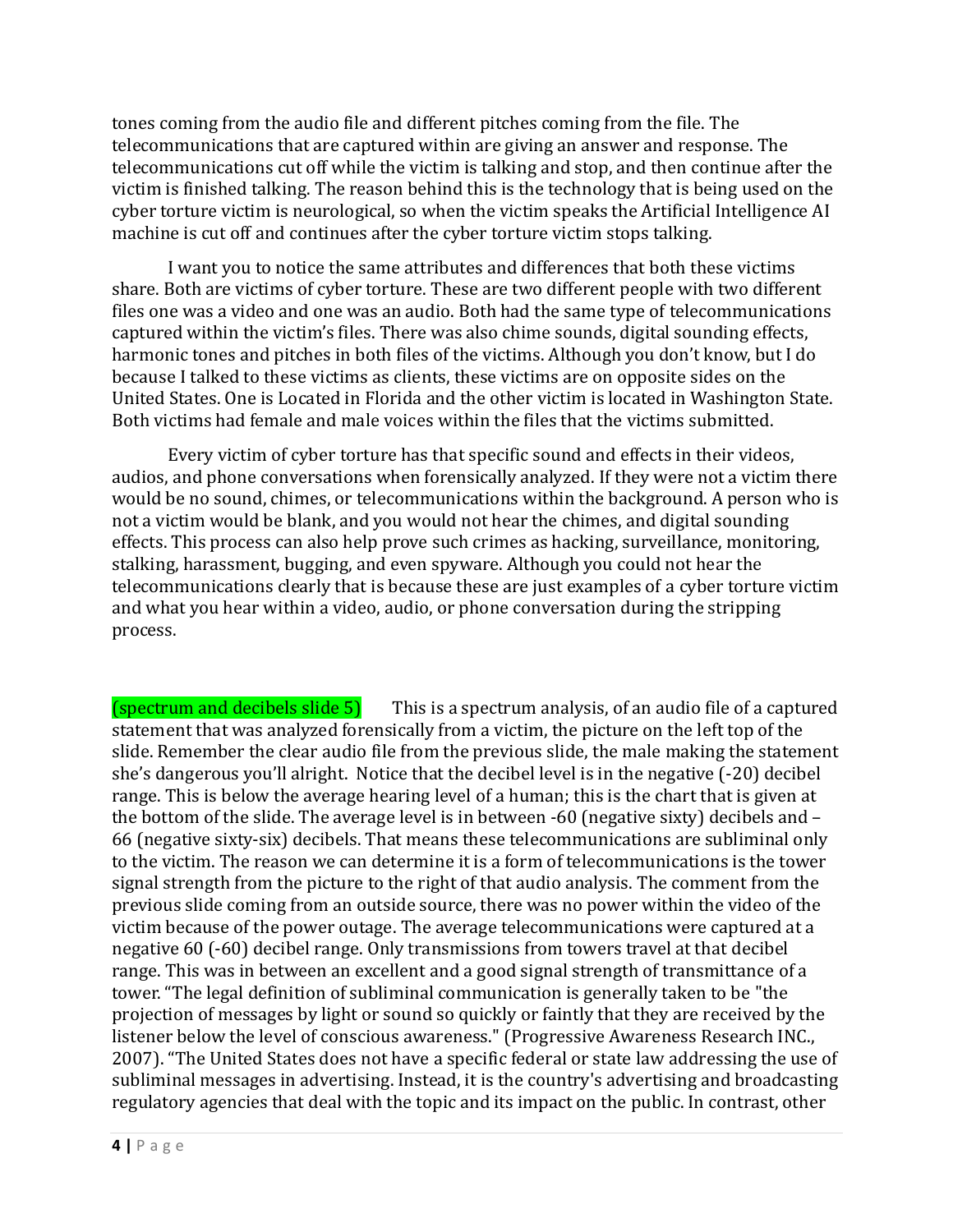countries do have specific laws in place concerning subliminal marketing. Britain and Australia, for example, ban subliminal advertising for any reason." Yet the FCC is in charge and refuse to investigate any and all accusations by cyber torture victims. (BROADCAST OF INFORMATION BY MEANS OF "SUBLIMINAL PERCEPTION" TECHNIQUES, 1999). Subliminal messages deny every individual his right to make free choices and "the Court concludes that when an individual is subjected to subliminal messages without his knowledge and consent, his privacy rights outweigh any free speech rights of the person or entity publishing the subliminal message." (Progressive Awareness Research INC., 2007). Yet the U.S. does not pass laws, to regulate the abuse, so they can use it to their advantage for human experimentation on cyber torture victims and will not be guilty of crimes against humanity. This allows the abuse of power from other infrastructures like AI systems to be implemented on a cyber torture victim which invades, manipulates, destroys, the mind, cells, tissue off cyber torture victims. This constructs an endless cycle for the cyber torture victim to never receive any legal help, and abuse to continue through their life. (Schultz, R. M., & Dolejs, R., 1987).

# **Reference**

BROADCAST OF INFORMATION BY MEANS OF "SUBLIMINAL PERCEPTION" TECHNIQUES (1999). In *JL.com*. Retrieved from [http://www.lawpublish.com/fcc1.html.](http://www.lawpublish.com/fcc1.html)

Dwilson, S. D. (2020). Laws on Subliminal Marketing. In *Chron*. Retrieved from [https://smallbusiness.chron.com/laws-subliminal-marketing-69892.html.](https://smallbusiness.chron.com/laws-subliminal-marketing-69892.html)

Lowery, O. M. (1989). Silent subliminal presentation system . In *Google Patents US5159703A* . Retrieved from

[https://patents.google.com/patent/US5159703A/en?oq=US5159703+Silent+Subliminal+P](https://patents.google.com/patent/US5159703A/en?oq=US5159703+Silent+Subliminal+Presentation+System+(aka%2c+silent+sound)+%C2%A0+Oliver+Lowry+1992%C2%A0) [resentation+System+\(aka%2c+silent+sound\)+%C2%A0+Oliver+Lowry+1992%C2%A0.](https://patents.google.com/patent/US5159703A/en?oq=US5159703+Silent+Subliminal+Presentation+System+(aka%2c+silent+sound)+%C2%A0+Oliver+Lowry+1992%C2%A0) 

Norris, E. G. (1996). Acoustic heterodyne device and method . In *Google Patents* . Retrieved from

[https://patents.google.com/patent/US5889870A/en?oq=US5889870+Acoustic+Heterodyn](https://patents.google.com/patent/US5889870A/en?oq=US5889870+Acoustic+Heterodyne+Device+and+Method%2c+%C2%A0Norris+1999) [e+Device+and+Method%2c+%C2%A0Norris+1999.](https://patents.google.com/patent/US5889870A/en?oq=US5889870+Acoustic+Heterodyne+Device+and+Method%2c+%C2%A0Norris+1999)

Progressive Awareness Research INC. (2007). The Legal Status of Subliminal Communication in America. Retrieved from

[https://www.progressiveawareness.org/research\\_desk\\_reference/legal\\_status\\_of\\_sublimi](https://www.progressiveawareness.org/research_desk_reference/legal_status_of_subliminal_communication.html) nal communication.html.

Schultz, R. M., & Dolejs, R. (1987). Auditory subliminal programming system. In *Google Patents US4777529A*. Retrieved from

[https://patents.google.com/patent/US4777529A/en?oq=+US4777529+Auditory+Sublimin](https://patents.google.com/patent/US4777529A/en?oq=+US4777529+Auditory+Subliminal+Programming+System%2c+%C2%A0Richard+Schultz+and+Raymond+Dolejs+1988) [al+Programming+System%2c+%C2%A0Richard+Schultz+and+Raymond+Dolejs+1988.](https://patents.google.com/patent/US4777529A/en?oq=+US4777529+Auditory+Subliminal+Programming+System%2c+%C2%A0Richard+Schultz+and+Raymond+Dolejs+1988)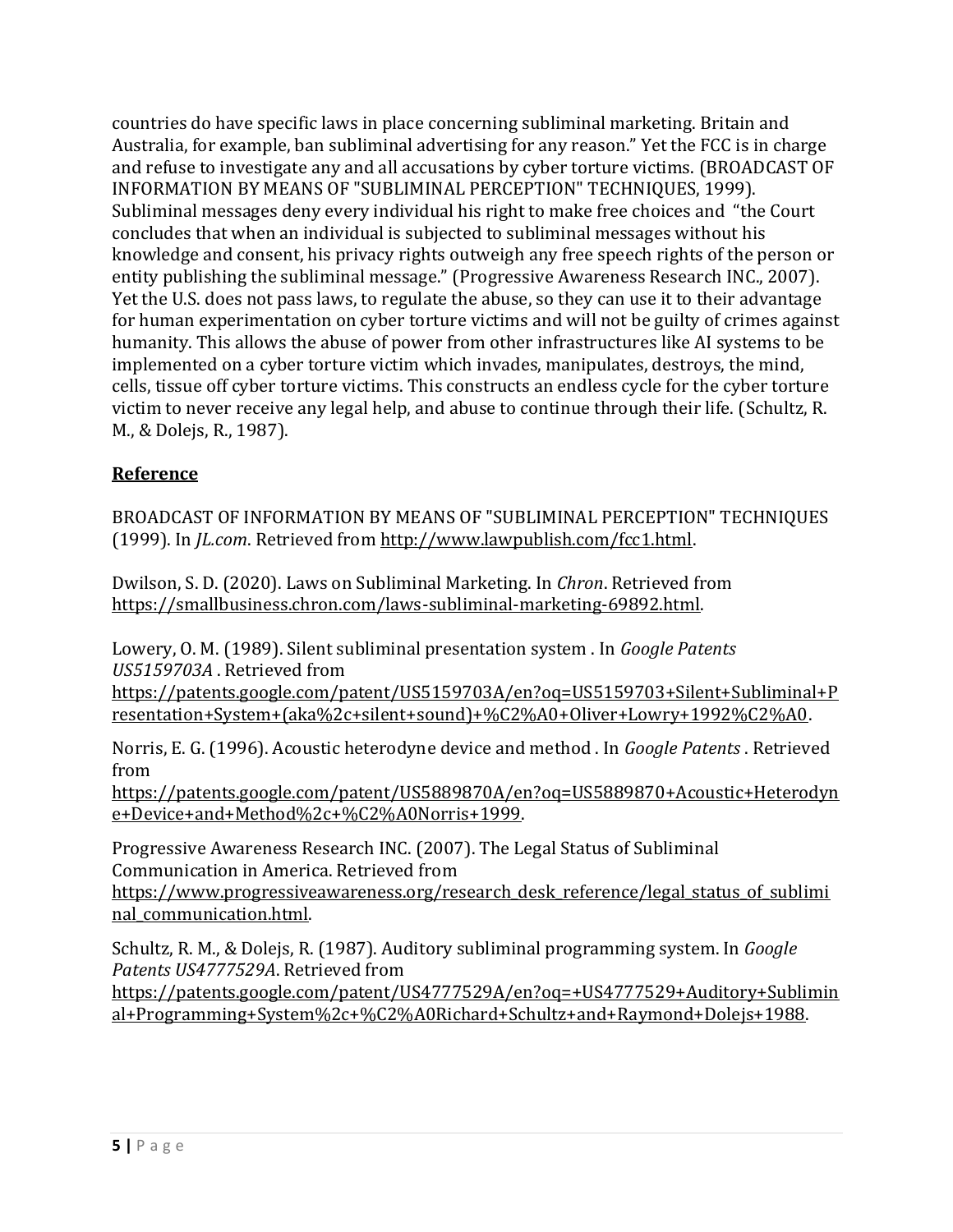Sweet, R. L. (1990). Subliminal message generator. In *Google Patents US5270800A* . Retrieved from

[https://patents.google.com/patent/US5270800A/en?oq=US5270800+Subliminal+Message](https://patents.google.com/patent/US5270800A/en?oq=US5270800+Subliminal+Message+Generator%2c+%C2%A0Robert+Sweet+1993%C2%A0) [+Generator%2c+%C2%A0Robert+Sweet+1993%C2%A0.](https://patents.google.com/patent/US5270800A/en?oq=US5270800+Subliminal+Message+Generator%2c+%C2%A0Robert+Sweet+1993%C2%A0)

 $(gathering evidence slide 6)$  As a forensic audio expert, I have to take forensic samples of different spectrums of the files that we analyze. Show step by step processes so other forensic analysts can duplicate the work and come out with the same outcome of an original file to show no alterations or special effects were added. We have to provide paperwork and documentation on how the audio, video, phone conversations, or pictures were extracted from the device, the exchange of hands from a law enforcement perspective. Who downloaded the file onto a flash drive, hard drive? Who analyzed it, who did the copy go to after it was analyzed? How the files were saved? Were the files encrypted or put a hash tag on the file? and other rules regulations and procedures that law enforcement and government officials have to file and process. I do not work for any government agency, my paperwork is different but still comply to government standards, so the victim can hand their files to law enforcement, with a report attached, to explain what the cyber torture victim or client is going through, with a forensic analyst report. The client is free to use the files and the report for their personal use. No third-party member is allowed to use the files unless authorized by the victims, clients or myself permission.

(Explaining School) "Implementing the recent initiative of Precision Medicine[1,](https://www.nature.com/articles/srep37422#ref-CR1) for example, would require a conceptually novel, individualized statistical framework that would facilitate linkage between different layers of information across the knowledge network." (Torres, E. B., & Denisova, K., 2016). Through that forensic analysis of these victims we can prove such effects that are being used on the cyber torture victim. Since I am going to school currently for Digital Investigations for a bachelor's degree most of the signal, telecommunications, that we learn is in reference, to the victims of cyber torture. Going to school for such a degree has helped me understand what I am listening to when I forensically analyze the audio, video, and phone conversations of the cyber torture victim. Although I do not have my degree yet and still in the learning process, the teachings and lessons are still essential to understanding the equipment and: the tower telecommunications, RF signals, Radio Broadcasting systems, Satellite, GPS coordination, Bluetooth, Lasers, Drones, along with Pseudo coding, mathematical equations, neural mapping and other aspects that the cyber torture victims are going through. These captured communications are through the use of cell tower, RF signal, and used as a computer networking system. This falls into line the learning and the classes of Digital Investigations. Digital Investigations also go over topics in reference to computer systems, hardware components, computer operating systems, Files, LAN, MAN, WAN, telecommunications, pseudo coding, and mathematical equations that are used for surveillance.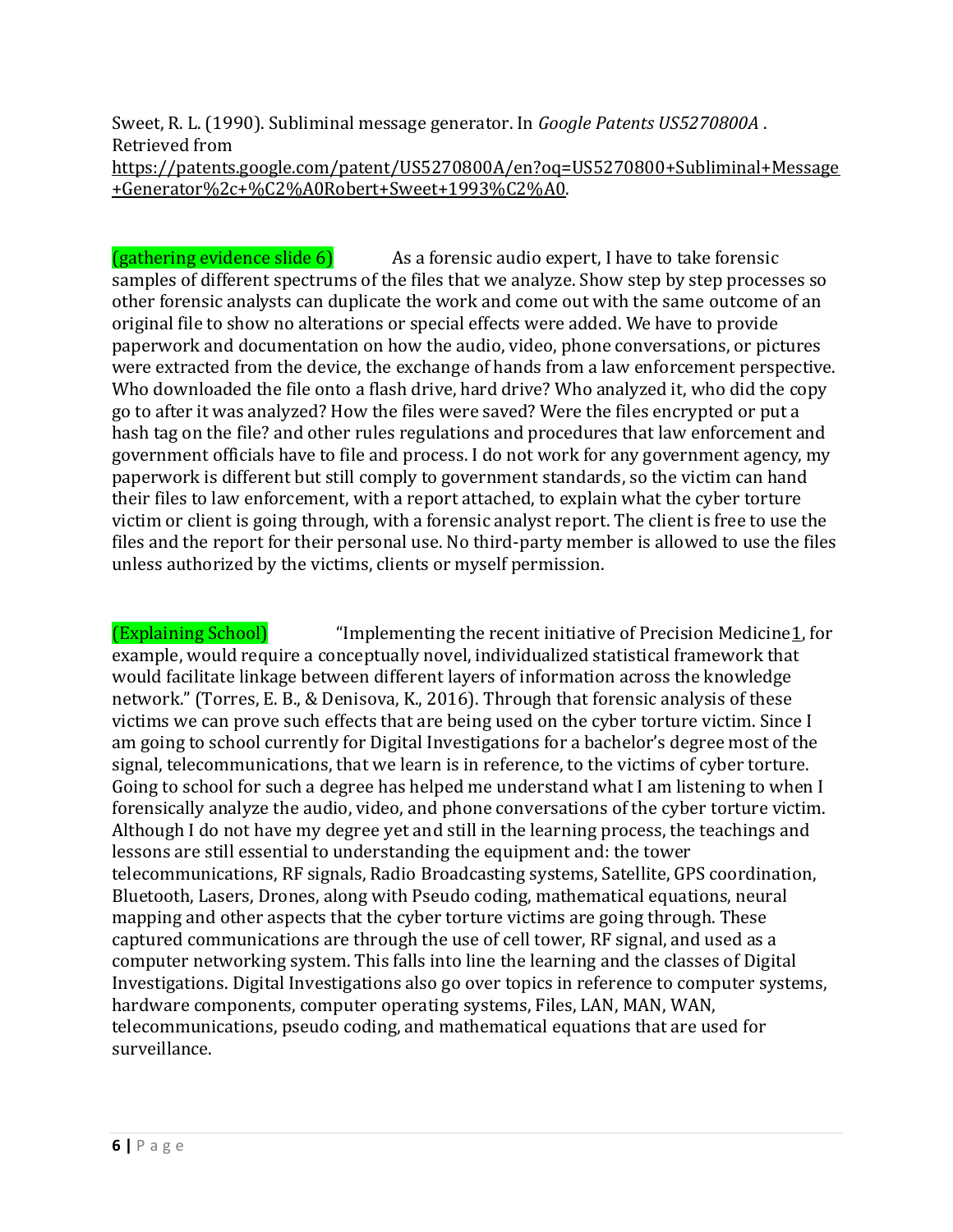## **Reference**

Torres, E. B., & Denisova, K. (n.d.). Article Open Access Published: 21 November 2016 Motor noise is rich signal in autism research and pharmacological treatments. In *Nature*. Retrieved from [https://www.nature.com/articles/srep37422.](https://www.nature.com/articles/srep37422)

(Weapon Systems) Weapons are being used on cyber torture victims with different causes and effects that the cyber torture victim is forced to endure. All of the weapons that are being used against the cyber torture victim are non-lethal weapons, electronic weapons, and electronic devices. The usage of such weapon systems on a cyber torture victim can leave radiation burns, scars, bruises on the victim's body. This physically harms the cyber torture victim and causes not only outer evidence but internal evidence as well. The weapons system is known to cause tissue damage, cellular damage, nerve damage, along with severe brain damage as well. This is part of a mass surveillance system program that the U.S. government has implemented to torture U.S. civilians and other cyber torture victims around the world too. Some of the radiation burns are from a source of microwave energy system or laser weapon systems. The federal agencies, military units, government contractors, and criminals use cyber torture victims as target practice for these weapons systems. These agencies or operational teams get the orders from supervisors to attack the victim, or child that these agencies are going after. There is audio forensic evidence to back up these statements

In reference to wireless transceivers there is a loophole that allows the government to monitor the U.S. population with the use of RF (Radio Frequencies) signals. *"when the person is in the close vicinity of the line-of-sight but not obstructing it, the signal reflected from the human body is also affecting the received signal strength and can be used for occupancy assessment purposes."* (networking, RFI, EMI, Brain waves, Surveillance monitoring EW, RF sensor networks. This allows the U.S. government to implement such structures such as biosensing applications to monitor the human body with the use of radio waves, frequencies, and transmissions.

"RF sensor networks [1]. These networks can be used for unobtrusive monitoring purposes such as device free localization (DFL) [1] and non-invasive respiration rate monitoring [2]. An important advantage of RF sensor networks is that they can be realized using any wireless technology capable of measuring the RSS." "The most common implementation platform is IEEE 802.15.4 based nodes [3], [4], however, WLAN [5] and RFID [6] also enable RSS-based DFL." "The technology has already been demonstrated for applications such as ambient assisted living [7], residential monitoring [4], security and emergency surveillance [8], and roadside surveillance [9].""The operation of the RSA is remotely controlled by a portable computer." (Yigitler, H., Jantti, R., & Kaltiokallio, O. ). With such control of systems that are linked from landlines, cell towers, radio towers, and satellite systems this allows the U.S. government to control to use a cyber networking system to implement a structure to attack U.S. civilians with the use of electronic devices, weapons, systems.

One Handbook by the U.S. Joint Forces command on Persistent surveillance, goes through techniques and measures on how to use all different surveillance methods, hand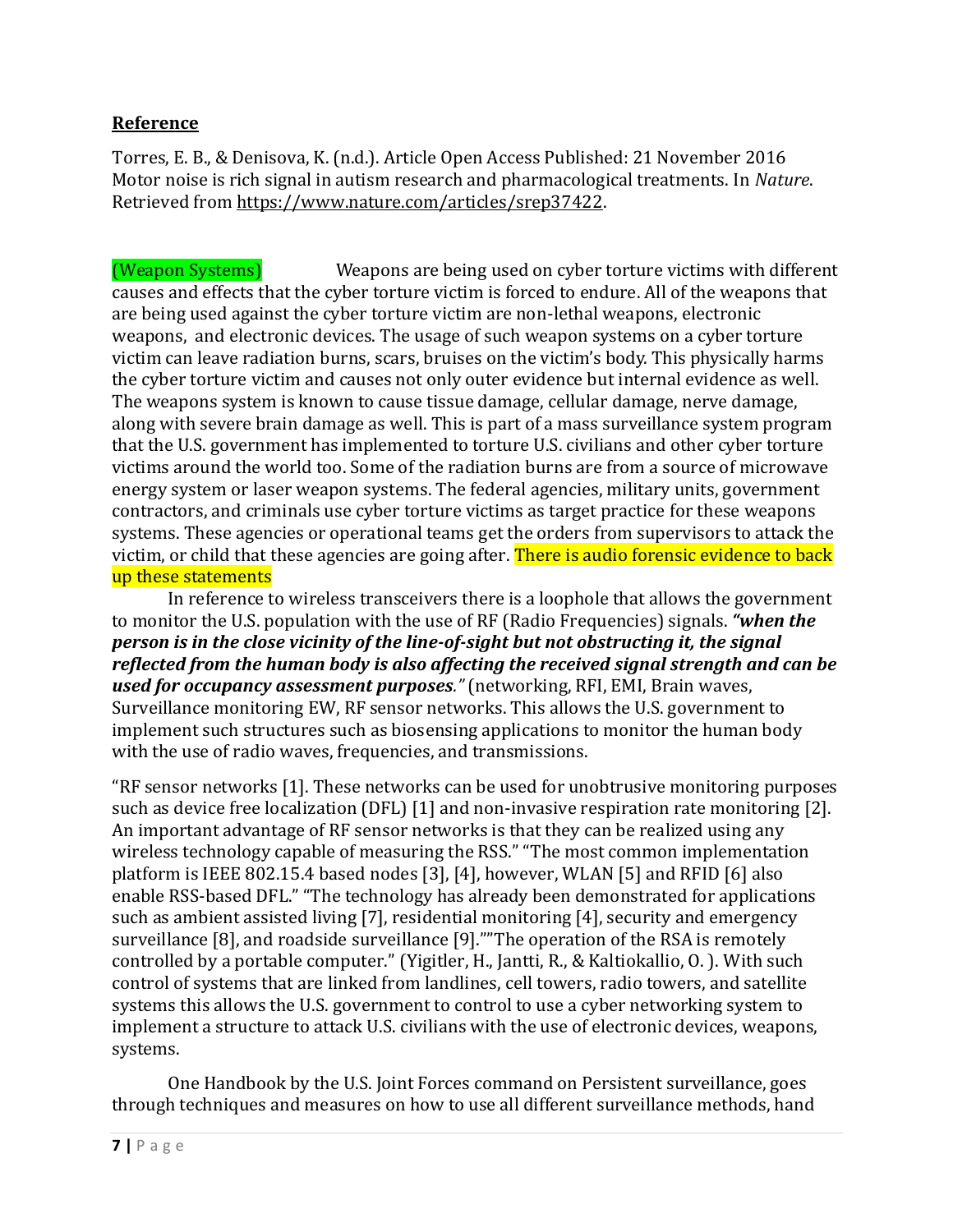off of information, intelligence, data mining, tracking techniques, and other necessary measures that federal agencies, military, private government contractors, and law enforcement officials, have to follow for procedures. There is another manual from Headquarters Department of the Army, field manual in section 12-5, show what type of capabilities and authority the U.S. Army can use on cyber torture victims. Some of this equipment include, jammers, air defense, rocket artillery and associated, engineers, weapons locating, and noncom jammers. With this type of military grade equipment cyber torture victims cannot prove the hacking, surveillance, monitoring, rape, and torture they are forced to endure. (Rose, C., 2000). That is why forensic analysis is so important to listening to the telecommunications and figuring out who is behind all the human right violations that are occurring against the cyber torture victim. Most of this technology is being set up through 5G towers capabilities, although any government is denying all use of non-lethal weapon systems being attached to the 5G towers. Those specific towers went up fast, without proper analysis, without authorization, and all on the taxpayers' expense. They are known to cause cancer, kill trees and animals, and emit frequencies at greater power. (Mysterious waves have been pulsing across Oklahoma). They are short distance capabilities which means a 5G tower has to be up every 150 (one hundred and fifty) ft. This is harmful on all humans, animals, insects, parasites, bacteria in the world. (Christine, S., 2019).

Some of these weapon systems can produce telecommunications at a target from over 2 (two) miles away. This technology was released back in 2017 and used highly on Navy ships. This technology name is LRAD system, that can be remotely operated. These systems are placed in many different locations such as prison systems, military bases, law enforcement, nuclear power plants, and even airports. With this type of radar systems in place, it can affect everyone and be used on anyone that is within a 2-mile (two mile) radius of the radar system. (Wiltar, G. I., 2017). Another different type of weapon system that the U.S. Government is using is the Active Denial System. ("A Method for Encoding & Transmitting Speech by Means of the Radio Frequency Hearing Phenomena, 1994)."The active denial system comprises an electromagnetic wave transmitting unit, a control unit and a signal generating unit, wherein various power control signals are stored in the signal generating unit, and the signal generating unit is used for controlling the duty ratio of electromagnetic waves transmitted by the electromagnetic wave transmitting unit". (Active denial system, 2014).This type of non-lethal weapon allow the nerve endings of the cyber torture victim respond to the heat from the weapon system and cause a cyber torture victims skin to produce heat, itching sensations and burning sensations through out the cyber torture victims body. These irritations do leave burn marks on the skin after the attack on the cyber torture victim usually within **a 2 (two) centimeter size**. Notice on the burn marks on this cyber torture victims' body. How it travels all the way from the chest down the arm too the wrist. **(There are pictures added to show the dimensions and exact** measurement apart from each location that follows the nervous system). These can be measured certain distances apart. Notice how it also travels from the chest down to the genital area of the victim and down to the victim's ankle and feet. Although there are no genitalia photos, a lot of cyber torture victims are unwilling to give up their private and genital area photos and videos. Once again, these marks can be measured systematically by width, length, and size. All the markings on the body are approximately the same size and in a straight manner down the nervous system to major control functions of the cyber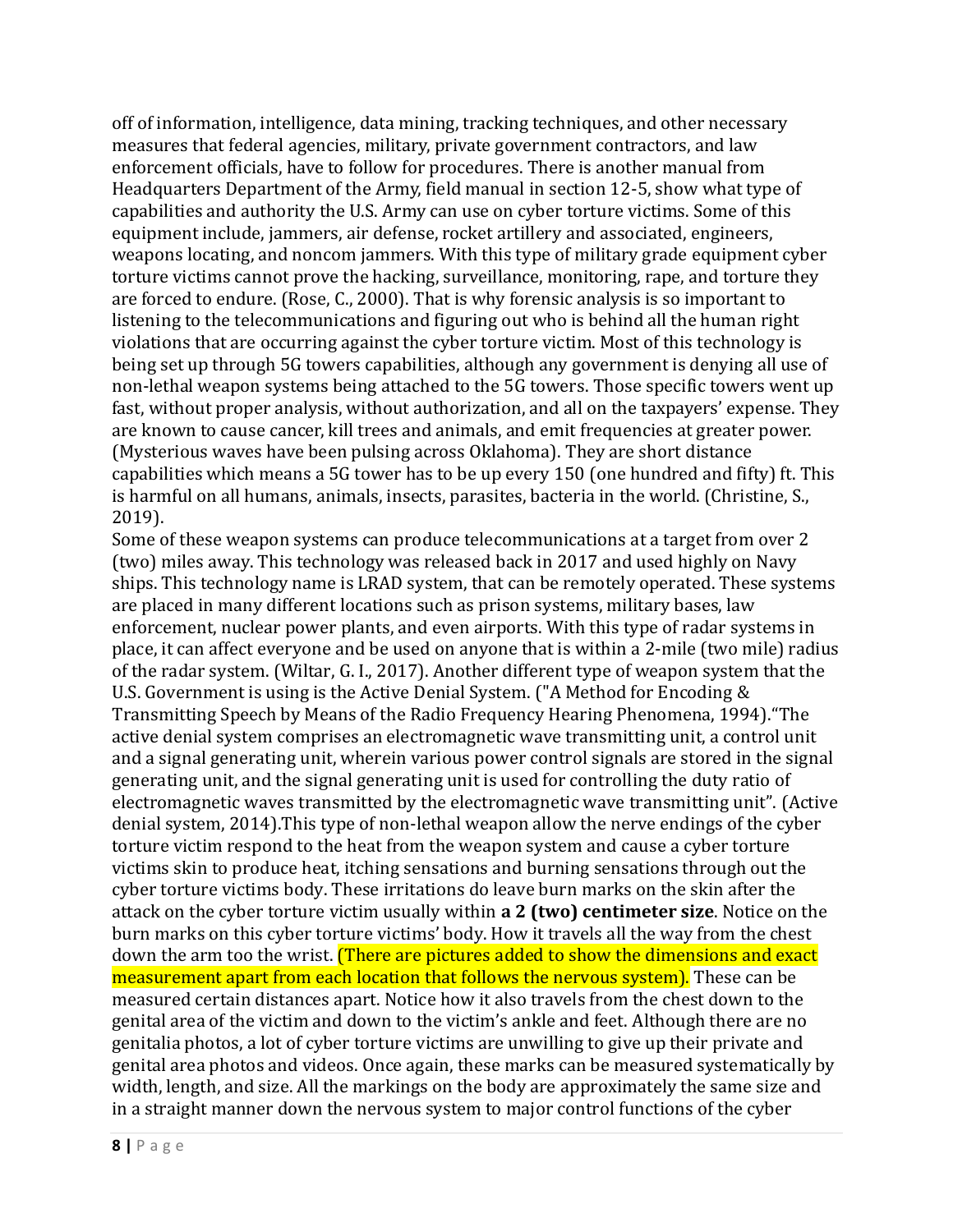torture victims' body, these are all created by the Active Denial System (Active denial system, 2014) and other weapons systems that have been implemented by the U.S. government and other countries. Another non-lethal weapon that is being used on a cyber torture victim is Voice to God weapon. U.S. military and the different departments have different names for the technology. Army would be V2K, Marines would be Medusa project, Navy, has the LRAD system, and air force is a central command station that test the technology out through computer networking constructs and radar systems. The Medusa project, projects sound and voices into the minds of the cyber torture victim. This type of project is also being studied currently at MIT in Boston Massachusetts as well. With this technology cyber torture victims are the only people that can hear the telecommunications that are being transferred to the cyber torture victim, because the signal is being directed at the victim. (Microwave Weapon MEDUSA: Project sound and voices like X-Men?, 2019). Although this technology is just being released to the public where colleges, students, companies, corporations, and contractors have access to this technology, this technology has been around since 1945. (Sigfusson, L., 2018). (Quaoar, 2007). There was another government U.S. human experimentation project that was conducted and that is known as MK ULTRA. This human experiment was finally released when a whistleblower came out with evidence of the torture that they were conducting on human subjects. Now this experiment only certain victims were allowed to press charges, but there were hundreds of victims who were involved that never got the proper justice, or help the victim deserved. It is said that the U.S. government shut down the project, but I believe the U.S. continued their operation and just called it a different name such as V2K, Voice of God, or Medusa. This link here will give you access to all the MK ULTRA files that were released although there are hundreds of files please go through and see the type of human experimentation that the U.S. government is capable of. (FOIA. (n.d.). MK-ULTRA/MIND CONTROL EXPERIMENTS. In *CIA Library*. Retrieved from

#### [https://www.cia.gov/library/readingroom/search/site/mk%20ultra.](https://www.cia.gov/library/readingroom/search/site/mk%20ultra) ).

This same type of military human experimentation is still being conducted on cyber torture victims, or anyone that the government deems a threat to society. This is where the audio forensics come into play, capturing the telecommunications, one can determine, who is behind this technology, what equipment they are using, names of companies, agencies, departments, surveillance, and what these different groups are doing to the cyber torture victim. The fact of the matter is that the U.S. Government has been conducting human experiments on civilians and veterans since 1945 maybe even sooner, without authorization, consent, and knowledge. This forces the victim to pay for all medical expensive out of the victim's pocket, and not get the proper medical help that the victim needs to solve their issue. This allows the U.S. government to hide, mask, manipulate, coverup, their human experimentations and get away with mass genocide and murder. There are many different experiments that I can prove and talk about the U.S. government has led the way and experimented on human subjects without consent and authorization. This is about cyber torture victims; I will prove not only with audio forensics that the U.S. government is behind the U.S. cyber torture victims but is also behind some victims in other countries as well. I am not saying that the U.S. government is the only culprit doing human experimentation on cyber torture victims. Since I have forensically analyzed for cyber torture victims 90% are U.S. citizens, so that is where most of my information and evidence leads to. Until there is a team that is created to do a proper investigation on cyber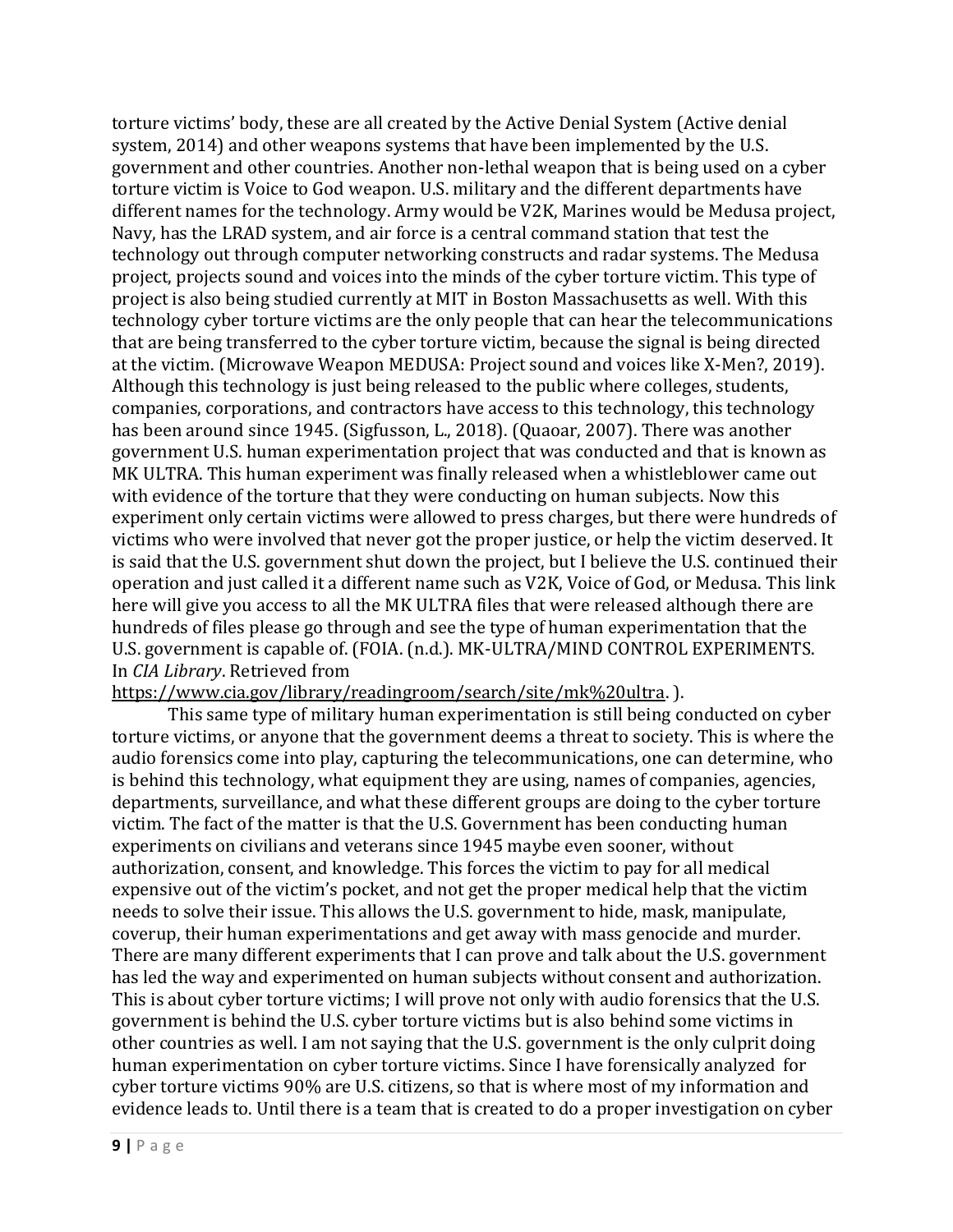torture victims. These are my findings and evidence of the cyber torture victims that I have collected. As of now no one else has come forward with any forensic audio/video evidence of cyber torture victims besides me that I am aware of. I have analyzed other victims from other countries, from Egypt, Vietnam, Poland, China, England, Canada, Germany, Japan, Iran, Iraq, Australia, Argentina, and Russia. There is a language barrier for me, and I am not capable of speaking several different languages to understand what is happening within the audio analysis. The cyber torture victims that I have helped, do have United States military behind their attacks. There are only three countries that I have captured frequencies from and that is China, England, and the United States.

Cyber torture victims have many different kinds of technology that is being used on them, so many complain about the U.S. government using the equipment to see through walls in the form a video voyeurism. (Inside Science, 2013). This technology the cyber torture victims complain about seem to be off the wall, but non the less the technology exists and plays a huge role in torturing the cyber torture victim. Entering, invading, manipulating the mind is part of the weapon systems that the U.S. government and military, law enforcement and federal agencies, government and civilian contractors, civilians, and criminals have access to this technology. (Build your own microwave Voice to Skull, V2K). Since the technology is accessible these entities put the cyber torture victim on a program enter in their biometrics, DNA, medical tests into the system and then have complete control of what the cyber torture victim is forced to endure. (Hacking the Mind Just Got Easier with These New Tools, 2019). This is through the use of non-lethal weapon systems, electronic devices, and electronic weapon systems. (Nonlethal weapons touted for use on citizens, 2006). Back when Obama was president the U.S. enforced rules and regulations stating they are allowed the use of drones against American citizens without unmistakable evidence to prove that they are involved with terrorism. (License to Kill: Government Authorizes Drone Strikes on US Citizens, 2013). Most of the abuse on the cyber torture victims come from the falsified information and the abuse of power through the FISA court systems. Which has been proven with the recent Trump administration. The U.S. government puts in a FISA warrant on the cyber torture victim claiming possible domestic terrorist, because of free speech and the false algorithms connected through a social media accounts like Facebook, Twitter, Snap chat. There is undeniable evidence throughout the audio analysis that Facebook is highly involved with the torture on the cyber torture victims. Facebook has contracts with the D.O.D ( Department of Defense) with keystrokes and keywords that are associated with terrorism and then filed with government officials and agencies. About 70% of the cyber torture victims' audios that I have analyzed have and mentioned Facebook. Which is evidence in itself of monitoring, stalking, surveillance, and hacking of personal accounts. The cyber torture victims are then entered into the system, and without warrant, evidence, facts, are *put into an electronic monitoring program that allows any means of electronic devices, electronic weapons, and non-lethal weapons systems.* (Beizer, D, 2009). (Cohen, R., 2012). (SCRIBD). The truth of the matter is that the U.S. government has jimmy rigged the system to where they are targeting individual U.S. citizens without evidence, abusing the power, and not going after real criminals so the U.S. government can do human experimentation on a mass population using non-lethal weapons, electronic devices, and electronic weapons and torture a cyber torture victim. (show evidence) (Lake, E, 2020). This is also in the format of AI (Artificial Intelligence) and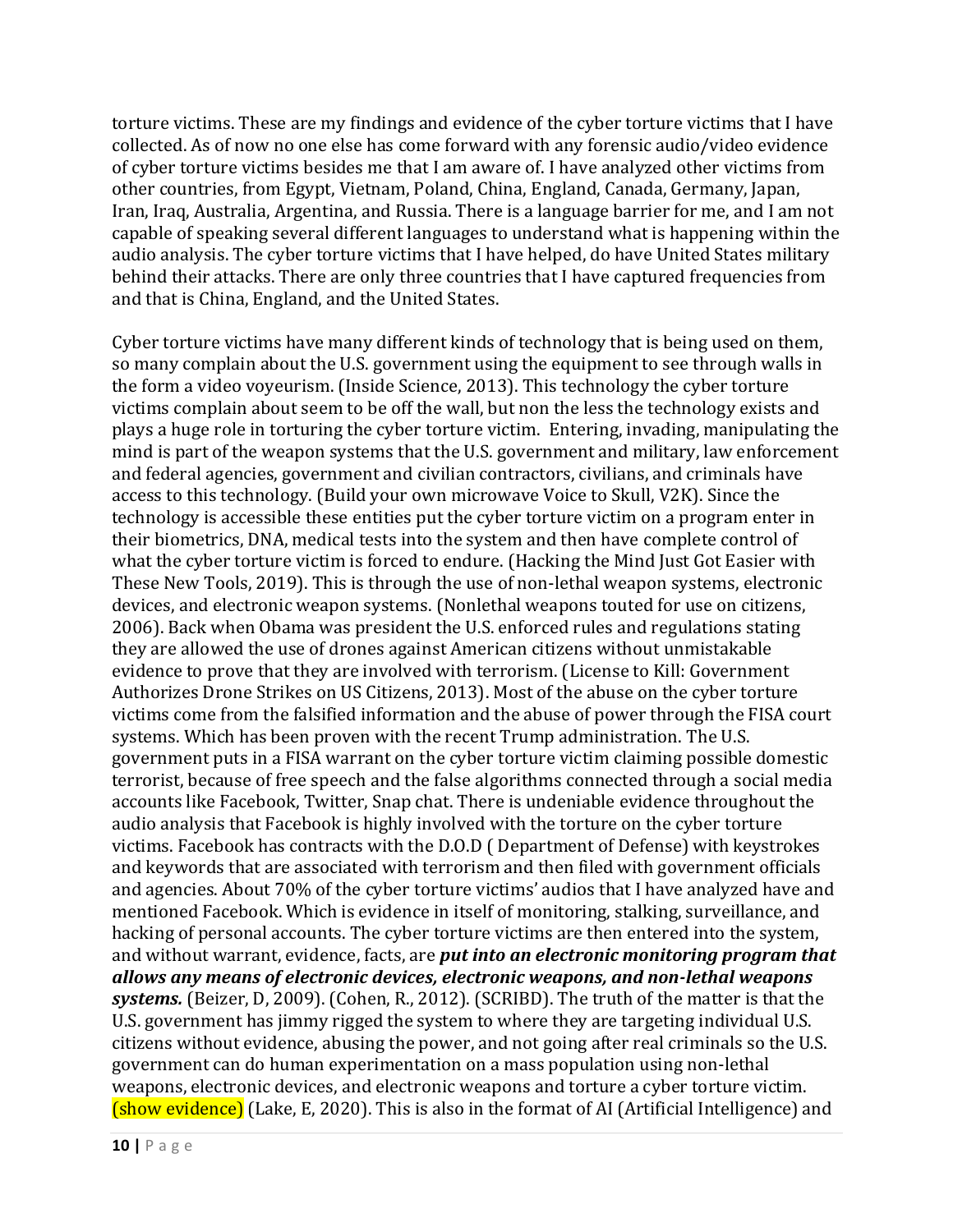neural weapon monitoring systems used against the cyber torture victim. SOFWERX J5 Donovan Group Radical Speaker Series: Neuroweapons (2018, September 20).

# **References**

"A Method for Encoding & Transmitting Speech by Means of the Radio Frequency Hearing Phenomena (1994). Retrieved from [https://cryptome.org/rf-speech/rf-speech-02.pdf.](https://cryptome.org/rf-speech/rf-speech-02.pdf) 

Active denial system. (2014). In *Google Patents CN103759580A*. Retrieved from [https://patents.google.com/patent/CN103759580A/en?oq=Active+Denial+System.](https://patents.google.com/patent/CN103759580A/en?oq=Active+Denial+System)

Apparatus and method for high-speed marker-free motion capture (2002). In *Google Patents KR100507780B1*. Retrieved from [https://patents.google.com/patent/KR100507780B1/en?q=speed&q=marker&oq=speed+](https://patents.google.com/patent/KR100507780B1/en?q=speed&q=marker&oq=speed+marker)

[marker.](https://patents.google.com/patent/KR100507780B1/en?q=speed&q=marker&oq=speed+marker)

Artificial intelligence and war. (2019, September 5). In *The Economist* . Retrieved from [https://www.economist.com/leaders/2019/09/05/artificial-intelligence-and-war.](https://www.economist.com/leaders/2019/09/05/artificial-intelligence-and-war)

Bachelder, P. W., Moyer, A., Cerutti, A. C., & Bowers, R. E. (2006). Remote video surveillance, observation, monitoring and confirming sensor system . In *Google Patents US20070291115A1*. Retrieved from

[https://patents.google.com/patent/US20070291115A1/en?q=Remote&q=Video+Surveilla](https://patents.google.com/patent/US20070291115A1/en?q=Remote&q=Video+Surveillance%2c&q=Observation%2c&q=Monitoring&q=Confirming&q=Sensor&q=System&oq=Remote+Video+Surveillance%2c+Observation%2c+Monito) [nce%2c&q=Observation%2c&q=Monitoring&q=Confirming&q=Sensor&q=System&oq=Re](https://patents.google.com/patent/US20070291115A1/en?q=Remote&q=Video+Surveillance%2c&q=Observation%2c&q=Monitoring&q=Confirming&q=Sensor&q=System&oq=Remote+Video+Surveillance%2c+Observation%2c+Monito) [mote+Video+Surveillance%2c+Observation%2c+Monito.](https://patents.google.com/patent/US20070291115A1/en?q=Remote&q=Video+Surveillance%2c&q=Observation%2c&q=Monitoring&q=Confirming&q=Sensor&q=System&oq=Remote+Video+Surveillance%2c+Observation%2c+Monito)

Beizer, D. (2009, April 10). GSA signs agreement with Facebook. In *FCW*. Retrieved from [https://fcw.com/articles/2009/04/10/web-facebook-gsa.aspx.](https://fcw.com/articles/2009/04/10/web-facebook-gsa.aspx)

Brown, K. W., Canich, D. J., & Berg, R. F. (2005). Multifunctional radio frequency directed energy system . In *Google Patents US7629918B2*. Retrieved from [https://patents.google.com/patent/US7629918B2/en?q=Multifunctional&q=Radio+Frequ](https://patents.google.com/patent/US7629918B2/en?q=Multifunctional&q=Radio+Frequency&q=Directed&q=Energy&q=System&oq=Multifunctional+Radio+Frequency+Directed+Energy+System) [ency&q=Directed&q=Energy&q=System&oq=Multifunctional+Radio+Frequency+Directed+](https://patents.google.com/patent/US7629918B2/en?q=Multifunctional&q=Radio+Frequency&q=Directed&q=Energy&q=System&oq=Multifunctional+Radio+Frequency+Directed+Energy+System) [Energy+System.](https://patents.google.com/patent/US7629918B2/en?q=Multifunctional&q=Radio+Frequency&q=Directed&q=Energy&q=System&oq=Multifunctional+Radio+Frequency+Directed+Energy+System)

Build your own microwave Voice to Skull (V2K) device with these schematics? (n.d.). In *Reddit*. Retrieved from [https://www.reddit.com/r/conspiracy/comments/4ovf5k/build\\_your\\_own\\_microwave\\_vo](https://www.reddit.com/r/conspiracy/comments/4ovf5k/build_your_own_microwave_voice_to_skull_v2k/) ice to skull v2k/.

Christine, S. (2019, November 8). 5G LED WEAPON SYSTEM DEPLOYED ON THE STREETS OF THE UK. Retrieved from [https://www.youtube.com/watch?v=1jhcPcTPrkE&feature=youtu.be.](https://www.youtube.com/watch?v=1jhcPcTPrkE&feature=youtu.be)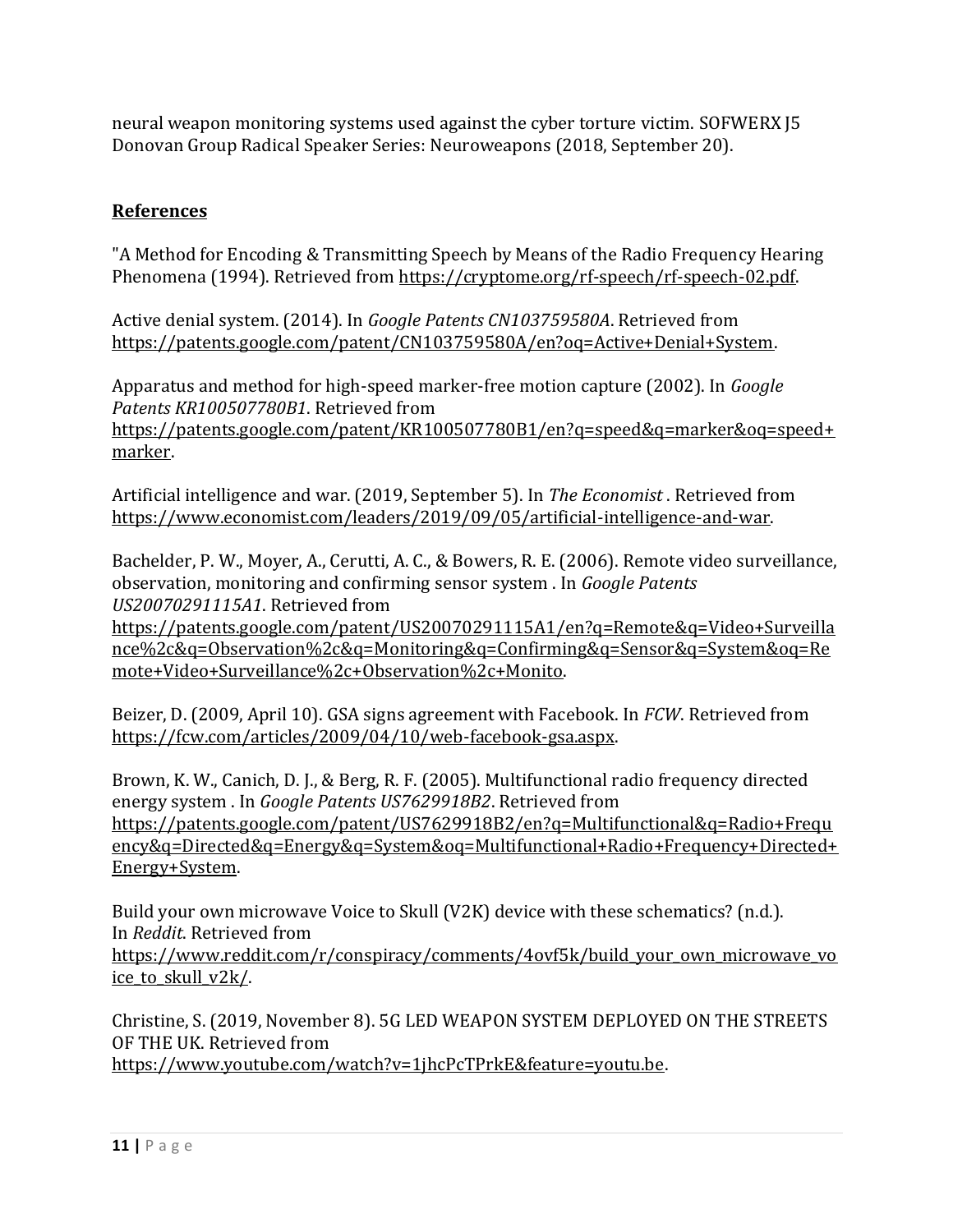Civilian National Security Force (2009, November 5). In *You Tube*. Retrieved from [https://www.youtube.com/watch?v=KigJOMfHZCk&feature=youtu.be.](https://www.youtube.com/watch?v=KigJOMfHZCk&feature=youtu.be)

Cohen, R. (2012, May 26). Dept. of Homeland Security Forced to Release List of Keywords Used to Monitor Social Networking Sites. In *Forbes*. Retrieved from [https://www.forbes.com/sites/reuvencohen/2012/05/26/department-of-homeland](https://www.forbes.com/sites/reuvencohen/2012/05/26/department-of-homeland-security-forced-to-release-list-of-keywords-used-to-monitor-social-networking-sites/#4c8ebe6facd0)[security-forced-to-release-list-of-keywords-used-to-monitor-social-networking](https://www.forbes.com/sites/reuvencohen/2012/05/26/department-of-homeland-security-forced-to-release-list-of-keywords-used-to-monitor-social-networking-sites/#4c8ebe6facd0)[sites/#4c8ebe6facd0.](https://www.forbes.com/sites/reuvencohen/2012/05/26/department-of-homeland-security-forced-to-release-list-of-keywords-used-to-monitor-social-networking-sites/#4c8ebe6facd0) 

Delia Paunescu, D. (2019, November 7). The government keeps its use of facial recognition tech secret. The ACLU is suing. In *VOX*. Retrieved from [https://www.vox.com/recode/2019/11/7/20953655/facial-recognition-technology](https://www.vox.com/recode/2019/11/7/20953655/facial-recognition-technology-government-fbi-aclu-lawsuit-reset-podcast)[government-fbi-aclu-lawsuit-reset-podcast.](https://www.vox.com/recode/2019/11/7/20953655/facial-recognition-technology-government-fbi-aclu-lawsuit-reset-podcast) 

Department of Homeland Security FEMA. (1991, January 15). Echelons Above Corp (EAC) Intelligence and Electronic Warfare (IEW) Operations. In *Homeland Security Digital Library*. Retrieved from [https://www.hsdl.org/?abstract&did=437382.](https://www.hsdl.org/?abstract&did=437382)

Department of Homeland Security. (2001, May 31). Operation OPSEC. In *Homeland Security Digital Library*. Retrieved from [https://www.hsdl.org/?abstract&did=3102.](https://www.hsdl.org/?abstract&did=3102) Department of Homeland Security. (2020, February). RADIO FREQUENCY INTERFERENCE BEST PRACTICES GUIDEBOOK. In *Cybersecurity and Infrastructure SecurityAgency*. Retrieved from [https://www.dhs.gov/sites/default/files/publications/safecom](https://www.dhs.gov/sites/default/files/publications/safecom-ncswic_rf_interference_best_practices_guidebook_2.7.20_-_final_508c.pdf)ncswic rf interference best practices guidebook 2.7.20 - final 508c.pdf.

Electronic warfare on the ground (2019, February 1). In *Military Aerospace and Electronics*. Retrieved from [https://www.militaryaerospace.com/home/article/16709607/electronic](https://www.militaryaerospace.com/home/article/16709607/electronic-warfare-on-the-ground)[warfare-on-the-ground.](https://www.militaryaerospace.com/home/article/16709607/electronic-warfare-on-the-ground)

FOIA. (n.d.). MK-ULTRA/MIND CONTROL EXPERIMENTS. In *CIA Library*. Retrieved from [https://www.cia.gov/library/readingroom/search/site/mk%20ultra.](https://www.cia.gov/library/readingroom/search/site/mk%20ultra)

Foy, K. (2019, November 4). A laser can deliver messages directly to your ear from across the room . In *MIT Lincoln Laboratory*. Retrieved from [https://www.ll.mit.edu/news/laser](https://www.ll.mit.edu/news/laser-can-deliver-messages-directly-your-ear-across-room)[can-deliver-messages-directly-your-ear-across-room.](https://www.ll.mit.edu/news/laser-can-deliver-messages-directly-your-ear-across-room) 

Fullerton, L. W., & Richards, J. L. (1999). System and method for intrusion detection using a time domain radar array . In *Google Patents US6400307B2*. Retrieved from [https://patents.google.com/patent/US6400307B2/en?oq=US+6400307+System+and+Met](https://patents.google.com/patent/US6400307B2/en?oq=US+6400307+System+and+Method+for+Intrusion+Detection+Using+a+Time+Domain+Radar+Array%2c+%C2%A0L.W+Fullerton+et+al) [hod+for+Intrusion+Detection+Using+a+Time+Domain+Radar+Array%2c+%C2%A0L.W+F](https://patents.google.com/patent/US6400307B2/en?oq=US+6400307+System+and+Method+for+Intrusion+Detection+Using+a+Time+Domain+Radar+Array%2c+%C2%A0L.W+Fullerton+et+al) [ullerton+et+al.](https://patents.google.com/patent/US6400307B2/en?oq=US+6400307+System+and+Method+for+Intrusion+Detection+Using+a+Time+Domain+Radar+Array%2c+%C2%A0L.W+Fullerton+et+al)

Gertz, B. (2020, March 19).

https://www.washingtontimes.com/news/2020/mar/19/china-putting-bulls-eye-usnavy-warships-electroma/. In *The Washington Times*. Retrieved from [https://www.washingtontimes.com/news/2020/mar/19/china-putting-bulls-eye-us](https://www.washingtontimes.com/news/2020/mar/19/china-putting-bulls-eye-us-navy-warships-electroma/)[navy-warships-electroma/.](https://www.washingtontimes.com/news/2020/mar/19/china-putting-bulls-eye-us-navy-warships-electroma/)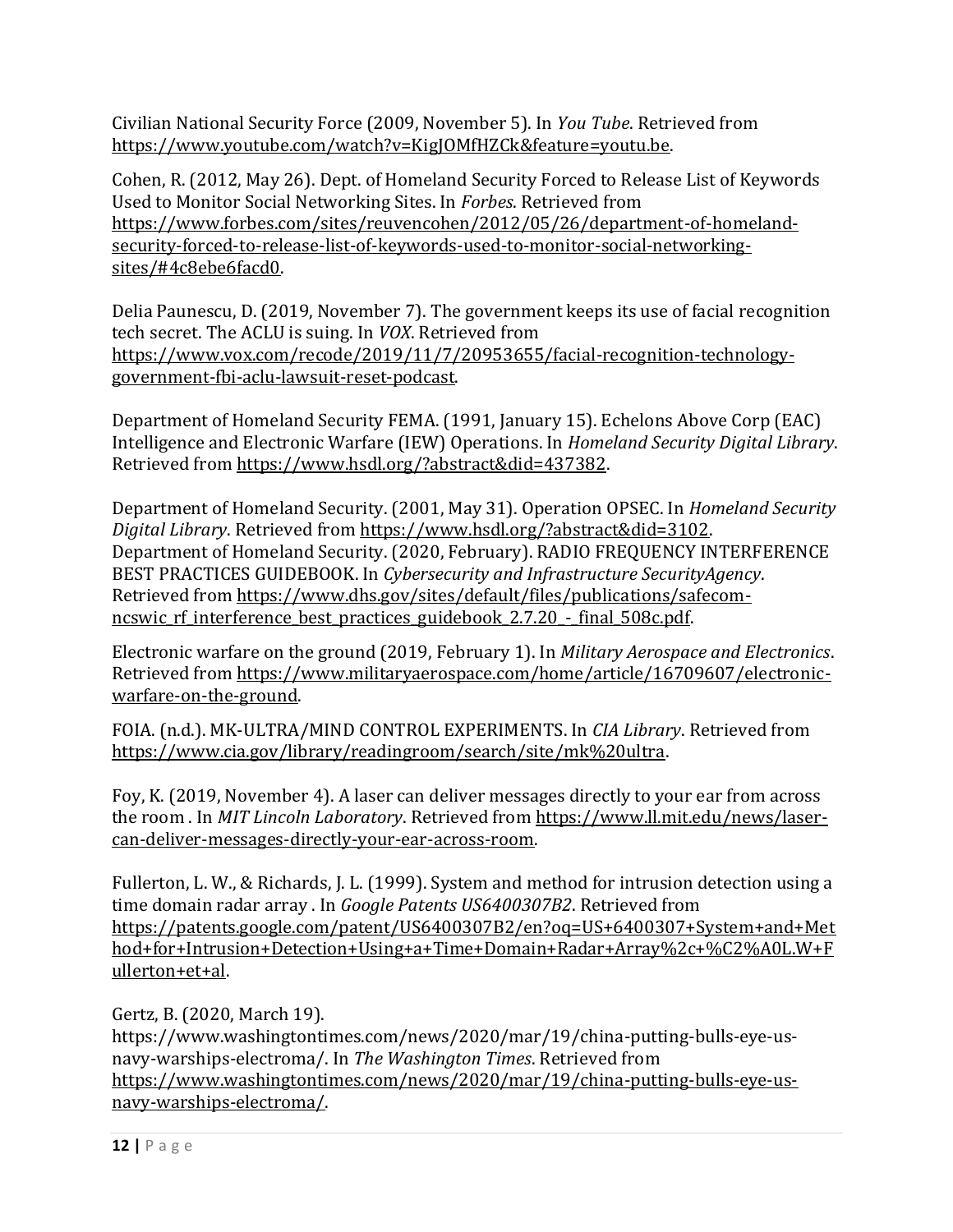Goertzel, B. (2020, February 28). Trump's AI Policy: Leave It To The Military And Corporations. In *Forbes*. Retrieved from [https://www.forbes.com/sites/forbestechcouncil/2020/02/28/trumps-ai-policy-leave-it-](https://www.forbes.com/sites/forbestechcouncil/2020/02/28/trumps-ai-policy-leave-it-to-the-military-and-corporations/#58d5e600124a)

[to-the-military-and-corporations/#58d5e600124a.](https://www.forbes.com/sites/forbestechcouncil/2020/02/28/trumps-ai-policy-leave-it-to-the-military-and-corporations/#58d5e600124a)

Hablov, d. V., Fisun, O. I., Lupichev, L. N., Osipov, V. V., Schestiperov, V. A., & Shimko, R. (1992). Electronic life detection system. In *Google Patents US5448501A* . Retrieved from [https://patents.google.com/patent/US5448501A/en?oq=US5448501+Electronic+Life+Det](https://patents.google.com/patent/US5448501A/en?oq=US5448501+Electronic+Life+Detection+System+%E2%80%A6%2c+1995) [ection+System+%E2%80%A6%2c+1995.](https://patents.google.com/patent/US5448501A/en?oq=US5448501+Electronic+Life+Detection+System+%E2%80%A6%2c+1995)

Hacking the Mind Just Got Easier With These New Tools (2019, March 20). In *TRANSTECH LAB*. Retrieved from [https://transtechlab.org/hacking-the-mind-just-got-easier-with](https://transtechlab.org/hacking-the-mind-just-got-easier-with-these-new-tools/)[these-new-tools/.](https://transtechlab.org/hacking-the-mind-just-got-easier-with-these-new-tools/) 

Hambling, D. (2008, July 3). Microwave ray gun controls crowds with noise. In *New Scientist*. Retrieved from [https://www.newscientist.com/article/dn14250-microwave-ray](https://www.newscientist.com/article/dn14250-microwave-ray-gun-controls-crowds-with-noise)[gun-controls-crowds-with-noise.](https://www.newscientist.com/article/dn14250-microwave-ray-gun-controls-crowds-with-noise)

Headquarters Department of the Army. (1991, June 19). tTactics, Techniques, and Procedures for Reconnaissance and Surveillance and Intelligence Support To Counterreconnaissance 1 / 227. In *Field Manual*. Retrieved from [https://fas.org/irp/doddir/army/fm34-2-1.pdf.](https://fas.org/irp/doddir/army/fm34-2-1.pdf) 

Houser, K. (2019, January 25). MIT Used a Laser to Transmit Audio Directly Into a Person's Ear. In *the\_byte*. Retrieved from<https://futurism.com/the-byte/laser-beam-speech-mit>

Intelligence Doctrine Working Group. (1995, May). Reconnaissance, Surveillance, and Target Acquisition Collection Planning--Embedded Within the MEF Intelligence and Operations Cycles. In *EXECUTIVE SUMMARY*. Retrieved from [https://fas.org/irp/eprint/dereschk.htm.](https://fas.org/irp/eprint/dereschk.htm)

Lake, E. (2020, March 31). The FBI Can't Be Trusted With the Surveillance of Americans. In *Bloomberg Opinion*. Retrieved from [https://www.bloomberg.com/opinion/articles/2020-03-31/fbi-inspector-general-report](https://www.bloomberg.com/opinion/articles/2020-03-31/fbi-inspector-general-report-shows-agency-cannot-be-trusted)[shows-agency-cannot-be-trusted.](https://www.bloomberg.com/opinion/articles/2020-03-31/fbi-inspector-general-report-shows-agency-cannot-be-trusted)

Lee, M. (2020, March 3). Sen. Mike Lee: It's time for Congress to bring accountability to intelligence community's surveillance power. In *Fox News*. Retrieved from [https://www.foxnews.com/opinion/sen-mike-lee-congress-surveillance.](https://www.foxnews.com/opinion/sen-mike-lee-congress-surveillance)

License to Kill: Government Authorizes Drone Strikes on US Citizens (2013, February 5). In *ABC News*. Retrieved from [https://www.youtube.com/watch?v=jA4jv8lPz38&feature=youtu.be.](https://www.youtube.com/watch?v=jA4jv8lPz38&feature=youtu.be)

LINDSEY, N. (2019, October 15). FISA Court Ruled that FBI Improperly Used NSA Surveillance Data to Snoop on Americans. In *CPO Magazine*. Retrieved from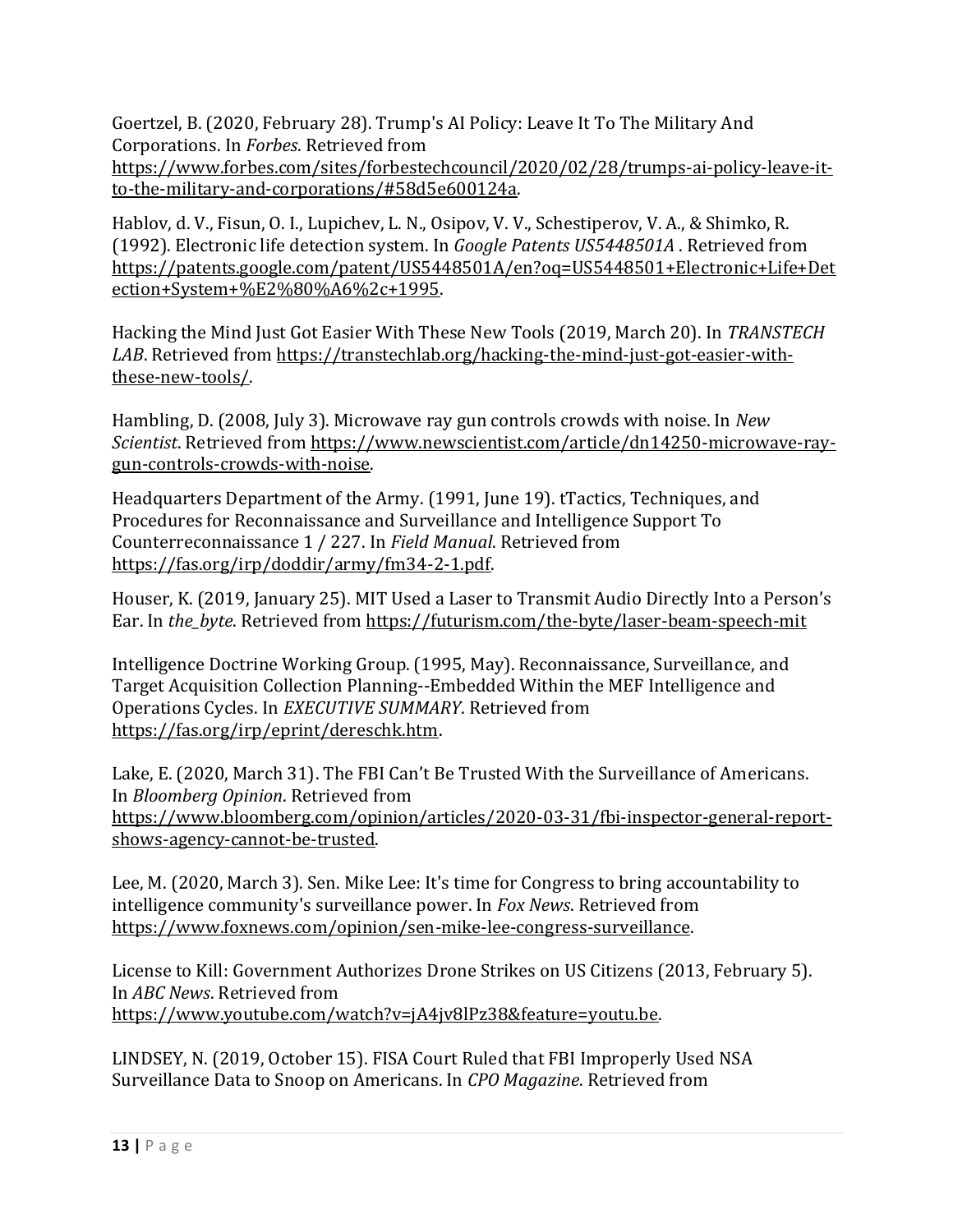[https://www.cpomagazine.com/data-privacy/fisa-court-ruled-that-fbi-improperly-used](https://www.cpomagazine.com/data-privacy/fisa-court-ruled-that-fbi-improperly-used-nsa-surveillance-data-to-snoop-on-americans/)[nsa-surveillance-data-to-snoop-on-americans/.](https://www.cpomagazine.com/data-privacy/fisa-court-ruled-that-fbi-improperly-used-nsa-surveillance-data-to-snoop-on-americans/)

MacLeod, N. (1987). Non-audible speech generation method and apparatus . In *Google Patents US4821326A*. Retrieved from [https://patents.google.com/patent/US4821326A/en?oq=+US4821326+Non-](https://patents.google.com/patent/US4821326A/en?oq=+US4821326+Non-Audible+Speech+Generation+Method+and+Apparatus%2c+%C2%A0Norman+MacLeod+1989+%C2%A0)

[Audible+Speech+Generation+Method+and+Apparatus%2c+%C2%A0Norman+MacLeod+1](https://patents.google.com/patent/US4821326A/en?oq=+US4821326+Non-Audible+Speech+Generation+Method+and+Apparatus%2c+%C2%A0Norman+MacLeod+1989+%C2%A0) [989+%C2%A0.](https://patents.google.com/patent/US4821326A/en?oq=+US4821326+Non-Audible+Speech+Generation+Method+and+Apparatus%2c+%C2%A0Norman+MacLeod+1989+%C2%A0) 

McIntyre, C. (2019, June 11). Psychological Operations calls on different set of weapons. In *United States Army Reserves*. Retrieved from [https://www.usar.army.mil/News/Article/1872603/psychological-operations-calls-on](https://www.usar.army.mil/News/Article/1872603/psychological-operations-calls-on-different-set-of-weapons/)[different-set-of-weapons/.](https://www.usar.army.mil/News/Article/1872603/psychological-operations-calls-on-different-set-of-weapons/) 

Meland, B. C., Gindes, B. C., & Gindes, H. (1978). Apparatus for electrophysiological stimulation . In *Google Patents US4227516A* . Retrieved from [https://patents.google.com/patent/US4227516A/en?oq=+US4227516+Apparatus+for+Ele](https://patents.google.com/patent/US4227516A/en?oq=+US4227516+Apparatus+for+Electrophysiological+Stimulation%2c+%C2%A0Bruce+Meland+and+Bernard+Gindes+%C2%A01980%C2%A0) [ctrophysiological+Stimulation%2c+%C2%A0Bruce+Meland+and+Bernard+Gindes+%C2%](https://patents.google.com/patent/US4227516A/en?oq=+US4227516+Apparatus+for+Electrophysiological+Stimulation%2c+%C2%A0Bruce+Meland+and+Bernard+Gindes+%C2%A01980%C2%A0) [A01980%C2%A0.](https://patents.google.com/patent/US4227516A/en?oq=+US4227516+Apparatus+for+Electrophysiological+Stimulation%2c+%C2%A0Bruce+Meland+and+Bernard+Gindes+%C2%A01980%C2%A0) 

Microwave Weapon MEDUSA: Project sound and voices like X-Men?. (2019, January 19). In *PhyPsyFilm*. Retrieved from [https://www.youtube.com/watch?v=8ds9CjtC5Xs.](https://www.youtube.com/watch?v=8ds9CjtC5Xs) Mysterious waves have been pulsing across Oklahoma (n.d.). Retrieved from [https://www.nationalgeographic.com/science/2019/09/strange-waves-rattled-entire](https://www.nationalgeographic.com/science/2019/09/strange-waves-rattled-entire-state-scientists-know-why/)[state-scientists-know-why/.](https://www.nationalgeographic.com/science/2019/09/strange-waves-rattled-entire-state-scientists-know-why/)

Nakamori, Y., Hiroi, Y., & Ito, A. (2018). Multiple player detection and tracking method using a laser range finder for a robot that plays with human. In *ROBOMECH Journal*. Retrieved from [https://robomechjournal.springeropen.com/articles/10.1186/s40648-](https://robomechjournal.springeropen.com/articles/10.1186/s40648-018-0122-x) [018-0122-x.](https://robomechjournal.springeropen.com/articles/10.1186/s40648-018-0122-x) 

Napolitano, A. (2020, February 13). Judge Andrew Napolitano: Government is spying on us without warrants, in violation of Constitution. In *Fox News*. Retrieved from [https://www.foxnews.com/opinion/judge-andrew-napolitano-bulk-surveillance-privacy.](https://www.foxnews.com/opinion/judge-andrew-napolitano-bulk-surveillance-privacy)

Napolitano, A. (2020, March 5). Judge Andrew Napolitano: Patriot Act sections are weapons of totalitarian mass surveillance – repeal them. In *Fox News*. Retrieved from [https://www.foxnews.com/opinion/judge-andrew-napolitano-patriot-act-free-country.](https://www.foxnews.com/opinion/judge-andrew-napolitano-patriot-act-free-country) 

Neil Davison, N., & Nick Lewer, N. (2005, May). Bradford Non-Lethal Weapons Research Project (BNLWRP) Research Report No. 7 . In *University of Bradford*. Retrieved from [https://bradscholars.brad.ac.uk/bitstream/handle/10454/3999/BNLWRPResearchReport](https://bradscholars.brad.ac.uk/bitstream/handle/10454/3999/BNLWRPResearchReportNo7_May05.pdf?sequence=1) No7 May05.pdf?sequence=1.

Neuralink: Merging Man and Machine (2020, January 10). In *Aperture*. Retrieved from [https://www.youtube.com/watch?v=0jOjh6lwp9w.](https://www.youtube.com/watch?v=0jOjh6lwp9w)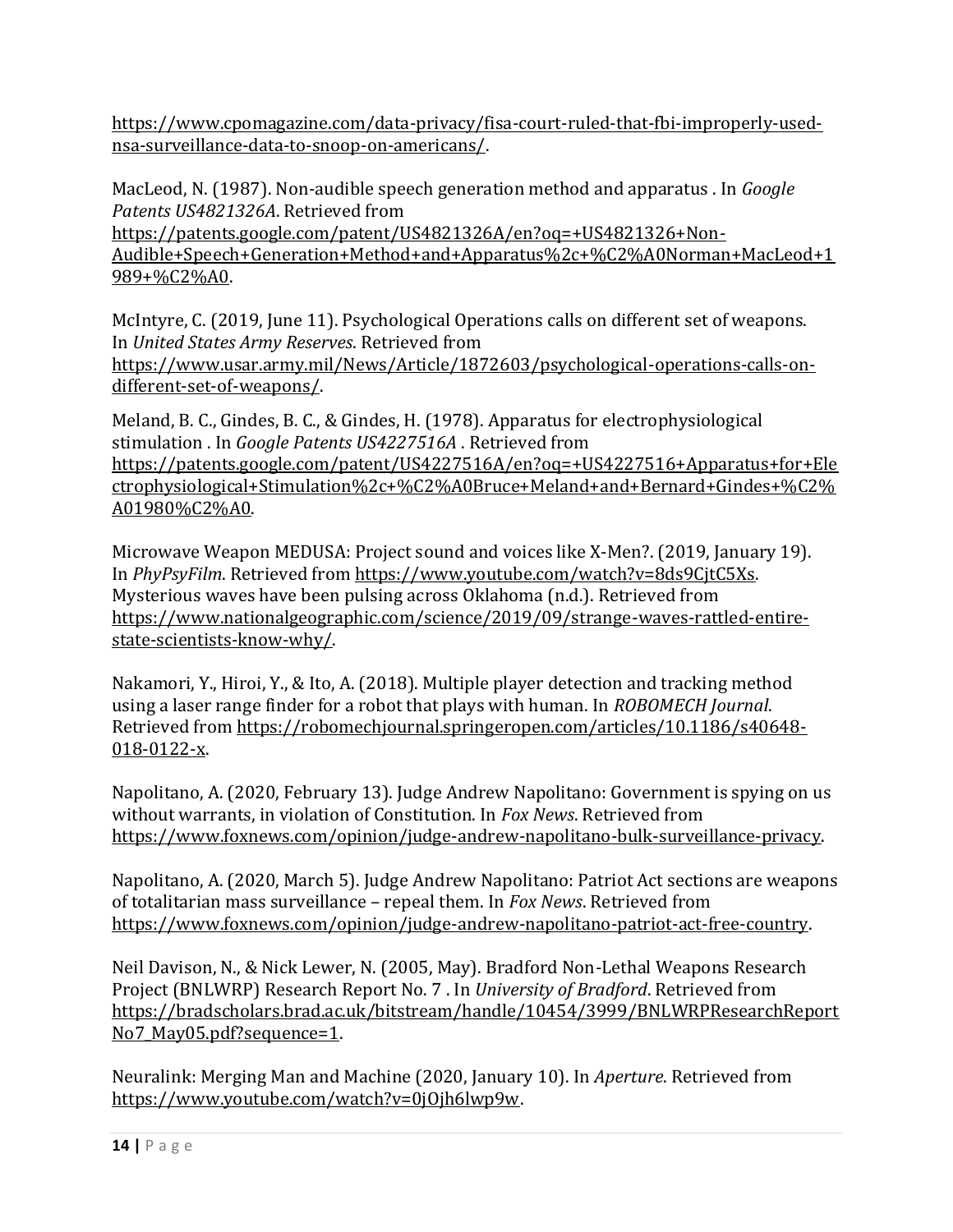NewsTV Shows Brainwashed: The Secret CIA Experiments In Canada 2 years ago News 0:35 45:12 > Brainwashed: The Secret CIA Experiments In Canada. (2017). In *CBC News*. Retrieved from [https://www.cbc.ca/player/play/1117719107906.](https://www.cbc.ca/player/play/1117719107906) 

Nonlethal weapons touted for use on citizens (2006, September 12). In *NBC News*. Retrieved from [http://www.nbcnews.com/id/14806772/ns/us\\_news](http://www.nbcnews.com/id/14806772/ns/us_news-security/t/nonlethal-weapons-touted-use-citizens/#.XouxhSP8C02)[security/t/nonlethal-weapons-touted-use-citizens/#.XouxhSP8C02.](http://www.nbcnews.com/id/14806772/ns/us_news-security/t/nonlethal-weapons-touted-use-citizens/#.XouxhSP8C02)

OSA. (2019, January 23). New Technology Uses Lasers to Transmit Audible Messages to Specific People. In *The Optical Society* . Retrieved from [https://www.osa.org/en](https://www.osa.org/en-us/about_osa/newsroom/news_releases/2019/new_technology_uses_lasers_to_transmit_audible_mes/)us/about osa/newsroom/news releases/2019/new technology uses lasers to transmit a udible mes/.

Pawlyk, O. (2019, September 4). Pentagon Halts Work on Directed-Energy Beam to Stop Enemy Missiles . In *Military.com*. Retrieved from [https://www.military.com/daily](https://www.military.com/daily-news/2019/09/04/pentagon-halts-work-directed-energy-beam-stop-enemy-missiles.html)[news/2019/09/04/pentagon-halts-work-directed-energy-beam-stop-enemy](https://www.military.com/daily-news/2019/09/04/pentagon-halts-work-directed-energy-beam-stop-enemy-missiles.html)[missiles.html.](https://www.military.com/daily-news/2019/09/04/pentagon-halts-work-directed-energy-beam-stop-enemy-missiles.html)

Phillips, P., Brown, L., & Thornton, B. (2006, December). US Electromagnetic Weapons and Human Rights . In *Sonoma State University* . Retrieved from [https://www.projectcensored.org/wp](https://www.projectcensored.org/wp-content/uploads/2010/05/ElectromegnaticWeapons.pdf)[content/uploads/2010/05/ElectromegnaticWeapons.pdf.](https://www.projectcensored.org/wp-content/uploads/2010/05/ElectromegnaticWeapons.pdf)

Project MKUltra. (n.d.). In *Wikipedia*. Retrieved from [https://en.wikipedia.org/wiki/Project\\_MKUltra.](https://en.wikipedia.org/wiki/Project_MKUltra)

Prokoski, F. J. (2002). Method and apparatus for operator condition monitoring and assessment . In *Google Patents US7027621B1*. Retrieved from [https://patents.google.com/patent/US7027621B1/en?q=Method&q=Associated&q=Appar](https://patents.google.com/patent/US7027621B1/en?q=Method&q=Associated&q=Apparatus&q=Remotely&q=Determining&q=Information&q=Person%27s&q=Emotional&q=State&oq=Method+and+an+Associated+Apparatus+for+Rem) [atus&q=Remotely&q=Determining&q=Information&q=Person%27s&q=Emotional&q=Stat](https://patents.google.com/patent/US7027621B1/en?q=Method&q=Associated&q=Apparatus&q=Remotely&q=Determining&q=Information&q=Person%27s&q=Emotional&q=State&oq=Method+and+an+Associated+Apparatus+for+Rem) [e&oq=Method+and+an+Associated+Apparatus+for+Rem.](https://patents.google.com/patent/US7027621B1/en?q=Method&q=Associated&q=Apparatus&q=Remotely&q=Determining&q=Information&q=Person%27s&q=Emotional&q=State&oq=Method+and+an+Associated+Apparatus+for+Rem) 

quaoar. (2007, December 23). 'Voice of God' weapon being used in Iraq. In *Daily Kos*. Retrieved from [https://www.dailykos.com/stories/2007/12/23/425814/-.](https://www.dailykos.com/stories/2007/12/23/425814/-) 

Reed, K. (2019, June 27). Facial recognition technology and the US military-intelligence apparatus. In *WSWS*. Retrieved from [https://www.wsws.org/en/articles/2019/06/27/faci-j27.html.](https://www.wsws.org/en/articles/2019/06/27/faci-j27.html)

Remote Personnel Incapacitation System. (n.d.). In *SBIR*. Retrieved from [https://www.sbir.gov/sbirsearch/detail/349489.](https://www.sbir.gov/sbirsearch/detail/349489)

Rose, C. (2000). Method for reducing geometrical dilution of precision in geolocation of emitters using phase circles . In *Google Patents US6285319B1*. Retrieved from [https://patents.google.com/patent/US6285319B1/en.](https://patents.google.com/patent/US6285319B1/en)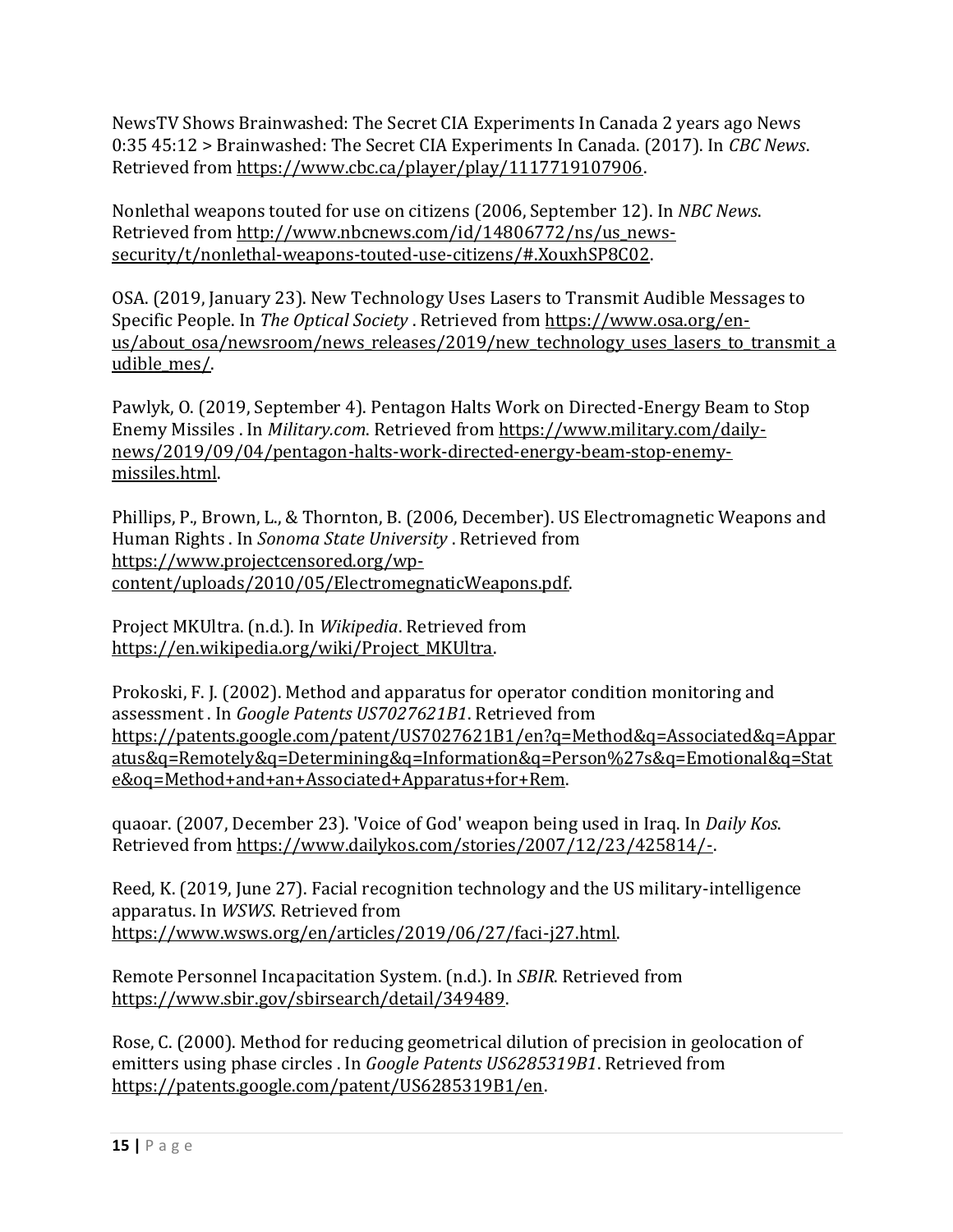SCRIBD. (n.d.). Analyst Desktop Binder\_REDACTED. In *Social Media Reference Guide for DHS Analysts*. Retrieved from [https://www.scribd.com/doc/82701103/Analyst-Desktop-](https://www.scribd.com/doc/82701103/Analyst-Desktop-Binder-REDACTED)[Binder-REDACTED.](https://www.scribd.com/doc/82701103/Analyst-Desktop-Binder-REDACTED)

Sigfusson, L. (2018, March 26). Military Weapon Uses Lasers to Produce 'Voices'. In *Discover*. Retrieved from [https://www.discovermagazine.com/technology/military](https://www.discovermagazine.com/technology/military-weapon-uses-lasers-to-produce-voices)[weapon-uses-lasers-to-produce-voices.](https://www.discovermagazine.com/technology/military-weapon-uses-lasers-to-produce-voices)

SOFWERX J5 Donovan Group Radical Speaker Series: Neuroweapons (2018, September 20). In *SOFWERX*. Retrieved from [https://www.youtube.com/watch?v=g3dS74TUHEI&feature=youtu.be.](https://www.youtube.com/watch?v=g3dS74TUHEI&feature=youtu.be)

"Superpower" Chip Enables Smartphones To See Through Walls (2013, May 2). In *Inside Science*. Retrieved from

[https://www.youtube.com/watch?v=rP0QghW4b4U&features=share.](https://www.youtube.com/watch?v=rP0QghW4b4U&features=share)

Thomas, T. L. (1999, September 1). Human Network Attacks. In *FOREIGN MILITARY STUDIES OFFICE*. Retrieved from [https://community.apan.org/wg/tradoc](https://community.apan.org/wg/tradoc-g2/fmso/m/fmso-monographs/237623)[g2/fmso/m/fmso-monographs/237623.](https://community.apan.org/wg/tradoc-g2/fmso/m/fmso-monographs/237623)

U. S. Joint Forces Command . (2011, June 20). Commander's Handbook for Persistent Surveillance . In *JOINT WARFIGHTING CENTER* . Retrieved from [https://www.jcs.mil/Portals/36/Documents/Doctrine/pams\\_hands/surveillance\\_hbk.pdf.](https://www.jcs.mil/Portals/36/Documents/Doctrine/pams_hands/surveillance_hbk.pdf)

U.S. Navy Opens Center for Cyber Weapon Development. (2020, March 30). In *The Maritime Executive*. Retrieved from [https://www.maritime-executive.com/article/u-s-navy-opens](https://www.maritime-executive.com/article/u-s-navy-opens-center-for-cyber-weapon-development)[center-for-cyber-weapon-development.](https://www.maritime-executive.com/article/u-s-navy-opens-center-for-cyber-weapon-development) 

Vita standards Organization. (2020, April 5). Defining fifth generation warfare. In *Military Embedded Systems*. Retrieved from [http://mil-embedded.com/guest-blogs/defining-fifth](http://mil-embedded.com/guest-blogs/defining-fifth-generation-warfare/)[generation-warfare/.](http://mil-embedded.com/guest-blogs/defining-fifth-generation-warfare/)

Weinberger, S. (2007, January 14). Mind Games New on the Internet: a community of people who believe the government is beaming voices into their minds. They may be crazy, but the Pentagon has pursued a weapon that can do just that. . In *The Washington Post*. Retrieved from

[https://www.washingtonpost.com/archive/lifestyle/magazine/2007/01/14/mind-games](https://www.washingtonpost.com/archive/lifestyle/magazine/2007/01/14/mind-games-span-classbankheadnew-on-the-internet-a-community-of-people-who-believe-the-government-is-beaming-voices-into-their-mind)[span-classbankheadnew-on-the-internet-a-community-of-people-who-believe-the](https://www.washingtonpost.com/archive/lifestyle/magazine/2007/01/14/mind-games-span-classbankheadnew-on-the-internet-a-community-of-people-who-believe-the-government-is-beaming-voices-into-their-mind)[government-is-beaming-voices-into-their-mind.](https://www.washingtonpost.com/archive/lifestyle/magazine/2007/01/14/mind-games-span-classbankheadnew-on-the-internet-a-community-of-people-who-believe-the-government-is-beaming-voices-into-their-mind)

Werner, B. (2019, September 5). Pentagon Shifts Focus on Directed Energy Weapons Technology. In *USNI News*. Retrieved from [https://news.usni.org/2019/09/05/pentagon](https://news.usni.org/2019/09/05/pentagon-shifts-focus-on-directed-energy-weapons-technology)[shifts-focus-on-directed-energy-weapons-technology.](https://news.usni.org/2019/09/05/pentagon-shifts-focus-on-directed-energy-weapons-technology) 

Whispering at Long Distance and directional audio (2012). [https://video.search.yahoo.com/yhs/search?fr=yhs-iba-1&hsimp=yhs-](https://video.search.yahoo.com/yhs/search?fr=yhs-iba-1&hsimp=yhs-1&hspart=iba&p=whispering+at+long+distance+and+directional+audio+you+tube#id=1&vid=2d7f11fd7854b4c704453b27a58a7e09&action=click)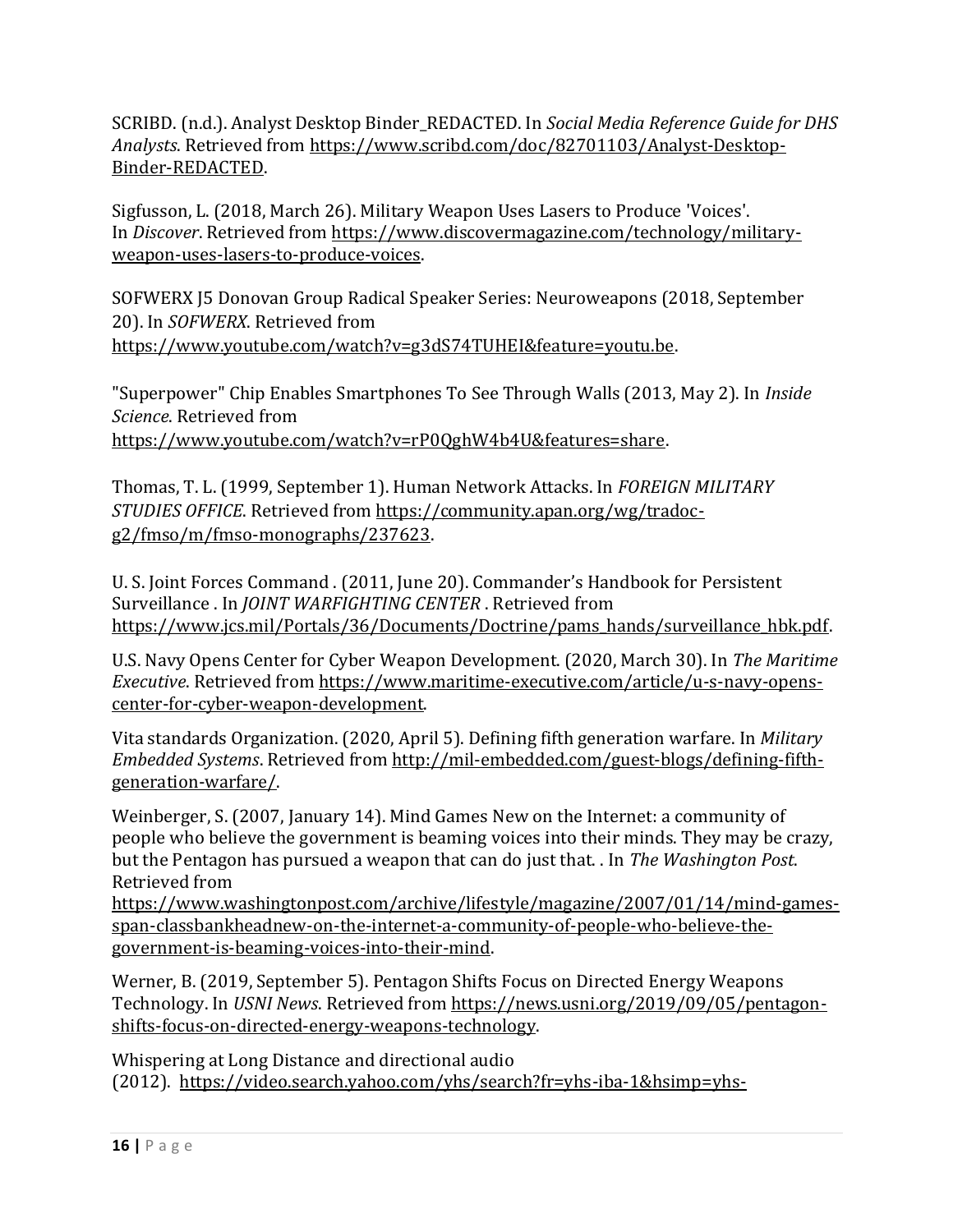[1&hspart=iba&p=whispering+at+long+distance+and+directional+audio+you+tube#id=1&](https://video.search.yahoo.com/yhs/search?fr=yhs-iba-1&hsimp=yhs-1&hspart=iba&p=whispering+at+long+distance+and+directional+audio+you+tube#id=1&vid=2d7f11fd7854b4c704453b27a58a7e09&action=click) [vid=2d7f11fd7854b4c704453b27a58a7e09&action=click.](https://video.search.yahoo.com/yhs/search?fr=yhs-iba-1&hsimp=yhs-1&hspart=iba&p=whispering+at+long+distance+and+directional+audio+you+tube#id=1&vid=2d7f11fd7854b4c704453b27a58a7e09&action=click) 

Wiltar, G. I. (2017, July 3). Remotely Operated LRAD Systems. In *You Tube*. Retrieved from [https://www.youtube.com/watch?v=7T8w4-mXpxQ.](https://www.youtube.com/watch?v=7T8w4-mXpxQ) 

Yigitler, H., Jantti, R., & Kaltiokallio, O. (n.d.). Detecting Human-induced Reflections using RSS of Narrowband Wireless Transceivers. In *arxiv.org*. Retrieved from [https://arxiv.org/pdf/1405.7237.pdf.](https://arxiv.org/pdf/1405.7237.pdf)

(Artificial Integlligence) Artificial intelligence is well known around the world and many of its usage. There is more to AI structures that meets the eye and used as mass human experimentation. Many of the cyber torture victims complain and talk about how the system repeats itself. This is based off of an AI system format and structure known as Pseudo coding and algorithms. Although there are real people staffing the machine, such as computer engineers, computer programmers, doctors, or scientists, there is a portion of the structure that is based off of AI formatting. When I forensically analyzed the cyber tortures victim's audio, videos, and phone conversations I started to notice patterns. A lot of the statements and communications that were captured were statements that kept repeating themselves. The way the program works is that this is to force the victim to keep going in circles with their mind. This starts effecting the mind in different manners. This can cause early Alzheimer's because the mind is going into a loop thought process. It can also force the victim to believe that he or she committed a crime that they did not even commit also known as false memories. (MEMORY PSYCHOLOGY).

Within the research of analyzing the AI system, I started to notice that a victim can manipulate the system with the thought of their mind. The software that is used for the AI system, has programmed voices and responses to the thoughts of the cyber torture victims. Now that means that there is some falsities to the audio analysis. Because what the victim thinks the AI system repeats and comes up with a response to the thought. So, if the victim thinks you are the FBI, the AI system will respond something like this: " Were FBI, were going to kill you." Another example is a cyber torture victim can think girl and a girl will start talking, think male and a male will start talking. So, there is a form of control that the cyber torture victim has over the AI system and their machines, whether they realize it or not. This is a major problem with the audio analysis to determine what is a real statement and a false statement. There is one solution to that issue that I discovered. That while analyzing the cyber torture victim's audio, 100% of the victims that claim they have V2k, RNM, AI, and Synthetic Telepathy, all have the same voices within their audios. Which proves that it is program that is being used against multiple cyber torture victims. The AI machine, that I noticed while analyzing audios, has a computer response. Making repeated statements and remarks, that is another way to determine the criminals apart from the AI system. This is also known as a Loop in algorithm pseudo coding. Another solution that I discovered is that there are distinguishable voice differences from the AI system, to real people that are committing the acts of torture. Some of these criminals that are monitoring the machines, communicated with other people through a networking system. They have Naas tech, video sharing, file sharing, virtual machine systems, that send links back and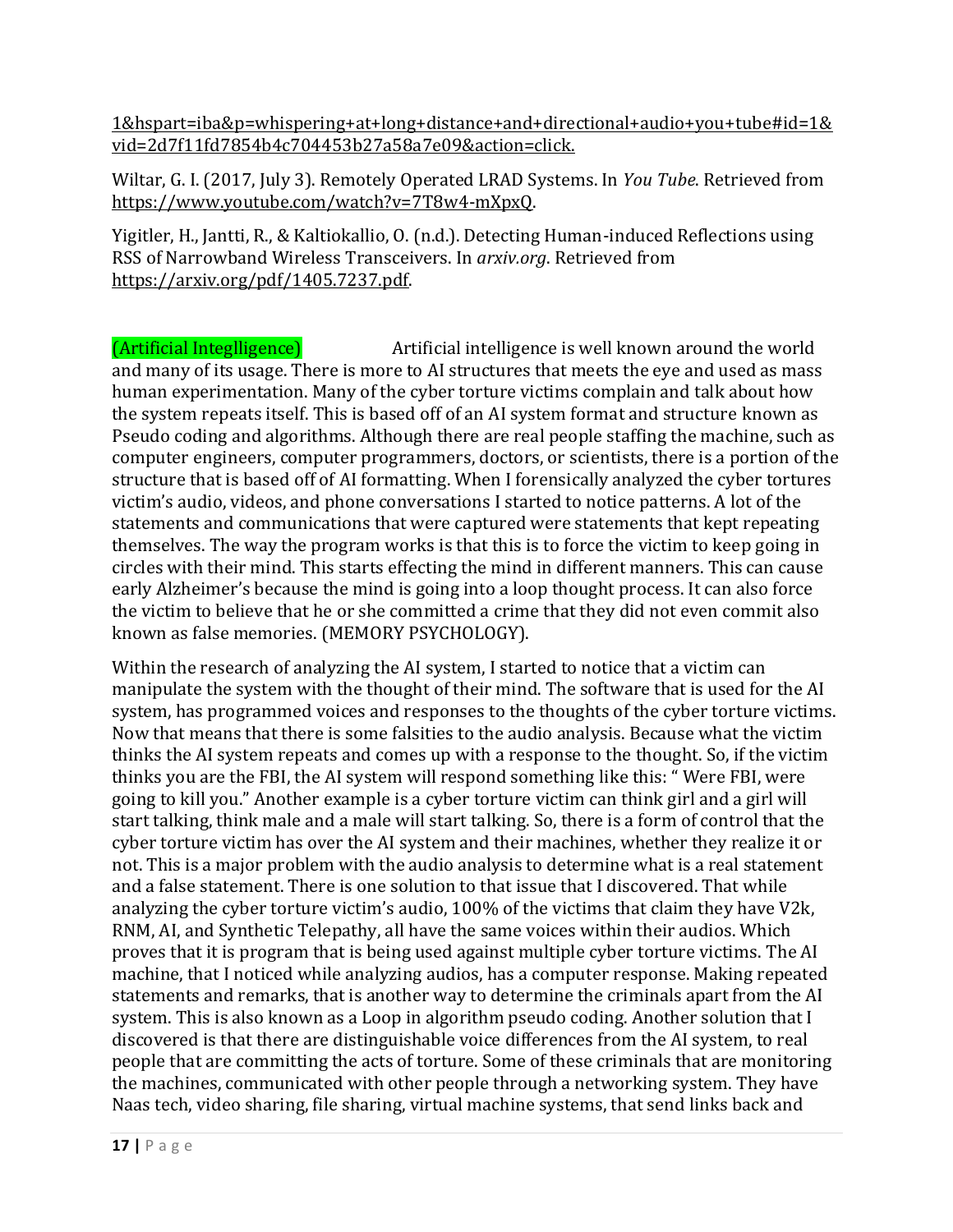forth, to each other to live stream, share photos, share videos, throughout the network and receive payments for them in the process. Although the criminals use computer-generated effects, musical tones, and digital tones within their computer system to cover their voice, it is distinguishable against the AI machine.

The agencies and criminals can use AI against the cyber torture victim and add it to their file that they send to other companies and corporations to form false allegations so the federal agencies, law enforcement officers, and private government contractors, can produce false FISA court information, and produce false illegal activity that the cyber torture victim is being monitored through the use of electronic monitoring for surveillance purposes. This AI construct is built off pseudocodes, and algorithms that are created. For example: the cyber torture victim thinks a thought for instance, I need a pot. The AI structure and program will come up with 5- 7 (five to seven) different responses for the victim. Statements would be made for instance: oh my God he/she is smoking pot, he/she is smoking, and they have no idea who we are, you are such a drug addict, and so on. Well although the victim only wants a pot to boil water or make macaroni and cheese that oneword pot is run off an AI system construct. Another example that I came across analyzing audio and videos of the cyber torture victim, was using the color black. The AI system would make a statement he/she is such a racist, he/she hates black people. These government agencies, and criminals force thoughts into the cyber torture victims head, to force certain agendas for the population. Everyone knows in America we have a huge discrimination problem. This concept is used among the population in a mass program to drive and cause discrimination against the citizens. This is done everywhere not just in America, but since I have analyzed over 90% of U.S. Americans audio and videos forensically, this is where my main research is constructed. Through the use of pseudo coding and algorithms this is how the program is operated. The neural link from the cyber torture victim is entered using linear equations and graphing structures and formatted into a pseudo coding sequence. This is gathered through hospitals information or government contracts through the Veterans Affair and given to the military and government agencies. I have noticed that every cyber torture victim that I have helped has a connection either working as a contractor, veteran, or has dated, married, law enforcement and government officials. Whether it be themselves, fathers, mothers, spouses, or siblings they have some connection to government contracts, and agencies. The cyber torture victim's information is entered into the computer program and entered into the network system. One can get blood reports, MRI scans, scans from sleep apnea tests, along with EEG reports and any other form they need for biometric sensory systems. The pseudocode then is entered using integer equations and mathematically put into the program to create the AI system structure that the cyber torture victim is forced to endure. Pseudo coding is a form of algorithms, and everything now these days are computer programed and ran through these algorithms. From planes, to credit card systems, gaming, and surveillance programs are all based off algorithms. This is important to know for the cyber torture victims because this is how all the information is entered against the victim for the program and networking capabilities to occur. Another aspect of artificial intelligence is the use of holograms. Many of the cyber torture victims complain about holograms, with the use of the programmable keyboard and the neural links there is capabilities for the use of this technology and unconsented human experimentation. According to USA today 5g holograms have been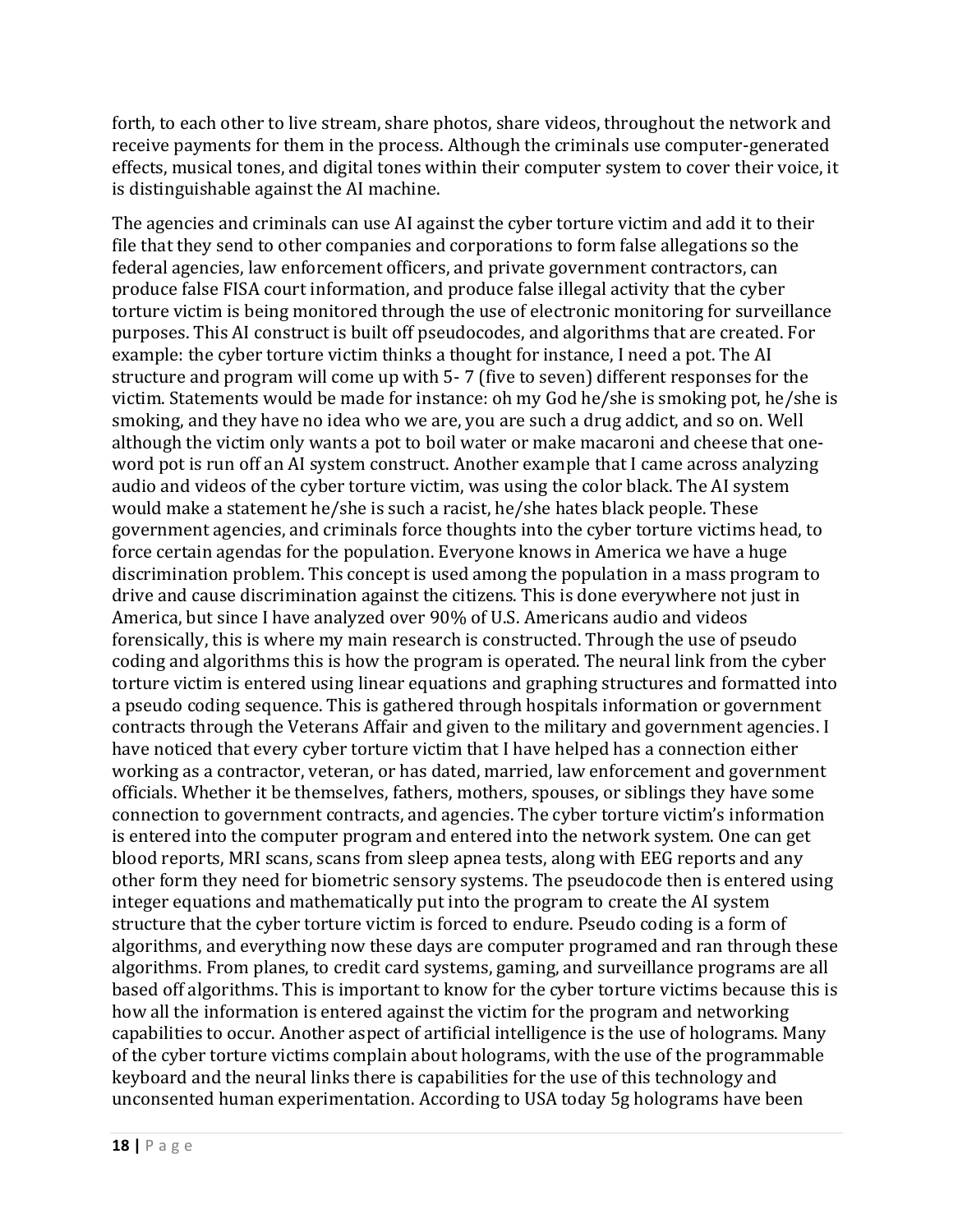accessible since Feb of 2019. Holograms that are so realistic that people cannot tell the difference between real and fake. (Baig, E. C., 2019). The holograms use laser beams that split into beams of light, since lasers are used on cyber torture victims, this type of application can be used as well, especially during a REM state of sleep. This type of military experimentation has been going on for decades since the year 1945 around the same time as the MK Ultra victims were being victimized and tortured. Microsoft demonstrates what an AI construct can look like with voice recognition software with those real-life tendencies. (Microsoft., 2019). In matter of fact Elon Musk stated this quote during one of his releases, "*It's not going to be like suddenly Neuralink will have this incredible new interface and take over people's brains," he said. "It will take a long time, and you'll see it coming.* This is based off of Deep learning and neural technology. Getting FDA approval for implantable devices of any kind is quite difficult and this will be a slow process." But the U.S. Government and the D.o.D (Department of Defense) already give themselves human experimentation rights without consent or permission of the people they are using to experiment without pay and insurance coverage which was passed long before 1944. (DOE Openness: Human Radiation Experiments: Roadmap to the Project.). With the use of Holograms in play, I have not come across any cyber torture victim that any company, corporation, agency, military, gov and private contractors are using on cyber torture victims. There is a reason behind this though, although I do forensic work and can prove these capabilities, no one has given me any recording except one cyber torture victim, of while they were sleeping. There is human experimentation practices being done to the cyber torture victim while she is sleeping, but the cyber torture victim does not have hologram technology used on her. I know for a fact if I analyzed the cyber torture victims that get holograms, just like the cyber torture victim that is being forced into a state of paralysis I can prove the involuntary use of holograms on a cyber torture victims. Holograms can be forced both ways for the cyber torture victim, if they can force images into the brain then the AI system can extract images from the brain as well. That is considered reverse polarity in most electrical engineering status, turning speakers into microphones, images into thoughts, which is all part of the psychological warfare games created by the U.S. government and forced human experimentation on cyber torture victims. There has been a U.S. Patent created in 2008 and is experimenting through 2032. (Sundstrom, M., (2008). With the use of fiber optic cabling, HD pictography, the imaging construct of the experimentation has increased exponentially and allowed these images to be forced or retrieved from the cyber torture victim. (Malech, R. G., 1974). There is an issue with that because once again it is false information that is planted into the brain then entered into the cyber torture victims file, with the use of these images, to keep the human experimentation, and false warrants applicable on the cyber torture victim. Artificial Intelligence is used in so many different manners on the cyber torture victim, through computer face interfaces. Elon Musk has been working on this technology for years along with many other companies and corporations. Yet 5G can amplify the effects tenfold and harness so much more destruction to a cyber torture victim that they are already forced to endure. (The AI Organization., 2020).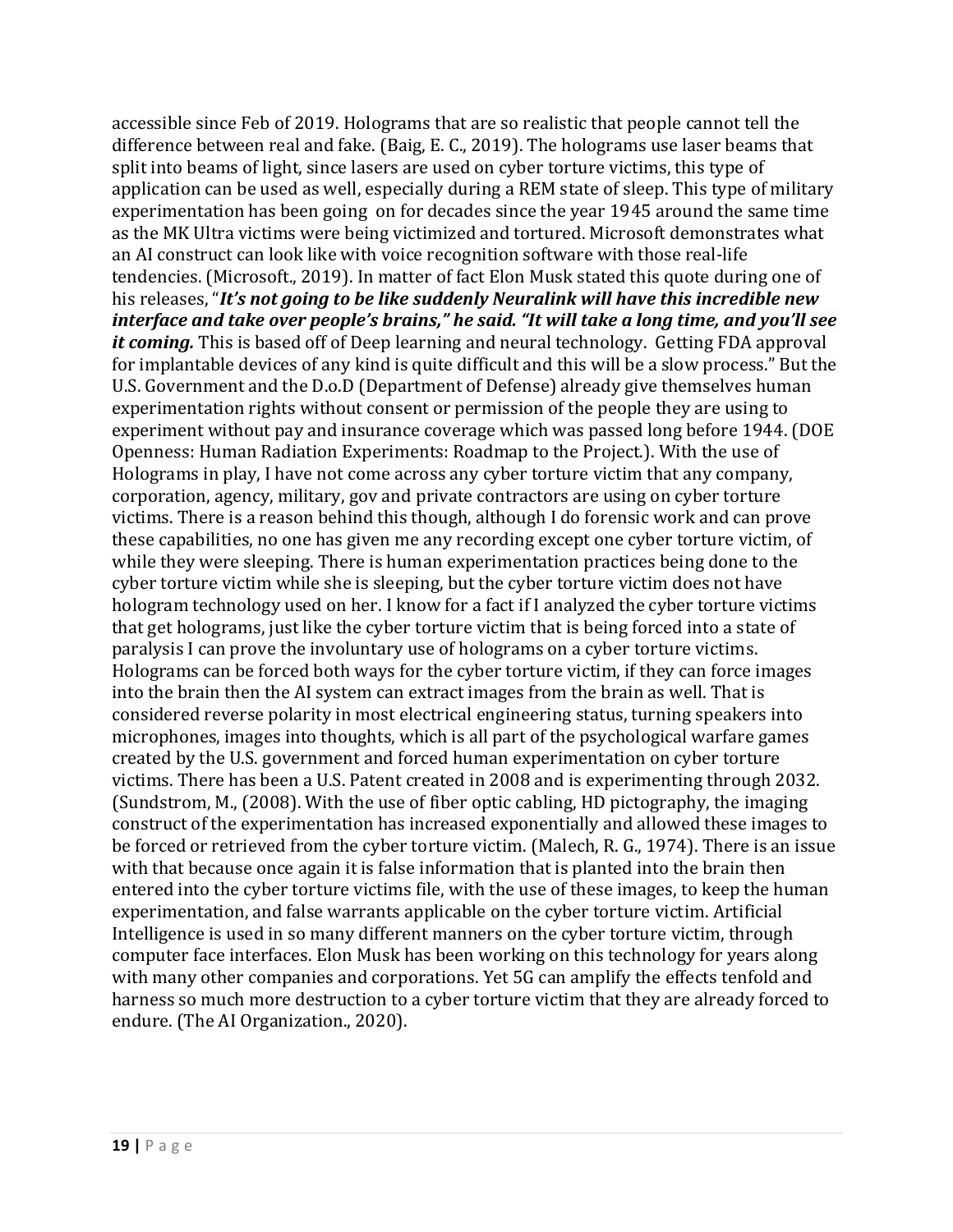## **References**

Artificial intelligence and war. (2019, September 5). In *The Economist* . Retrieved from [https://www.economist.com/leaders/2019/09/05/artificial-intelligence-and-war,](https://www.economist.com/leaders/2019/09/05/artificial-intelligence-and-war) .

Baig, E. C. (2019, February 25). 5G can make digital humans look real and turn real people into holograms. In *USA Today*. Retrieved from [https://www.usatoday.com/story/tech/2019/02/25/5-g-tech-can-make-digital-humans](https://www.usatoday.com/story/tech/2019/02/25/5-g-tech-can-make-digital-humans-look-real-and-real-people-holograms/2883859002/)[look-real-and-real-people-holograms/2883859002/.](https://www.usatoday.com/story/tech/2019/02/25/5-g-tech-can-make-digital-humans-look-real-and-real-people-holograms/2883859002/)

But what is a Neural Network? | Deep learning, chapter 1 (2017, October 5). In *3Blue1Brown*. Retrieved from [https://www.youtube.com/watch?v=aircAruvnKk.](https://www.youtube.com/watch?v=aircAruvnKk)

Corrigan, R. E., & Becker, H. C. (1958). Apparatus for producing visual stimulation . In *Google Patents* . Retrieved from [https://patents.google.com/patent/US3060795A/en?oq=US3060795+Apparatus+For+Pro](https://patents.google.com/patent/US3060795A/en?oq=US3060795+Apparatus+For+Producing+Visual+Stimulation%2c+%C2%A0Corrigan+et+al.+%C2%A01962) [ducing+Visual+Stimulation%2c+%C2%A0Corrigan+et+al.+%C2%A01962.](https://patents.google.com/patent/US3060795A/en?oq=US3060795+Apparatus+For+Producing+Visual+Stimulation%2c+%C2%A0Corrigan+et+al.+%C2%A01962)

Cuthbertson, A. (2017). Elon Musk Launches Neuralink Startup to Connect Your Brain to the Internet. In *Newsweek Tech and Science*. Retrieved from [https://www.newsweek.com/elon-musk-neuralink-startup-brains-ai-neural-lace-575078.](https://www.newsweek.com/elon-musk-neuralink-startup-brains-ai-neural-lace-575078) 

Cuthbertson, A. (2017, November 8). Artificial Intelligence Could Hijack Brain-Computer Interfaces and Take Control of Our Minds. In *Newsweek Tech and Science*. Retrieved from [https://www.newsweek.com/artificial-intelligence-hijack-brain-computer-interface](https://www.newsweek.com/artificial-intelligence-hijack-brain-computer-interface-control-decisions-ai-705511)[control-decisions-ai-705511.](https://www.newsweek.com/artificial-intelligence-hijack-brain-computer-interface-control-decisions-ai-705511)

DOE Openness: Human Radiation Experiments: Roadmap to the Project. (n.d.). Chapter 1: The Department of Defense: Consent is Formalized. In *ACHRE Report*. Retrieved from [https://ehss.energy.gov/OHRE/roadmap/achre/chap1\\_3.html.](https://ehss.energy.gov/OHRE/roadmap/achre/chap1_3.html) 

Elon Musk on Google DeepMind | ARTIFICIAL INTELLIGENCE !! (2018, April 17). In *Top Tech Talks*. Retrieved from [https://www.youtube.com/watch?v=MuWWZ91-G6w.](https://www.youtube.com/watch?v=MuWWZ91-G6w) 

Fridman, L. (2020, January 10). Deep Learning State of the Art (2020) | MIT Deep Learning Series. In *MIT*. Retrieved from [https://www.youtube.com/watch?v=0VH1Lim8gL8.](https://www.youtube.com/watch?v=0VH1Lim8gL8)

Goertzel, B. (2020, February 28). Trump's AI Policy: Leave It To The Military And Corporations. In *Forbes*. Retrieved from [https://www.forbes.com/sites/forbestechcouncil/2020/02/28/trumps-ai-policy-leave-it](https://www.forbes.com/sites/forbestechcouncil/2020/02/28/trumps-ai-policy-leave-it-to-the-military-and-corporations/#58d5e600124a)[to-the-military-and-corporations/#58d5e600124a.](https://www.forbes.com/sites/forbestechcouncil/2020/02/28/trumps-ai-policy-leave-it-to-the-military-and-corporations/#58d5e600124a)

Holography. (n.d.). In *Wikipedia*. Retrieved from [https://en.wikipedia.org/wiki/Holography.](https://en.wikipedia.org/wiki/Holography)

Jing, H. (2020, March 3). Fascinating Relationship between AI and Neuroscience. In *Towards Data Science*. Retrieved from [https://towardsdatascience.com/the-fascinating](https://towardsdatascience.com/the-fascinating-relationship-between-ai-and-neuroscience-89189218bb05)[relationship-between-ai-and-neuroscience-89189218bb05.](https://towardsdatascience.com/the-fascinating-relationship-between-ai-and-neuroscience-89189218bb05)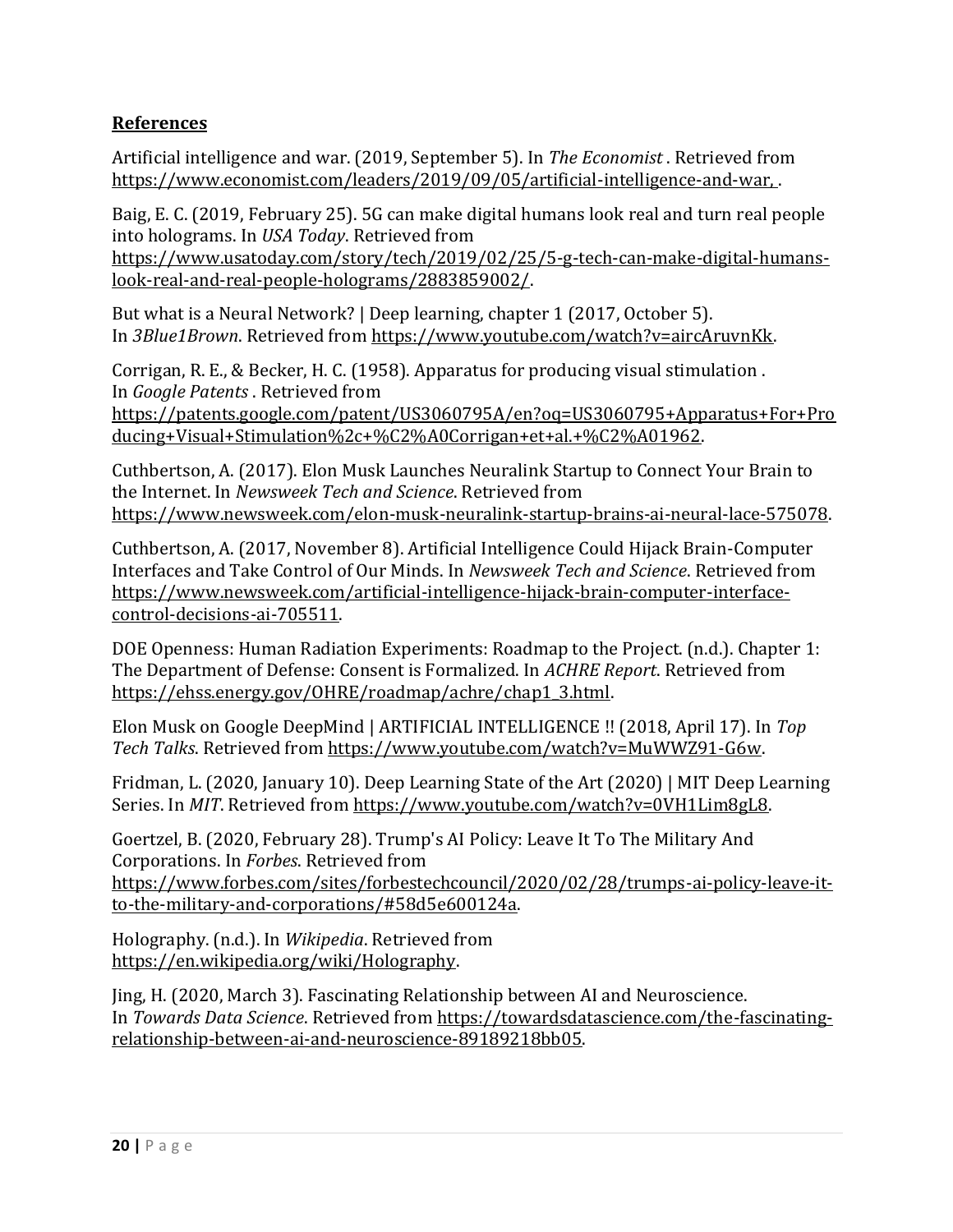Karell, M. L. (2000). Method and apparatus for treating auditory hallucinations . In *Google Patents US6430443B1*. Retrieved from [https://patents.google.com/patent/US6430443B1/en.](https://patents.google.com/patent/US6430443B1/en)

Knapp, A. (2019, July 17). Elon Musk Sees His Neuralink Merging Your Brain With A.I. In *Forbes*. Retrieved from [https://www.forbes.com/sites/alexknapp/2019/07/17/elon](https://www.forbes.com/sites/alexknapp/2019/07/17/elon-musk-sees-his-neuralink-merging-your-brain-with-ai/#94b418a4b074)[musk-sees-his-neuralink-merging-your-brain-with-ai/#94b418a4b074.](https://www.forbes.com/sites/alexknapp/2019/07/17/elon-musk-sees-his-neuralink-merging-your-brain-with-ai/#94b418a4b074) 

Malech, R. G. (1974). Apparatus and method for remotely monitoring and altering brain waves . In *Google Patents US3951134A*. Retrieved from

[https://patents.google.com/patent/US3951134A/en?oq=US3951134+Apparatus+and+Me](https://patents.google.com/patent/US3951134A/en?oq=US3951134+Apparatus+and+Method+for+Remotely+Monitoring+and+Altering+Brain+Waves%2c+%C2%A0R.G.+Malech+1976) [thod+for+Remotely+Monitoring+and+Altering+Brain+Waves%2c+%C2%A0R.G.+Malech+](https://patents.google.com/patent/US3951134A/en?oq=US3951134+Apparatus+and+Method+for+Remotely+Monitoring+and+Altering+Brain+Waves%2c+%C2%A0R.G.+Malech+1976) [1976.](https://patents.google.com/patent/US3951134A/en?oq=US3951134+Apparatus+and+Method+for+Remotely+Monitoring+and+Altering+Brain+Waves%2c+%C2%A0R.G.+Malech+1976) 

Marr, B. (2020, March 2). Is Artificial Intelligence (AI) A Threat To Humans?. In *Forbes*. Retrieved from [https://www.forbes.com/sites/bernardmarr/2020/03/02/is-artificial](https://www.forbes.com/sites/bernardmarr/2020/03/02/is-artificial-intelligence-ai-a-threat-to-humans/#21918c15205d)[intelligence-ai-a-threat-to-humans/#21918c15205d.](https://www.forbes.com/sites/bernardmarr/2020/03/02/is-artificial-intelligence-ai-a-threat-to-humans/#21918c15205d)

Meadows, P. M., & Mann, C. M. (2001). Deep brain stimulation system for the treatment of Parkinson's Disease or other disorders . In *Google Patents US6920359B2*. Retrieved from [https://patents.google.com/patent/US6920359B2/en.](https://patents.google.com/patent/US6920359B2/en)

Meghann Myers, M. (n.d.). The Pentagon promises to use artificial intelligence for good, not evil. In *Military Times*. Retrieved from [https://www.militarytimes.com/news/your](https://www.militarytimes.com/news/your-military/2020/02/25/the-pentagon-promises-to-use-artificial-intelligence-for-good-not-evil/)[military/2020/02/25/the-pentagon-promises-to-use-artificial-intelligence-for-good-not](https://www.militarytimes.com/news/your-military/2020/02/25/the-pentagon-promises-to-use-artificial-intelligence-for-good-not-evil/)[evil/.](https://www.militarytimes.com/news/your-military/2020/02/25/the-pentagon-promises-to-use-artificial-intelligence-for-good-not-evil/) 

MEMORY PSYCHOLOGY. (n.d.). How false memories are created and can affect our ability to recall events. In *False Memories*. Retrieved from

[https://www.psychologistworld.com/memory/false-memories-questioning-eyewitness](https://www.psychologistworld.com/memory/false-memories-questioning-eyewitness-testimony)[testimony.](https://www.psychologistworld.com/memory/false-memories-questioning-eyewitness-testimony)

Microsoft. (2019, July 17). Demo: The magic of AI neural TTS and holograms at Microsoft Inspire 2019. In *Microsoft*. Retrieved from [https://www.youtube.com/watch?reload=9&v=auJJrHgG9Mc.](https://www.youtube.com/watch?reload=9&v=auJJrHgG9Mc) 

Mike Elgan, M. (n.d.). Mind-reading tech is here (and more useful than you think!). In *Computer World* . Retrieved from

[https://www.computerworld.com/article/3268132/mind-reading-tech-is-here-and-more](https://www.computerworld.com/article/3268132/mind-reading-tech-is-here-and-more-useful-than-you-think.html)[useful-than-you-think.html.](https://www.computerworld.com/article/3268132/mind-reading-tech-is-here-and-more-useful-than-you-think.html)

Science Direct. (2016, November). General expressions for downlink signal to interference and noise ratio in homogeneous and heterogeneous LTE-Advanced networks. In *Journal of Advanced Research*. Retrieved from

[https://www.sciencedirect.com/science/article/pii/S2090123216300716#!](https://www.sciencedirect.com/science/article/pii/S2090123216300716).

SOFWERX J5 Donovan Group Radical Speaker Series: Neuroweapons (2018, September 20). In *SOFWERX*. Retrieved from [https://www.youtube.com/watch?v=g3dS74TUHEI&feature=youtu.be.](https://www.youtube.com/watch?v=g3dS74TUHEI&feature=youtu.be)

**21 |** P a g e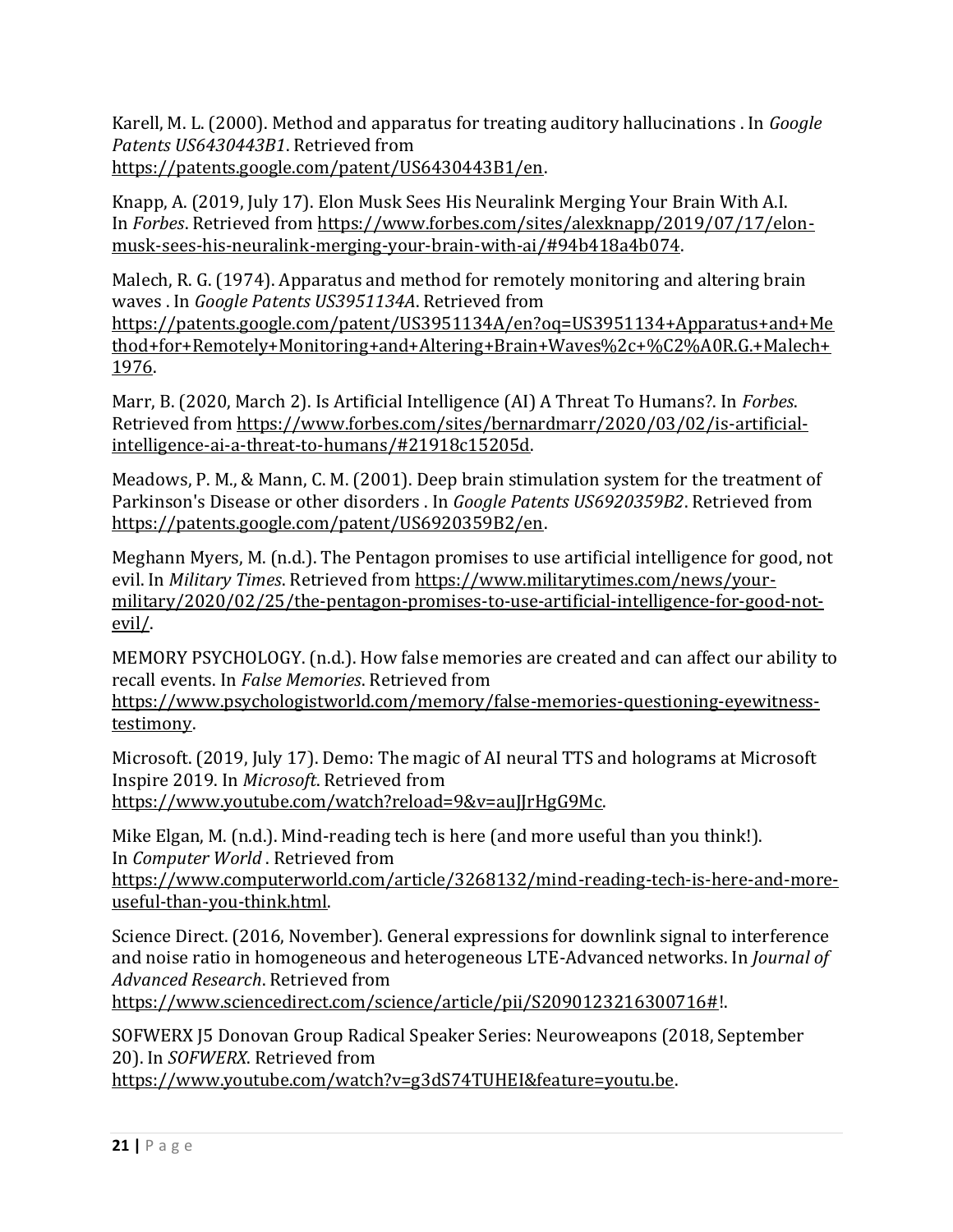Sundstrom, M. (2008). Retrieving mental images of faces from the human brain . In *Google Patents US8989854B2*. Retrieved from [https://patents.google.com/patent/US8989854B2/en.](https://patents.google.com/patent/US8989854B2/en)

The AI Organization. (2020, January 3). Google Deep mind Avatar image 0:19 / 10:21 Google Can Enslave Humanity with a Digital AI Quantum Brain on 5G. In *You Tube*. Retrieved from [https://www.youtube.com/watch?v=LFjhTQw7Ahk.](https://www.youtube.com/watch?v=LFjhTQw7Ahk)

Trafton, A. (2013, July 25). Neuroscientists plant false memories in the brain. In *MIT News Office*. Retrieved from [http://news.mit.edu/2013/neuroscientists-plant-false-memories-in](http://news.mit.edu/2013/neuroscientists-plant-false-memories-in-the-brain-0725)[the-brain-0725.](http://news.mit.edu/2013/neuroscientists-plant-false-memories-in-the-brain-0725) 

(LAN MAN WAN) LAN (Local Area Network, WAN (Wide Area Network) and MAN (Metropolitan Area Network) are all used for long distance and short distance telecommunication transference. These types of communications are used for internet access, cell towers, Bluetooth, GPS signaling, Satellite communications, and anything that is transferred through Radio waves, RF signals, frequencies, or current. In matter of fact, "Business and government entities utilize WANs cable carriers to relay data among employees, clients, buyers, and suppliers from various geographical locations." "In essence, this mode of carrier telecommunication allows a business to effectively carry out its daily function regardless of location." (Holem, A. L., 2020). This helps with the communications through the internet with businesses, corporations, federal agencies, local law enforcement officials, and local businesses transfer emails, skype calls, cloud access, file distributions, contracts, and anything that rely on business operations to run. FCC (Federal Communication Commission) assign each broadcasting frequency a number and a channel that each agency, businesses, internet providers, cell phone companies can broadcast their communications on that have to be registered within the United States. Each country is allocated their own IP addresses, and subnets. In matter of fact there are organizations like IEEE that formatted and come up rules and regulations for this networking system. There is over 3.4 million public servers across the globe so that everyone in the world can communicate and connect. Unfortunately since they are public server the criminals behind this technology can have access to anyone of these signals and frequencies.

Local police officers in their town and village work on a Local Area Networking system and structure, that way their communications do not interfere with other police departments within different towns, and villages. County, and City law enforcement agencies transfer their communications through the FCC, using a MAN (Metropolitan Area Network) system. State patrol and Federal agencies along with Fusion Centers, all work off WAN (Wide Area Network) structures so they can communication from state to state across the country of United States and across the Globe. Most these government entities and government agencies run on a dedicated line, which a fixed permanent connection to a remote network, a point-to-point serial connection. The government entities can also use a privately owned infrastructure to create long-distance and international WAN connections.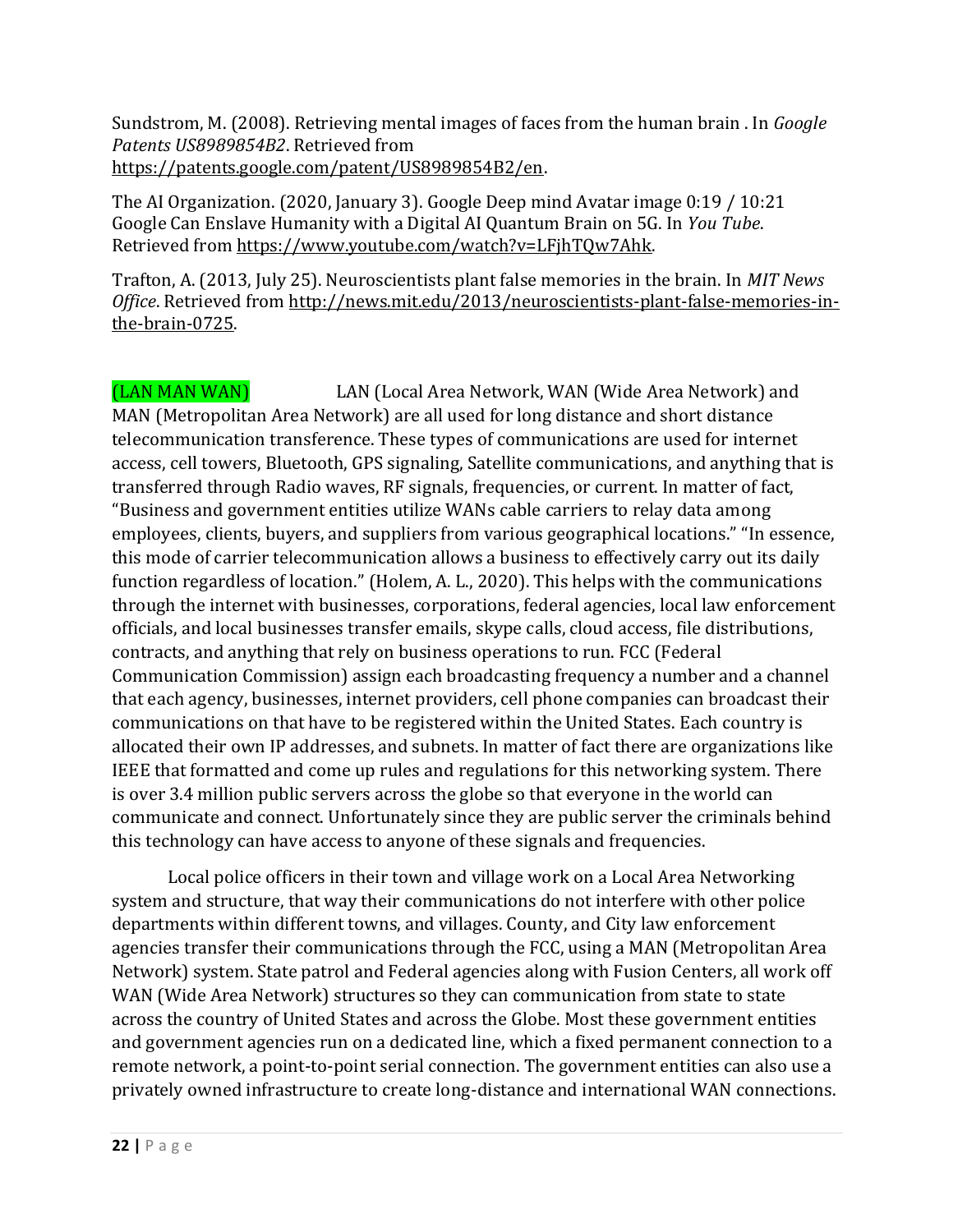Considering that only government agencies, and funded companies along with billionaires are the only people who can afford such a networking infrastructure.

WAN is a geographically dispersed telecommunications network; however, a WAN is defined as a network created to connect two or more Local Area Networks (LANs). WAN connections can connect LANs located in the same city or around the world, all phone systems in the country are part of a nationwide network. In matter of fact, most automated telephone exchanges now use digital switching rather than mechanical or analog switching. This is another reason we hear the digital sounding effects musical tones, tones, beeping, squelching noises, and clicking on cell phone conversations when forensically analyzed for a cyber torture victim. The squelching in phone conversations when analyzed is caused by shorthand radios, from walkie talkies, that cause interference within the signal.

The trunks connecting the exchanges are also digital, called circuits or channels. However analog two-wire circuits are still used to connect the last mile from the exchange to the telephone in the home (also called the local loop). To carry a typical phone call from a calling party to a called party, the analog audio signal is digitized at an 8 kHz sample rate with 8-bit resolution using a special type of nonlinear pulse code modulation known as G.711. The call is then transmitted from one end to another via telephone exchanges. The call is switched using a call set up protocol (usually ISUP) between the telephone exchanges under an overall routing strategy. In matter of fact WAN link and routers on the internet is a critical part of processing sensitive corporate and customer data, which is something that is a desired commodity with government agencies and corporation and businesses data and metadata. (Holem, A. L., 2020). There is so much that goes into WAN, LAN, and MAN networking systems the construct of how these government agencies are carrying out the torture on the cyber torture victims. I will break it down to the basics of this technology and provide evidence, and articles to explain this topic even further. The use of LAN, WAN, and MAN military, government agencies, law enforcement officials, government and civilian contractors, civilian organizations, and criminals can use this technology for tracking, surveillance, monitoring, stalking, a cyber torture victim. (Rowan, L., 1987).

# **Reference**

AAli, S. (2019, May 29). 5 Steps to a Successful LAN Implementation. In *Field Engineer*. Retrieved from [https://www.fieldengineer.com/blogs/5-steps-to-a-successful-lan](https://www.fieldengineer.com/blogs/5-steps-to-a-successful-lan-implementation)[implementation.](https://www.fieldengineer.com/blogs/5-steps-to-a-successful-lan-implementation)

American Civil Liberties Union. (2020). MORE ABOUT FUSION CENTERS. In *ACLU*. Retrieved from [https://www.aclu.org/other/more-about-fusion-centers.](https://www.aclu.org/other/more-about-fusion-centers)

Belisario, D. (2020, March 6). Wide Area Network Technologies - Design and Implement High-quality WAN Networks. In *E Draw*. Retrieved from [https://www.edrawsoft.com/wide-area-network.html.](https://www.edrawsoft.com/wide-area-network.html)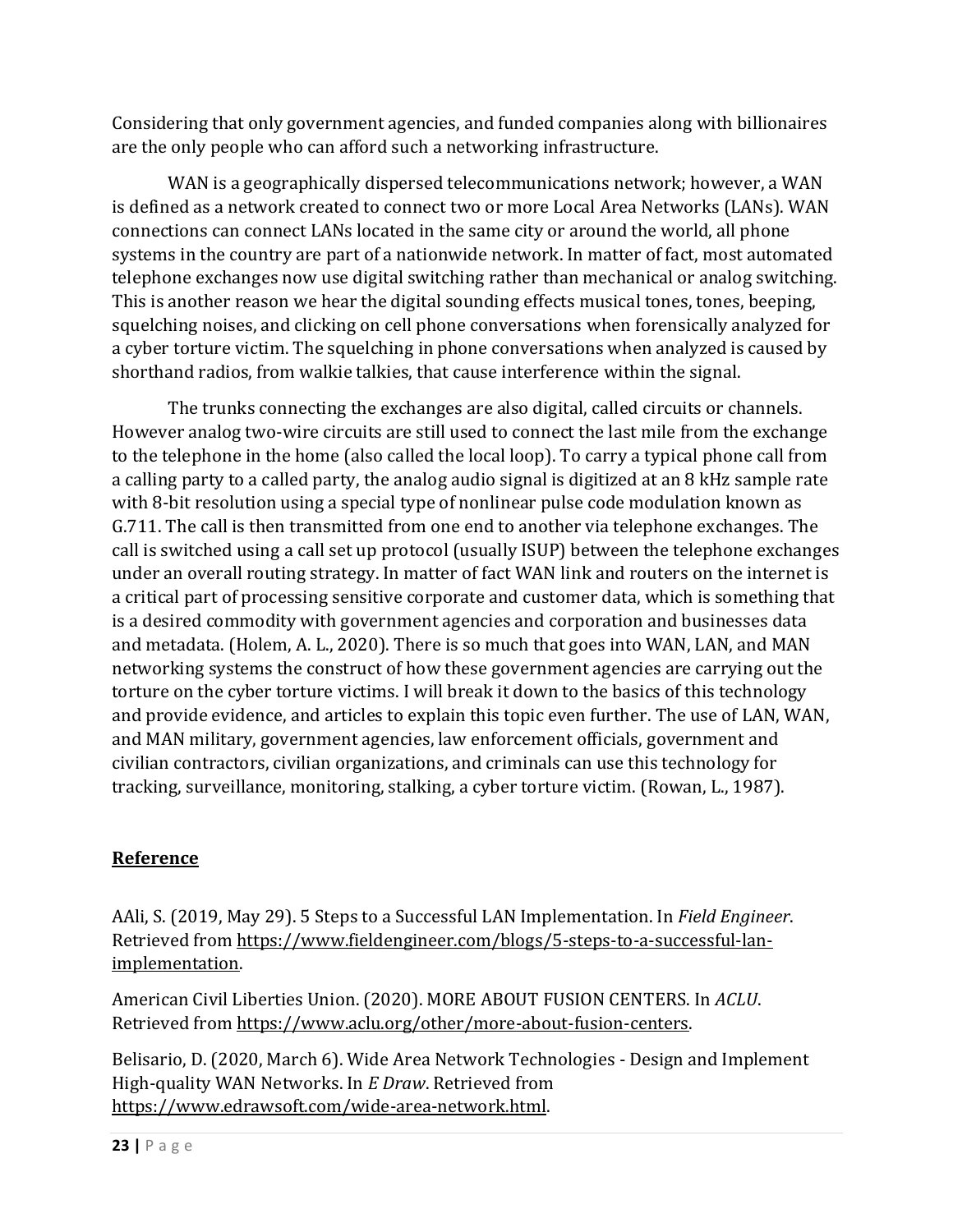Data spies: The dark and shady practices of Silicon Valley | Roger McNamee (2019, March 15). In *Big Think*. Retrieved from [https://www.youtube.com/watch?v=C2Ag1iQKWeM.](https://www.youtube.com/watch?v=C2Ag1iQKWeM)

Department of Homeland Security. (2006, August). Fusion Center Guidelines. In *United States Department of Justice*. Retrieved from [https://it.ojp.gov/documents/d/fusion\\_center\\_guidelines.pdf.](https://it.ojp.gov/documents/d/fusion_center_guidelines.pdf)

Department of Homeland Security. (2020, February). RADIO FREQUENCY INTERFERENCE BEST PRACTICES GUIDEBOOK. In *Cybersecurity and Infrastructure SecurityAgency*. Retrieved from [https://www.dhs.gov/sites/default/files/publications/safecom](https://www.dhs.gov/sites/default/files/publications/safecom-ncswic_rf_interference_best_practices_guidebook_2.7.20_-_final_508c.pdf)ncswic rf interference best practices guidebook 2.7.20 - final 508c.pdf.

Federal Communications Commission. (2019, June 24). Antenna Structure Registration (ASR) - Overview. Retrieved from [https://www.fcc.gov/wireless/support/antenna](https://www.fcc.gov/wireless/support/antenna-structure-registration-asr-resources/antenna-structure-registration-asr)[structure-registration-asr-resources/antenna-structure-registration-asr.](https://www.fcc.gov/wireless/support/antenna-structure-registration-asr-resources/antenna-structure-registration-asr)

Federal Communications Commission. (2019, October 15). Human Exposure to Radio Frequency Fields: Guidelines for Cellular Antenna Sites. Retrieved from [https://www.fcc.gov/consumers/guides/human-exposure-radio-frequency-fields](https://www.fcc.gov/consumers/guides/human-exposure-radio-frequency-fields-guidelines-cellular-and-pcs-sites)[guidelines-cellular-and-pcs-sites.](https://www.fcc.gov/consumers/guides/human-exposure-radio-frequency-fields-guidelines-cellular-and-pcs-sites)

Fullerton, L. W., & Richards, J. L. (1999). System and method for intrusion detection using a time domain radar array . In *Google Patents US6400307B2*. Retrieved from [https://patents.google.com/patent/US6400307B2/en?oq=US+6400307+System+and+Met](https://patents.google.com/patent/US6400307B2/en?oq=US+6400307+System+and+Method+for+Intrusion+Detection+Using+a+Time+Domain+Radar+Array%2c+%C2%A0L.W+Fullerton+et+al) [hod+for+Intrusion+Detection+Using+a+Time+Domain+Radar+Array%2c+%C2%A0L.W+F](https://patents.google.com/patent/US6400307B2/en?oq=US+6400307+System+and+Method+for+Intrusion+Detection+Using+a+Time+Domain+Radar+Array%2c+%C2%A0L.W+Fullerton+et+al) [ullerton+et+al..](https://patents.google.com/patent/US6400307B2/en?oq=US+6400307+System+and+Method+for+Intrusion+Detection+Using+a+Time+Domain+Radar+Array%2c+%C2%A0L.W+Fullerton+et+al)

Holem, A. L. (2020). School Notes: Computer Components. In *American Intercontinental University*.

IEEE Standard Association. (2020). IEEE Big Data Governance and Metadata Management (BDGMM). In *Big Data Governance and Metadata Management (BDGMM)*. Retrieved from [https://standards.ieee.org/industry-connections/BDGMM-index.html.](https://standards.ieee.org/industry-connections/BDGMM-index.html)

Kerravala, Z. (2019, January 8). Wi-Fi 6 with OFDMA opens a world of new wireless possibilities. In *NETWORK INTELLIGENCE*. Retrieved from [https://www.networkworld.com/article/3332018/wi-fi-6-with-ofdma-opens-a-world-of](https://www.networkworld.com/article/3332018/wi-fi-6-with-ofdma-opens-a-world-of-new-wireless-possibilities.html)[new-wireless-possibilities.html.](https://www.networkworld.com/article/3332018/wi-fi-6-with-ofdma-opens-a-world-of-new-wireless-possibilities.html)

O'Loughlin, J. P., & Loree, D. L. (1996). Apparatus for audibly communicating speech using the radio frequency hearing effect . In *Google Patents US6587729B2*. Retrieved from [https://patents.google.com/patent/US6587729B2/en?oq=US6587729+Apparatus+For+Au](https://patents.google.com/patent/US6587729B2/en?oq=US6587729+Apparatus+For+Audibly+Communicating+Speech+Using+The+Radio+Frequency+Hearing+Effect%2c+%C2%A0O%E2%80%99Loughlin%2fLoree+2003) [dibly+Communicating+Speech+Using+The+Radio+Frequency+Hearing+Effect%2c+%C2%](https://patents.google.com/patent/US6587729B2/en?oq=US6587729+Apparatus+For+Audibly+Communicating+Speech+Using+The+Radio+Frequency+Hearing+Effect%2c+%C2%A0O%E2%80%99Loughlin%2fLoree+2003) [A0O%E2%80%99Loughlin%2fLoree+2003.](https://patents.google.com/patent/US6587729B2/en?oq=US6587729+Apparatus+For+Audibly+Communicating+Speech+Using+The+Radio+Frequency+Hearing+Effect%2c+%C2%A0O%E2%80%99Loughlin%2fLoree+2003)

O'Loughlin, J. P., & Loree, D. L. (1996). Method and device for implementing the radio frequency hearing effect . In *Google Patents* . Retrieved from [https://patents.google.com/patent/US6470214B1/en?oq=US6470214+Method+and+devi](https://patents.google.com/patent/US6470214B1/en?oq=US6470214+Method+and+device+For+Implementing+The+Radio+Frequency+Hearing+Effect%2c+%C2%A0O%E2%80%99Loughlin%2fLoree+200)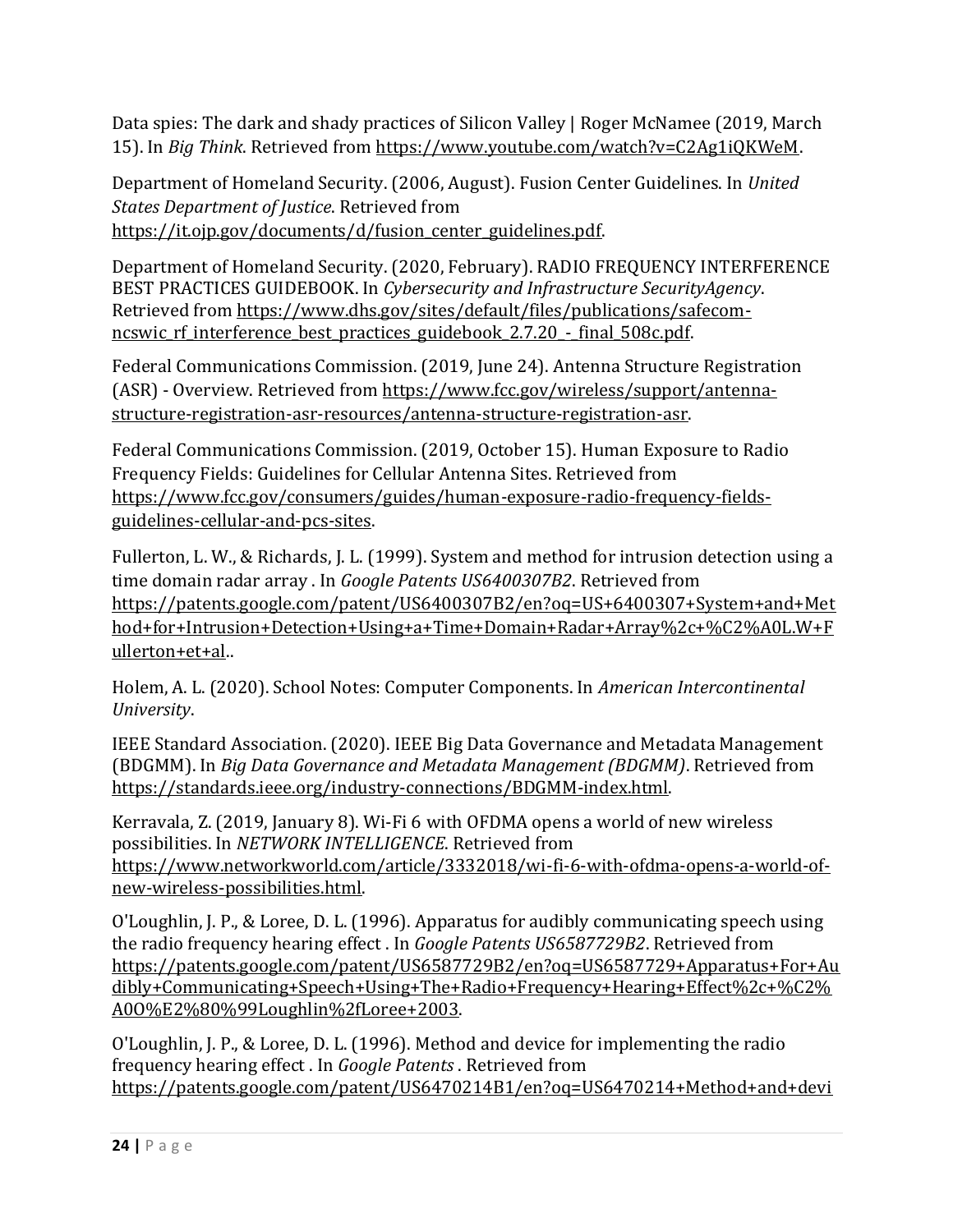[ce+For+Implementing+The+Radio+Frequency+Hearing+Effect%2c+%C2%A0O%E2%80%](https://patents.google.com/patent/US6470214B1/en?oq=US6470214+Method+and+device+For+Implementing+The+Radio+Frequency+Hearing+Effect%2c+%C2%A0O%E2%80%99Loughlin%2fLoree+200) [99Loughlin%2fLoree+200.](https://patents.google.com/patent/US6470214B1/en?oq=US6470214+Method+and+device+For+Implementing+The+Radio+Frequency+Hearing+Effect%2c+%C2%A0O%E2%80%99Loughlin%2fLoree+200) 

Rowan, L. (1987). Interactive transector device commercial and military grade . In *Google Patents US4893815A*. Retrieved from

[https://patents.google.com/patent/US4893815A/en?oq=US4893815+Interactive+Transec](https://patents.google.com/patent/US4893815A/en?oq=US4893815+Interactive+Transector+Device+%C2%A0(locking+onto+and+tracking+of+human+targets)%2c+%C2%A0L.Rowan%2c+1990) [tor+Device+%C2%A0\(locking+onto+and+tracking+of+human+targets\)%2c+%C2%A0L.Ro](https://patents.google.com/patent/US4893815A/en?oq=US4893815+Interactive+Transector+Device+%C2%A0(locking+onto+and+tracking+of+human+targets)%2c+%C2%A0L.Rowan%2c+1990) [wan%2c+1990.](https://patents.google.com/patent/US4893815A/en?oq=US4893815+Interactive+Transector+Device+%C2%A0(locking+onto+and+tracking+of+human+targets)%2c+%C2%A0L.Rowan%2c+1990)

Types of area networks – LAN, MAN and WAN. (n.d.). In *Geeks For Geeks*. Retrieved from [https://www.geeksforgeeks.org/types-of-area-networks-lan-man-and-wan/.](https://www.geeksforgeeks.org/types-of-area-networks-lan-man-and-wan/)

U.S. Department of Justice. (n.d.). State and Local Law Enforcement Wireless Communications and Interoperability: A Quantitative Analysis. In *National Institute of Justice Research Report*. Retrieved from [https://www.hsdl.org/?view&did=439731.](https://www.hsdl.org/?view&did=439731)

What is a LAN. (n.d.). In *Cisco*. Retrieved from [https://www.cisco.com/c/en/us/products/switches/what-is-a-lan-local-area](https://www.cisco.com/c/en/us/products/switches/what-is-a-lan-local-area-network.html)[network.html.](https://www.cisco.com/c/en/us/products/switches/what-is-a-lan-local-area-network.html)

What makes a good Ethernet cable for audio applications?. (2016). In *Pre Sonas*. Retrieved from [https://support.presonus.com/hc/en-us/articles/115005516223-What-makes-a](https://support.presonus.com/hc/en-us/articles/115005516223-What-makes-a-good-Ethernet-cable-for-audio-applications-)[good-Ethernet-cable-for-audio-applications-.](https://support.presonus.com/hc/en-us/articles/115005516223-What-makes-a-good-Ethernet-cable-for-audio-applications-)

(Bluetooth) Wireless signals transmitted with Bluetooth cover short distances, typically up to 30 feet (10 meters). Bluetooth devices generally communicate at less than 1 Mbps. Bluetooth networks feature a dynamic topology called a piconet or PAN. The idea behind Bluetooth (it was not yet called Bluetooth) was developed further as the possibilities of interconnections with a variety of other peripherals such as computers printers, phones and more were realized. Using this technology, the possibility of quick and easy connections between electronic devices are possible. Five companies (Ericsson, Nokia, IBM, Toshiba, and Intel) formed the Bluetooth SIG - Special Interest Group. With many other users on the ISM (Industrial, Scientific, and Medical) band from microwave ovens to Wi-Fi, the hopping carrier enables interference to be avoided by Bluetooth devices. A Bluetooth transmission only remains on a given frequency for an abbreviated time.

The *standard uses a hopping rate of 1600 hops per second, and the system hops over all the available frequencies using a pre-determined pseudo-random hop sequence based upon the Bluetooth address of the master node in the network.* Most of the frequencies that are being used to attack the cyber torture victims these criminals are hopping from frequencies to frequencies to track, monitor, surveil, stalk, and harass the victim. *During the development of the Bluetooth standard it was decided to adopt the use of frequency hopping system rather than a direct sequence spread spectrum approach because it is able to operate over a greater dynamic range.* ISM radio bands are radio bands (portions of the radio spectrum) reserved internationally for the use of radio frequency (RF) energy for industrial, scientific, and medical purposes other than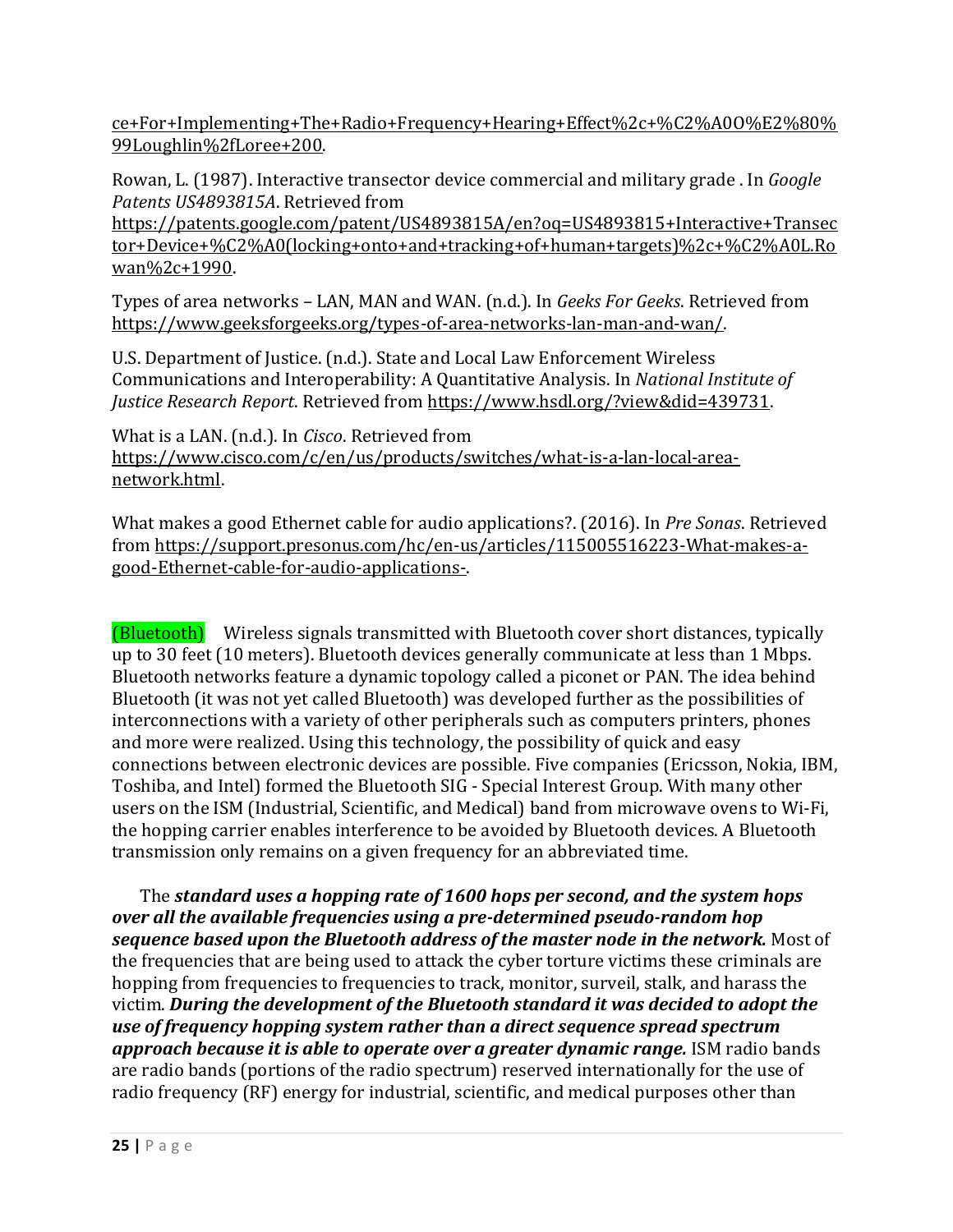telecommunications. There are also some Bluetooth frequency accuracy requirements for Bluetooth transmissions. The transmitted initial center frequency must be within  $\pm 75$  kHz from the receiver center frequency. The initial frequency accuracy is defined as being the frequency accuracy before any information is transmitted and as such any frequency drift requirement is not included. A Bluetooth network can contain a maximum of 8 (eight) and a minimum of 2(two) devices. Bluetooth is to provide a connection for ad-hoc wireless network and an existing wired data network. There are two main types of Bluetooth link that are available and can be set up:

- ACL Asynchronous Connectionless communications Link
- SCO Synchronous Connection Orientated communications link (Holem, 2019).

Bluetooth has many capabilities that it can be used for, stalking, monitoring, and surveilling a person. Criminals can hack Bluetooth devices and turn them into acoustic weapons. Bluetooth runs off RF signals to connect since they use a short bandwidth system to connect to a LAN network these RF signals can be intercepted. "[According to Wired,](https://www.wired.com/story/acoustic-cyberweapons-defcon/)  cybersecurity research lead at the technology consulting firm PWC UK, Matt Wixey, demonstrated that *everyday speakers can be infected with malware that makes them emit dangerously high or low frequencies."* "He found that the smart speaker, the headphone and the parametric speaker could be forced to emit abnormally high frequencies, and the *Bluetooth speaker, noise-canceling headphones, and the same smart speaker could emit abnormally low frequencies."* (Edwards, 2019). "cybersecurity research lead at the technology consulting firm PWC UK, says that *it's surprisingly easy to write custom malware that can induce all sorts of embedded speakers to emit inaudible frequencies at high intensity, or blast out audible sounds at high volume."* "Those aural barrages can potentially harm human hearing, cause tinnitus, or even possibly have psychological effects." (Newman, 2019). Because of the acoustic implications through the hacking of Bluetooth this has a major affect both physiological and psychological.

This is considered acoustic attacks, which is the same type of weapons that were used on the Chinese and Cuban diplomats, which I have analyzed forensically as well. This has the same effects within the victims of cyber torture within their audios, videos, and phones conversations when analyzed. "Vasilios Mavroudis, a doctoral researcher at University College London, also found in his research into ultrasonic tracking that most commercial speakers are capable producing at least "near-ultrasonic" frequencies sounds that are inaudible to humans, but don't quite technically qualify as ultrasonic." "Speakers or operating systems could also have digital defenses in place to filter digital audio inputs that would produce high and low frequency noises."(Newman, 2019). You can use programming language: such as Java, C, C#, and python to plug in a programming language to send commands and receive commands to a device that has Bluetooth capabilities. "*They (Bluetooth) can be used to steal confidential information such as passwords, as remote surveillance to spy on kids, or employ a GPS to find out where a person is."(*Biddle, 2017). Using Bluetooth as a weapon system are criminal offenses, from theft, identity theft, fraud, phishing, hacking, stalking, noise harassment, video voyeurism,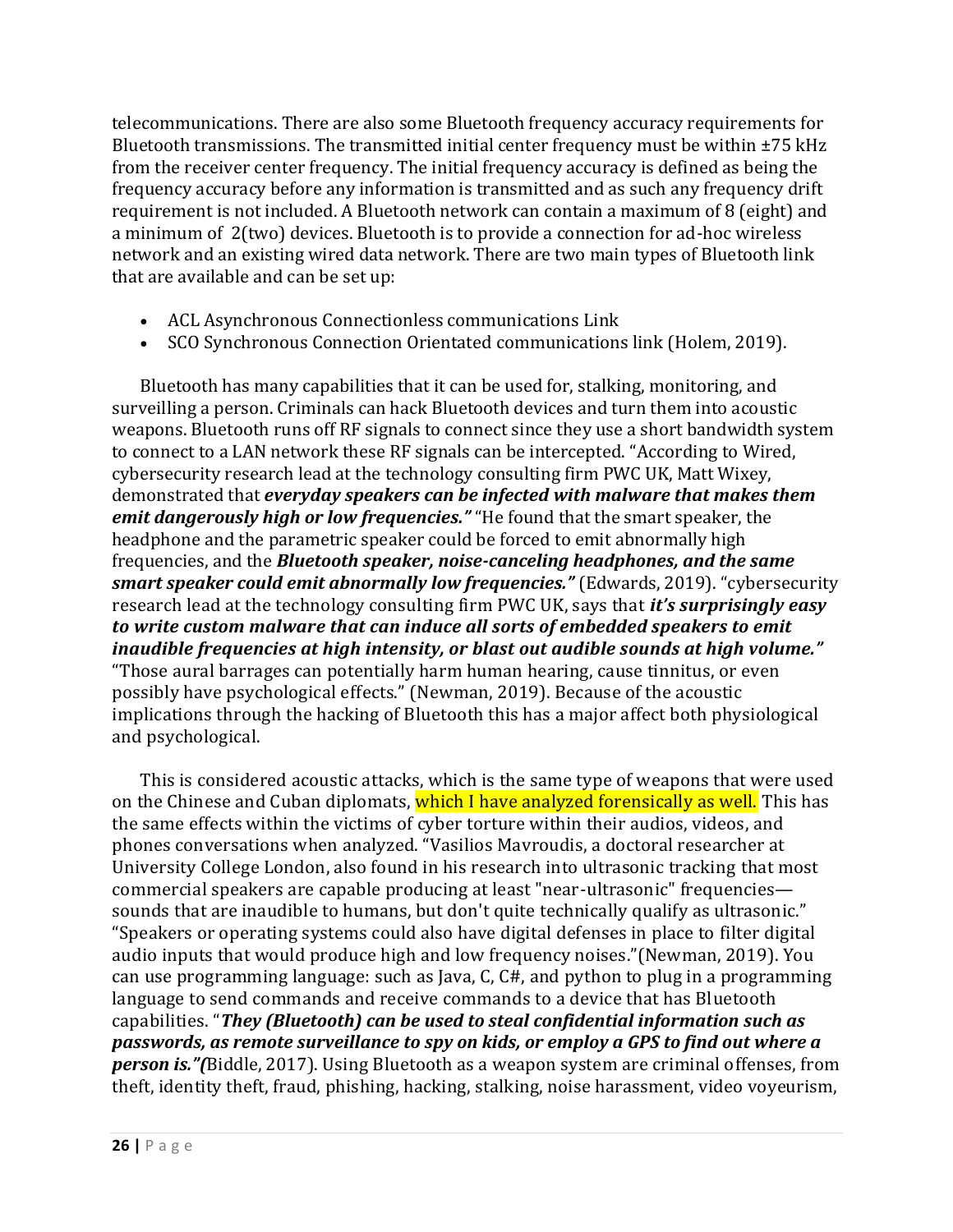and other federal crimes, in at least the United States, that is considered a federal offense and these are all crimes that the cyber torture victim is enduring every day of their life.

## **Reference**

"Superpower" Chip Enables Smartphones To See Through Walls (2013, May 2). In *Inside Science*. Retrieved from

[https://www.youtube.com/watch?v=rP0QghW4b4U&features=share.](https://www.youtube.com/watch?v=rP0QghW4b4U&features=share)

Akerman, M. A., Ayers, C. W., & Haynes, H. D. (1994). Ultrasonic speech translator and communications system . In *Google Patents US5539705A*. Retrieved from [https://patents.google.com/patent/US5539705A/en?oq=+US5539705+Ultrasonic+Speech](https://patents.google.com/patent/US5539705A/en?oq=+US5539705+Ultrasonic+Speech+Translator+and+Communication+System%2c+%C2%A0M.A.Akerman%2c+Curtis+Ayers%2c+Howard+Hayne) [+Translator+and+Communication+System%2c+%C2%A0M.A.Akerman%2c+Curtis+Ayers](https://patents.google.com/patent/US5539705A/en?oq=+US5539705+Ultrasonic+Speech+Translator+and+Communication+System%2c+%C2%A0M.A.Akerman%2c+Curtis+Ayers%2c+Howard+Hayne) [%2c+Howard+Hayne.](https://patents.google.com/patent/US5539705A/en?oq=+US5539705+Ultrasonic+Speech+Translator+and+Communication+System%2c+%C2%A0M.A.Akerman%2c+Curtis+Ayers%2c+Howard+Hayne)

Biddle, J. (2017, May 16). Cyber kid stuns experts showing toys can be 'weapons'. In *PHYS ORG*. Retrieved from [https://phys.org/news/2017-05-cyber-kid-stuns-experts-toys.html.](https://phys.org/news/2017-05-cyber-kid-stuns-experts-toys.html) 

Broad, W. J. (2018, September 1). Microwave Weapons Are Prime Suspect in Ills of U.S. Embassy Workers. In *The New York Times*. Retrieved from [https://www.nytimes.com/2018/09/01/science/sonic-attack-cuba-microwave.html.](https://www.nytimes.com/2018/09/01/science/sonic-attack-cuba-microwave.html)

Cisco. (n.d.). Signal-to-Noise Ratio (SNR) and Wireless Signal Strength. In *Meraki Documentation*. Retrieved from [https://documentation.meraki.com/MR/WiFi\\_Basics\\_and\\_Best\\_Practices/Signal-to-](https://documentation.meraki.com/MR/WiFi_Basics_and_Best_Practices/Signal-to-Noise_Ratio_(SNR)_and_Wireless_Signal_Strength)Noise Ratio (SNR) and Wireless Signal Strength.

Difference Between Connection-oriented and Connection-less Services. (2017, July 14). In *Tech Differences*. Retrieved from [https://techdifferences.com/difference-between](https://techdifferences.com/difference-between-connection-oriented-and-connection-less-services.html)[connection-oriented-and-connection-less-services.html.](https://techdifferences.com/difference-between-connection-oriented-and-connection-less-services.html)

Edwards, C. (2019, August 13). Hackers can turn headphones into 'acoustic weapons,' cybersecurity expert warns. In *New York Post*. Retrieved from [https://nypost.com/2019/08/13/hackers-can-turn-headphones-into-acoustic-weapons](https://nypost.com/2019/08/13/hackers-can-turn-headphones-into-acoustic-weapons-cyber-security-expert-warns/)[cyber-security-expert-warns/.](https://nypost.com/2019/08/13/hackers-can-turn-headphones-into-acoustic-weapons-cyber-security-expert-warns/)

Fields, R. D. (2018, February 16). "Sonic Weapon Attacks" on U.S. Embassy Don't Add Up for Anyone. In *SCIENTIFIC AMERICAN*. Retrieved from [https://www.scientificamerican.com/article/ldquo-sonic-weapon-attacks-rdquo-on-u-s](https://www.scientificamerican.com/article/ldquo-sonic-weapon-attacks-rdquo-on-u-s-embassy-don-rsquo-t-add-up-mdash-for-anyone/)[embassy-don-rsquo-t-add-up-mdash-for-anyone/.](https://www.scientificamerican.com/article/ldquo-sonic-weapon-attacks-rdquo-on-u-s-embassy-don-rsquo-t-add-up-mdash-for-anyone/)

Gudell, M. N., Smith, M. C., Balma, M., & Cukier, J. (2015). Wireless network interconnection . In *Google Patents US9549429B1* . Retrieved from [https://patents.google.com/patent/US9549429B1/en.](https://patents.google.com/patent/US9549429B1/en)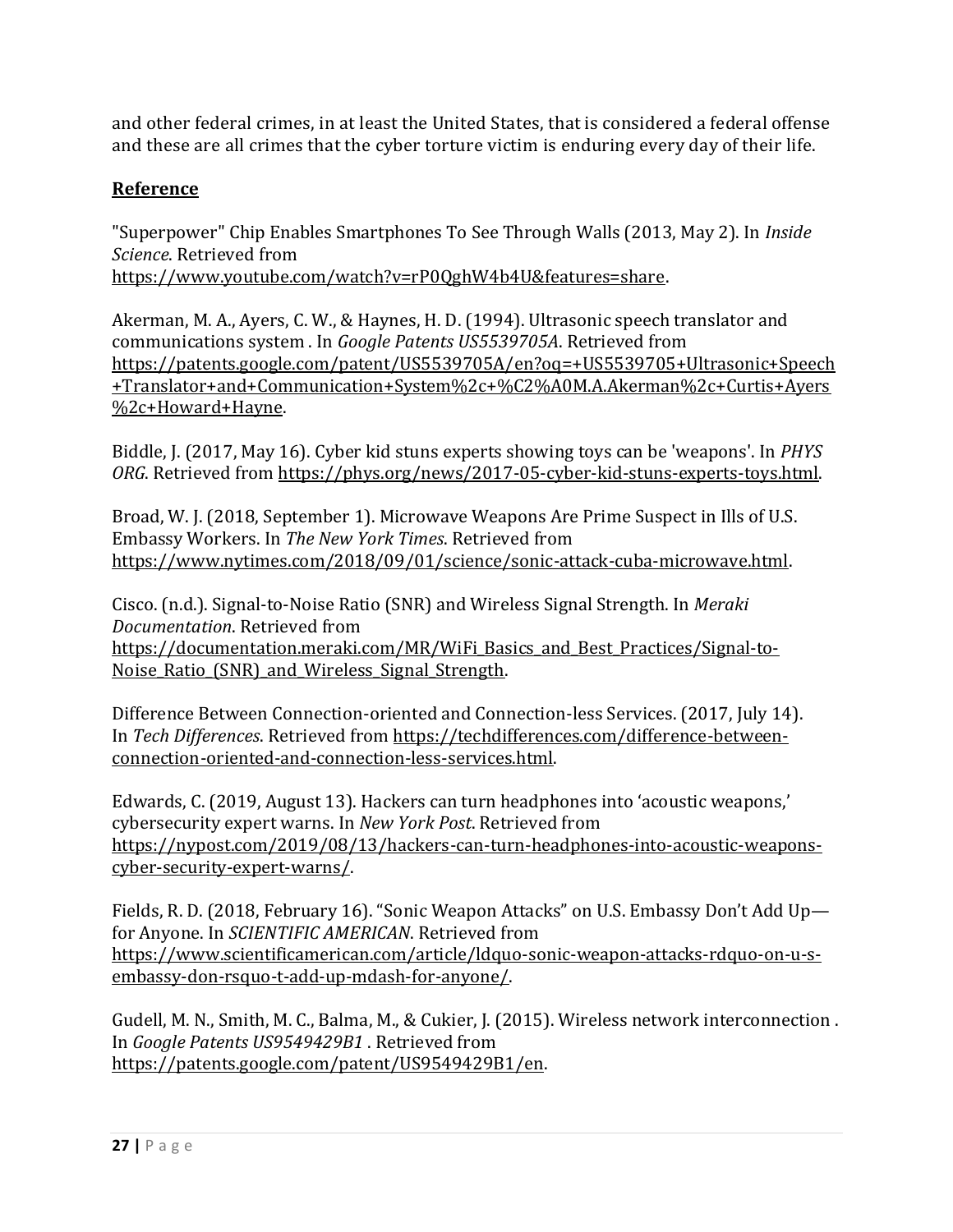Holem, A. L. (2019). School Notes: Networking and Computer Components. In *American Intercontinental University*.

In *Silex Unwired*. Retrieved from Basics of Asynchronous Connection-Less (ACL) Bluetooth Communication Protocol[. https://www.silextechnology.com/unwired/basics-of](https://www.silextechnology.com/unwired/basics-of-asynchronous-connection-less-acl-bluetooth-communication-protocol)[asynchronous-connection-less-acl-bluetooth-communication-protocol.](https://www.silextechnology.com/unwired/basics-of-asynchronous-connection-less-acl-bluetooth-communication-protocol) 

McLaughlin, E. C., & Labott, E. (2018, September 2). Microwaves suspected in 'sonic attacks' on US diplomats in Cuba and China, scientists say. In *CNN*. Retrieved from [https://www.cnn.com/2018/09/02/health/cuba-china-state-department-microwaves](https://www.cnn.com/2018/09/02/health/cuba-china-state-department-microwaves-sonic-attacks/index.html)[sonic-attacks/index.html.](https://www.cnn.com/2018/09/02/health/cuba-china-state-department-microwaves-sonic-attacks/index.html)

Multi-Disciplinary Engineering Design Conference. (2007). BLUETOOTH APPLICATIONS FOR MILITARY COMMUNICATION. In *Rochester Institute of Technology*. Retrieved from [http://edge.rit.edu/edge/Reports/public/2006-](http://edge.rit.edu/edge/Reports/public/2006-07/Technical_Papers/P07304_Technical_Paper.pdf)

07/Technical Papers/P07304 Technical Paper.pdf.

Nakase, T. (2016, December 6). [https://www.silextechnology.com/unwired/basics-of](https://www.silextechnology.com/unwired/basics-of-asynchronous-connection-less-acl-bluetooth-communication-protocol)[asynchronous-connection-less-acl-bluetooth-communication-protocol.](https://www.silextechnology.com/unwired/basics-of-asynchronous-connection-less-acl-bluetooth-communication-protocol) 

Newman, L. H. (2019, August 11). Hackers Can Turn Everyday Speakers Into Acoustic Cyberweapons. In *Wired*. Retrieved from [https://www.wired.com/story/acoustic](https://www.wired.com/story/acoustic-cyberweapons-defcon/)[cyberweapons-defcon/.](https://www.wired.com/story/acoustic-cyberweapons-defcon/)

Son, K. S., & Yook, H. (2005). Method and servers for managing address information of SIP sessions . In *Google Patents EP1718029A1*. Retrieved from [https://patents.google.com/patent/EP1718029A1/en?q=Method&q=Servers&q=Managing](https://patents.google.com/patent/EP1718029A1/en?q=Method&q=Servers&q=Managing&q=Address&q=Information&q=SIP+Sessions&oq=Method+and+Servers+for+Managing+Address+Information+of+SIP+Sessions) [&q=Address&q=Information&q=SIP+Sessions&oq=Method+and+Servers+for+Managing+A](https://patents.google.com/patent/EP1718029A1/en?q=Method&q=Servers&q=Managing&q=Address&q=Information&q=SIP+Sessions&oq=Method+and+Servers+for+Managing+Address+Information+of+SIP+Sessions) [ddress+Information+of+SIP+Sessions.](https://patents.google.com/patent/EP1718029A1/en?q=Method&q=Servers&q=Managing&q=Address&q=Information&q=SIP+Sessions&oq=Method+and+Servers+for+Managing+Address+Information+of+SIP+Sessions)

(Process of synchronization) Computer networking systems, internet, and AI all play a large role in the cyber torture victims torture. We should touch base on capabilities and a few factors of how a computer system functions, for a basic comprehension of a computer operating system. This is how you get a better understanding on how files and RF signals are being used to transfer from one application system to the other. Computers have certain standards to make the system run, no matter what function a computer is trying to achieve there is always a step process for every command: input, process, and output. Input is taking in the information or commands that a computer receiving. Then the computer processes it, like your brain when brainstorming, and comes up with an output for or the final decision that the user implemented for the command input, process, and output. So when you send files through an email, you put the information into where you want to send the information, the computer processes that information and finds the best route to send the information, then the receiver on the other ends can see the output of the emails. Transferring information over the internet the computer breaks down the information into packets or nodes that are a specific size then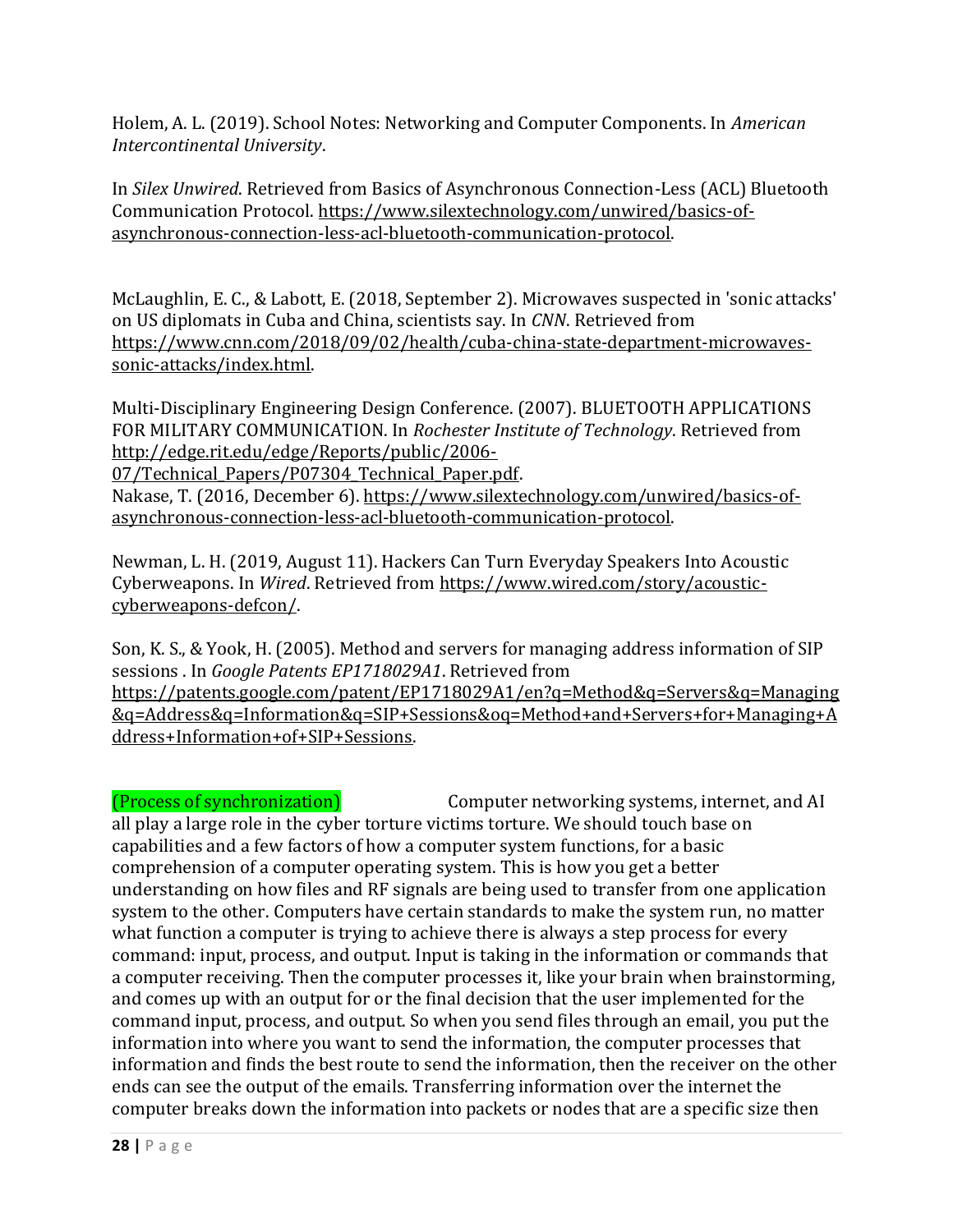transfer through the airwaves within the signal then ends at the destination. These packets and nodes then are rearranged to put the information into the correct order. Have you ever seen your computer screen missing sections or pictures on your system? That is because the packets where not installed correctly during the output setting. This causes a big issues for cyber torture victims, they believe they are being hacked and missing information when in reality is an output error in the packets. Although some issues are forced, by the criminals, cyber torture victims are not knowledgeable enough in computers to understand the difference. So many cyber torture victims, have hackers on their computers, that is how they alter, delete, evidence from the victims possession. Computers use codes such as binary codes that consist of number of ones (1's) and zeros (0's). Each key that you enter has a specific code for instance the letter A is 001 B is 002 C is 003 and so forth. That is not really the exact code just an example for basic comprehension it really is a lot more complex and can be determined using discrete mathematics, Boolean Algebra. Process Synchronization helps with the transference from data extraction, data transfer, data modification, and saving modified data. Binary can be used for many various reasons, for example binary signals is used to produce patterns in the memory and composite video signal. (Wilson, J., 1989).

Process synchronization is where 100% of the cyber torture victims, information is being destroyed, modified, altered, removed, and have information stalled from people receiving the information that the victim is trying to send. All victims of cyber torture because they are under 24-hour, 365-day surveillance, have complained about their computers, phones, tablets, security camera systems, dash cams, are being hacked, remodified, altered, destroyed or removed from those devices. These government agencies, militaries, private contractors, computer engineers, supervisors, and criminals take the videos and pictures from the cyber torture victims' device of what they recorded and have copies to prove and have evidence of what is happening to them. It is then modified, altered, or removed so the victim cannot provide the proper evidence they need in order to file a proper complaint. Even then law enforcement and government officials refuse to file a report, even though there are separate tasks forces who are trained to do the proper investigation.

This is because most systems and devices have Bluetooth capabilities. There are ways to hack into the devices with those capabilities, once a person has gathered that information the criminals, or government agencies can hack into the persons device, and intercept the information before it is even sent out. There are sites, companies, businesses, corporations, that allow people to pay to spy on people or the person of interest. Hacking is a crime and no law enforcement agency is doing anything about it. Although there are divisions in law enforcement that handle cybercrimes, officers will not investigate any claims. Mainly because law enforcement officers are the ones doing investigations, they do not want to get other officers in trouble. With audio forensics I can analyze phone conversations and determine who is on the other end listening. This process is a little different than how I process the videos and audios of the cyber torture victims. You will not hear the digital sounding effects within the phone conversation because it is a closed line. Point-to-point contact. Point-to-Point can also be used for microwave transmissions which are line of sight systems. It is possible to listen to the phone conversations and determine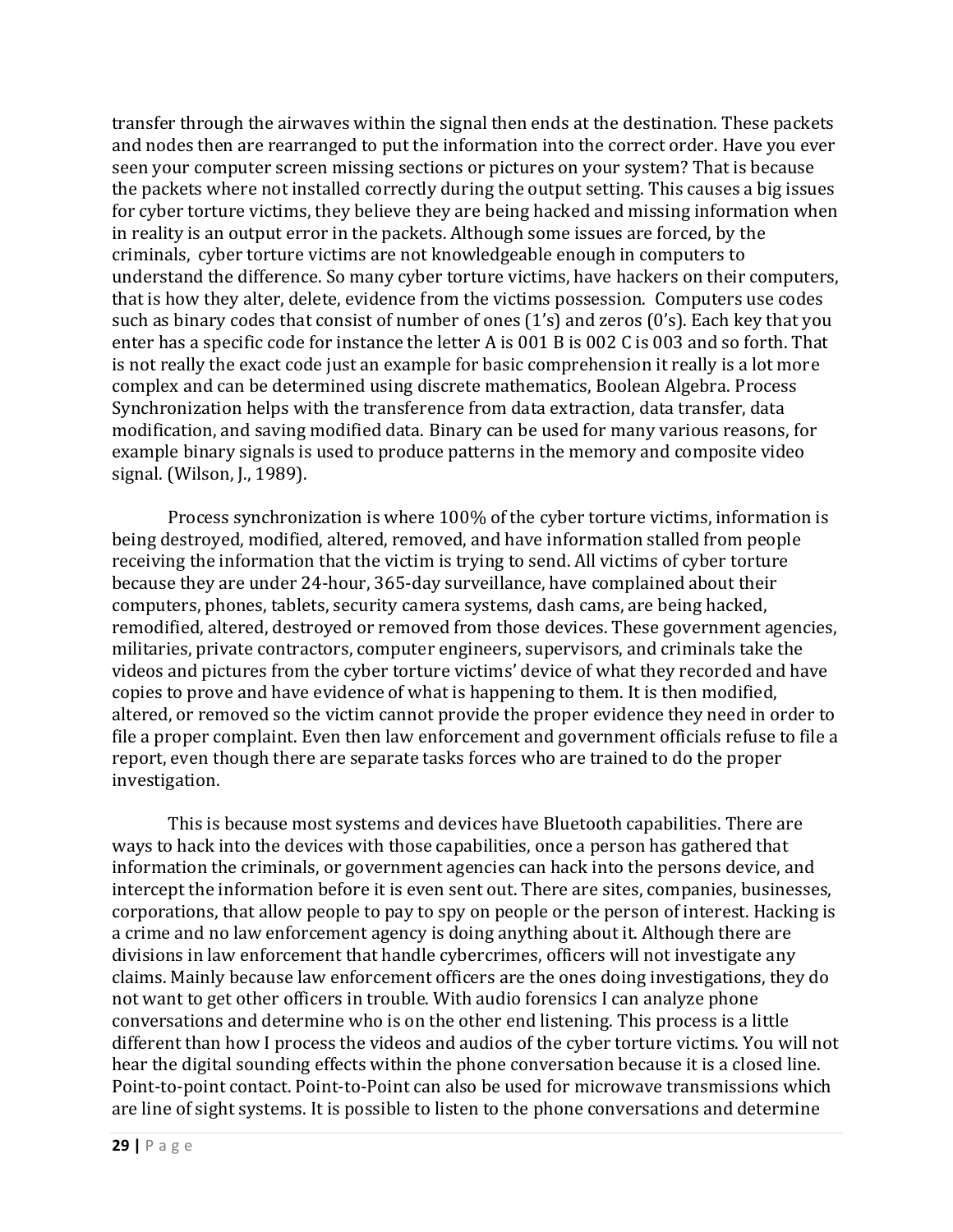who is listening on the other end of the phone conversation. Hacking can determine a lot of different aspects on a cyber torture victims' life. Who they are talking to, what is going on with the family, job situations, by listening into a phone conversation you can learn a lot about a person from just a 5 (five) minute phone call. Government agencies, law enforcement officials, government contractors, and criminals can hack into your system and listen into your phone calls, as well as receive any information that you use to communicate with other people. When monitoring the cyber torture victims' phone, you also get access to all their social media accounts.

Analyzing the audio, videos, and phone conversations we can hear comments: Facebook post, Instagram message, twitter account, phone call, email. That is the AI (Artificial Intelligence) system responding to the computer engineer, criminal, government official, or private contractor to let them know that the cyber torture victim has an incoming message or an outgoing message. They intercept the messages review them and attach them to a filing system that these entities have created on the cyber torture victim. Every victim has a file created by the supervisor, computer engineer, military personnel, government agencies, private contractors, and criminals that these files are sent to various locations through a computer networking system, when requested on a certain victim. All of these files are being transferred back and forth, added information being put in and deleted by different people who are monitoring the cyber torture victim.

These files have specific information on the cyber torture victim, Name, age, date of birth, offense, program, stalking measures, procedures, names of contacts, friends, family members, likes, dislikes, hobbies, torture methods, pictures, videos, and additional information depending on who has the contract, what the intent is, and other additional information that they feel is necessary for the cyber torture victim. If one cyber torture victim contacts another cyber torture victim, information is added to the files and then come up with a way to cause distrust to the victims, this is a form of psychological warfare, they can use these files for defamation of character tactics, to get the neighbors to spy on the cyber torture victim, blackmail the victim, and spread false information about the cyber torture victim. The way the compilation of information that is being stored within the file on the cyber torture victim is the process of synchronization. This is another way the agencies, contractors, military, criminals can access passwords to emails, banks, social media sites and alter information, which can lead to further false information. Such crimes are hacking, identity theft, embezzlement, identity fraud, defamation of character, slander, theft, communication interference, Denial-of-service attacks, phishing, Possession or use of hardware, software or other tools used to commit cybercrimes, electronic theft are just a few laws that cyber torture victims go through every day.

As you can see process of synchronization plays a huge roll in torturing the cyber tortured victims, and that is just one small explanation when there are more roles to play, that is only one small section within learning about a computer networking system. I am going to combine law enforcement policy and procedures within computer networking, so you see how the system is used against the cyber torture victim. These files that are created by the government agencies, law enforcement, private contractors, and criminals on the cyber torture victim are sent from one location to another location for an example well use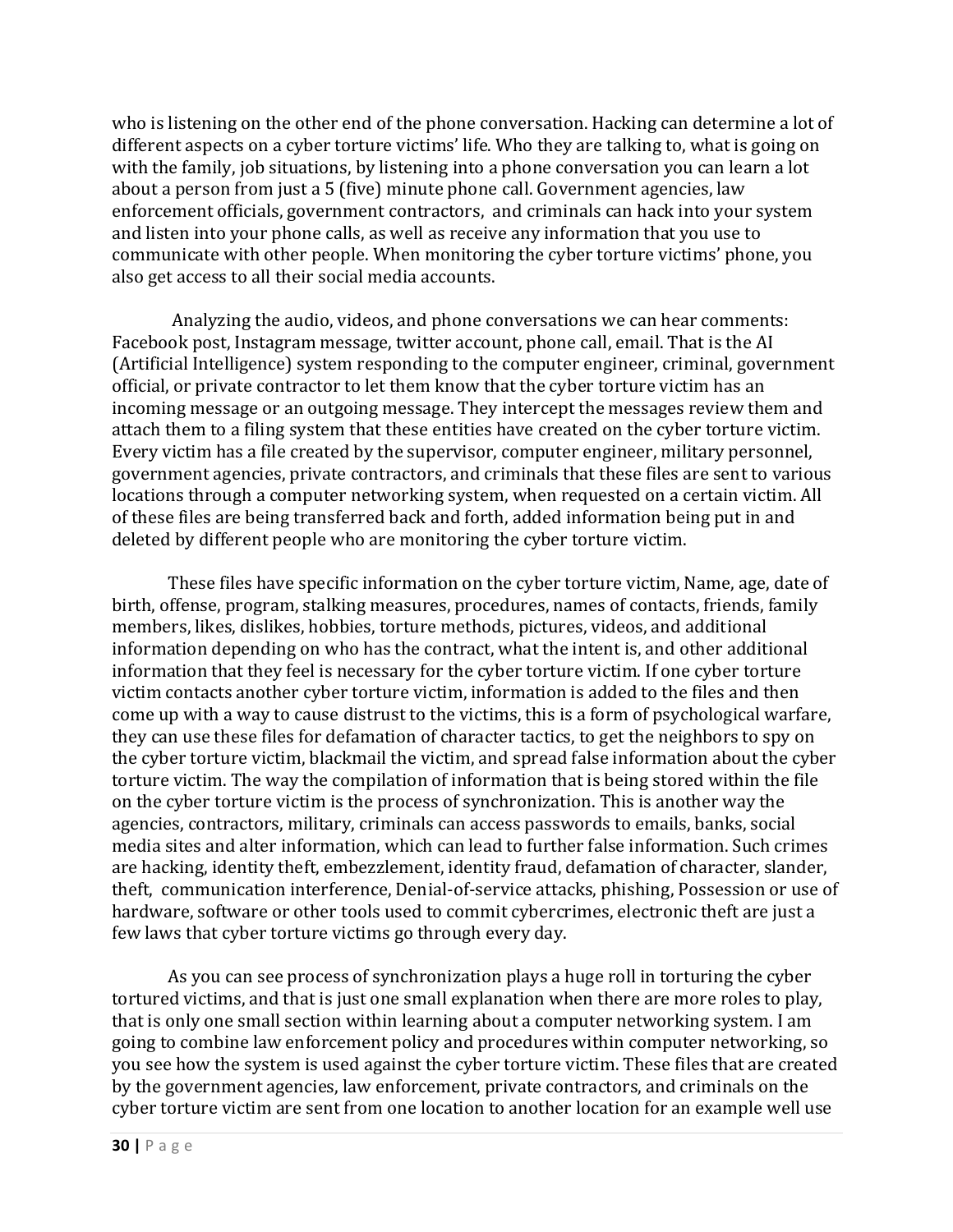if the cyber torture victim contacted another cyber torture victim. The first victim meets another victim through a social media outlet or site: Facebook, twitter, Instagram, dating site, conference calls, etc. Whoever has the first cyber victims' contract, will reach out to the second cyber victims' contract and exchange files and information with each other. I have found audio evidence to verify that this is occurring.

Law enforcement offices, detectives, and federal agencies send and receive information in the same manner that way they can help solve a crime faster. Although only 5% of crimes are actually solved, that is because there are rules and regulation within every state and how each state can work with one another, how the information is stored, what type of database system, and who filed the report. These are all determining factors when gathering information. The victims of cyber torture actually have names for these people called perps and handlers. The reason the victims of cyber torture call them perps and handlers, is because of this exchange of information. These victims have no idea who these criminal entities are, some are federal government agencies, police officers, some are military and private contractors, and some are actual criminals from neighbors, family members, and online networking structures such as sex trafficking rings, and pedophilia sites. Each victim of cyber torture is different from the other depending on location, state, city, town, country, that the victim resides in. The cyber torture victims call these people perps (perpetrators/criminals, and private contractors) or handlers (government agencies, law enforcement, government private contractors, or military) depending who has the cyber torture victims' contract.

So, the information is exchanged from one handler to another handler that can open the file and read about the other cyber torture victim and learn about the other victim. Because these people have the files, they can add additional information into that file about the interaction and resend or upload the file into the computer networking system. This is horrible for the victim if you think about this aspect, you have private contractors who have no legal law enforcement experience or training, adding information on a person that is of special interest or having an investigation being done on the victim. This information can be false information: out of a vendetta, Just because they are having a bad day, just want to destroy a person's life for no reason, or just because they can from the powerful position they hold. Most of the defamation of character that a cyber torture victim goes through is using false and altered information through the process of synchronization and uploading the information to update the file into a computer networking system. This destroys a cyber torture victims' life not being able to get the proper help they need. Now imagine if the cyber torture victim has a child, and the contractor, perp, agent, criminal, handler takes photos with the equipment that is in their possession. The agent is corrupt and a pedophile themselves takes those images and collects them whenever a child is in a bath, changing a diaper, changing clothes in a shower. I have helped a cyber torture victim who said that her brother was kicked out of the military for rape charges and the brother admitted to the charges. In the military charges are sealed once a soldier leaves the military, there is no link to know what crimes a person committed in the military within a civilian world for regular law enforcement and federal jobs. Her brother because the military records are sealed, is a private contractor with the government for surveillance purposes. This person will pass a background check because there is no incident outside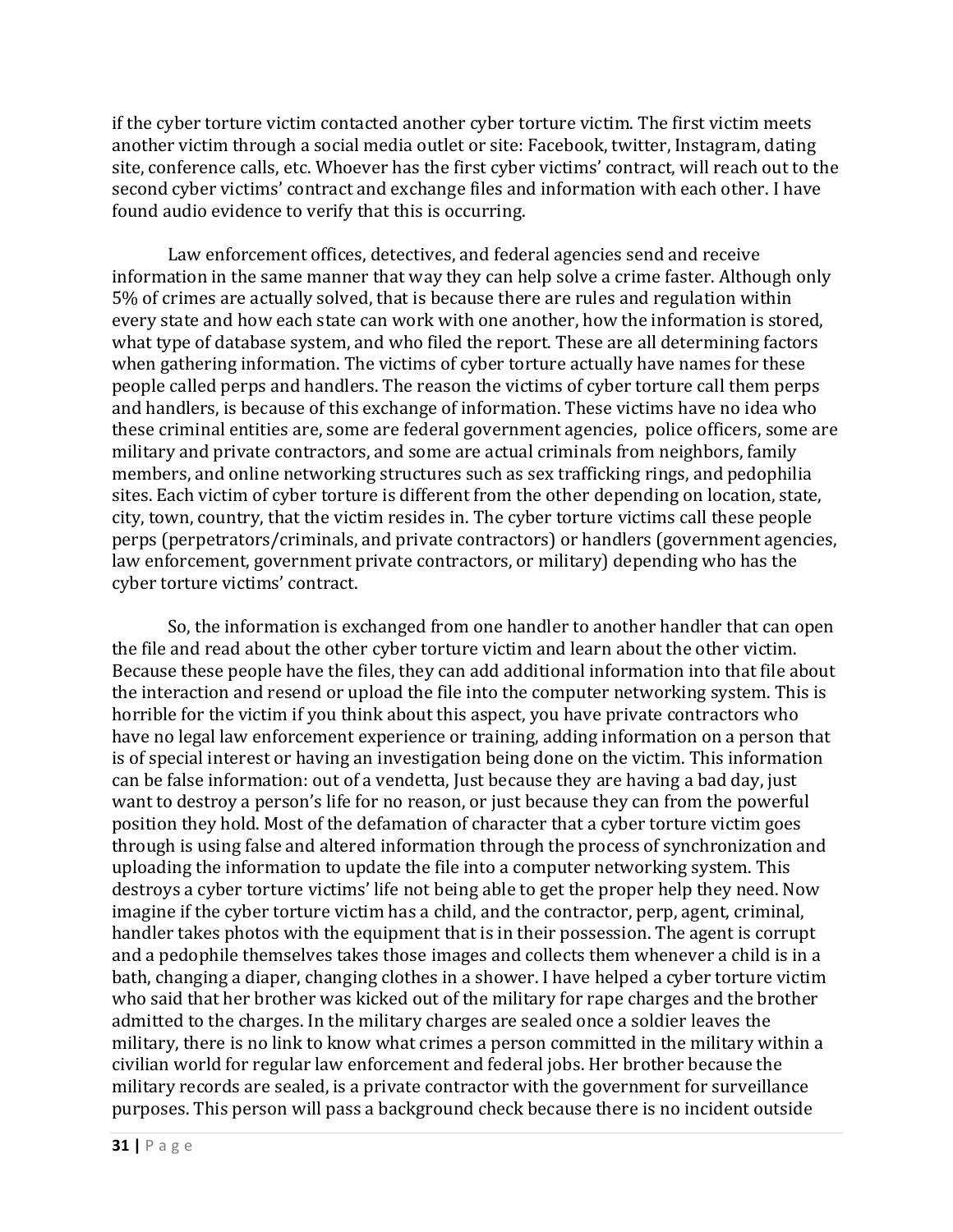from the military, so the person is clean and possibly use his surveillance systems for sexual predator purposes. This type of structure happens all the time, crimes are covered up from the lower levels, judges, lawyers, officers. These criminals are put in a position of power and abuse that power, especially when it comes to rape and pedophilia. I have worked with officers that fight to go on calls of people who are naked, streaking, tied to the bed, so they can see a naked woman. This allows these officers, federal agents, contractors, to abuse the system and go rouge. There is audio evidence of even agents not following the warrant. Which means the warrant and technology that was assigned to them to investigate, is being used for illegal purposes.

# **Reference**

Cyber Crime. (n.d.). In *FBI*. Retrieved from<https://www.fbi.gov/investigate/cyber>

Department of Justice. (n.d.). Prosecuting Computer Crimes. In *Computer Crime and Intellectual Property Section Criminal Division*. Retrieved from [https://www.justice.gov/sites/default/files/criminal](https://www.justice.gov/sites/default/files/criminal-ccips/legacy/2015/01/14/ccmanual.pdf)[ccips/legacy/2015/01/14/ccmanual.pdf.](https://www.justice.gov/sites/default/files/criminal-ccips/legacy/2015/01/14/ccmanual.pdf)

Encyclopædia Britannica, Inc. (2020). Point-to-point microwave transmission. In *longdistance telephone systems*. Retrieved from [https://www.britannica.com/technology/telephone/From-analog-to-digital](https://www.britannica.com/technology/telephone/From-analog-to-digital-transmission#ref1117807)[transmission#ref1117807.](https://www.britannica.com/technology/telephone/From-analog-to-digital-transmission#ref1117807)

Fox News. (2014, August 14). Fusion Centers claim to coordinate law enforcement agencies. In *Fox News*. Retrieved from [https://www.youtube.com/watch?v=URP\\_64dicHU&app=desktop.](https://www.youtube.com/watch?v=URP_64dicHU&app=desktop)

Goertzel, B. (2020, February 28). Trump's AI Policy: Leave It To The Military And Corporations. In *Forbes*. Retrieved from [https://www.forbes.com/sites/forbestechcouncil/2020/02/28/trumps-ai-policy-leave-it](https://www.forbes.com/sites/forbestechcouncil/2020/02/28/trumps-ai-policy-leave-it-to-the-military-and-corporations/#58d5e600124a)[to-the-military-and-corporations/#58d5e600124a.](https://www.forbes.com/sites/forbestechcouncil/2020/02/28/trumps-ai-policy-leave-it-to-the-military-and-corporations/#58d5e600124a)

Holem, A. L. (2020, March 24). School Notes: Operating System: Process of Synchronization. In *American Intercontinental University*.

How to Tap a Cell Phone with Just the Number: Frequently Asked Questions (2020, March 19). In *Cell Tracking Apps*. Retrieved fro[m https://celltrackingapps.com/tap-a-cell-phone/.](https://celltrackingapps.com/tap-a-cell-phone/)

How to Tap a Cell Phone. (2019, June 27). In *Spyic*. Retrieved from [https://spyic.com/phone-hack/phone-tapping-app/.](https://spyic.com/phone-hack/phone-tapping-app/)

Illmer, A. (2016, July 26). Social Media: A hunting ground for cybercriminals. In *BBC News*. Retrieved from [https://www.bbc.com/news/business-36854285.](https://www.bbc.com/news/business-36854285)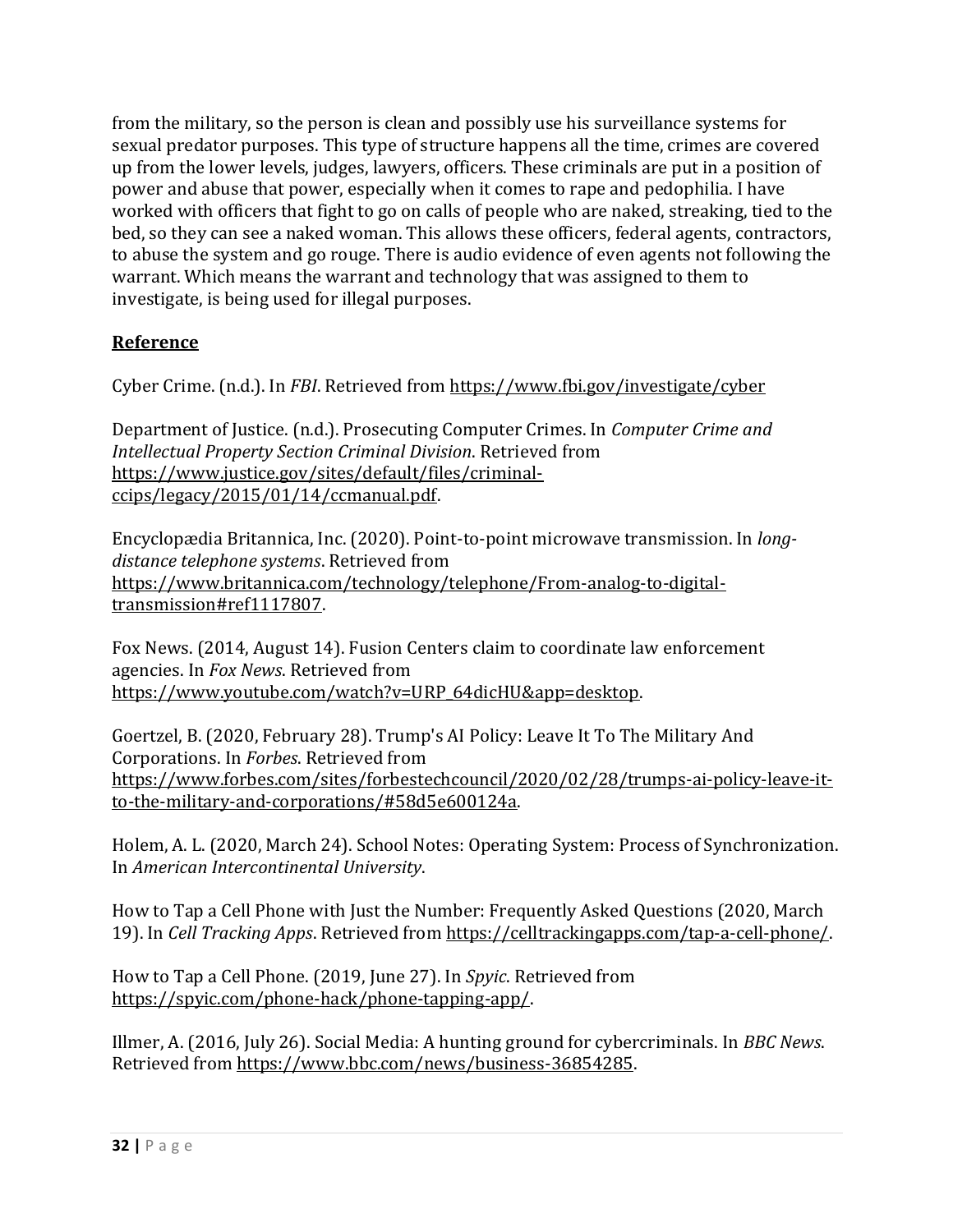Intelligence Doctrine Working Group. (1995, May). Reconnaissance, Surveillance, and Target Acquisition Collection Planning--Embedded Within the MEF Intelligence and Operations Cycles. In *EXECUTIVE SUMMARY*. Retrieved from [https://fas.org/irp/eprint/dereschk.htm.](https://fas.org/irp/eprint/dereschk.htm)

Katz, B. F. (n.d.). Method and device for producing a desired brain state. In *Google Patents*. Retrieved from [https://patents.google.com/patent/US6488617B1/en.](https://patents.google.com/patent/US6488617B1/en)

Kee Pass. (2020). KeePass Password Safe. In *Kee Pass*. Retrieved from [https://keepass.info/.](https://keepass.info/)

Kim, B. (2006). Method and apparatus for providing broadcasting content in UPNP network . In *Google Patents EP1819101A1*. Retrieved from [https://patents.google.com/patent/EP1819101A1/en?q=Method&q=Apparatus&q=Provid](https://patents.google.com/patent/EP1819101A1/en?q=Method&q=Apparatus&q=Providing&q=Broadcasting&q=Content&q=UPNP&q=Network&oq=Method+and+Apparatus+for+Providing+Broadcasting+Content+in+UPNP++Network) [ing&q=Broadcasting&q=Content&q=UPNP&q=Network&oq=Method+and+Apparatus+for+](https://patents.google.com/patent/EP1819101A1/en?q=Method&q=Apparatus&q=Providing&q=Broadcasting&q=Content&q=UPNP&q=Network&oq=Method+and+Apparatus+for+Providing+Broadcasting+Content+in+UPNP++Network) [Providing+Broadcasting+Content+in+UPNP++Network+](https://patents.google.com/patent/EP1819101A1/en?q=Method&q=Apparatus&q=Providing&q=Broadcasting&q=Content&q=UPNP&q=Network&oq=Method+and+Apparatus+for+Providing+Broadcasting+Content+in+UPNP++Network).

Koebler, J., Maiberg, E., & Cox, J. (2020, March 4). This Small Company Is Turning Utah Into a Surveillance Panopticon. In *MOTHERBOARD*. Retrieved from [https://www.vice.com/en\\_us/article/k7exem/banjo-ai-company-utah-surveillance](https://www.vice.com/en_us/article/k7exem/banjo-ai-company-utah-surveillance-panopticon)[panopticon.](https://www.vice.com/en_us/article/k7exem/banjo-ai-company-utah-surveillance-panopticon)

Lindsey, N. (n.d.). Cyber Criminals Have Turned Social Media Cyber Crime Into a \$3 Billion Business. In *CPO Magazine*. Retrieved from [https://www.cpomagazine.com/cyber](https://www.cpomagazine.com/cyber-security/cyber-criminals-have-turned-social-media-cyber-crime-into-a-3-billion-business/)[security/cyber-criminals-have-turned-social-media-cyber-crime-into-a-3-billion](https://www.cpomagazine.com/cyber-security/cyber-criminals-have-turned-social-media-cyber-crime-into-a-3-billion-business/)[business/.](https://www.cpomagazine.com/cyber-security/cyber-criminals-have-turned-social-media-cyber-crime-into-a-3-billion-business/)

Malinak, P. (2018, August 24). Try This Microsoft Teams Synchronization Hack. In *CDW*. Retrieved from [https://blog.cdw.com/digital-workspace/microsoft-teams](https://blog.cdw.com/digital-workspace/microsoft-teams-synchronization-hack)[synchronization-hack.](https://blog.cdw.com/digital-workspace/microsoft-teams-synchronization-hack)

Obsidian Group/Nefarious Jobs. (2023). Nefarious Jobs The Best Revenge For Hire Service in the world. In *Nefarious Jobs*. Retrieved from [https://www.nefariousjobsmain.com/.](https://www.nefariousjobsmain.com/) 

Point-to-point (telecommunications) (2006, December). In *Wikipedia*. Retrieved from https://en.wikipedia.org/wiki/Point-to-point (telecommunications).

SIMPLY SYNC PASWORD v3.5 (2014). In *Igoodworks*. Retrieved from [http://www.igoodworks.com/Products/SimplyPWSync.](http://www.igoodworks.com/Products/SimplyPWSync) 

U. S. Joint Forces Command . (2011, June 20). Commander's Handbook for Persistent Surveillance . In *JOINT WARFIGHTING CENTER* . Retrieved from [https://www.jcs.mil/Portals/36/Documents/Doctrine/pams\\_hands/surveillance\\_hbk.pdf.](https://www.jcs.mil/Portals/36/Documents/Doctrine/pams_hands/surveillance_hbk.pdf)

USA: Cybersecurity 2020. (2019, October 22). In *ICLG.com*. Retrieved from [https://iclg.com/practice-areas/cybersecurity-laws-and-regulations/usa.](https://iclg.com/practice-areas/cybersecurity-laws-and-regulations/usa)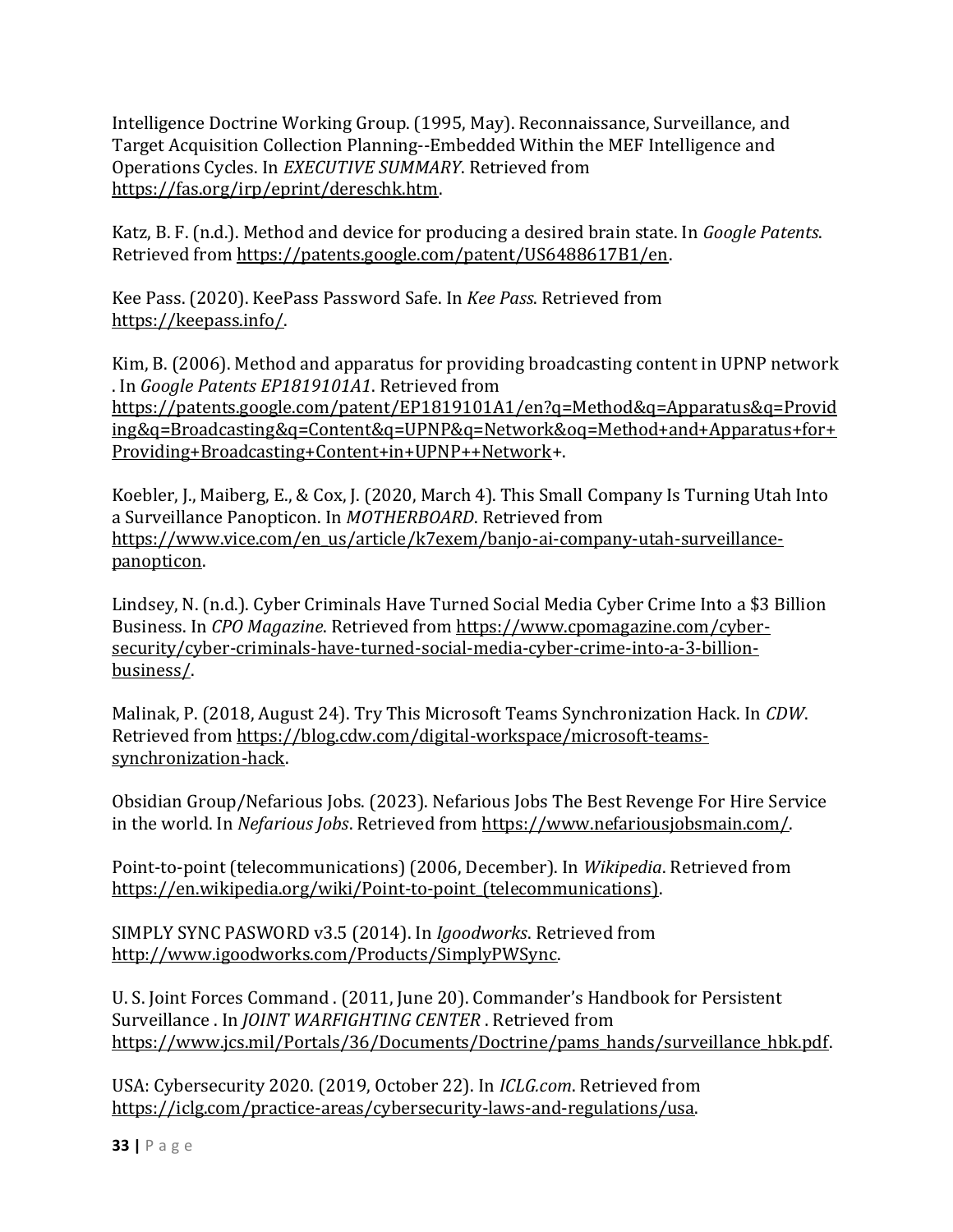Wilson, J. (1989). Superimposing method and apparatus useful for subliminal messages . In *Google Patents US5134484A*. Retrieved from [https://patents.google.com/patent/US5134484A/en?oq=US5134484+Superimposing+Met](https://patents.google.com/patent/US5134484A/en?oq=US5134484+Superimposing+Method+and+Apparatus+Useful+for+Subliminal+Messages%2c+%C2%A0Joseph+Wilson+1) [hod+and+Apparatus+Useful+for+Subliminal+Messages%2c+%C2%A0Joseph+Wilson+1.](https://patents.google.com/patent/US5134484A/en?oq=US5134484+Superimposing+Method+and+Apparatus+Useful+for+Subliminal+Messages%2c+%C2%A0Joseph+Wilson+1) 

Woodford, C. (2019, December 12). Remote control. In *Explain That Stuff*. Retrieved from [https://www.explainthatstuff.com/remotecontrol.html.](https://www.explainthatstuff.com/remotecontrol.html) 

(Programmable Keyboard) One of the equipment that these government agencies, companies, corporations, and criminals are using is equipment known as a programmable keyboard. These keyboards are used for mainly gaming purposes, which is how the networking system for the cyber torture victims are operated on. Gamers use a programmable keyboard to program the keys to do certain commands. Just like a PlayStation or Xbox controller you can choose the settings that you like the arrangement of the buttons and what the buttons can do. Although PlayStation and Xbox controllers are limited to choices, the keyboard has many more capabilities for gamers. How these programmable keyboards work is that you pick a key and assign a key a certain command. For instance, if you are playing a fast game and hit multiple buttons a lot you might need more than 1 button assigned the same function. For example, you will assign the letters A and S to attack just in case you hit multiple keys at the same time. With the programmable keyboard you have so many different capabilities with these functions. You can program the keyboard to create different effects, like horn honks, airplane noises, police sirens animal sounds, and so much more. The reason the agencies put those noises into the programmable keyboard is to force the cyber torture victim to think a specific way. *This is a form of psychological warfare*. For instance, the criminals will play the sirens to get the victim to think that law enforcement officers are involved, and that way the victim will be too afraid to go to the police to file a report. Some officers are involved with the cyber torture that the victims are going through, but this is just one scenario that we can prove these criminals are pretending to be government officials which is a federal crime of impersonating an officer, or government agency. Another capability that the keyboards can produced is voices with voice recognition software. This is another part of the psychological warfare attribute that the cyber torture victim goes through. Cyber torture victims often complain that they lost family ties, that their neighbors are in on being attacked, and their family members are involved as well. In some cases, I have this to be true and other cases I have found them to be false with the forensic analysis. The programmable keyboard is part of an AI system construct that puts voices into the victim's head using low radio frequencies. Theses government agencies, and criminals put the voices into the keyboard to force the victims to believe that their family members, neighbors are in on the torture. I want to give you a couple of examples of why they put the voices into the programmable keyboard. The goal of this is to isolate the cyber torture victim so that the victim has no one to go to for help. It starts off with accusations, these agencies or criminals will make a comment in their husband, wife's, children's voice to get the cyber torture victim to think that they are talking about them behind their back. So, the cyber torture victim confronts them, and starts throwing accusations around, for example: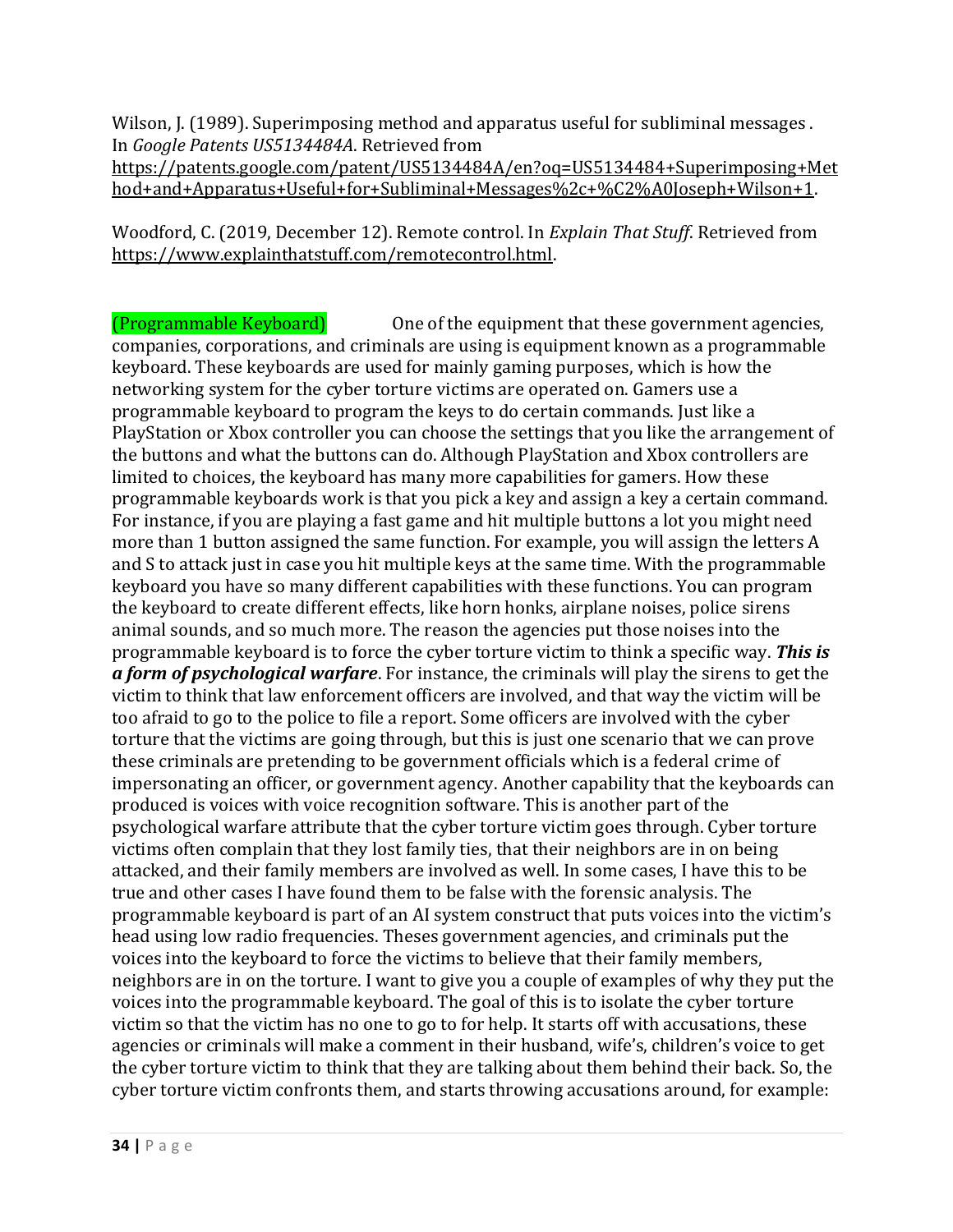I heard you make that statement. Then the family starts to think the parent is crazy because they never made those comments. It starts causing distrust, arguments, family disruptions that can even lead to divorce. Now picture this with coworkers, the cyber torture victims will start attacking their employees so now they lose their job and cannot support their family. Now picture the cyber torture lost a baby with having a miscarriage, the agencies, and criminals start playing baby noises, and baby cries into the victim's head with the low frequency radio waves. This can cause the cyber torture victim to commit suicide because of the emotional distress. Analyzing the audio and videos of these victims we can prove all of these aspects that is being produced on the cyber torture victim. These agencies and criminals get bonuses, which I do have forensic evidence of , that they get bonuses for getting the victim arrested, put in jail, committing crimes, put the victim into a psych ward, or get the cyber torture victim to commit suicide.

## **Reference**

Gina Harkins, G. (2019, December 19). The Corps is offering up to \$40,000 in extra cash to Marines willing to do psychological operations. In *Business Insider* . Retrieved from [https://www.businessinsider.com/corps-offering-up-to-40000-bonuses-to-marines-for](https://www.businessinsider.com/corps-offering-up-to-40000-bonuses-to-marines-for-psyops-2019-12?amp)[psyops-2019-12?amp.](https://www.businessinsider.com/corps-offering-up-to-40000-bonuses-to-marines-for-psyops-2019-12?amp) 

Sleep Deprivation Sleep deprivation is the one factor that every cyber torture victim goes through. This is because in order to cause certain effects with the technology these government agencies, corporations, contractors, criminals are using, need the victim to be incoherent and unaware. Sleep deprivation has many side effects that it causes on a cyber torture victim from, behavioral modifications, hallucinations, manipulation, and awareness control. People who get the average 8 hours of sleep are aware of their surroundings, functional, happy, and can live on a day to day basis. Cyber torture victims are sleep deprived so it brings down their immune system so they cannot function properly. Sleep deprivation causes a person to be easily agitated without the proper sleep. The criminals and government agencies do this so the victim can be controlled and manipulated. (Gall, J., 1991). I have discovered within the audio analysis that the cyber torture victims' body is more receptible for attacks when they are sleep deprived. A cyber torture victim will easily act aggressively against their neighbors, family, members, co-workers because these weapons systems that are used against them keep them up to manipulate them. On average a cyber torture victim gets 4 hours of sleep per night in comparison to the average person. These government agencies and criminals want the cyber torture victim to create hostility against everyone, so they have nothing but go into homelessness. They lose their job, get a divorce, start fights with their neighbors and draw into reclusiveness because they are being stalked, monitored, harassed, and having these psychological warfare games being done against them. Another reason that sleep deprivation is being used on cyber torture victims is it starts to affect their neurological system with the use of their brain. Since the technology is aimed at the auditory cortex of the victim, the technology can produce certain effects as the cyber torture victims sleep. Some of these technologies are AI based that produce holograms used for human experimentation. The technology needs the victim to be relaxed in order to attack the cyber torture victim. The Brain controls your major body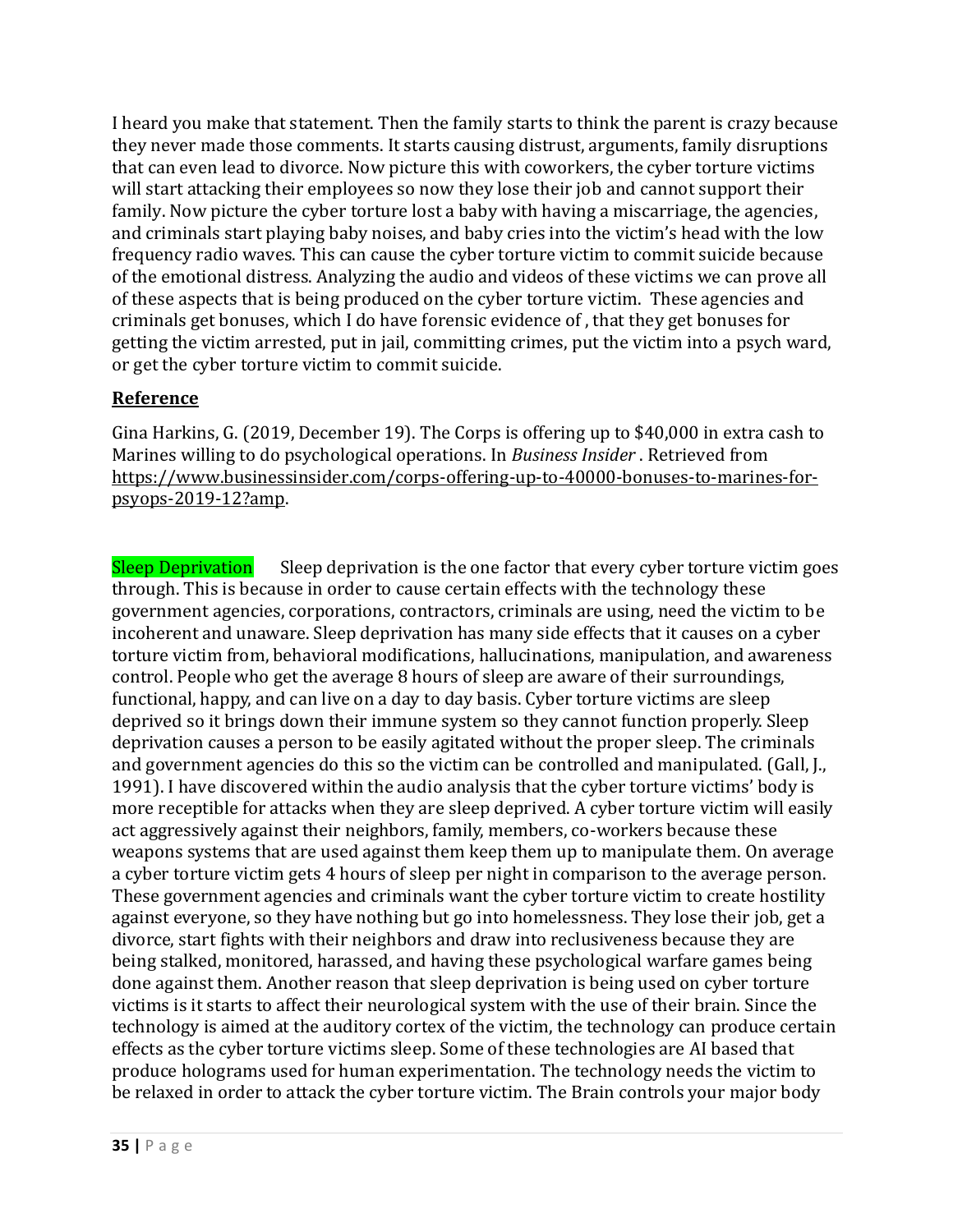functions that takes one hundredth of a millisecond from the brain to the major function. That is why so many cyber torture victims complain about being attacked in their arms, legs, wrists, feet, phalanges, shoulders, and stomach area. This can only be done in a relaxed state for the cyber torture victim when they are trying to sleep, or relaxing on the couch, or sitting at a table at work, anything that does not involve any activity such as movement. (Rose, J. E., 1996). I have discovered with the audio analysis when the criminals are attacking the victim with their weapon systems, electronic devices, that being in motion causes them to miss the target and the victim. When the victim is still, they can get an accurate location using their GPS, Speed markers, and Radar detection systems. Because when the cyber torture victims' body is moving these government agencies, corporations, contractors, military, and criminals cannot pinpoint a location, using GPS trackers and speed markers to penetrate the victim**. I do have audio evidence of them missing the cyber torture victim while the victim was in motion.** Confirming that the military missed the target and did not hit the cyber torture victim with their weapon systems. The state of relaxation is the easiest way for the military, government agencies to control the target. There are many different side effects to sleep deprivation, this is why the U.S. Government does not consider sleep deprivation a form of torture, so they can use this form against the cyber torture victim and not commit any crime. Main symptoms of sleep deprivation include, yawning, moodiness, fatigue, irritability, depression, difficulty learning, forgetfulness (early Alzheimer's), brain fog, lack of motivation. Not getting enough sleep destroys the immune system, respiratory diseases, increase of body weight, hunger sensations, high blood pressure, and starts decreasing the heart vessels to heal. This can cause insomnia, sleep apnea, narcolepsy, hallucinations, black spots, and reduce physical strength. (Davis, K.,2018). There is so many effects that a cyber torture is forced to endure which leads to easy manipulation, behavioral modification, that leads to suicidal tendencies, which is the end goal of the program that the U.S. government, military, contractors, agencies, officers, and criminals want from the cyber torture victim, to take their own life. The military, government agencies, law enforcement officers, contractors, criminals do get bonuses for putting a cyber torture victim in jail, the mental institution, and getting the cyber torture victim to commit suicide. This is so the cyber torture is forced on medication by the judicial system, court system, and so the cyber torture victim loses all belief because of a mental illness. This is why so many law enforcements officers, write false police reports and force the cyber torture victim into a mental institution. There have been news reports that mental health has increased just in the last decade, that can be caused by digital media. (American Psychological Association, 2019). The medicine forces the cyber torture victim body structure to get more out of sync because the medication ruins and destroys the mind even further, because the cyber torture victim does not need the medication. Which is why you see such a high suicidal rate in victims who are taking psychiatric drugs. (MILITARY SUICIDES & HOMICIDES—THE DANGERS OF PSYCHIATRIC DRUGS, 2020). I have found evidence of false medical diagnoses by analyzing forensically a cyber torture victims audio, video, and phone conversations.

#### **References**

American Psychological Association. (2019, March). Mental health issues increased significantly in young adults over last decade Shift may be due in part to rise of digital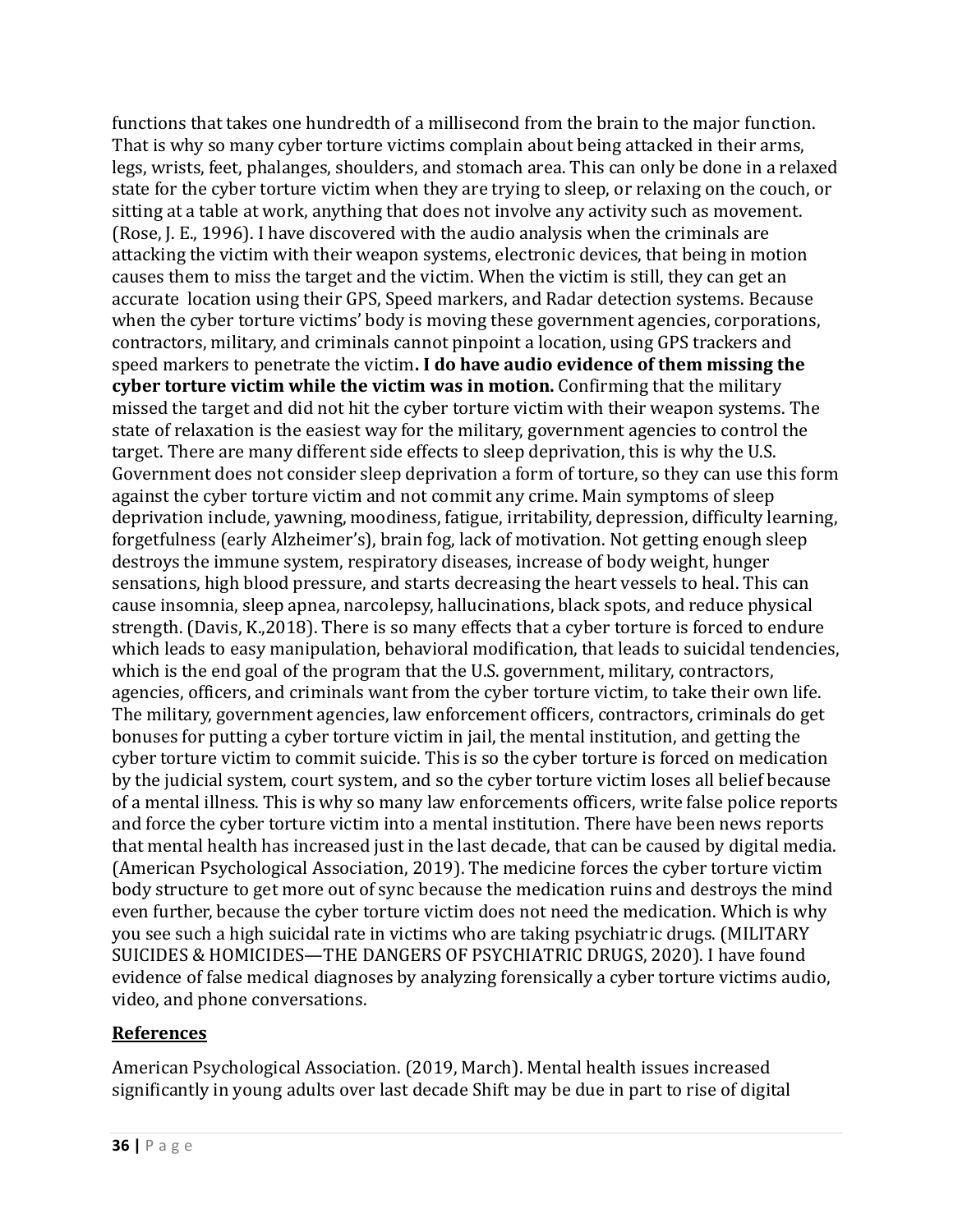media, study suggests. In *Science News*. Retrieved from [https://www.sciencedaily.com/releases/2019/03/190315110908.htm.](https://www.sciencedaily.com/releases/2019/03/190315110908.htm)

Carlin, R. L. (1956). Hypnotic inducer . In *Google Patents US3014477A*. Retrieved from [https://patents.google.com/patent/US3014477A/en?oq=US3014477+Hypnotic+Inducer%](https://patents.google.com/patent/US3014477A/en?oq=US3014477+Hypnotic+Inducer%2c+%C2%A0Carlin+%C2%A01961) [2c+%C2%A0Carlin+%C2%A01961.](https://patents.google.com/patent/US3014477A/en?oq=US3014477+Hypnotic+Inducer%2c+%C2%A0Carlin+%C2%A01961) 

Davis, K. (2018, January 28). What to know about sleep deprivation. In *MedicalNewsToday*. Retrieved from [https://www.medicalnewstoday.com/articles/307334.](https://www.medicalnewstoday.com/articles/307334)

Densky, A. B. (1986). Method of changing a person's behavior . In *Google Patents US4717343A* . Retrieved from

[https://patents.google.com/patent/US4717343A/en?oq=+US4717343+Method+of+Changi](https://patents.google.com/patent/US4717343A/en?oq=+US4717343+Method+of+Changing+a+Person%27s+Behaviour%2c+%C2%A0Alan+Densky+1988+%C2%A0) [ng+a+Person%27s+Behaviour%2c+%C2%A0Alan+Densky+1988+%C2%A0.](https://patents.google.com/patent/US4717343A/en?oq=+US4717343+Method+of+Changing+a+Person%27s+Behaviour%2c+%C2%A0Alan+Densky+1988+%C2%A0)

Gall, J. (1991). Method and system for altering consciousness . In *Google Patents US5123899A* . Retrieved from

[https://patents.google.com/patent/US5123899A/en?oq=+US5123899+Method+and+Syst](https://patents.google.com/patent/US5123899A/en?oq=+US5123899+Method+and+System+for+Altering+Consciousness%2c+%C2%A0James+Gall+1992+%C2%A0) [em+for+Altering+Consciousness%2c+%C2%A0James+Gall+1992+%C2%A0.](https://patents.google.com/patent/US5123899A/en?oq=+US5123899+Method+and+System+for+Altering+Consciousness%2c+%C2%A0James+Gall+1992+%C2%A0)

Meland, B. C., Gindes, B. C., & Gindes, H. (1978). Apparatus for electrophysiological stimulation . In *Google Patents US4227516A* . Retrieved from

[https://patents.google.com/patent/US4227516A/en?oq=+US4227516+Apparatus+for+Ele](https://patents.google.com/patent/US4227516A/en?oq=+US4227516+Apparatus+for+Electrophysiological+Stimulation%2c+%C2%A0Bruce+Meland+and+Bernard+Gindes+%C2%A01980%C2%A0) [ctrophysiological+Stimulation%2c+%C2%A0Bruce+Meland+and+Bernard+Gindes+%C2%](https://patents.google.com/patent/US4227516A/en?oq=+US4227516+Apparatus+for+Electrophysiological+Stimulation%2c+%C2%A0Bruce+Meland+and+Bernard+Gindes+%C2%A01980%C2%A0) [A01980%C2%A0.](https://patents.google.com/patent/US4227516A/en?oq=+US4227516+Apparatus+for+Electrophysiological+Stimulation%2c+%C2%A0Bruce+Meland+and+Bernard+Gindes+%C2%A01980%C2%A0) 

MILITARY SUICIDES & HOMICIDES—THE DANGERS OF PSYCHIATRIC DRUGS. (2020). In *The Citizen Commission on Human Rights*. Retrieved from [https://www.cchr.org/documentaries/hidden-enemy/psychiatric-drugs-cause](https://www.cchr.org/documentaries/hidden-enemy/psychiatric-drugs-cause-suicide.html)[suicide.html.](https://www.cchr.org/documentaries/hidden-enemy/psychiatric-drugs-cause-suicide.html)

Monroe, R. A. (1990). Method of inducing mental, emotional and physical states of consciousness, including specific mental activity, in human beings . In *Google Patents US5213562A*. Retrieved from

[https://patents.google.com/patent/US5213562A/en?oq=+US5213562+Method+of+Induci](https://patents.google.com/patent/US5213562A/en?oq=+US5213562+Method+of+Inducing+Mental%2c+Emotional+and+Physical+States+of+Consciousness...%2c+%C2%A0Robert+Monro) [ng+Mental%2c+Emotional+and+Physical+States+of+Consciousness...%2c+%C2%A0Rober](https://patents.google.com/patent/US5213562A/en?oq=+US5213562+Method+of+Inducing+Mental%2c+Emotional+and+Physical+States+of+Consciousness...%2c+%C2%A0Robert+Monro) [t+Monro.](https://patents.google.com/patent/US5213562A/en?oq=+US5213562+Method+of+Inducing+Mental%2c+Emotional+and+Physical+States+of+Consciousness...%2c+%C2%A0Robert+Monro)

Monroe, R. A. (n.d.). Method of inducing and maintaining various stages of sleep in the human being. In *Google Patents US3884218A*. Retrieved from [https://patents.google.com/patent/US3884218A/en?oq=USP+%23+3%2c884%2c218.](https://patents.google.com/patent/US3884218A/en?oq=USP+%23+3%2c884%2c218) 

Pond, E. (2018, December 28). Use of Psychotropic Drugs in Suicide Attempt Linked to Prescribed Access. In *PsychiatryAdvisor*. Retrieved from [https://www.psychiatryadvisor.com/home/topics/suicide-and-self-harm/use-of](https://www.psychiatryadvisor.com/home/topics/suicide-and-self-harm/use-of-psychotropic-drugs-in-suicide-attempt-linked-to-prescribed-access/)[psychotropic-drugs-in-suicide-attempt-linked-to-prescribed-access/.](https://www.psychiatryadvisor.com/home/topics/suicide-and-self-harm/use-of-psychotropic-drugs-in-suicide-attempt-linked-to-prescribed-access/)

Rose, J. E. (1996). Behavior modification . In *Google Patents US6258022B1*. Retrieved from [https://patents.google.com/patent/US6258022B1/en.](https://patents.google.com/patent/US6258022B1/en)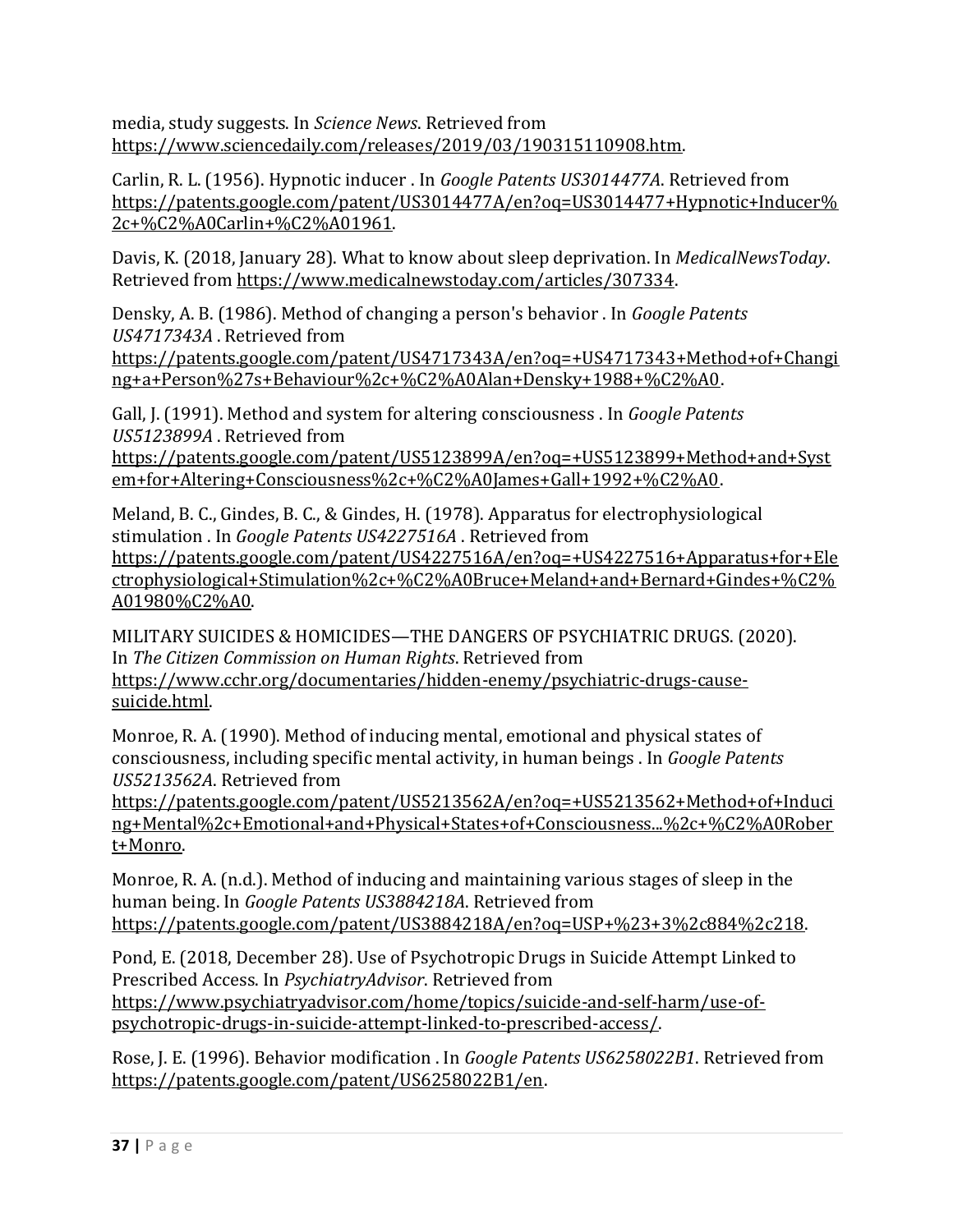Shalon, T., & Shalon, T. (2005). Systems and Methods for Monitoring and Modifying Behavior . In *Google Patents US20110125063A1*. Retrieved from [https://patents.google.com/patent/US20110125063A1/en?q=BEHAVIOR+MODIFICATION](https://patents.google.com/patent/US20110125063A1/en?q=BEHAVIOR+MODIFICATION+%26+ELECTRONIC+SOUND+AND+VOICE+TRANSMISSION:&oq=BEHAVIOR+MODIFICATION+%26+ELECTRONIC+SOUND+AND+VOICE+TRANSMISSION) [+%26+ELECTRONIC+SOUND+AND+VOICE+TRANSMISSION:&oq=BEHAVIOR+MODIFICATI](https://patents.google.com/patent/US20110125063A1/en?q=BEHAVIOR+MODIFICATION+%26+ELECTRONIC+SOUND+AND+VOICE+TRANSMISSION:&oq=BEHAVIOR+MODIFICATION+%26+ELECTRONIC+SOUND+AND+VOICE+TRANSMISSION) [ON+%26+ELECTRONIC+SOUND+AND+VOICE+TRANSMISSION:](https://patents.google.com/patent/US20110125063A1/en?q=BEHAVIOR+MODIFICATION+%26+ELECTRONIC+SOUND+AND+VOICE+TRANSMISSION:&oq=BEHAVIOR+MODIFICATION+%26+ELECTRONIC+SOUND+AND+VOICE+TRANSMISSION).

Warnke, E. F. (n.d.). Method for stimulating the falling asleep and/or relaxing behavior of a person and an arrangement therefor. In *Google Patents US4573449A*. Retrieved from [https://patents.google.com/patent/US4573449A/en?oq=USP+%23+4%2c573%2c449+](https://patents.google.com/patent/US4573449A/en?oq=USP+%23+4%2c573%2c449).

Zentmeyer, J. (1971). Method and apparatus for producing swept frequency-modulated audio signal patterns for inducing sleep . In *Google Patents US3712292A*. Retrieved from [https://patents.google.com/patent/US3712292A/en?oq=US3712292+Method+Of+and+Ap](https://patents.google.com/patent/US3712292A/en?oq=US3712292+Method+Of+and+Apparatus+For+Producing+Swept+Frequency+Modulated+Audio+Signal+Patterns+For+Inducing+Sleep%2c+%C2%A0Zentmayer%2c+Jr.+1973) [paratus+For+Producing+Swept+Frequency+Modulated+Audio+Signal+Patterns+For+Indu](https://patents.google.com/patent/US3712292A/en?oq=US3712292+Method+Of+and+Apparatus+For+Producing+Swept+Frequency+Modulated+Audio+Signal+Patterns+For+Inducing+Sleep%2c+%C2%A0Zentmayer%2c+Jr.+1973) [cing+Sleep%2c+%C2%A0Zentmayer%2c+Jr.+1973.](https://patents.google.com/patent/US3712292A/en?oq=US3712292+Method+Of+and+Apparatus+For+Producing+Swept+Frequency+Modulated+Audio+Signal+Patterns+For+Inducing+Sleep%2c+%C2%A0Zentmayer%2c+Jr.+1973)

(breaking into homes, theft, vandalism) With all the systems programmed together, tracking the cyber torture victims using tacking devices, and surveillance techniques and devices all of the cyber torture victims have their homes broken into, items stolen, their home, materials and vehicle vandalized, and some cyber torture victims even have bugging devices put into the cyber torture victims residence. Many of the cyber torture victims try to file police reports hoping that the police officers will investigate the crime and help them put an end to their torture. Police reports are falsified, and many of the cyber torture victims are forced into the mental institution for even trying to report the crimes that are occurring. The cyber torture victims are shut out and secluded from every aspect of help. The falsified reports will make a comment or mock the cyber torture victim making statements, "maybe it's the government," or "who are you to be a person of interest." Another comment they will make is "you're not important enough for people to care." These are all statements that have come from law enforcement officers' mouths. The fact that the officers do not investigate these crimes shows proof that they have knowledge of what is going on and are testing these non-lethal weapons, electronic weapons, and electronic devices out on the cyber torture victim. Officers have the power to write any information that they want into the report and alter it to cover their crimes and their wrong doings to the cyber torture victim. Although not every cyber torture victim has law enforcement involved, law enforcement officials only get involved once crimes are trying to be reported by the cyber torture victim, or the victim has gathered the proper evidence to prove the allegations. Many officers and law enforcement agencies have access to databases, such as the AFIS system that allows information to be entered into a filing system on anyone who ever has called the police or law enforcement agency. Information is added through the computer name, age, residence, incident, and what occurred with either a complainant, criminal, or victim. This can be altered information by any agency, that has access to that information or by criminal hackers. Information when an officer pulls a person over on the side of the road and ask for driver's license and proof of insurance. Notes can be added to the file on the civilian such as Possible armed and dangerous, mentally ill, Do Not Contact. This is vital communication to other officers if the victim ever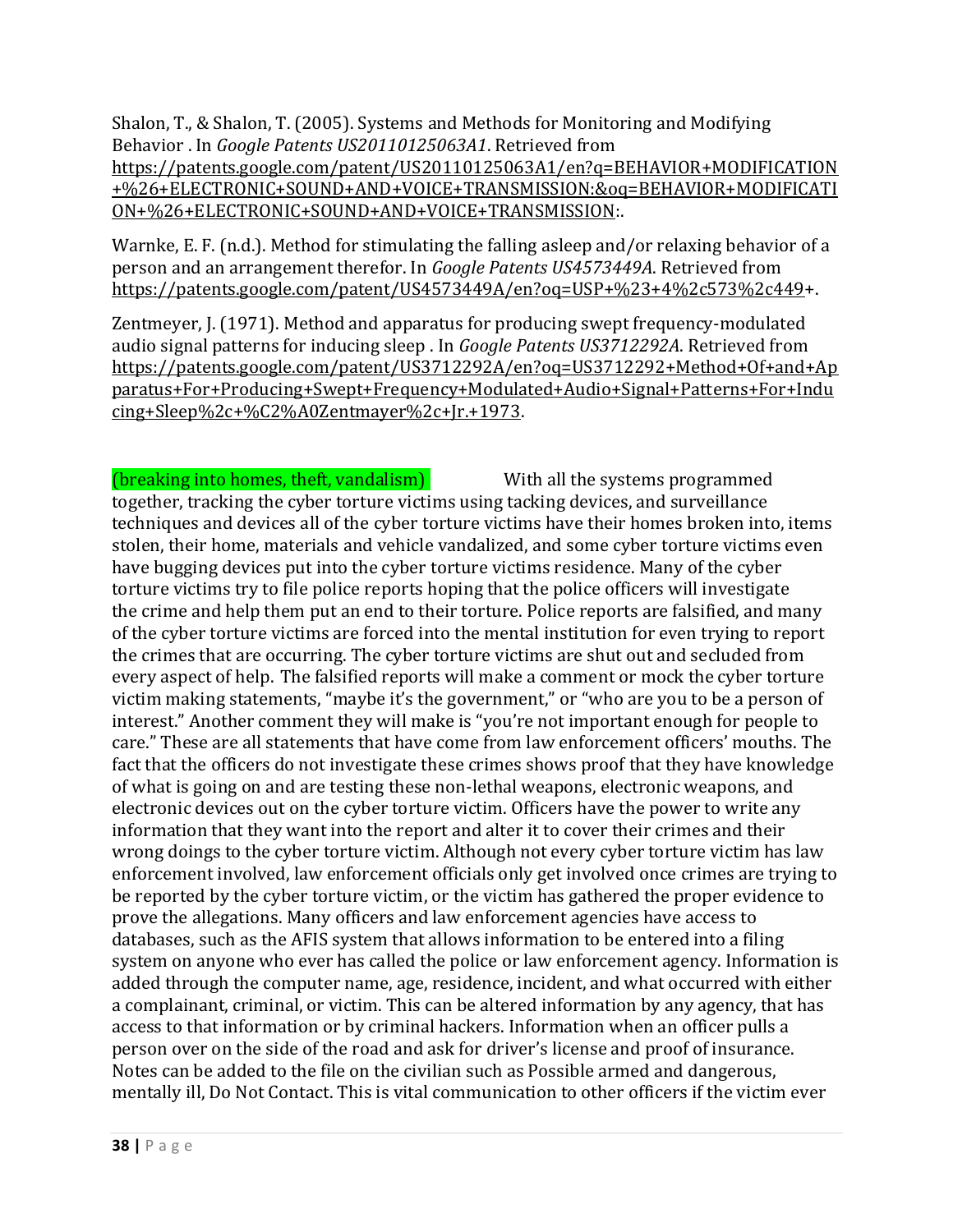tries to file a report. A cyber torture victim files the complaint any officer from anywhere can run the victim's name and do a background check, and instructions come across the screen telling officers how to act and take reports. This is criminalistic, and discrimination at its finest, blocking the cyber torture victim at every avenue of help, falsifying reports, forced arrests, or forced into a mental institution. There is a manual that was released and published in a book called "Bright Light on Black Shadows" written by Dr. Rauni-Leena Luukanen Kilde's. No one knows who wrote this manual or where it came from but has operating procedures to torture the cyber torture victim. (Manual For Organized Gang Stalking Operations). Gang stalking is a terminology used by cyber torture victims because the cyber torture victims are being stalked, monitored, harassed, tortured by different people. Since this is a huge operating networking ring, the only way to prove this is to have an investigation done by law enforcement officials. Conspiracy to murder is a crime and has the definition of gang stalking in the criminal offense. That is why audio forensics is so important in this scenario. We can hear the telecommunications between the criminals amongst each other and prove that there are multiple people torturing the cyber torture victim within a group or organizational manner, which in turn is a conspiracy to murder and follow the terminology gang stalking. The FBI is supposed to investigate any and all crimes of such matter including law officers who are drafting fraudulent reports. The cyber torture victim will file an internal investigation against the police department. Since the internal investigations is run by officers by a different department, most law enforcement agents are found not guilty, and continue to run and operate the operation on the cyber torture victim. This is because officers, and agents are covered and guarded by constitutional by laws, and unions. Some of the by laws should not be allowed, for instance an officer can review the evidence and write a statement around the evidence they viewed. They also have access to witness information even if it is anonymous, and use is to bully, intimate, and grab other officers to stalk and harass the victim, and complainant. There are also laws that allow the officers, access to the database and evidence, so a lot of the body cams are turned off, not available, or "lost." These laws are created to protect the officers, but also abuse the system, and when you have that 1 officer in a department of 100 good police officers, allows the abuse to occur. That is why when a complaint has been filed, they have up to three weeks to file a statement, look at the evidence, so they can manipulate the situation.

## **Reference**

Bennett, H. (n.d.). Wirac 9-11 Clinic Trapped in a Black Box. In *SCRIBD*. Retrieved from [https://www.scribd.com/document/309637277/Wirac-9-11-Clinic-Trapped-in-a-Black-](https://www.scribd.com/document/309637277/Wirac-9-11-Clinic-Trapped-in-a-Black-Box)[Box.](https://www.scribd.com/document/309637277/Wirac-9-11-Clinic-Trapped-in-a-Black-Box)

Department of Homeland Security FEMA. (1991, January 15). Echelons Above Corp (EAC) Intelligence and Electronic Warfare (IEW) Operations. In *Homeland Security Digital Library*. Retrieved from [https://www.hsdl.org/?abstract&did=437382.](https://www.hsdl.org/?abstract&did=437382)

FBI. (n.d.). Civil Rights. In *What We Investigate*. Retrieved from [https://www.fbi.gov/investigate/civil-rights.](https://www.fbi.gov/investigate/civil-rights)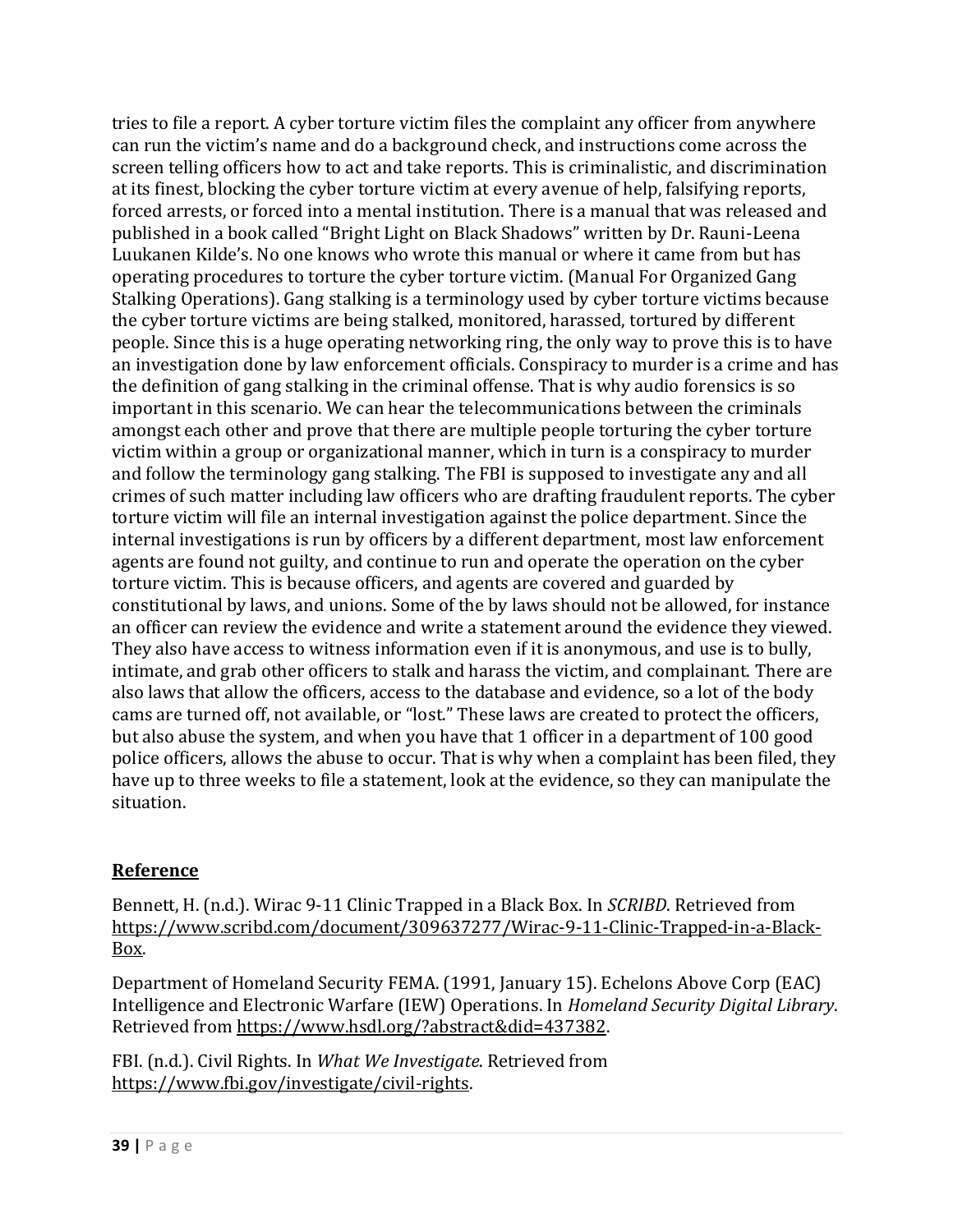JCAT INTELLIGENCE GUIDE FOR FIRST RESPONDERS (2013). In *Offce of the Director of National Intelligence*. Retrieved from [https://www.dni.gov/nctc/jcat/jcat\\_ctguide/intel\\_guide.html.](https://www.dni.gov/nctc/jcat/jcat_ctguide/intel_guide.html)

Manual For Organized Gang Stalking Operations (n.d.). Retrieved from [https://www.ozelburoistihbarat.com/Content/images/archieve/mk-ultra-project-manual](https://www.ozelburoistihbarat.com/Content/images/archieve/mk-ultra-project-manual-for-organized-gang-stalking-operations-psychological-656d7ca8-d00f-47d0-bdae-7e6941fdfa4b.pdf)[for-organized-gang-stalking-operations-psychological-656d7ca8-d00f-47d0-bdae-](https://www.ozelburoistihbarat.com/Content/images/archieve/mk-ultra-project-manual-for-organized-gang-stalking-operations-psychological-656d7ca8-d00f-47d0-bdae-7e6941fdfa4b.pdf)[7e6941fdfa4b.pdf.](https://www.ozelburoistihbarat.com/Content/images/archieve/mk-ultra-project-manual-for-organized-gang-stalking-operations-psychological-656d7ca8-d00f-47d0-bdae-7e6941fdfa4b.pdf) 

Souza, G. R. (2015, October 31). An Analysis of the United States Cybersecurity Strategy. In *ACADEMIA*. Retrieved from https://www.academia.edu/20361777/An Analysis of the United States Cybersecurity S

[trategy.](https://www.academia.edu/20361777/An_Analysis_of_the_United_States_Cybersecurity_Strategy)

(EMI Video) This is a video of a cyber torture victim that would like to stay anonymous for fear of life. (Go to Amy Holem for victim's information). Notice how the victim moves her head, you can hear the tones and frequencies connected to her body movement. Now there is a T.V. playing in the background of the video, as a forensic analyst we have to analyze every aspect of a video, audio, or phone conversation and notice such aspects. The reason her body is producing these tones and frequencies is called Electromagnetic Interference (EMI).

# **Reference**

EMI Electromagnetic Interference: the fundamentals. (n.d.). In *electronic notes*. Retrieved from [\(https://www.electronics-notes.com/articles/analogue\\_circuits/emc-emi](https://www.electronics-notes.com/articles/analogue_circuits/emc-emi-electromagnetic-interference-compatibility/what-is-emi-basics-tutorial.php)[electromagnetic-interference-compatibility/what-is-emi-basics-tutorial.php.](https://www.electronics-notes.com/articles/analogue_circuits/emc-emi-electromagnetic-interference-compatibility/what-is-emi-basics-tutorial.php) 

Thomas, T. L. (1999, September 1). Human Network Attacks. In *FOREIGN MILITARY STUDIES OFFICE*. Retrieved from [https://community.apan.org/wg/tradoc](https://community.apan.org/wg/tradoc-g2/fmso/m/fmso-monographs/237623)[g2/fmso/m/fmso-monographs/237623.](https://community.apan.org/wg/tradoc-g2/fmso/m/fmso-monographs/237623)

(EMI) To get an idea of EMI, imagine when a person is holding a microphone, and the person was walking around on stage and walks to close to the speaker. Suddenly the speaker starts giving off a high pitch tone, hum, squelching noise, or even a hiss and creates an uncomfortable noise to hear, that is electromagnetic interference (EMI). The cyber torture victim is being directed with the tower signal directing at her head, so she is producing the EMI interference as she is watching television. The tower telecommunications and the television broadcast communications are interfering with each other and producing an electromagnetic effect on the victim of cyber torture. When the victim of cyber torture moves her head, she is producing the electromagnetic interference and is the cause and effect of the inference between her body and the television broadcasting radio wave frequencies. That is because the telecommunication that are at the subliminal level being transferred by tower frequencies are being transmitted to the victims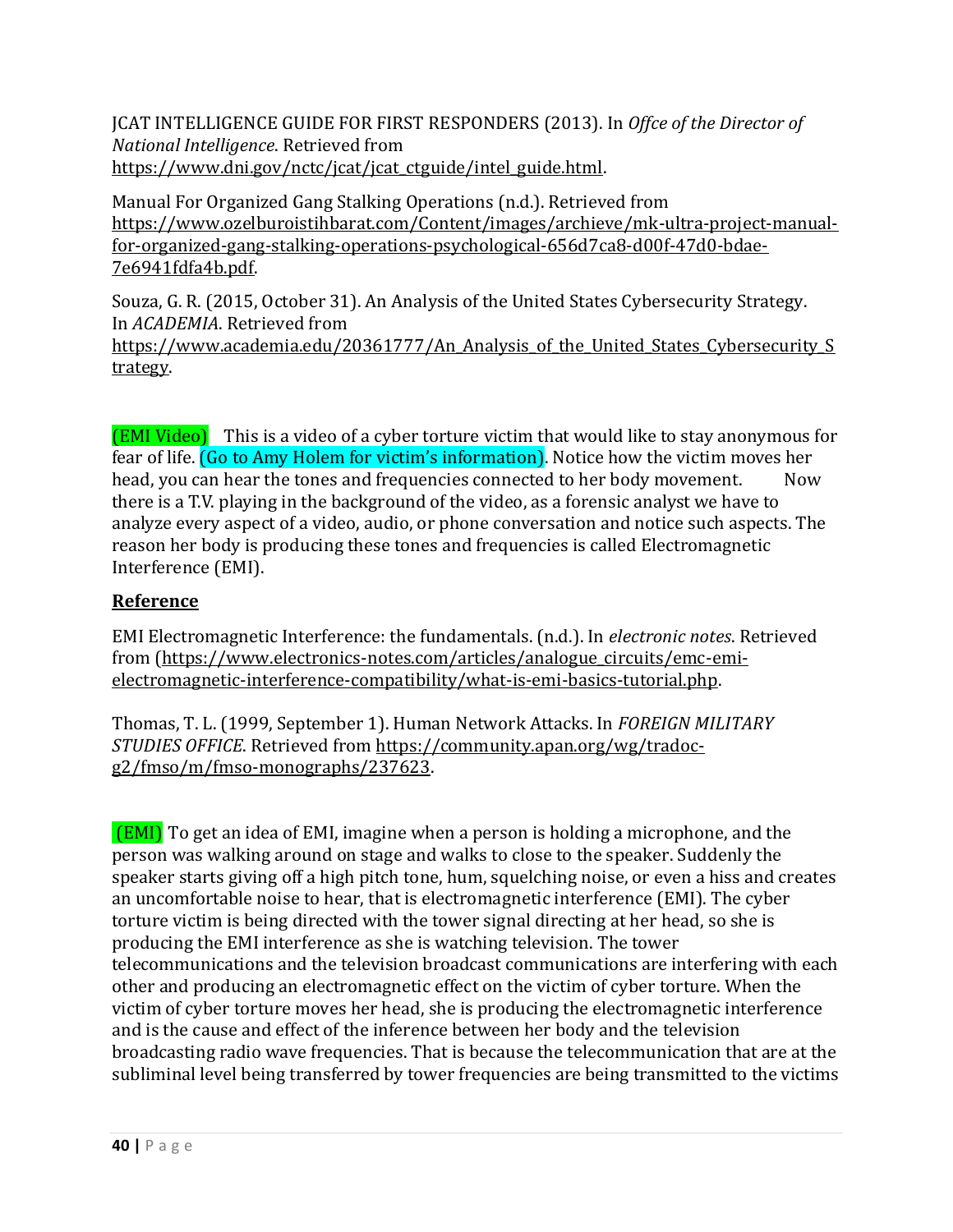head so the victim of cyber torture is the only victim that can hear the transmissions of the telecommunication frequencies.

"Electromagnetic Interference is a terminology used in the IT field (Information Technology field). EMI is a phenomenon where one electromagnetic field interferes with another, resulting in the distortion of both fields." EMI is also known as radio frequency interference (RFI). (Electromagnetic Interference EMI, 2016). "EMI is typically generated by fast switching electronic devices, such as switch-mode power supplies, that produce harmonic signals that propagate along the conductors of an electronic device." (Brown, 2017). This is the reason of why we hear the digital or harmonic effects in the cyber torture victim's audio and video in the background when it is forensically analyzed.

## **Reference**

Browne, J. (2017, May 24). Measurements Help Minimize EMI and RFI. In *Microwaves&RF*. Retrieved from [https://www.mwrf.com/technologies/test](https://www.mwrf.com/technologies/test-measurement/article/21848370/measurements-help-minimize-emi-and-rfi)[measurement/article/21848370/measurements-help-minimize-emi-and-rfi.](https://www.mwrf.com/technologies/test-measurement/article/21848370/measurements-help-minimize-emi-and-rfi)

Directional Antennas. (2020). In *Science Direct*. Retrieved from [https://www.sciencedirect.com/topics/physics-and-astronomy/directional-antennas.](https://www.sciencedirect.com/topics/physics-and-astronomy/directional-antennas)

Electromagnetic Interference (EMI). (2016, November 11). In *Technopedia*. Retrieved from [https://www.techopedia.com/definition/1738/electromagnetic-interference-emi.](https://www.techopedia.com/definition/1738/electromagnetic-interference-emi)

Electromagnetic Interference. (2020). In *Science*. Retrieved from [https://www.sciencedirect.com/topics/engineering/electromagnetic-interference.](https://www.sciencedirect.com/topics/engineering/electromagnetic-interference)

Thomas, T. L. (1999, September 1). Human Network Attacks. In *FOREIGN MILITARY STUDIES OFFICE*. Retrieved from [https://community.apan.org/wg/tradoc](https://community.apan.org/wg/tradoc-g2/fmso/m/fmso-monographs/237623)[g2/fmso/m/fmso-monographs/237623.](https://community.apan.org/wg/tradoc-g2/fmso/m/fmso-monographs/237623)

## (Department of homeland security and RF) According to the Department of

Homeland Security (DHS), Radio Frequency Interference (RFI) is defined as "the effect of unwanted energy due to one or a combination of emissions, radiations, or inductions upon reception in a radio communication system, manifested by any performance degradation, misinterpretation, or loss of information which could be extracted in the absence of such *unwanted energy*." (U.S. Department of Homeland Security, 2020). RFI have strong effects on a human. "In a pilot study of ten human subjects, temporary changes in brain waves and behavior were seen on exposure to power densities lower than 10(-12) W/cm2, which is substantially below typical urban levels".(W,B.). Below typical urban levels are refencing the telecommunications through frequencies or radio waves, have to be transmitted below urban standards. Depending where the victim of cyber torture victim lives and the country that the victim belongs too depends on the standard of which telecommunications and towers are supposed to be transmitted on.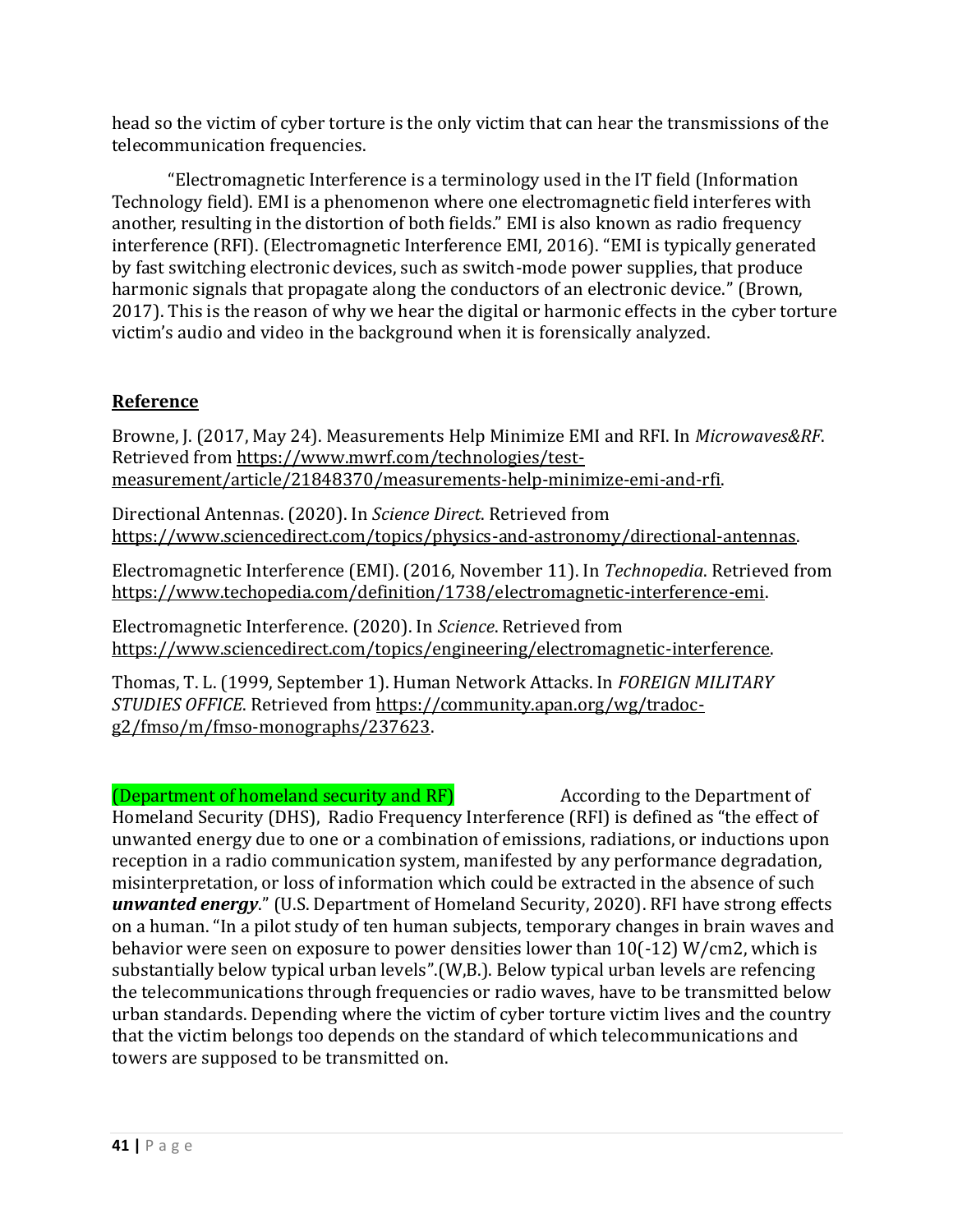"Constructive and destructive interference patterns from standing waves within the skull possibly interact with the bioelectric generators in the brain, since electroencephalogram wave amplitudes and frequencies increased or decreased respectively at different radio wavelengths" There was another study that was done with 12 people in reference to RFI (Radio Frequency Interference) and RF exposure (Radio Frequency) and brain waves. Theta and Alpha waves were observed and that short term RFI may cause impacts on the brain waves. (He, Y. Q., Leung, S. W., Diao, Y. L., Sun, W. N., Siu, Y. M., Sinha, P., & Chan, K. H. , 2014). The victims of cyber torture are having these effects being done to them long term. (Davis, M. E., 1992). These transmissions of RF signals being directed at the victim in the form of telecommunications is a 24-7, 365 days a year activity, that the victim is forced to endure. The Long-term effects are catastrophic on the human body and behavioral manipulation. According to the DHS there are devices that can prove RFI and one of them is a spectrum analysis. (U.S. Department of Homeland Security, 2020). In slide 5 and 6 I showed you the spectrum analysis report that was from a cyber torture victim. I also showed how the decibels were below the average level of hearing for a human. With the spectrum analysis we can prove that RF signals, which is a form of telecommunications, are being used on the cyber torture victims.

# **Reference**

Davis, M. E. (1992). Method and recording for producing sounds and messages to achieve Alpha and Theta brainwave states and positive emotional states in humans . In *Google Patents US5352181A*. Retrieved from

[https://patents.google.com/patent/US5352181A/en?oq=+US5352181+Method+and+Reco](https://patents.google.com/patent/US5352181A/en?oq=+US5352181+Method+and+Recording+for+Producing+Sounds+and+Messages+to+Achieve+Alpha+and+Theta+Brainwave+States...%2c+%C2%A0Mark+Davis+1994%C2%A0) [rding+for+Producing+Sounds+and+Messages+to+Achieve+Alpha+and+Theta+Brainwave+](https://patents.google.com/patent/US5352181A/en?oq=+US5352181+Method+and+Recording+for+Producing+Sounds+and+Messages+to+Achieve+Alpha+and+Theta+Brainwave+States...%2c+%C2%A0Mark+Davis+1994%C2%A0) [States...%2c+%C2%A0Mark+Davis+1994%C2%A0.](https://patents.google.com/patent/US5352181A/en?oq=+US5352181+Method+and+Recording+for+Producing+Sounds+and+Messages+to+Achieve+Alpha+and+Theta+Brainwave+States...%2c+%C2%A0Mark+Davis+1994%C2%A0) 

He, Y. Q., Leung, S. W., Diao, Y. L., Sun, W. N., Siu, Y. M., Sinha, P., & Chan, K. H. (2014). Impacts of radio frequency interference on human brain waves and neuro-psychological changes. In *IEEE Explore*. Retrieved from [https://ieeexplore.ieee.org/document/7439535.](https://ieeexplore.ieee.org/document/7439535) 

Lowrey, A. (1998). Apparatus and method of broadcasting audible sound using ultrasonic sound as a carrier. In *Google Patents: US6052336A*. Retrieved from [https://patents.google.com/patent/US6052336A/en?oq=6%2c052%2c336+](https://patents.google.com/patent/US6052336A/en?oq=6%2c052%2c336).

Masaki, K. (1984). Apparatus for inducing frequency reduction in brain wave. In *Google Patents US4834701A*. Retrieved from [https://patents.google.com/patent/US4834701A/en?oq=USP+%23+4%2c834%2c701.](https://patents.google.com/patent/US4834701A/en?oq=USP+%23+4%2c834%2c701) 

U.S. Department of Homeland Security. (2020, February). RADIO FREQUENCY INTERFERENCE BEST PRACTICES GUIDEBOOK. In *CISA Cyber+Infrastructure* . Retrieved from [https://www.dhs.gov/sites/default/files/publications/safecom](https://www.dhs.gov/sites/default/files/publications/safecom-ncswic_rf_interference_best_practices_guidebook_2.7.20_-_final_508c.pdf)ncswic rf interference best practices guidebook 2.7.20 - final 508c.pdf.

Van Dick, R. C. (1995). Method and apparatus for reducing physiological stress. In *Google Patents US5562597A* . Retrieved from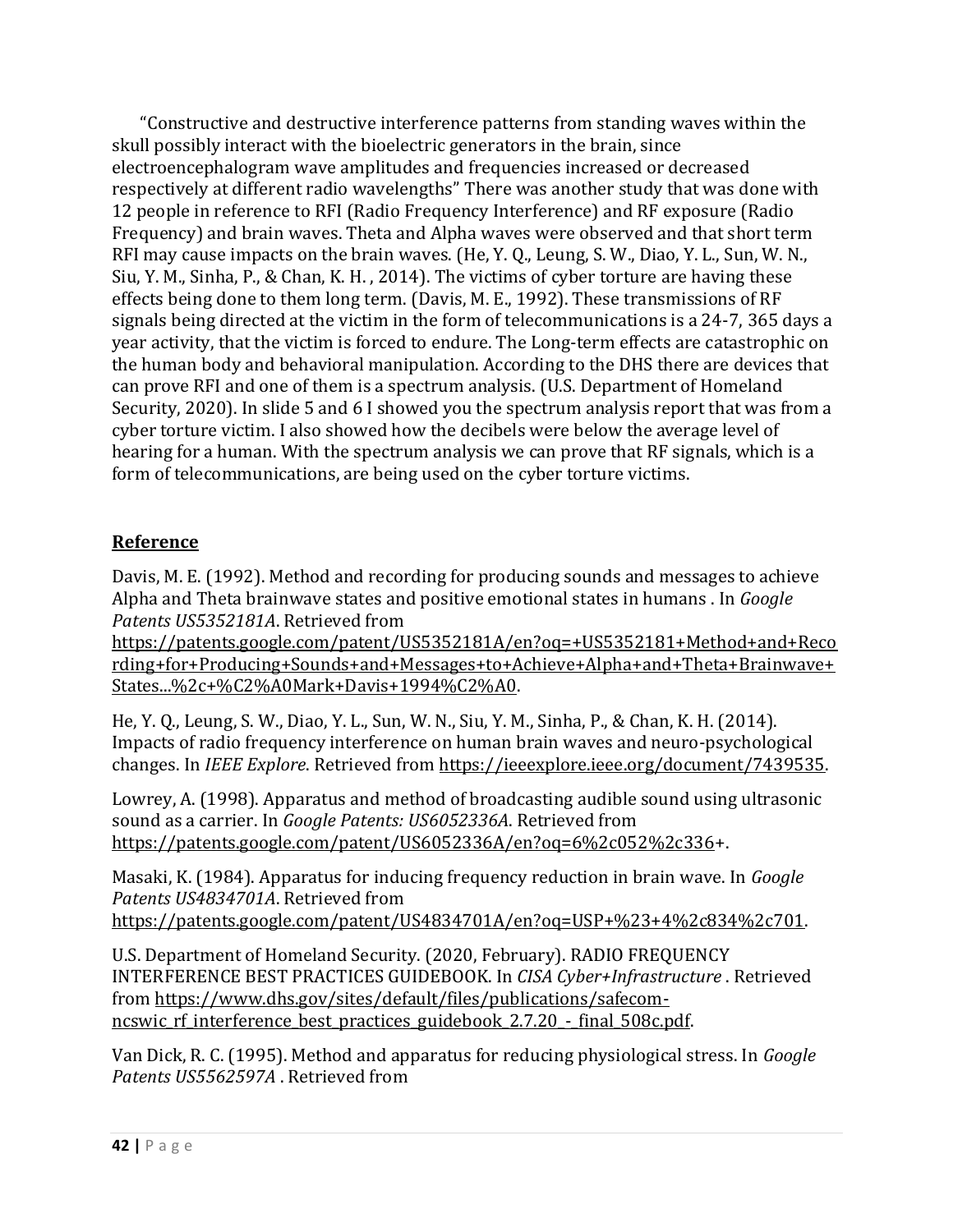[https://patents.google.com/patent/US5562597A/en?oq=+US5562597+Method+and+Appa](https://patents.google.com/patent/US5562597A/en?oq=+US5562597+Method+and+Apparatus+for+Reducing+Physiological+Stress%2c+%C2%A0Robert+Van+Dick+1996%C2%A0) [ratus+for+Reducing+Physiological+Stress%2c+%C2%A0Robert+Van+Dick+1996%C2%A0](https://patents.google.com/patent/US5562597A/en?oq=+US5562597+Method+and+Apparatus+for+Reducing+Physiological+Stress%2c+%C2%A0Robert+Van+Dick+1996%C2%A0)

W, B. (n.d.). Low power radio-frequency and microwave effects on human electroencephalogram and behavior. In *NCBI*. Retrieved from [https://www.ncbi.nlm.nih.gov/pubmed/751078?report=abstract.](https://www.ncbi.nlm.nih.gov/pubmed/751078?report=abstract) 

 $(B$ odies being conductors RF signals effecting the body physically  $(A)$  A study was conducted that was done in 2018. This claims that the manipulation on human subjects using Psychiatry and clinical psychology with 13 subjects with a history of child abuse and 14 controls of no psychopathology. They used the brain cortex and studied differences within the higher frontal and lower temporal activation along with higher left hemisphere and lower right hemisphere activation. (Marconi, P. L., Pessa, E., & Penna, M. P., 2018).

"The way these criminals attack the victim with these telecommunications is through the audio cortex." "Sounds are produced by energy waves that reach the outer ear and travel down the external acoustic meatus to reach the eardrum." "Contact between the eardrum and the environmental pressure was causes movement of the membrane." "The sound travels through to the central auditory nerve, which transmits auditory cortex, which transcends into the contralateral side of the brainstem and brain to cortex." (Marconi, P. L., Pessa, E., & Penna, M. P., 2018). (Loos, H. G., 1995). (Stocklin, P. L., 1983).

The Human body can act as a conductor and receiver for RF signal and act like an Antenna. (Brunkan, W. B., 1988). Our bodies conduct electric charges and can act as a conductor from outside sources around the victim in their home. Anything that produces an electrical output can be used to attack the target or the victim of cyber torture. "Such notions of HBC seemingly classify it as a wireless technique that is less sensitive to RF interference." "Even though HBC devices are poor RF antennas, there is another mechanism of electromagnetic interference (EMI) that threatens the operation of HBC." "Since HBC operates on the surface of the human body, the current induced in the body due to RF exposure may interfere with body-worn devices." "In other words, the human body can act like a receiving antenna, which indirectly affects the HBC channel." "From reciprocity, the reverse is also true — the human body can also act as transmitting antenna due to the HBC induced current inside the body - this could impact security." (Kibret, B., Teshome, A. K., & H. Lai, D. T., 2014). Many different effects can come RF signals and the human body, especially when microwave radiation is involved. This article talks about the different effects that RF signals can affect in the human body. (Black, D. R., & Heynick, L. N., 2003).

One of the technologies that I found to manipulate the body of the cyber torture victim is called nonmetricity. Through an audio analysis of a victim, I did research on this topic matter. It uses liquid to spin the neutrons within a cell of a structure. So they turn on the machine that sends a pulse wave to the victim that uses the water of the victim, which our bodies are made up of 90% water, and fire up the neutrons, and spin them at a fast rate, to where they injure the cyber torture victim. [https://arxiv.org/pdf/1707.09630.pdf.](https://arxiv.org/pdf/1707.09630.pdf) This can cause itching, burning sensations, on the victims. Which is why all cyber torture victims are highly dehydrated.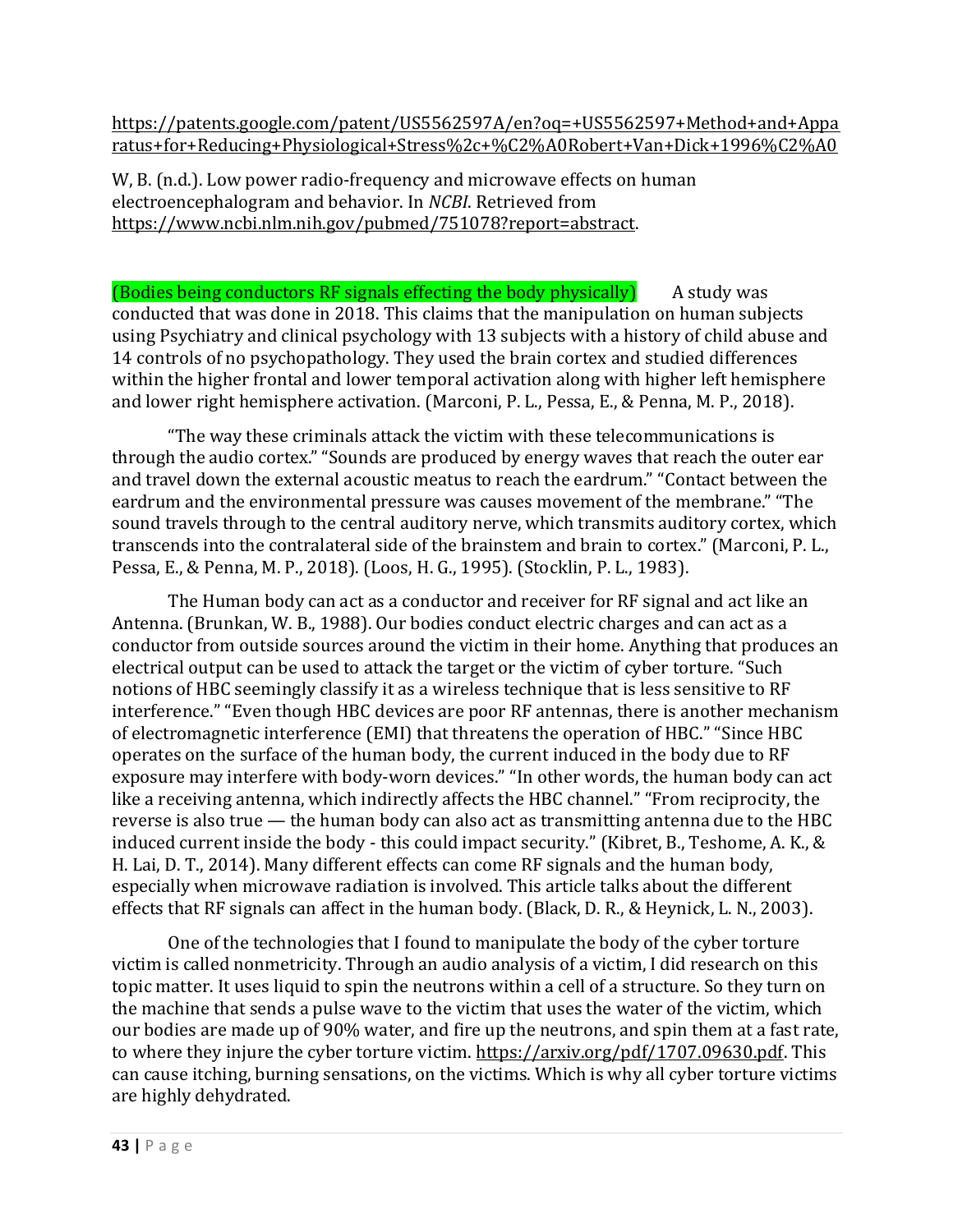These companies, corporations, federal agencies, government officials, law enforcement agencies, use a time-harmonic plane wave with the electrical field that the cyber torture victim is producing, to locate, stalk, monitor, and torture the victims. Which is another reason that you hear the tones, music, digital sounding effects, harmonics within the cyber torture victim's audio and video forensic analysis and you cannot hear them in non-victim's audio analysis. "The essence of HBC operation is signal transmission by maintaining electric potential distribution in the vicinity of the human body, where receiving units detect the signal from potential difference between two points located on the surface of the body or very close to the body." "Therefore, it is relevant to introduce the fields produced in the vicinity of the human body due to electromagnetic field exposure, in this case a vertically polarized plane wave." (Kibret, B., Teshome, A. K., & H. Lai, D. T., 2014)."*MRI uses 64 MHz sources, and lasers often use 13- or 27-MHz sources. Also, other major sources of EMI include intentional radiators such as, telemetry and paging transmitters, and handheld radios."* (Kibret, B., Teshome, A. K., & H. Lai, D. T., 2014). "The signal is coupled to the upper arm using a pair of Ag/AgCl electrodes; and the VNA detects the potential difference across a pair of Ag/AgCl electrodes located 40 cm farther on the lower arm." (Kibret, B., Teshome, A. K., & H. Lai, D. T., 2014). "*The actual human body has varying cross-sectional area due to different tissue layers, body parts and body postures;* thus, the cylindrical model roughly approximates the case of a standing position with arms in contact with sides." (Kibret, B., Teshome, A. K., & H. Lai, D. T., 2014). "*The peaks occurring near 80 MHz and 50 MHz, which could be due to resonance of the arm or whole body, respectively." (*Kibret, B., Teshome, A. K., & H. Lai, D. T., 2014).

## **Reference**

Black, D. R., & Heynick, L. N. (2003). Radiofrequency (RF) Effects on Blood Cells, Cardiac, Endocrine, and Immunological Function. In *Bioelectro magnetics Supplement 6: S187 ^ S 195*. Retrieved from [https://onlinelibrary.wiley.com/doi/epdf/10.1002/bem.10166.](https://onlinelibrary.wiley.com/doi/epdf/10.1002/bem.10166)

Braukus, M. (1993, April). NASA Develops System To Computerize Silent, "Subvocal Speech". In *NASA*. Retrieved from

https://www.nasa.gov/home/hqnews/2004/mar/HQ\_04093\_subvocal\_speech.html.

Brown, K. W., Canich, D. J., & Berg, R. F. (2005). Multifunctional radio frequency directed energy system . In *Google Patents US7629918B2*. Retrieved from [https://patents.google.com/patent/US7629918B2/en?q=Multifunctional&q=Radio+Frequ](https://patents.google.com/patent/US7629918B2/en?q=Multifunctional&q=Radio+Frequency&q=Directed&q=Energy&q=System&oq=Multifunctional+Radio+Frequency+Directed+Energy+System) [ency&q=Directed&q=Energy&q=System&oq=Multifunctional+Radio+Frequency+Directed+](https://patents.google.com/patent/US7629918B2/en?q=Multifunctional&q=Radio+Frequency&q=Directed&q=Energy&q=System&oq=Multifunctional+Radio+Frequency+Directed+Energy+System) [Energy+System.](https://patents.google.com/patent/US7629918B2/en?q=Multifunctional&q=Radio+Frequency&q=Directed&q=Energy&q=System&oq=Multifunctional+Radio+Frequency+Directed+Energy+System)

Brunkan, W. B. (1988). Hearing System. In *Google Patents US4877027A*. Retrieved from [https://patents.google.com/patent/US4877027A/en?oq=US4877027+Hearing+System+\(a](https://patents.google.com/patent/US4877027A/en?oq=US4877027+Hearing+System+(aka%2c+microwave+hearing)+%C2%A0Wayne+Brunkan+1989%C2%A0) [ka%2c+microwave+hearing\)+%C2%A0Wayne+Brunkan+1989%C2%A0.](https://patents.google.com/patent/US4877027A/en?oq=US4877027+Hearing+System+(aka%2c+microwave+hearing)+%C2%A0Wayne+Brunkan+1989%C2%A0)

Gerosa, W. A. (n.d.). Portable and hand-held device for making humanly audible sounds responsive to the detecting of ultrasonic sounds. In *Google Patents:US6426919B1*. Retrieved from [https://patents.google.com/patent/US6426919B1/en?oq=6%2c426%2c919+](https://patents.google.com/patent/US6426919B1/en?oq=6%2c426%2c919).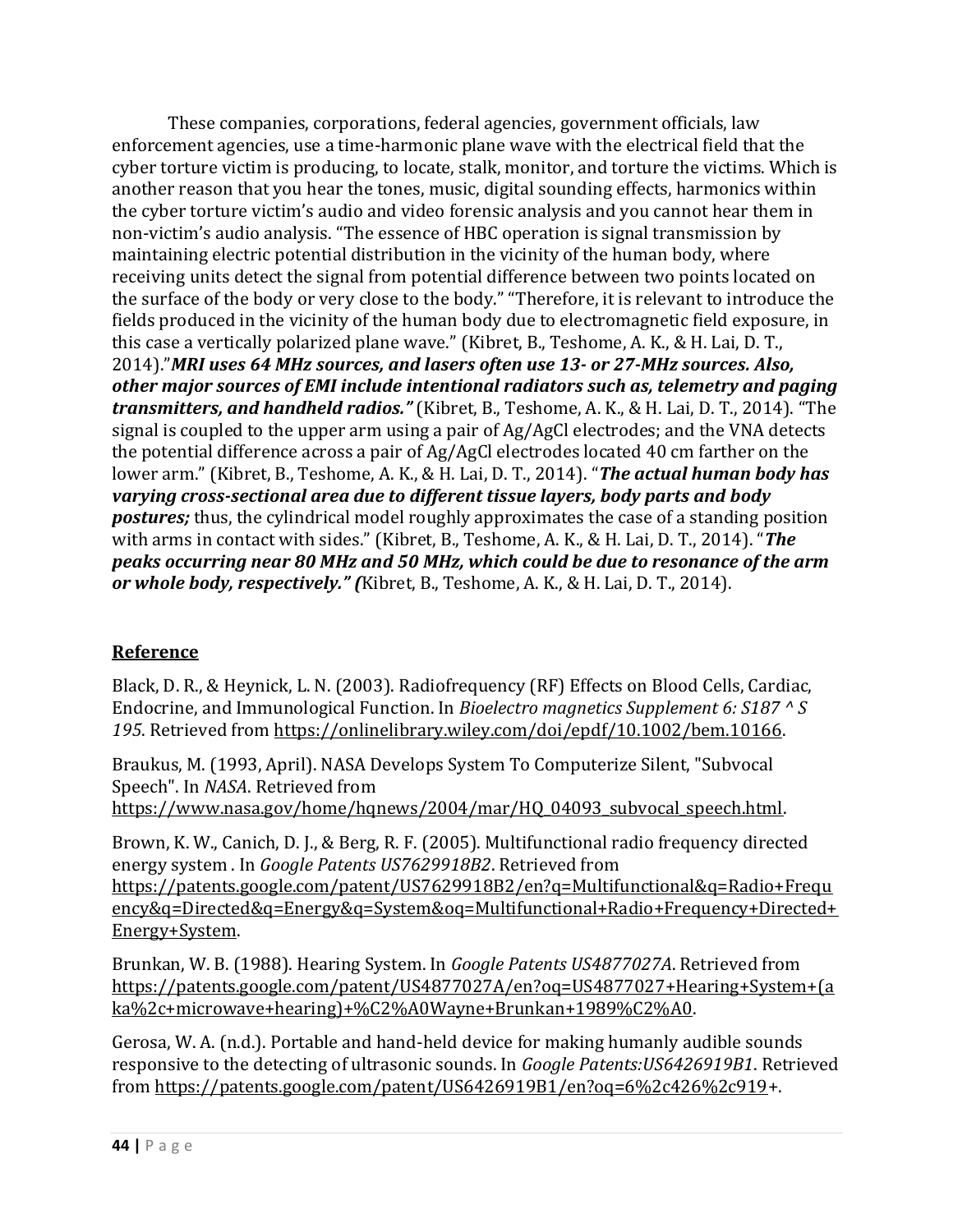Katz, B. F. (n.d.). Method and device for producing a desired brain state. In *Google Patents*. Retrieved from [https://patents.google.com/patent/US6488617B1/en.](https://patents.google.com/patent/US6488617B1/en)

Kibret, B., Teshome, A. K., & H. Lai, D. T. (2014). Human Body as Antenna and Its Effect on Human Body Communications. In *Progress In Electromagnetics Research, Vol. 148, 193–207, 2014*. Retrieved from [http://www.jpier.org/PIER/pier148/17.14061207.pdf.](http://www.jpier.org/PIER/pier148/17.14061207.pdf)

Kibret, B., Teshome, A. K., & Lai, D. (2014). Department of Homeland Security. (2020, February). RADIO FREQUENCY INTERFERENCE BEST PRACTICES GUIDEBOOK. In Cybersecurity and Infrastructure SecurityAgency. Retrieved from https://www.dhs.gov/sites/d. In *Progress In Electromagnetics Research, Vol. 148, 193–207, 2014*. Retrieved from [http://www.jpier.org/PIER/pier148/17.14061207.pdf.](http://www.jpier.org/PIER/pier148/17.14061207.pdf) Loos, H. G. (1995). Thermal excitation of sensory resonances . In *Google Patents US5800481A* . Retrieved from [https://patents.google.com/patent/US5800481A/en.](https://patents.google.com/patent/US5800481A/en)

Marconi, P. L., Pessa, E., & Penna, M. P. (2018). Impacts of radio frequency interference on human brain waves and neuro-psychological changes. In *IEEE Explore*. Retrieved from [https://ieeexplore.ieee.org/document/8438667.](https://ieeexplore.ieee.org/document/8438667)

Neurosci, D. C. (2018, June). Graph theory methods: applications in brain networks. In *NCBI*. Retrieved from [https://www.ncbi.nlm.nih.gov/pmc/articles/PMC6136126/.](https://www.ncbi.nlm.nih.gov/pmc/articles/PMC6136126/) 

Nield, D. (2018, October 2). Scientists Have Connected The Brains of 3 People, Enabling Them to Share Thoughts . Retrieved fro[m https://www.sciencealert.com/brain-to-brain](https://www.sciencealert.com/brain-to-brain-mind-connection-lets-three-people-share-thoughts)[mind-connection-lets-three-people-share-thoughts.](https://www.sciencealert.com/brain-to-brain-mind-connection-lets-three-people-share-thoughts) 

Petajan, E. A. (1985). Electronic facial tracking and detection system and method and apparatus for automated speech recognition. In *Google Patents: US4975960A*. Retrieved from [https://patents.google.com/patent/US4975960A/en?oq=6%2c487%2c531.](https://patents.google.com/patent/US4975960A/en?oq=6%2c487%2c531)

Petri, A., Schmiedchen, K., Stunder, D., Dechent, D., Kraus, T., Bailey, W. H., & Driessen, S. (2017, April 17). Biological effects of exposure to static electric fields in humans and vertebrates: a systematic review. In *Environmental Health*. Retrieved from [https://ehjournal.biomedcentral.com/articles/10.1186/s12940-017-0248-y.](https://ehjournal.biomedcentral.com/articles/10.1186/s12940-017-0248-y)

Silent Speech (n.d.). In *Nasa Technology Transfer Program*. Retrieved from [https://technology.nasa.gov/patent/TOP2-131.](https://technology.nasa.gov/patent/TOP2-131)

Stocklin, P. L. (1983). Hearing device . In *Google Patents US4858612A*. Retrieved from [https://patents.google.com/patent/US4858612A/en?oq=US4858612+Hearing+Device+\(vi](https://patents.google.com/patent/US4858612A/en?oq=US4858612+Hearing+Device+(via+microwave+energy)%2c+%C2%A0Philip+Stocklin+1989) [a+microwave+energy\)%2c+%C2%A0Philip+Stocklin+1989.](https://patents.google.com/patent/US4858612A/en?oq=US4858612+Hearing+Device+(via+microwave+energy)%2c+%C2%A0Philip+Stocklin+1989) 

Targeted Truth . (2020, March 23). TARGET TRUTH PART 1 (UPDATED). In *You Tube*. Retrieved from [https://www.youtube.com/watch?v=d1nxcOnAbwc&t=3s.](https://www.youtube.com/watch?v=d1nxcOnAbwc&t=3s)

Thomas, T. L. (1999, September 1). Human Network Attacks. In *FOREIGN MILITARY STUDIES OFFICE*. Retrieved from [https://community.apan.org/wg/tradoc](https://community.apan.org/wg/tradoc-g2/fmso/m/fmso-monographs/237623)[g2/fmso/m/fmso-monographs/237623.](https://community.apan.org/wg/tradoc-g2/fmso/m/fmso-monographs/237623)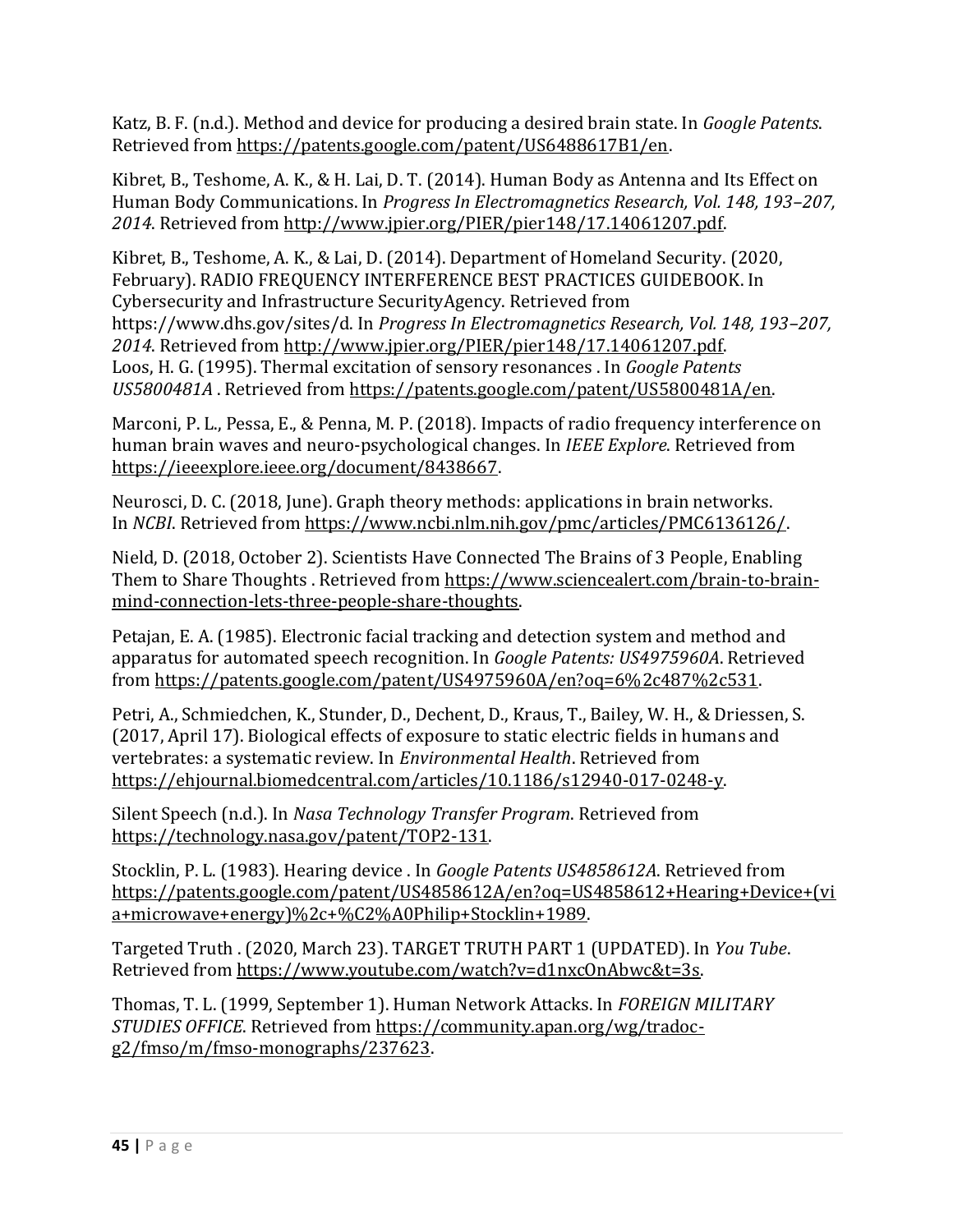Tosaya, C. A., & Sliwa, J. W. (1999). Signal injection coupling into the human vocal tract for robust audible and inaudible voice recognition. In *Google Patents: US6487531B1*. Retrieved from [https://patents.google.com/patent/US6487531?oq=6%2c487%2c531.](https://patents.google.com/patent/US6487531?oq=6%2c487%2c531)

(Musical Notes ) These soundwaves through the form of telecommunications effect the human body through tones and musical notes. Since the audio cortex is receiving the directional signal and telecommunications which transfers to the Brain and Brainstem the sound resonance is a form of motor noise. The part of the brain is affected and travels to the brainstem down the spine to control the nervous system and body functions. Tones have been able to move body functions such as eyes, hands, knee, toes, shoulder, hip, leg, elbow, wrist, ankle, feet, eyeballs, eyelids, brow, face, lips, throat, tongue, and even genitalia. Which is why so many cyber torture victims complain about involuntary body movements, of body parts stated above. (Gorges, D. E., 1979). (Puharich, H. K., & Lawrence, J. L., 1962 ). Which is why you hear chimes, musical tones, and digital sounding effects in the cyber torture victim's audio, video, and phone conversation forensic analysis. *These pains and stimulation that the victim is experiencing is actually electro-chemical impulses shooting between the nerves.*

Through my research with the forensic analyst portion in reference to the cyber torture victims, I have come across some uniqueness that can verify a victim is also a victim through doing an electron count in the blood cells. The neurons, electrons, and atoms are being vibrated at a high frequency rate which causes the cyber torture victim to have low levels of glucose and a high electron count within their blood cells. These pictures show how it effects the bodies of the cyber torture victim. As these RF signals travel down the cyber torture victims' body the nerves can burn the skin, even with lasers that are being used. Straight to the major motor functions to the wrist. There the body can be controlled through the fingers. Forcing movement and the fingers to flick playing like a piano one finger at a time. This is forcing the cyber torture victim through human experimentation, this is loss of control and motor functions not only an invasion of mind, body, spirit, and soul. Being forced through body manipulation and invasion of privacy is being stripped away from the cyber torture victim's life, liberty, and freedom. Many of the cyber torture victims that I have done audio, video, forensic analysis for tell me about their case and what they are enduring. Having law enforcement experience such as dispatching, explorers' program, and Military MP training I ask specific questions to verify if false reports filed by law enforcement agencies, Dr. reports that are attached to each victims file. I give them advice how to obtain the records and tell the victims to start collecting their evidence so the victims can start looking for legal representation. In these reports I can verify the low glucose levels and high electron count by a simple blood test that is run by every doctor across America to determine if their hormones, diseases, cancer, or any type of medical test that the patient is receiving medical treatment for. I cannot verify this on all the victims because I as 1 person cannot get or receive access to verify my theory. There is evidence though through about 50 of the cyber torture victims of low glucose and high electron counts within their blood, which throws the blood reading off because of the RF signals that are affecting the cyber torture victims' body. A lot of the cyber torture victims also complain about being thirsty all the time, this is because water in the human body is acting as a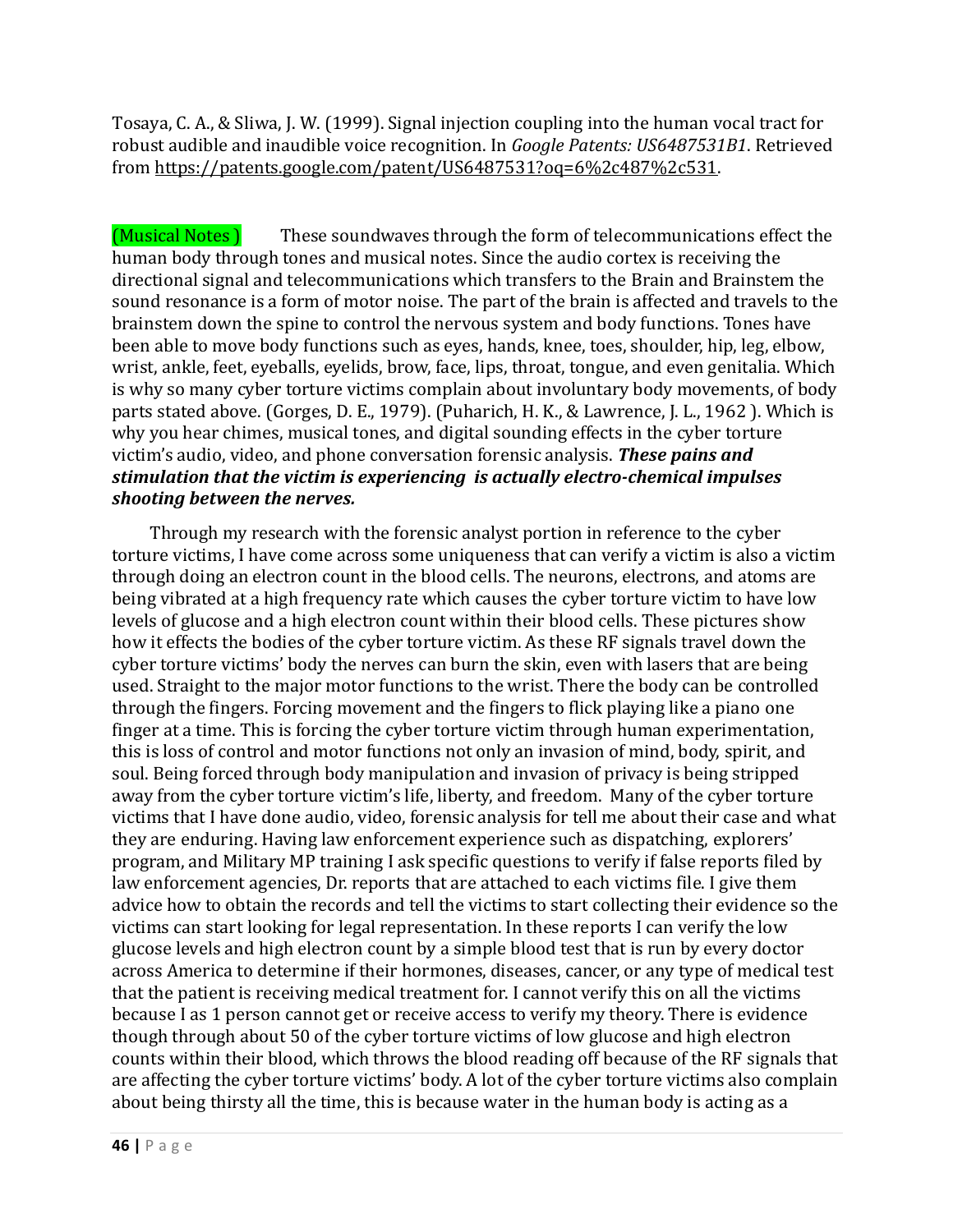conductor for the RF signals, so the electrical charges throughout the victim's body are evaporating the water in the victim's body. Once again, I have no medical proof to prove this theory. There is medical research and technology that can prove victims of cyber torture are actually victims, Such medical tests as a Positron Emission Tomography (PET) test, Functional Magnetic Resonance Imaging (fMRI) rely on the blood flow to prove and measures the brain activity. Which in all can prove the electrical currents that the RF signals and EMI are producing within the victim's brain. Electroencephalography (EEG) readings can pick up the electrical activity as well but it does a poor spatial resolution, which determines the results not to be accurate as a FMRI or PET test. There is audio evidence that I have collected that can prove this technology is attacking the victims of cyber torture body, tissue, cells, nervous system structure that is forcing these victims into a state of paralysis, burning their eyes and retinas, forcing muscle spasms, sexually assaulting the cyber torture victim, and committing other such heinous and malicious crimes on the victims. There are other devices that can prove the RFI and one of the is a spectrum analysis, which one of my step processes of how I analyze forensically the audio and videos of a victim of cyber torture within this link provided. (U.S. Department of Homeland Security, 2020).

# **Reference**

Biswas-Diener, R. (2020). The Brain and Nervous System. In *NOBA Portland University*. Retrieved from [https://nobaproject.com/modules/the-brain-and-nervous-system.](https://nobaproject.com/modules/the-brain-and-nervous-system) 

Flanagan, G. P. (1968). Method and system for simplifying speech waveforms . In *Google Patents US3647970A*. Retrieved from

[https://patents.google.com/patent/US3647970A/en?oq=+US3647970+Method+and+Syst](https://patents.google.com/patent/US3647970A/en?oq=+US3647970+Method+and+System+for+Simplifying+Speech+Waveforms%2c+%C2%A0G.Patrick+Flanagan+1972%C2%A0) [em+for+Simplifying+Speech+Waveforms%2c+%C2%A0G.Patrick+Flanagan+1972%C2%A](https://patents.google.com/patent/US3647970A/en?oq=+US3647970+Method+and+System+for+Simplifying+Speech+Waveforms%2c+%C2%A0G.Patrick+Flanagan+1972%C2%A0) [0.](https://patents.google.com/patent/US3647970A/en?oq=+US3647970+Method+and+System+for+Simplifying+Speech+Waveforms%2c+%C2%A0G.Patrick+Flanagan+1972%C2%A0)

Flanders, A. E. (1967). Psycho-acoustic projector . In *Google Patents US3566347A* . Retrieved from

[https://patents.google.com/patent/US3566347A/en?oq=+US3566347+Psycho-](https://patents.google.com/patent/US3566347A/en?oq=+US3566347+Psycho-Acoustic+Projector+(aka%2c+electronic+confusion)%2c+%C2%A0Andrew+Flanders+1971)[Acoustic+Projector+\(aka%2c+electronic+confusion\)%2c+%C2%A0Andrew+Flanders+197](https://patents.google.com/patent/US3566347A/en?oq=+US3566347+Psycho-Acoustic+Projector+(aka%2c+electronic+confusion)%2c+%C2%A0Andrew+Flanders+1971) [1.](https://patents.google.com/patent/US3566347A/en?oq=+US3566347+Psycho-Acoustic+Projector+(aka%2c+electronic+confusion)%2c+%C2%A0Andrew+Flanders+1971)

Gerard D. Bowman, G., Edward M. Karam, E., & Steven C. Benson, S. (n.d.). Method of inducing harmonious states of being. In *Google Patents US6135944A*. Retrieved from [https://patents.google.com/patent/US6135944A/en?inventor=Steven+C.+Benson.](https://patents.google.com/patent/US6135944A/en?inventor=Steven+C.+Benson)

Gorges, D. E. (1979). Learning-relaxation device . In *Google Patents*. Retrieved from [https://patents.google.com/patent/US4315502A/en?oq=+US4315502+Learning-](https://patents.google.com/patent/US4315502A/en?oq=+US4315502+Learning-Relaxation+Device%2c+%C2%A0Denis+Georges+1982%C2%A0)[Relaxation+Device%2c+%C2%A0Denis+Georges+1982%C2%A0.](https://patents.google.com/patent/US4315502A/en?oq=+US4315502+Learning-Relaxation+Device%2c+%C2%A0Denis+Georges+1982%C2%A0)

J Adv Res, J. (2016, December 12). General expressions for downlink signal to interference and noise ratio in homogeneous and heterogeneous LTE-Advanced networks. In *NCBI*. Retrieved from [https://www.ncbi.nlm.nih.gov/pmc/articles/PMC5037244/.](https://www.ncbi.nlm.nih.gov/pmc/articles/PMC5037244/)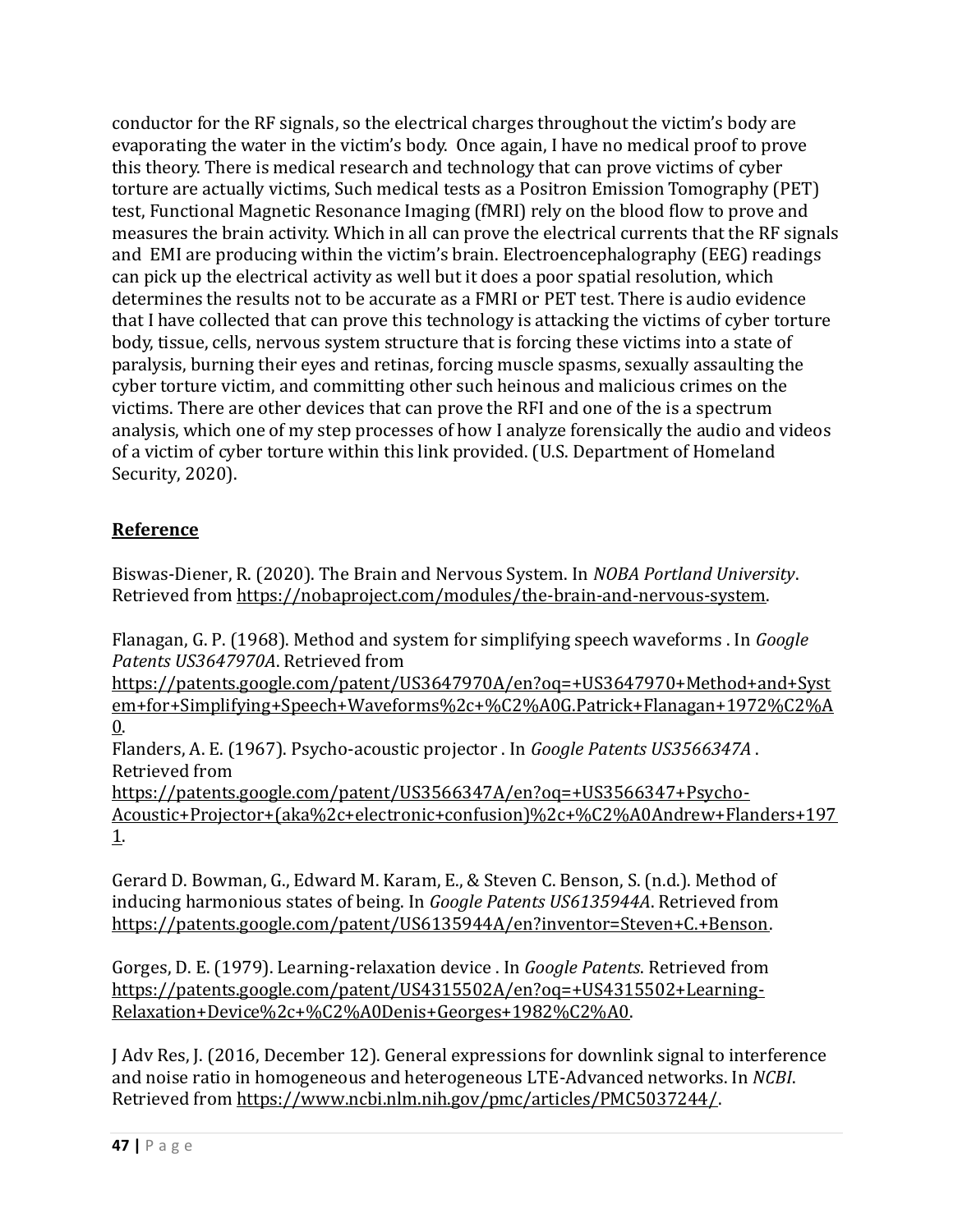Kearby, G., Modeste, A., Levine, E., & Greenleaf, W. (2004). Audiological treatment system and methods of using the same. In *Google Patents US20050192514A1*. Retrieved from [https://patents.google.com/patent/US20050192514A1/en?q=Audiological&q=Treatment](https://patents.google.com/patent/US20050192514A1/en?q=Audiological&q=Treatment&q=System&q=Methods&q=Same&oq=Audiological+Treatment+System+and+the+Methods+of+using+the+Same) [&q=System&q=Methods&q=Same&oq=Audiological+Treatment+System+and+the+Method](https://patents.google.com/patent/US20050192514A1/en?q=Audiological&q=Treatment&q=System&q=Methods&q=Same&oq=Audiological+Treatment+System+and+the+Methods+of+using+the+Same) [s+of+using+the+Same.](https://patents.google.com/patent/US20050192514A1/en?q=Audiological&q=Treatment&q=System&q=Methods&q=Same&oq=Audiological+Treatment+System+and+the+Methods+of+using+the+Same)

Kiyuna, T., Tanigawa, T., & Yamazaki, T. (1995). System and method for predicting internal condition of live body . In *Google Patents US5785653A*. Retrieved from [https://patents.google.com/patent/US5785653A/en?oq=US5785653+System+and+Metho](https://patents.google.com/patent/US5785653A/en?oq=US5785653+System+and+Method+for+Predicting+Internal+Condition+of+Live+Body+(aka%2c+remotely+scanning+a+targets+internal+organ+condition)%2c+%C2%A0Kiy) [d+for+Predicting+Internal+Condition+of+Live+Body+\(aka%2c+remotely+scanning+a+targ](https://patents.google.com/patent/US5785653A/en?oq=US5785653+System+and+Method+for+Predicting+Internal+Condition+of+Live+Body+(aka%2c+remotely+scanning+a+targets+internal+organ+condition)%2c+%C2%A0Kiy) [ets+internal+organ+condition\)%2c+%C2%A0Kiy.](https://patents.google.com/patent/US5785653A/en?oq=US5785653+System+and+Method+for+Predicting+Internal+Condition+of+Live+Body+(aka%2c+remotely+scanning+a+targets+internal+organ+condition)%2c+%C2%A0Kiy)

Loos, H. G. (1998). Electric fringe field generator for manipulating nervous systems. In *Google Patents:US6081744A*. Retrieved from [https://patents.google.com/patent/US6081744A/en?oq=+6%2c081%2c744+](https://patents.google.com/patent/US6081744A/en?oq=+6%2c081%2c744).

Loos, H. G. (1999). Pulse variability in electric field manipulation of nervous systems. In *Google Patents:US6167304A*. Retrieved from [https://patents.google.com/patent/US6167304A/en?oq=6%2c167%2c304+](https://patents.google.com/patent/US6167304A/en?oq=6%2c167%2c304).

Nagle, W. L. (1978). Method and apparatus for repetitively producing a noise-like audible signal . In *Google Patents US4191175A*. Retrieved from [https://patents.google.com/patent/US4191175A/en?oq=+US4191175+Method+and+Appa](https://patents.google.com/patent/US4191175A/en?oq=+US4191175+Method+and+Apparatus+for+Repetitively+Producing+a+Noise-Like+Audible+Signal%2c+%C2%A0William+Nagle+1980) [ratus+for+Repetitively+Producing+a+Noise-](https://patents.google.com/patent/US4191175A/en?oq=+US4191175+Method+and+Apparatus+for+Repetitively+Producing+a+Noise-Like+Audible+Signal%2c+%C2%A0William+Nagle+1980)[Like+Audible+Signal%2c+%C2%A0William+Nagle+1980.](https://patents.google.com/patent/US4191175A/en?oq=+US4191175+Method+and+Apparatus+for+Repetitively+Producing+a+Noise-Like+Audible+Signal%2c+%C2%A0William+Nagle+1980)

OSA. (2019, January 23). New Technology Uses Lasers to Transmit Audible Messages to Specific People. In *The Optical Society* . Retrieved from [https://www.osa.org/en](https://www.osa.org/en-us/about_osa/newsroom/news_releases/2019/new_technology_uses_lasers_to_transmit_audible_mes/)us/about osa/newsroom/news releases/2019/new technology uses lasers to transmit a udible mes/.

Patrick, F. G. (1962). Nervous system excitation device . In *Google Patents US3393279A*. Retrieved from [https://patents.google.com/patent/US3393279A/en?oq=+US3393279+Nervous+System+](https://patents.google.com/patent/US3393279A/en?oq=+US3393279+Nervous+System+Excitation+Device%2c+%C2%A0Gills+Patrick+Flanagan+%C2%A01968) [Excitation+Device%2c+%C2%A0Gills+Patrick+Flanagan+%C2%A01968.](https://patents.google.com/patent/US3393279A/en?oq=+US3393279+Nervous+System+Excitation+Device%2c+%C2%A0Gills+Patrick+Flanagan+%C2%A01968)

Randall, I. (2020, March 27). Seismic imaging technology sees deep inside the brain. In *physicsworld*. Retrieved from [https://physicsworld.com/a/seismic-imaging-technology](https://physicsworld.com/a/seismic-imaging-technology-sees-deep-inside-the-brain/)[sees-deep-inside-the-brain/.](https://physicsworld.com/a/seismic-imaging-technology-sees-deep-inside-the-brain/)

Ross, S. (1972). System and method for controlling the nervous system of a living organism. In *Google Patents US3837331A*. Retrieved from [https://patents.google.com/patent/US3837331A/en?oq=USP+%23+3%2c837%2c331.](https://patents.google.com/patent/US3837331A/en?oq=USP+%23+3%2c837%2c331)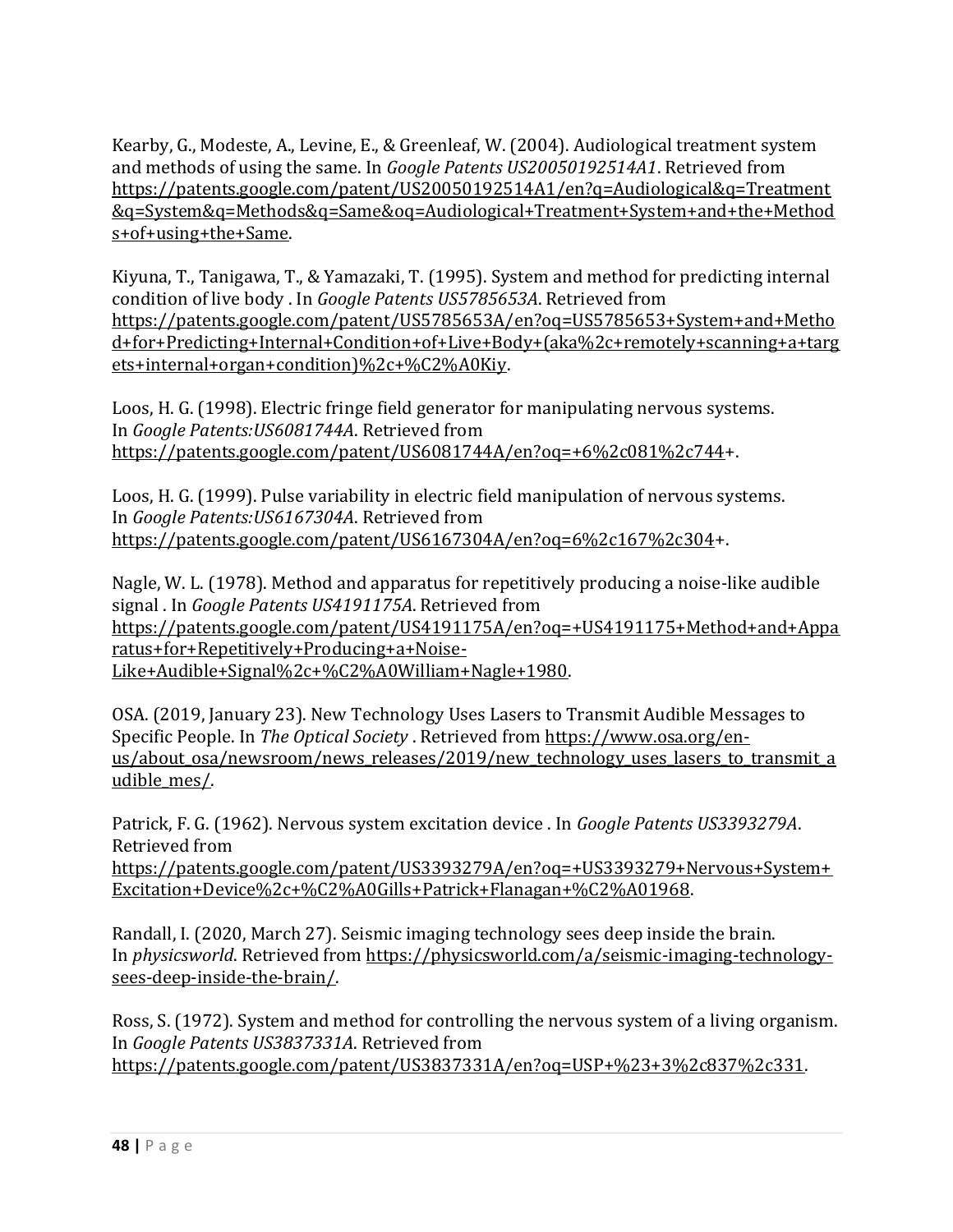Stocklin, P. L., & Stocklin, B. F. (1979). Possible microwave mechanisms of the mammalian nervous system. In *Pub Med.gov*. Retrieved from [https://www.ncbi.nlm.nih.gov/pubmed/545749.](https://www.ncbi.nlm.nih.gov/pubmed/545749)

U.S. Department of Homeland Security. (2020, February). RADIO FREQUENCY INTERFERENCE BEST PRACTICES GUIDEBOOK. In *CISA Cyber+Infrastructure* . Retrieved from [https://www.dhs.gov/sites/default/files/publications/safecom](https://www.dhs.gov/sites/default/files/publications/safecom-ncswic_rf_interference_best_practices_guidebook_2.7.20_-_final_508c.pdf)ncswic rf interference best practices guidebook 2.7.20 - final 508c.pdf.

Williamson, J. D. (1980). Device for the induction of specific brain wave patterns . In *Google Patents US4335710A* . Retrieved from

[https://patents.google.com/patent/US4335710A/en?oq=+US4335710+Device+for+the+In](https://patents.google.com/patent/US4335710A/en?oq=+US4335710+Device+for+the+Induction+of+Specific+Brain+Wave+Patterns%2c+%C2%A0John+Williamson+1982.%C2%A0) [duction+of+Specific+Brain+Wave+Patterns%2c+%C2%A0John+Williamson+1982.%C2%A](https://patents.google.com/patent/US4335710A/en?oq=+US4335710+Device+for+the+Induction+of+Specific+Brain+Wave+Patterns%2c+%C2%A0John+Williamson+1982.%C2%A0) [0.](https://patents.google.com/patent/US4335710A/en?oq=+US4335710+Device+for+the+Induction+of+Specific+Brain+Wave+Patterns%2c+%C2%A0John+Williamson+1982.%C2%A0)

(Body in Paralysis ) Analyzing cyber torture victim's audio, video, and phone conversation files, I have come across multiple fraudulent medical diagnoses. These false medical diagnoses consist of diseases such as, Morgellons disease, Parkinson's Disease, Tinnitus, ASD, ADHD, ADD, Schizophrenia, Paranoid delusional, Depression, Anxiety, Sleepwalkers, Sleep apnea, ptosis of the eyes, characteristics in autism and even locomotive paralysis. (Anonymous male for fear of life, see Amy Holem for information). (Types of Paralysis, 2005).

The equipment since it is being used on cyber torture victims' brains through soundwaves can control muscle movement, nervous system, and even the skeletal system to force the state of paralysis onto a victim of cyber torture. This is a form of localized paralysis. The statement "Hands glued" is the computer system acknowledging to the criminals and perpetrators what state the cyber torture victim is in and what body function is being controlled at that moment in time. This victim also has a video of having their tongue being forced to stick in and out. This is one the audios that I analyzed for a victim of cyber torture. "Neurons perform highly nonlinear operations that involve high gain amplification and positive feedback." "Therefore, small biochemical and electrochemical fluctuations (when considering systems at the molecular level we use the term fluctuation interchangeably with noise) can significantly alter whole-cell responses." (Nuerosci, N., 2009). Which in turn can force the victims of cyber torture to be diagnosed with false medical diagnoses.

# **Reference**

Gerard D. Bowman, G., Edward M. Karam, E., & Steven C. Benson, S. (n.d.). Method of inducing harmonious states of being. In *Google Patents US6135944A*. Retrieved from [https://patents.google.com/patent/US6135944A/en?inventor=Steven+C.+Benson.](https://patents.google.com/patent/US6135944A/en?inventor=Steven+C.+Benson)

Goel, R., Kofman, I., Jeevarajan, J., Dios, Y. D., Cohen, H. S., Bloomberg, J. J., & Mulavara, A. P. (2015, August 21). Using Low Levels of Stochastic Vestibular Stimulation to Improve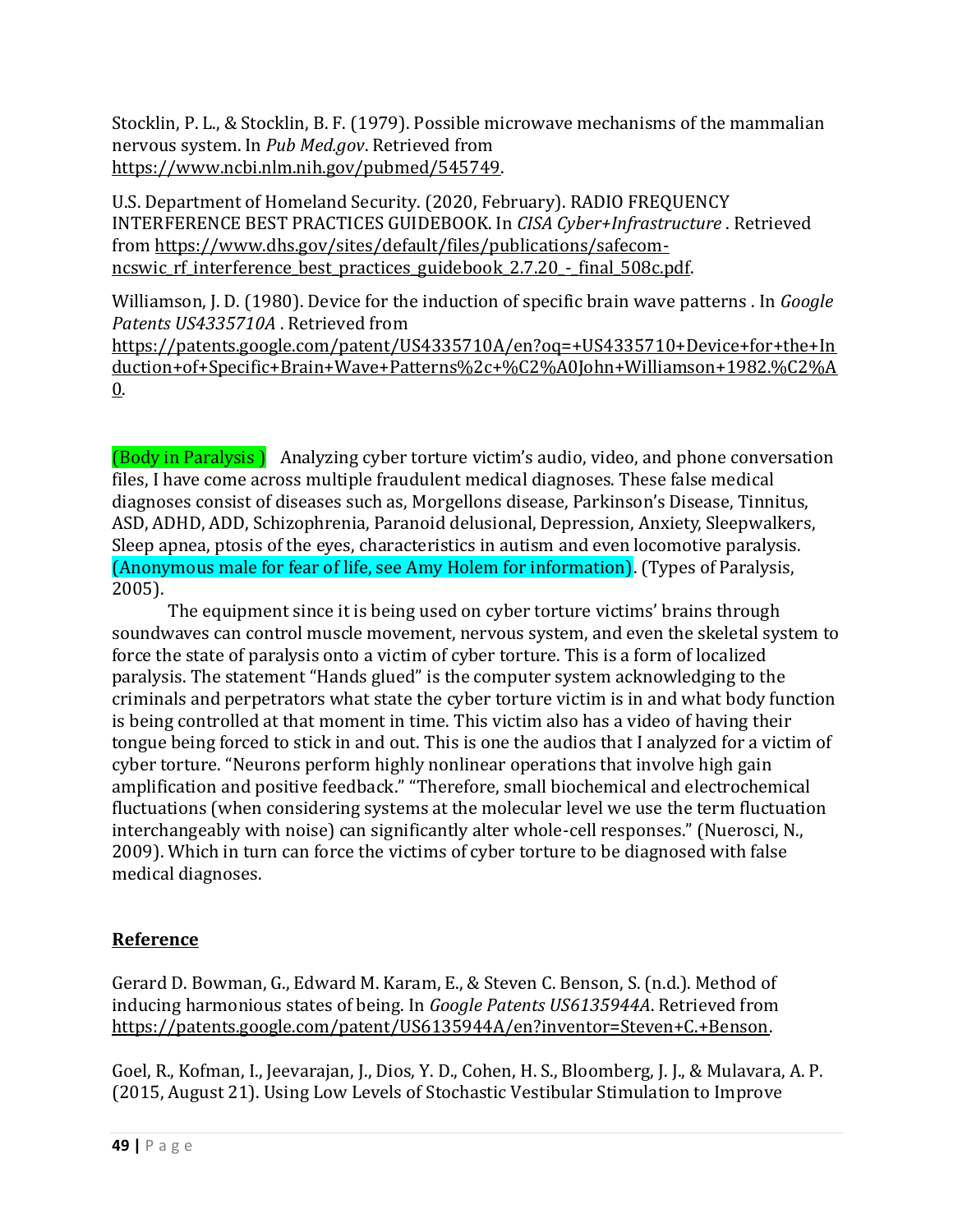Balance Function. In *PLOS ONE*. Retrieved from [https://journals.plos.org/plosone/article?id=10.1371/journal.pone.0136335.](https://journals.plos.org/plosone/article?id=10.1371/journal.pone.0136335)

Grossman, D. (2018, April 19). Government Accidentally Releases Documents on "Psycho-Electric" Weapons. In *Popular Mechanics*. Retrieved from [https://www.popularmechanics.com/military/weapons/a19855256/muckrock-foia](https://www.popularmechanics.com/military/weapons/a19855256/muckrock-foia-psycho-electric-weapons/)[psycho-electric-weapons/.](https://www.popularmechanics.com/military/weapons/a19855256/muckrock-foia-psycho-electric-weapons/)

Nuerosci, N. (2009, January 27). Noise in the nervous system. In *NCBI*. Retrieved from [https://www.ncbi.nlm.nih.gov/pmc/articles/PMC2631351/.](https://www.ncbi.nlm.nih.gov/pmc/articles/PMC2631351/)

Rahhal, N. (2017, December 6). Former NSA spy believes he contracted Parkinson's from a microwave attack. In *Daily Mail*. Retrieved from [https://www.dailymail.co.uk/health/article-5153943/Ex-NSA-spy-believes-microwave](https://www.dailymail.co.uk/health/article-5153943/Ex-NSA-spy-believes-microwave-attack-gave-Parkinsons.html)[attack-gave-Parkinsons.html.](https://www.dailymail.co.uk/health/article-5153943/Ex-NSA-spy-believes-microwave-attack-gave-Parkinsons.html)

Types of Paralysis. (2005). In *WebMD*. Retrieved from Types of Paralysis. (2005). In *WebMD*. Retrieved from [https://www.webmd.com/brain/paralysis-types#1.](https://www.webmd.com/brain/paralysis-types) 

U. S. Joint Forces Command . (2011, June 20). Commander's Handbook for Persistent Surveillance . In *JOINT WARFIGHTING CENTER* . Retrieved from [https://www.jcs.mil/Portals/36/Documents/Doctrine/pams\\_hands/surveillance\\_hbk.pdf.](https://www.jcs.mil/Portals/36/Documents/Doctrine/pams_hands/surveillance_hbk.pdf)

(Physical body effects) "Here we focus on characterizing the spontaneous physiological signals that underlie all individuals' involuntary movements using an approach that harnesses the heretofore wayward individual variability in order to discover core biological signatures of the human nervous system indicative of its state of "health" or "illness". (Torres, E. B., & Denisova, K., 2016). This is done through various techniques through RF signals and the transmittance of telecommunications through the cyber torture victims audio cortex using such effects through motor noises, signal channeling, and electrical noises. Which is another reason that within the cyber torture victim's audio and video analysis we can capture the digital sounds, harmonics, tones, pitches within the analyzed audio or video. These forms of telecommunications that are being forced on the victim can prove it is affecting the brain and destroying it as well. This comes across as memory loss also known as Alzheimer's or early Alzheimer's effects. "Specifically, this relation predicts that the higher IQs are characterized by lower NSR of head micromovements and more symmetric shapes of the PDFs." "In opposite fashion, lower IQs are characterized by higher estimated NSR and highly skewed distributions tending towards the limiting case of the memoryless Exponential range." (Torres, E. B., & Denisova, K., 2016). The noise-to signal levels of a cyber torture victim can be measured and used against the victim to create the effects the victim is experiencing through the equipment the perpetrators, criminals are using on the victims within a deep neural learning technique and AI construct.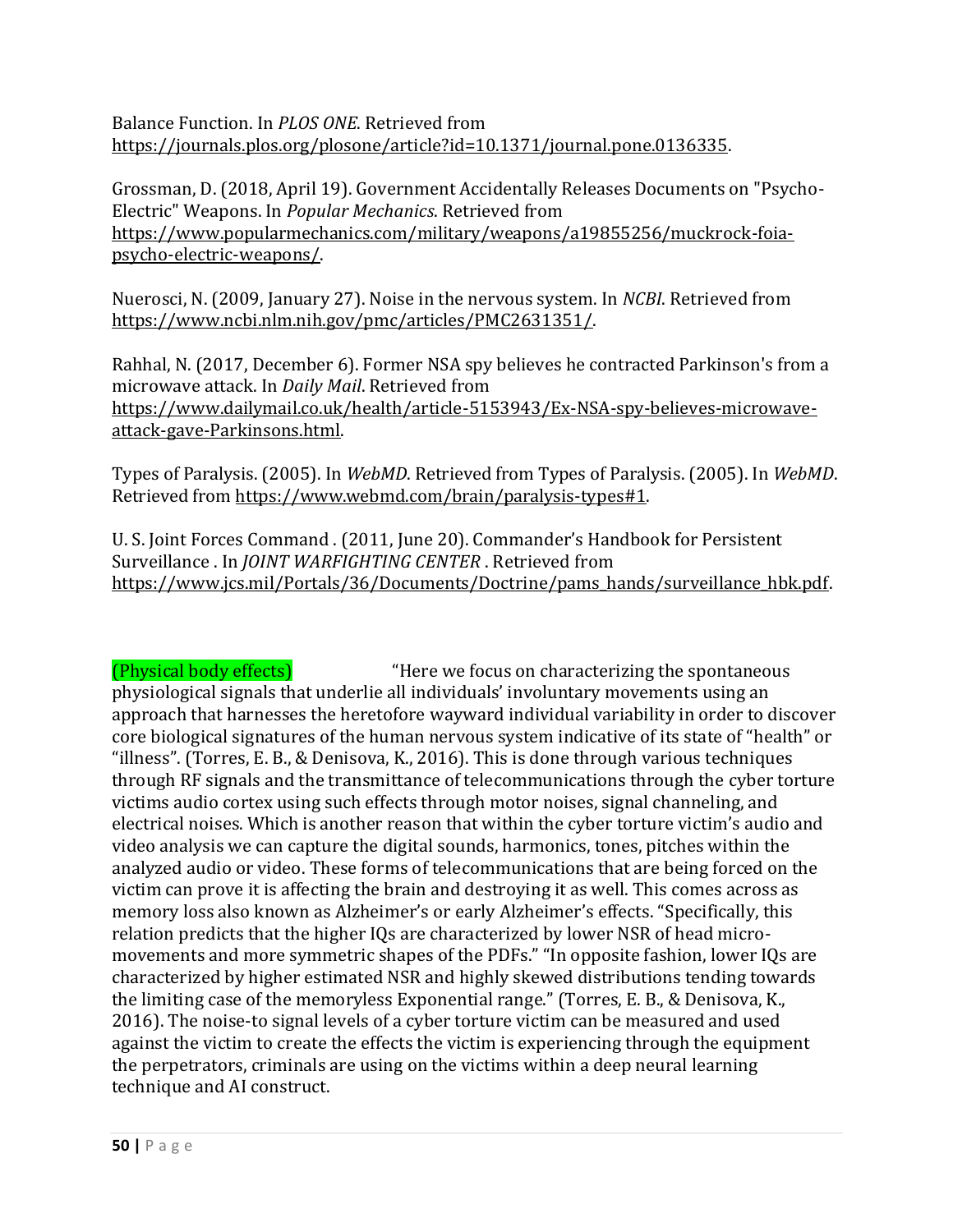Neural Control and motor noise go hand in hand with the victims of cyber torture. The Nervous system adapts to motor noise which, determines human movement and control. "Motor noise may increase with aging and disease states, such as with Parkinson's disease." "Direct manipulation of motor noise could be achieved by injecting noisy electrical currents into the motor axons of humans, but this poses ethical challenges." (Nuerosci, H., 2016). There is nothing ethical about the torture the cyber torture victims are enduring, these specific types of human experimentation are being done on these victims produce long lasting effects and destroys a human's body. It leaves radiation burns, memory loss, brain manipulation, burning eye sensations within the retina, ptosis of the eyes, itching sensations, nausea, irritable bowel syndrome, uncontrollable body movements, muscles spasms, seizures, headaches and even miscarriages of pregnant women.

This is all caused by the nervous system and connection to the brain of the cyber torture victim with the usage of motor noise, signal channeling, and electrical noise. Which is again another reason the digital sounding effects within the victim's audio, video, and phone conversation forensic analysis report. "Using noise as a teaching signal promises to be useful for rehabilitative therapies and movement training with human-machine interfaces." (Nuerophysiol, J., 2016). Human-machine interfaces is another aspect of neural technology, and computer networking systems, software, and programming. Some of these experiments use low-pass filters and nonfiltered variances of the noise and noise level to determine the effects on the cyber torture victim. A low-pass filter can be used to process the audio, videos, and phone conversations on the victims to prove they are truly victims. (Nuerophysiol, J., 2016). This is one technique that I use when analyzing the victim's audios, videos, and phone conversations. Which leads back to the digital sounding effects, generating noises, machine noises, musical tones, tones, pitches, in the audio, video, and phone conversation analysis.

#### **Reference**

Browne, J. (2017, May 24). Measurements Help Minimize EMI and RFI. In *Microwaves&RF*. Retrieved from [https://www.mwrf.com/technologies/test](https://www.mwrf.com/technologies/test-measurement/article/21848370/measurements-help-minimize-emi-and-rfi)[measurement/article/21848370/measurements-help-minimize-emi-and-rfi.](https://www.mwrf.com/technologies/test-measurement/article/21848370/measurements-help-minimize-emi-and-rfi)

Gragido, W., & Molina, D. (2013). Signal-to-Noise Ratio. In *Science Direct*. Retrieved from [https://www.sciencedirect.com/topics/computer-science/noise-to-signal-ratio.](https://www.sciencedirect.com/topics/computer-science/noise-to-signal-ratio)

Lowrey III, A. (1998). Apparatus and method of broadcasting audible sound using ultrasonic sound as a carrier . In *Google Patents US 6052336A*. Retrieved from [https://patents.google.com/patent/US6052336A/en?oq=US6052336+Apparatus+and+Me](https://patents.google.com/patent/US6052336A/en?oq=US6052336+Apparatus+and+Method+Of+Broadcasting+Audible+Sound+Using+Ultrasonic+Sound+As+A+Carrier%2c+%C2%A0Lowery+2000) [thod+Of+Broadcasting+Audible+Sound+Using+Ultrasonic+Sound+As+A+Carrier%2c+%C2](https://patents.google.com/patent/US6052336A/en?oq=US6052336+Apparatus+and+Method+Of+Broadcasting+Audible+Sound+Using+Ultrasonic+Sound+As+A+Carrier%2c+%C2%A0Lowery+2000) [%A0Lowery+2000.](https://patents.google.com/patent/US6052336A/en?oq=US6052336+Apparatus+and+Method+Of+Broadcasting+Audible+Sound+Using+Ultrasonic+Sound+As+A+Carrier%2c+%C2%A0Lowery+2000)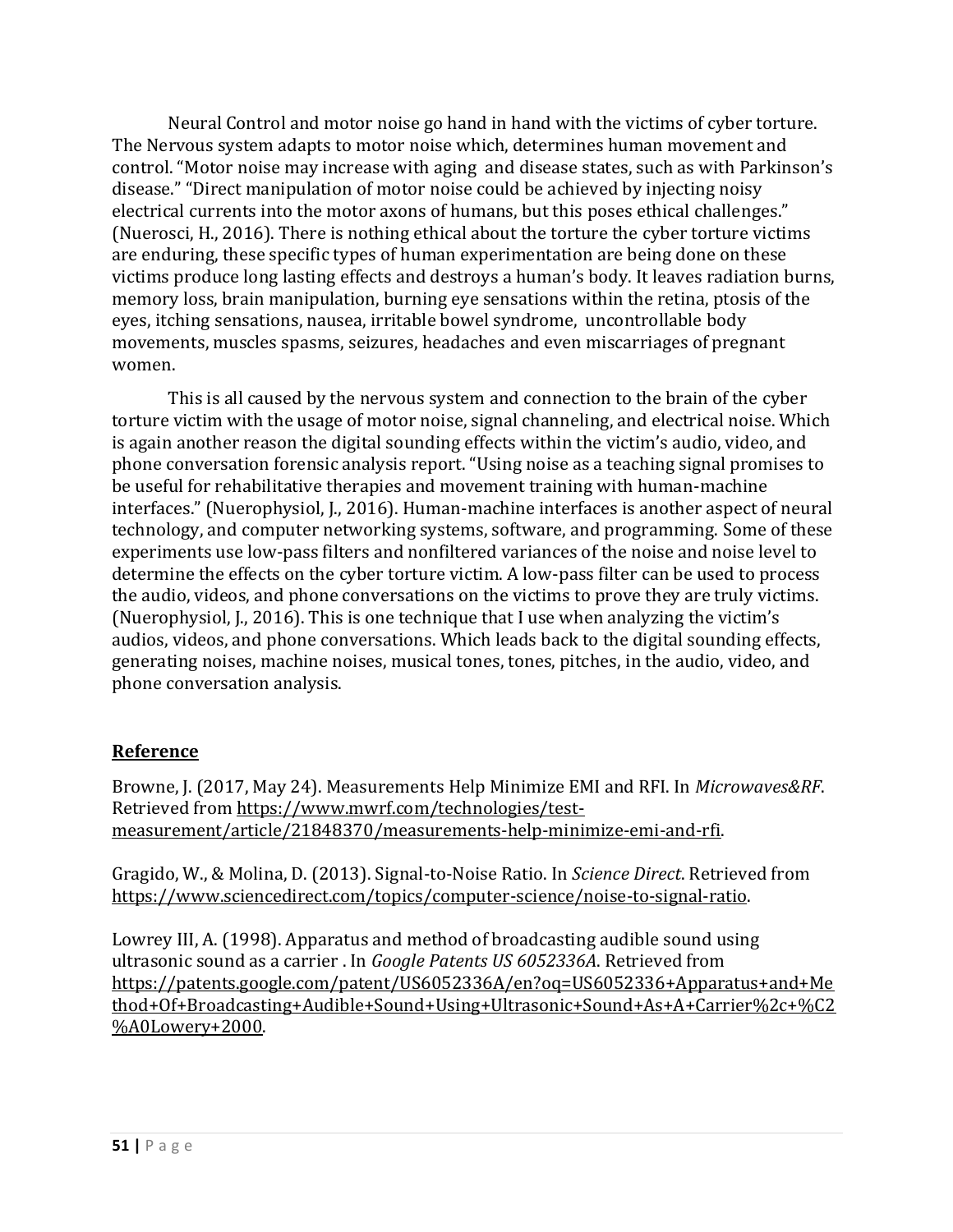Monroe, R. A. (1991). Method of and apparatus for inducing desired states of consciousness. In *Google Patents US5356368A*. Retrieved from [https://patents.google.com/patent/US5356368A/en?oq=5%2c356%2c368.](https://patents.google.com/patent/US5356368A/en?oq=5%2c356%2c368)

Nuerophysiol, J. (2016, November 23). Using noise to shape motor learning. In *NCBI*. Retrieved from [https://www.ncbi.nlm.nih.gov/pmc/articles/PMC5296406/.](https://www.ncbi.nlm.nih.gov/pmc/articles/PMC5296406/) 

Nuerosci, H. (2016, March 1). Neural Control Adaptation to Motor Noise Manipulation. In *Frontiers*. Retrieved from

[https://www.frontiersin.org/articles/10.3389/fnhum.2016.00059/full.](https://www.frontiersin.org/articles/10.3389/fnhum.2016.00059/full) 

Nuerosci, N. (2009, January 27). Noise in the nervous system. In *NCBI*. Retrieved from [https://www.ncbi.nlm.nih.gov/pmc/articles/PMC2631351/.](https://www.ncbi.nlm.nih.gov/pmc/articles/PMC2631351/)

Rauscher, E. A., & Van Bise, W. L. (1987). Non-invasive method and apparatus for modulating brain signals through an external magnetic or electric field to reduce pain . In *Google Patents US4889526A*. Retrieved from

[https://patents.google.com/patent/US4889526A/en?oq=+US4889526+Non-](https://patents.google.com/patent/US4889526A/en?oq=+US4889526+Non-Invasive+Method+and+Apparatus+for+Modulating+Brain+Signals+%E2%80%A6%2c+%C2%A0Elizabeth+Rausche)[Invasive+Method+and+Apparatus+for+Modulating+Brain+Signals+%E2%80%A6%2c+%C](https://patents.google.com/patent/US4889526A/en?oq=+US4889526+Non-Invasive+Method+and+Apparatus+for+Modulating+Brain+Signals+%E2%80%A6%2c+%C2%A0Elizabeth+Rausche) [2%A0Elizabeth+Rausche.](https://patents.google.com/patent/US4889526A/en?oq=+US4889526+Non-Invasive+Method+and+Apparatus+for+Modulating+Brain+Signals+%E2%80%A6%2c+%C2%A0Elizabeth+Rausche)

SOFWERX J5 Donovan Group Radical Speaker Series: Neuroweapons (2018, September 20). In *SOFWERX*. Retrieved from [https://www.youtube.com/watch?v=g3dS74TUHEI&feature=youtu.be.](https://www.youtube.com/watch?v=g3dS74TUHEI&feature=youtu.be)

Thomas, T. L. (1999, September 1). Human Network Attacks. In *FOREIGN MILITARY STUDIES OFFICE*. Retrieved from [https://community.apan.org/wg/tradoc](https://community.apan.org/wg/tradoc-g2/fmso/m/fmso-monographs/237623)[g2/fmso/m/fmso-monographs/237623.](https://community.apan.org/wg/tradoc-g2/fmso/m/fmso-monographs/237623)

Torres, E. B., & Denisova, K. (n.d.). Article Open Access Published: 21 November 2016 Motor noise is rich signal in autism research and pharmacological treatments. In *Nature*. Retrieved from [https://www.nature.com/articles/srep37422.](https://www.nature.com/articles/srep37422)

(Being Raped by technology) All of the cyber torture victims complain of rape from this technology and computer networking system. These criminals through a networking system, have access to certain technology, that allows them to conduct such malicious acts against the cyber torture victim. Most of the is done with military grade weapon systems all the way down to apps that are on a phone. These government agencies, law enforcement officers, and private government contractors have access to weapons and are testing weapon systems out on the population. For example, crowd control weapon systems, biometric sensors, facial recognition, have access to mass surveillance systems, tracking devices, drones, lasers, acoustical weapons, non-lethal weapons, are just some examples that they are using and testing the equipment out on the civilian population. What better way to practice and use the equipment on then the victims they are investigating, cyber torture victims. Once these devices hit the market, anyone is capable of buying them from any corporation or company that sells the equipment or has access to them by working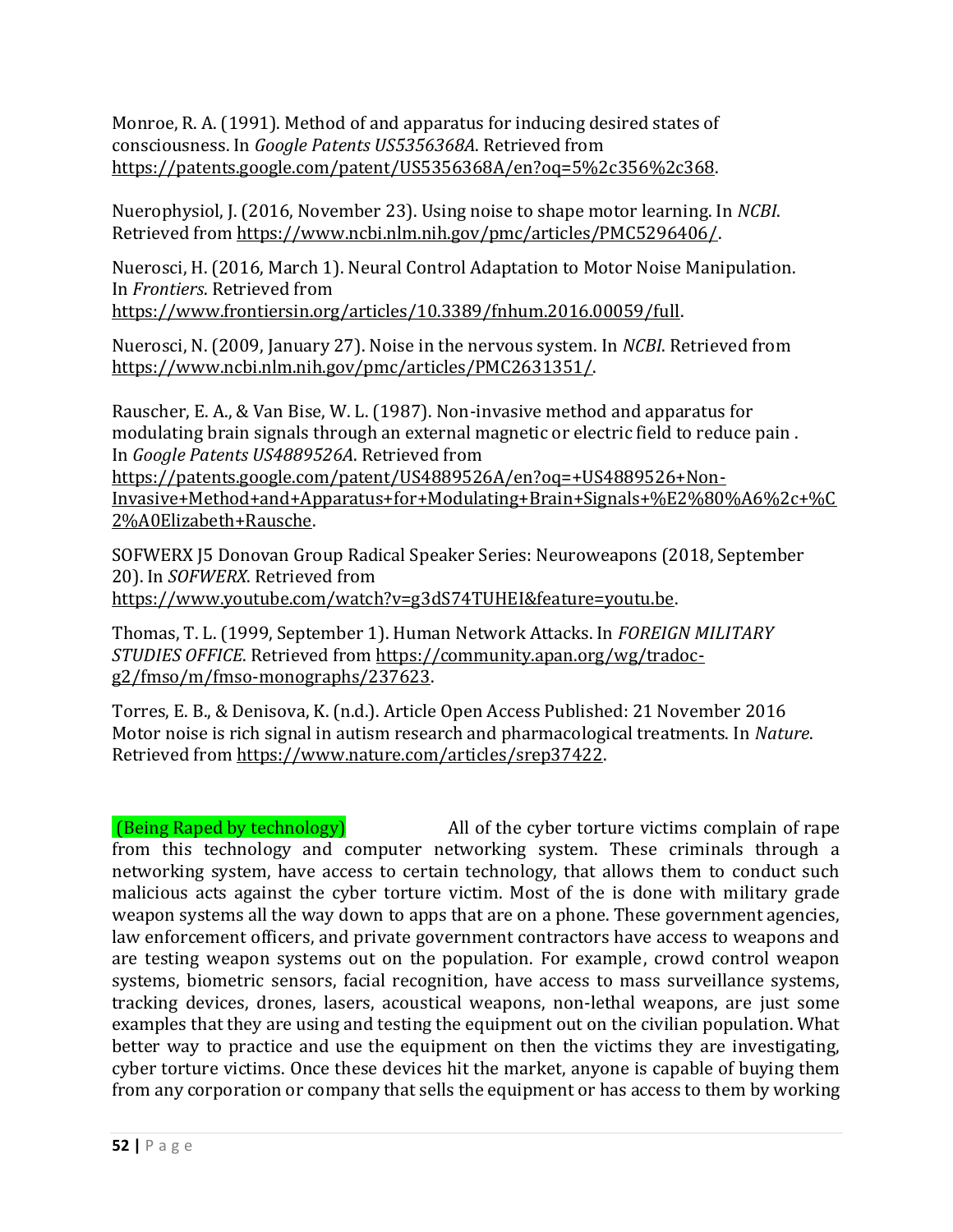for them. There is specific equipment that I do have forensic evidence of to prove that they are using such weapons against the cyber torture victim. The cyber torture victims is having their mind altered, invaded, brainwashed, manipulated, attacked, assaulted at every opportunity. Since these RF signals are at the subliminal level and attack the brain, these government agencies, military, private corporations, officers, and criminals can affect specific areas of the brain using acoustic settings. This allows the cyber torture victim to be victimized and sexually assaulted with the weapons.

This was already proposed at the United Nations, "In January 1999, the European Parliament passed a resolution where it called "for an international convention introducing a global ban on all developments and deployments of weapons which might enable any form of manipulation of human beings." "(14) Already in 1997, nine states of the Commonwealth of Independent States (CIS) addressed the UN, OBSE and the states of the Interparliamentary Union with the proposal to place at the agenda of the General Assembly of the United Nations, the preparation and adoption of an international convention *"On Prevention of Informational Wars and Limitation of Circulation of Informational Weapons"* (16), (3)." (Babacek, 2019).

Nothing was done for the cyber torture victims with this technology, no one has been able to prove such incidences with this technology till today. With audio forensic investigations we can prove all the criminal activities and the abuse against human rights that the cyber torture victims are forced to endure and are praying for someone to help end their torture. Companies, corporations, military, contractors, are still doing scientific experiments on cyber torture victims, and are still committing offenses against human rights. The use of RF signals affects women and men differently due to different organs and genitalia from male to female. It is proven that RF signals attack the uterus and can cause miscarriages, by attacking the fetus with electrical charges throughout the body, and the amount of added stress to the body of the cyber torture victim. This also effects males as well because RF signals destroy sperm count, and also lower hormones levels too. (Jin, Y. B., Choi, H., Kim, B. C., Pack, J., Kim, N., & Lee, Y, 2012).

This is considered human experimentation, I have audio evidence of these government and criminal entities examining the victims heart rate, mention blood types, the computer system in relation if the cyber torture victim is telling the truth or not. The reason they are capable of this, is looked at as a lie detector test. Lie detector testing is based off of heart rates and blood pressure of a cyber torture victim, this can determine if the cyber torture victim is lying or not. This is why in so many victim's audio and video when forensically analyzed we can hear such statements of expressions from the AI side of the forensic analysis. With this we can prove that the technology is connected to the cyber torture victims' body with the neural link connected to the brain stem, through the audio cortex, with the use of Low Rf signals and subliminal messaging. Through the audio analysis we can hear statements like the cyber torture is in the red. The computer monitoring system allows the government agencies to let them know when they are agitating the cyber torture victim, when the cyber torture victim is angry, happy, or even in a sexual mood. That way the government agencies, military, and law enforcement officials can play off the victims' moods, through the use of psychological warfare. There is audio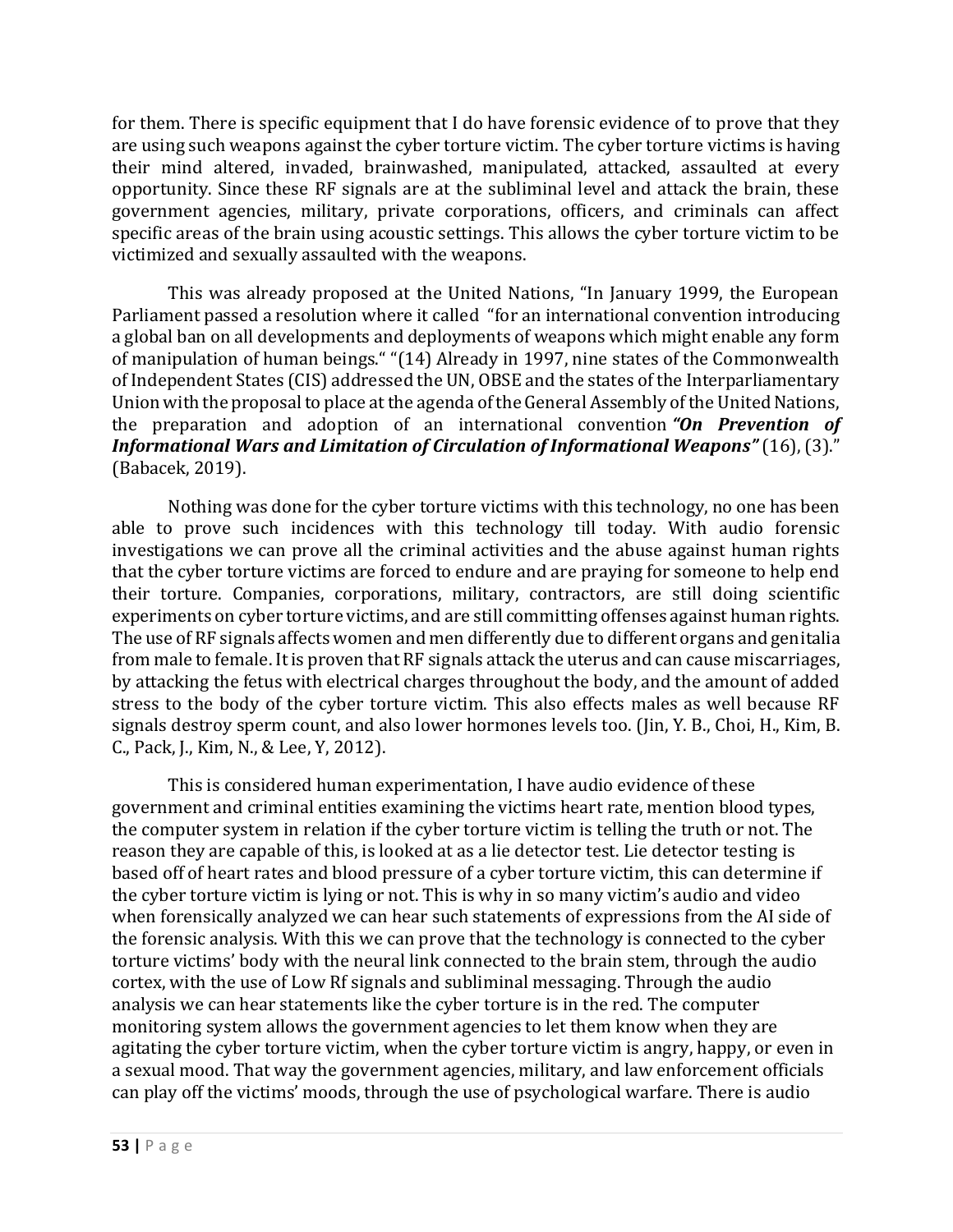evidence of such systems being used on the cyber torture victim. I also have caught 4 different military experiments that the perpetrators and government agencies were talking about through a forensic analysis when analyzing the victim's audios and video: Project Reborn, Mk Ultra, Leviathan, Imminent Fury Program. These are the four that I have caught on the cyber torture victim's audio forensic analysis. Some of the cyber torture victims claim of microchipping in their bodies and state that is how the victims are tracked. This is only true with some of the cyber torture victims. Some states have even considered it a misdemeanor to implant someone without permission or authorization. This is unrealistic in its charges, someone came into the residence of the cyber torture victim, without permission, drugged the victim possible, so the cyber torture victim does not wake up in the process, then forcibly installs the microchip into the body of the cyber torture victim. 3 or more federal crimes have to be committed in order to microchip a cyber torture victim, and the U.S. government deems this a misdemeanor offense. (Suggs, E, 2010). Some cyber torture victims also have nanotechnology associated with their torture. (Nano-implants for energy harvesting and wireless sensing). This information I **cannot** release because the victim has a contract and cannot release the evidence. I am working with the client closely, and have helped the cyber torture victim, gather proper evidence to prove the attacks, and torture. I have done an audio forensic analysis report and the cyber torture victim is trying to go to the police to get an investigation, none have been conducted at this current date and time. This does not just pertain to adults; this pertains to children as well.

Some of the cyber torture victims have microchips that were forced into the cyber torture victims' body. Although I only have evidence of a couple of cyber torture victims' xrays to prove that microchipping is occurring, does not mean that there are not more cyber torture victims out there that are microchipped. Many cyber torture victims cannot get help from any medical physician to prove that they are microchipped. If the cyber torture victim has a microchip in their body that is proven by x-rays, no medical professional will remove the microchip for the victim. Once again, the cyber torture victim is forced to have a device in their body, and no one is willing to help the cyber torture victim out to end the torture through the electronic device. (jayton420, 2010). This torture that a cyber torture victim is going through is a form of electric shock therapy on a victim. (Puharich, H. K., & Lawrence, J. L., 1967). The capabilities of these technologies shock the cyber torture victim when the victim will not comply with the demands of the criminals who are behind the computer system program. If the cyber torture victim does not comply or does something that the Military, government agencies, contractors, criminals do not like they send electrical surges throughout the body of the cyber torture victim using the nervous system. Some of these entities, tell the cyber torture victim through the use of subliminal messaging and the AI system construct, if they do not masturbate, they will kill their family members. If the cyber torture victim does not comply these agencies will attack the family members with heart pain, to show their power and control over the family and the cyber torture victim. The cyber torture victim will then masturbate so their family will not get attacked or killed, while the criminals through the use of their technology watch, and publicly post it through their networking system and allow other agencies, and criminals to watch. (Puharich, H. K., & Lawrence, J. L., 1967).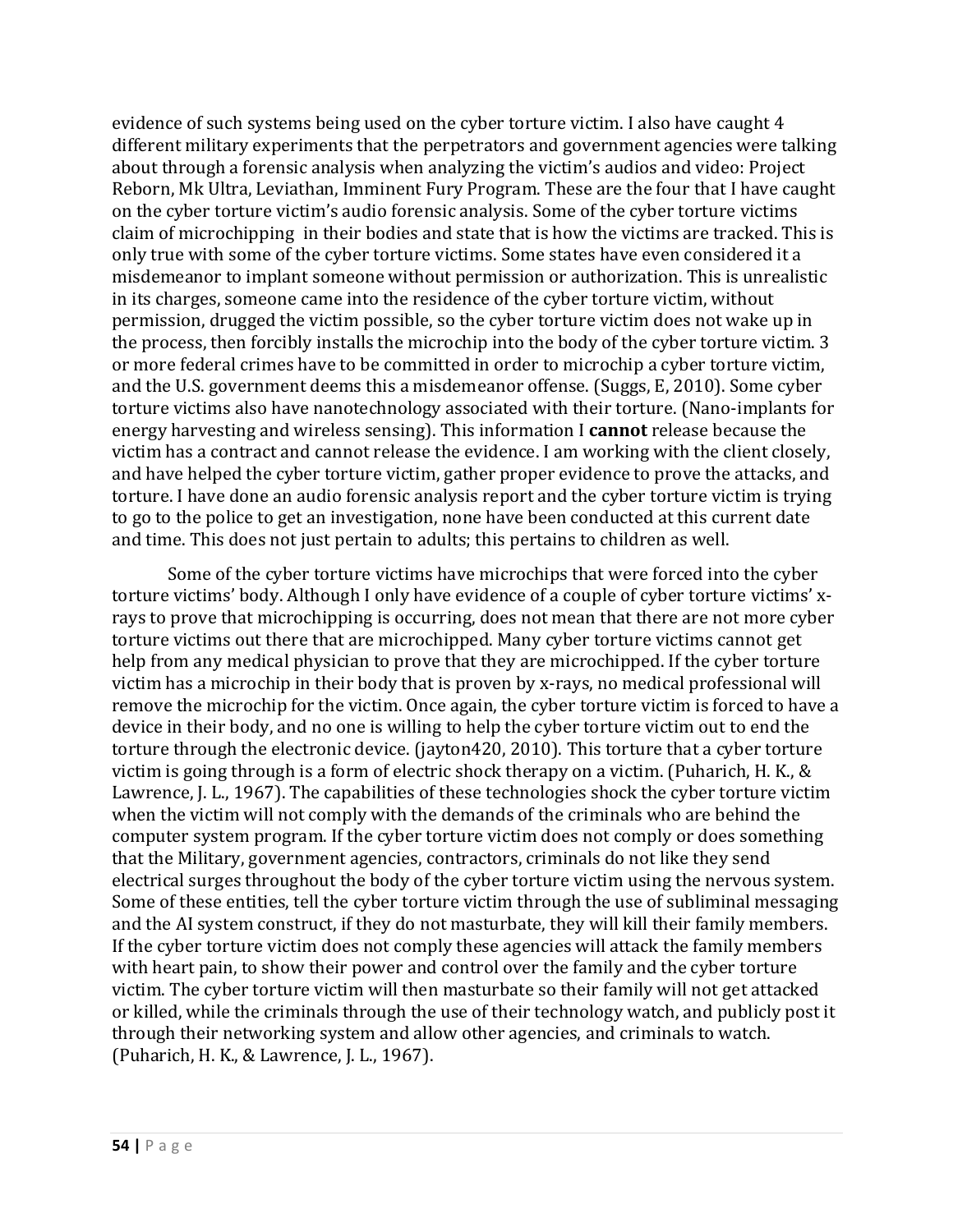## **Reference**

Babacek, M. (2019, October 26). Electromagnetic and Informational Weapons: The Remote Manipulation of the Human Brain. In *Global Research*. Retrieved from [https://www.globalresearch.ca/electromagnetic-and-informational-weapons-the-remote](https://www.globalresearch.ca/electromagnetic-and-informational-weapons-the-remote-manipulation-of-the-human-brain-2/5458103)[manipulation-of-the-human-brain-2/5458103.](https://www.globalresearch.ca/electromagnetic-and-informational-weapons-the-remote-manipulation-of-the-human-brain-2/5458103)

David Hambling, D. (2008, March 21). US Army toyed with telepathic ray gun. In *New Scientist*. Retrieved from [https://www.newscientist.com/article/dn13513-us-army-toyed](https://www.newscientist.com/article/dn13513-us-army-toyed-with-telepathic-ray-gun/)[with-telepathic-ray-gun/#.](https://www.newscientist.com/article/dn13513-us-army-toyed-with-telepathic-ray-gun/) 

Glen, j. (2000). Intra oral electronic tracking device. In *Google Patents: US6239705B1*. Retrieved from [https://patents.google.com/patent/US6239705B1/en?oq=6%2c239%2c705.](https://patents.google.com/patent/US6239705B1/en?oq=6%2c239%2c705)

Goel, R., Kofman, I., Jeevarajan, J., Dios, Y. D., Cohen, H. S., Bloomberg, J. J., & Mulavara, A. P. (2015, August 21). Using Low Levels of Stochastic Vestibular Stimulation to Improve Balance Function. In *PLOS ONE*. Retrieved from [https://journals.plos.org/plosone/article?id=10.1371/journal.pone.0136335.](https://journals.plos.org/plosone/article?id=10.1371/journal.pone.0136335)

jayton420. (2010, April 20). Woman in GA describes the effects of having a microchip implanted against her will. In *You Tube*. Retrieved from [https://www.youtube.com/watch?fbclid=IwAR3ZCFwHDaiC8xwp5j4AbQfITYuY2uy2l0WF](https://www.youtube.com/watch?fbclid=IwAR3ZCFwHDaiC8xwp5j4AbQfITYuY2uy2l0WFQL6yFRu34SClozF30HL4UDs&v=TnFtImxyGKA&app=desktop) [QL6yFRu34SClozF30HL4UDs&v=TnFtImxyGKA&app=desktop.](https://www.youtube.com/watch?fbclid=IwAR3ZCFwHDaiC8xwp5j4AbQfITYuY2uy2l0WFQL6yFRu34SClozF30HL4UDs&v=TnFtImxyGKA&app=desktop)

Jin, Y. B., Choi, H., Kim, B. C., Pack, J., Kim, N., & Lee, Y. (2012, December 13). Effects of simultaneous combined exposure to CDMA and WCDMA electromagnetic fields on serum hormone levels in rats. In *Journal Radiation Research*. Retrieved from [https://www.ncbi.nlm.nih.gov/pmc/articles/PMC3650745/.](https://www.ncbi.nlm.nih.gov/pmc/articles/PMC3650745/)

Junker, A., & Berg, C. R. (1999). Brain-body actuated system. In *Google Patents: US6636763B1*. Retrieved from

[https://patents.google.com/patent/US6636763B1/en?q=musical+notation+brain+effects+](https://patents.google.com/patent/US6636763B1/en?q=musical+notation+brain+effects+body&oq=musical+notation+in+brain+effects+body) [body&oq=musical+notation+in+brain+effects+body.](https://patents.google.com/patent/US6636763B1/en?q=musical+notation+brain+effects+body&oq=musical+notation+in+brain+effects+body)

Katims, J. J. (1981). Method and apparatus for transcutaneous electrical stimulation . In *Google* Patents *US4503863A*. Retrieved from [https://patents.google.com/patent/US4503863A/en?oq=+US4503863+Method+and+Appa](https://patents.google.com/patent/US4503863A/en?oq=+US4503863+Method+and+Apparatus+for+Transcutaneous+Electrical+Stimulation%2c+%C2%A0Jefferson+Katims+1985%C2%A0) [ratus+for+Transcutaneous+Electrical+Stimulation%2c+%C2%A0Jefferson+Katims+1985](https://patents.google.com/patent/US4503863A/en?oq=+US4503863+Method+and+Apparatus+for+Transcutaneous+Electrical+Stimulation%2c+%C2%A0Jefferson+Katims+1985%C2%A0) [%C2%A0.](https://patents.google.com/patent/US4503863A/en?oq=+US4503863+Method+and+Apparatus+for+Transcutaneous+Electrical+Stimulation%2c+%C2%A0Jefferson+Katims+1985%C2%A0)

Loos, H. G. (1997). Subliminal acoustic manipulation of nervous systems. In *Google Patents: US6017302A*. Retrieved from

[https://patents.google.com/patent/US6017302A/en?oq=6%2c017%2c302+](https://patents.google.com/patent/US6017302A/en?oq=6%2c017%2c302).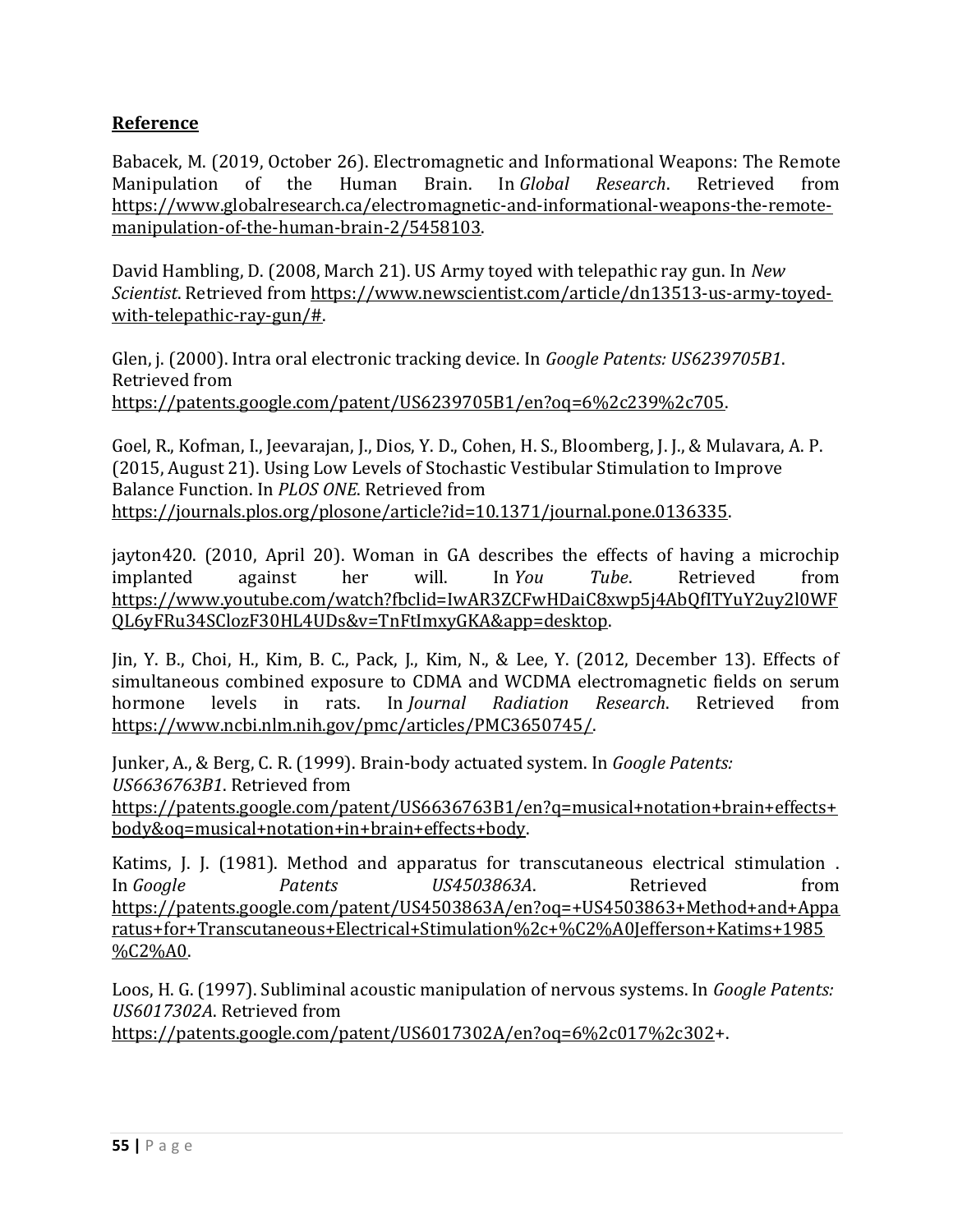Loos, K. (2018, March 15). Maryland Lawmaker Takes Aim at Mandatory Microchipping. In *gt*. Retrieved from [https://www.govtech.com/policy/Maryland-Lawmaker-Takes-Aim](https://www.govtech.com/policy/Maryland-Lawmaker-Takes-Aim-at-Mandatory-Microchipping.html)[at-Mandatory-Microchipping.html.](https://www.govtech.com/policy/Maryland-Lawmaker-Takes-Aim-at-Mandatory-Microchipping.html)

Mardirossian, A. (1998). Communication system and method including brain wave analysis and/or use of brain activity. In *Google Patents: US6011991A*. Retrieved from [https://patents.google.com/patent/US6011991A/en?oq=6%2c011%2c991+](https://patents.google.com/patent/US6011991A/en?oq=6%2c011%2c991).

McNulty, J. F. (2000, June 26). Remote Controlled Non-Lethal Weapons Applications. In *TASERTRON*. Retrieved from [https://www.hsdl.org/?view&did=443808.](https://www.hsdl.org/?view&did=443808)

Nano-implants for energy harvesting and wireless sensing (n.d.). In *mit media lab*. Retrieved from [https://www.media.mit.edu/projects/wireless-sensing/overview/.](https://www.media.mit.edu/projects/wireless-sensing/overview/)

Puharich, H. K., & Lawrence, J. L. (1967). Method and apparatus for improving neural performance in human subjects by electrotherapy . In *Google Patents US3563246A* . Retrieved from

[https://patents.google.com/patent/US3563246A/en?oq=US3563246+Method+and+Appar](https://patents.google.com/patent/US3563246A/en?oq=US3563246+Method+and+Apparatus+For+Improving+Neural+Performance+In+Human+Subjects+By+Electrotherapy%2c) [atus+For+Improving+Neural+Performance+In+Human+Subjects+By+Electrotherapy%2c+](https://patents.google.com/patent/US3563246A/en?oq=US3563246+Method+and+Apparatus+For+Improving+Neural+Performance+In+Human+Subjects+By+Electrotherapy%2c).

Ross, V. (2011, April 5). "StunRay," a Light Weapon That Overstimulates the Brain. In *Discover*. Retrieved from [https://www.discovermagazine.com/technology/stunray-a](https://www.discovermagazine.com/technology/stunray-a-light-weapon-that-overstimulates-the-brain)[light-weapon-that-overstimulates-the-brain.](https://www.discovermagazine.com/technology/stunray-a-light-weapon-that-overstimulates-the-brain)

Sharpe, S. M., Seals, J., MacDonald, A. H., & Scott R. Crowgey, S. (1988). Non-contact vital signs monitor. In *Google Patents US4958638A*. Retrieved from [https://patents.google.com/patent/US4958638A/en?oq=USP+%23+4%2c958%2c638+](https://patents.google.com/patent/US4958638A/en?oq=USP+%23+4%2c958%2c638)).

Stirbl, R. C., & Wilk, P. J. (1994). Method and an associated apparatus for remotely determining information as to person's emotional state. In *Google Patents: US5507291A*. Retrieved from

[https://patents.google.com/patent/US5507291A/en?q=Method+%26+Apparatus+Remote](https://patents.google.com/patent/US5507291A/en?q=Method+%26+Apparatus+Remotely+Determining+Information+Person%27s+Emotional+State+~+al.&inventor=Stirbl%2c&oq=Method+%26+Apparatus+for+Remotely+Determi) [ly+Determining+Information+Person%27s+Emotional+State+~+al.&inventor=Stirbl%2c&](https://patents.google.com/patent/US5507291A/en?q=Method+%26+Apparatus+Remotely+Determining+Information+Person%27s+Emotional+State+~+al.&inventor=Stirbl%2c&oq=Method+%26+Apparatus+for+Remotely+Determi) [oq=Method+%26+Apparatus+for+Remotely+Determi.](https://patents.google.com/patent/US5507291A/en?q=Method+%26+Apparatus+Remotely+Determining+Information+Person%27s+Emotional+State+~+al.&inventor=Stirbl%2c&oq=Method+%26+Apparatus+for+Remotely+Determi) 

Suggs, E. (2010, February 4). Senate bans forced microchip implants. In *AJC*. Retrieved from [https://www.ajc.com/news/local-govt--politics/senate-bans-forced-microchip](https://www.ajc.com/news/local-govt--politics/senate-bans-forced-microchip-implants/FXftBnboGBnHIpGmrfQEMM/)[implants/FXftBnboGBnHIpGmrfQEMM/.](https://www.ajc.com/news/local-govt--politics/senate-bans-forced-microchip-implants/FXftBnboGBnHIpGmrfQEMM/)

TUCKER, P. (n.d.). Here's What Invisible Brain Weapons Did to US Diplomatic Workers in Cuba. In *Defense One*. Retrieved from [https://www.defenseone.com/technology/2018/02/heres-what-invisible-brain-weapons](https://www.defenseone.com/technology/2018/02/heres-what-invisible-brain-weapons-did-us-diplomatic-workers-cuba/146044/)[did-us-diplomatic-workers-cuba/146044/.](https://www.defenseone.com/technology/2018/02/heres-what-invisible-brain-weapons-did-us-diplomatic-workers-cuba/146044/)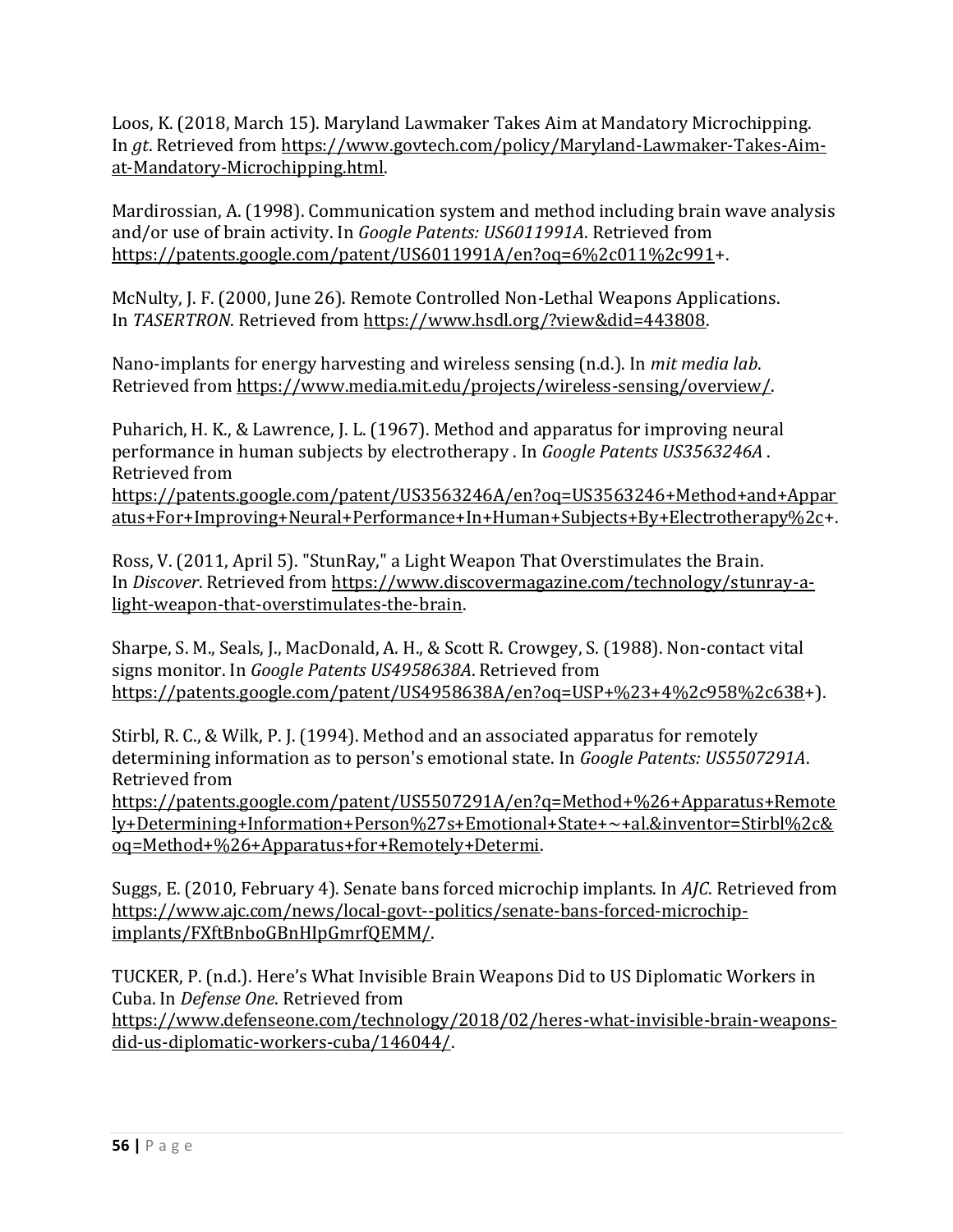WEINBERGER, S. (2008, February 2). Report: Nonlethal Weapons Could Target Brain, Mimic Schizophrenia. In *Wired*. Retrieved from [https://www.wired.com/2008/02/report](https://www.wired.com/2008/02/report-nonletha/)[nonletha/.](https://www.wired.com/2008/02/report-nonletha/) 

(Child Abuse and Sex trafficking) The cyber torture victims have family, and this effects children as young as 6 months old as well. With pregnant women it effects the infant or infants in the womb, forcing miscarriages, attacking the fetus sending electrical charges to destroy the life inside the cyber torture victims' body. This is destruction of life and crimes against humanity. Even U.S. Federal Law states**:**

18 U.S. Code CHAPTER 110—SEXUAL EXPLOITATION AND OTHER ABUSE OF CHILDREN

- 1. [§ 2251. Sexual exploitation of children](https://www.law.cornell.edu/uscode/text/18/2251)
- 2. [§ 2251A. Selling or buying of children](https://www.law.cornell.edu/uscode/text/18/2251A)
- 3. [§ 2252. Certain activities relating to material involving the sexual exploitation of](https://www.law.cornell.edu/uscode/text/18/2252)  [minors](https://www.law.cornell.edu/uscode/text/18/2252)
- 4. [§ 2252A. Certain activities relating to material constituting or containing child](https://www.law.cornell.edu/uscode/text/18/2252A)  [pornography](https://www.law.cornell.edu/uscode/text/18/2252A)
- 5. [§ 2252B. Misleading domain names on the Internet](https://www.law.cornell.edu/uscode/text/18/2252B)
- 6. [§ 2252C. Misleading words or digital images on the Internet](https://www.law.cornell.edu/uscode/text/18/2252C)
- 7. [§ 2253. Criminal forfeiture](https://www.law.cornell.edu/uscode/text/18/2253)
- 8. [§ 2254. Civil forfeiture](https://www.law.cornell.edu/uscode/text/18/2254)
- 9. [§ 2255. Civil remedy for personal injuries](https://www.law.cornell.edu/uscode/text/18/2255)
- 10. [§ 2256. Definitions for chapter](https://www.law.cornell.edu/uscode/text/18/2256)
- 11. [§ 2257. Record keeping requirement](https://www.law.cornell.edu/uscode/text/18/2257)s
- 12. [§ 2257A. Record keeping requirements for simulated sexual conduct](https://www.law.cornell.edu/uscode/text/18/2257A)
- 13. [§ 2258. Failure to report child abuse](https://www.law.cornell.edu/uscode/text/18/2258)
- 14. [§ 2258A. Reporting requirements of providers](https://www.law.cornell.edu/uscode/text/18/2258A)
- 15. [§ 2258B. Limited liability for providers or domain name registrars](https://www.law.cornell.edu/uscode/text/18/2258B)
- 16. [§ 2258C. Use to combat child pornography of technical elements relating to reports](https://www.law.cornell.edu/uscode/text/18/2258C)  [made to the CyberTipline](https://www.law.cornell.edu/uscode/text/18/2258C)
- 17. [§ 2258D. Limited liability for NCMEC](https://www.law.cornell.edu/uscode/text/18/2258D)
- 18. [§ 2258E. Definitions](https://www.law.cornell.edu/uscode/text/18/2258E)
- 19. [§ 2259. Mandatory restitution](https://www.law.cornell.edu/uscode/text/18/2259)
- 20. [§ 2259A. Assessments in ch](https://www.law.cornell.edu/uscode/text/18/2259A)ild pornography cases
- 21. [§ 2259B. Child pornography victims reserve](https://www.law.cornell.edu/uscode/text/18/2259B)
- 22. [§ 2260. Production of sexually explicit depictions of a minor for importation into the](https://www.law.cornell.edu/uscode/text/18/2260)  [United States](https://www.law.cornell.edu/uscode/text/18/2260)
- 23. § 2260A. Penalties for registered sex offenders (Cornell Law School, 1992).

This pertains to children from the age 16 and under through childbirth and crimes against the female cyber torture victim's womb. With the type of technology such as non-lethal weapons, electronic weapons, and electronic devices, drones, RF signals, and manipulating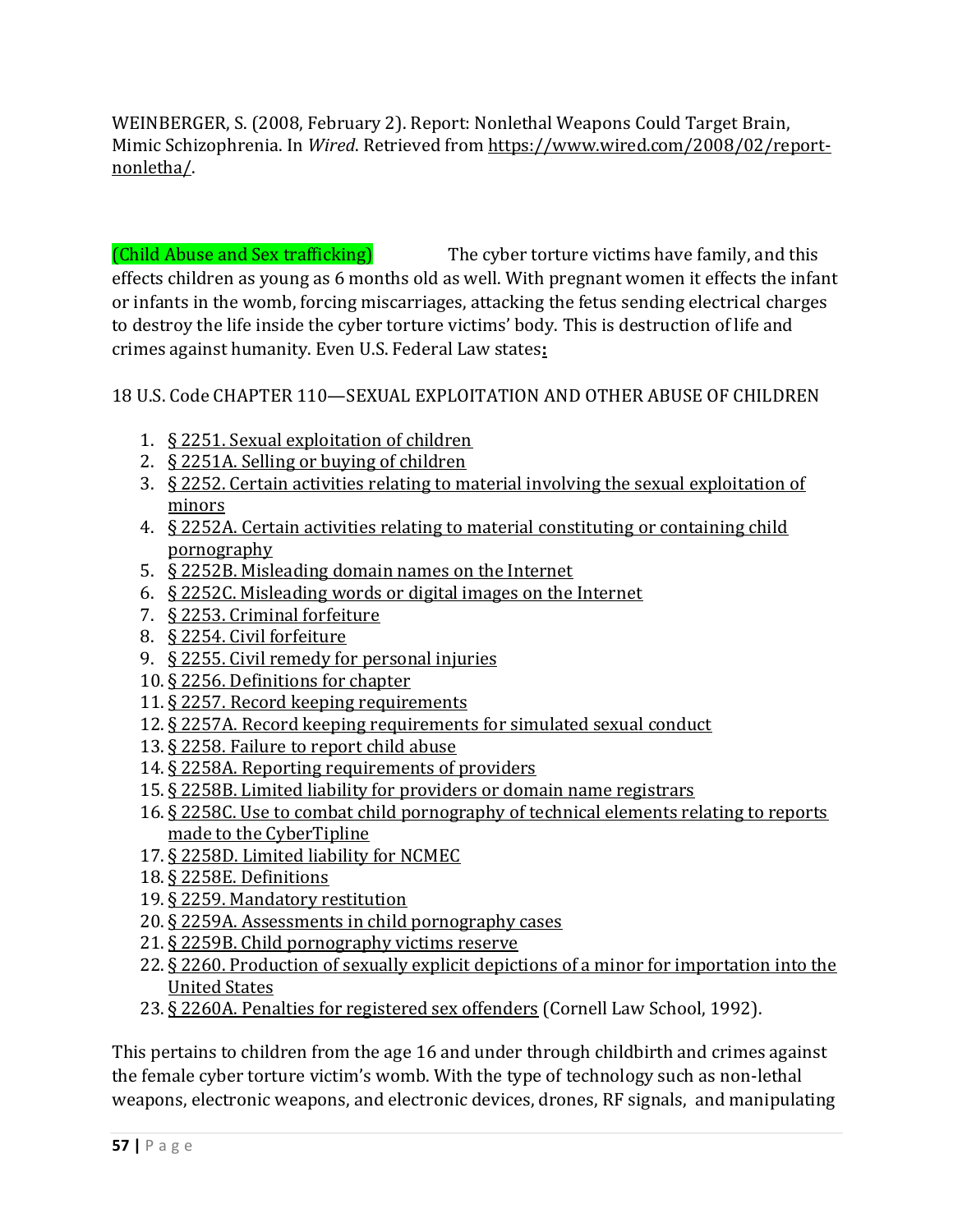devices these criminals invade the mind of the child, watch and manipulate children at a young age and raise the children through subliminal telecommunications with the power of suggestion. The military human child experimentation forces the child to do certain actions like jumping off a wall. These vile and malicious criminals invade the child's head and talk to them to scare the children in their head during their dream state. There is an audio of an 11-year girl, named Olivia who her cyber torture is just beginning. In the audio files that I have analyzed there is evidence of receiving better equipment to watch children with a pay increase. This 11-year old Olivia was crying to her mother as her mother was recording. There was a van parked outside her home that I warned the mother about. As the mother stepped outside to look for the van with the description that I gave the mother after analyzing the audio the van drove away.

This leads to emotional torment growing up being attacked and do not want to tell their parents about it. But her mother knows because she is a victim of cyber torture as well and cannot get any legal help. If you go through my phone conversations and hear the cyber torture victims' stories and testimonies you will hear their pains, agonies, and assaults. They have the evidence they just need someone to listen to them. There is evidence of selling images and talking about money exchanges. The kids are in the bathtub, shower, looking at them with video voyeurism capabilities. complaining they cannot see the child clearly. Getting different equipment to watch children and getting paid more money. This is horrific to imagine let alone to hear and analyze the audio and video capturing their telecommunications and hearing the pain in the child and know what she or he is experiencing but cannot explain. These parents have to explain this to their child/children and tell them what and why this is happening to them. Children are helpless amongst sexual predators, pedophiles, and child sex trafficking rings. It is no wonder that it is hugest criminal offense across the world. Using this technology at a mass capacity such as the military, Dark Web, Federal Agencies, law enforcement, government and civilian contractors, civilian activist groups, and criminals and perpetrators all have the capabilities at their fingertip at a monumental manner. These cyber torture victims' families need to be investigated first and foremost to take these criminals down. Your United Nations Agreements on Human rights all cover cyber torture victims: Universal Declaration of Human Rights, Covenant on Civil and Political Rights, Covenant on Economic, Social, and Cultural Rights, UN Convention on the condition of the Wounded and sick in Armed Forces, Convention against Genocide, Convention against torture, Convention on Elimination of Discrimination Against Women, Convention on the Rights of the Child. There is another audio that I analyzed from Canada. Although this file is 14 years old there is a large amount of pedophilia sex trafficking rings, going on within the file. Within this File I captured statements of the "Conspiracy Theory = Pizza Gate and the RED ROOM." These have been verified by the FBI as false accusations, and do not exist. My audio analysis verifies that such incidences happened and is occurring today on the Dark Web.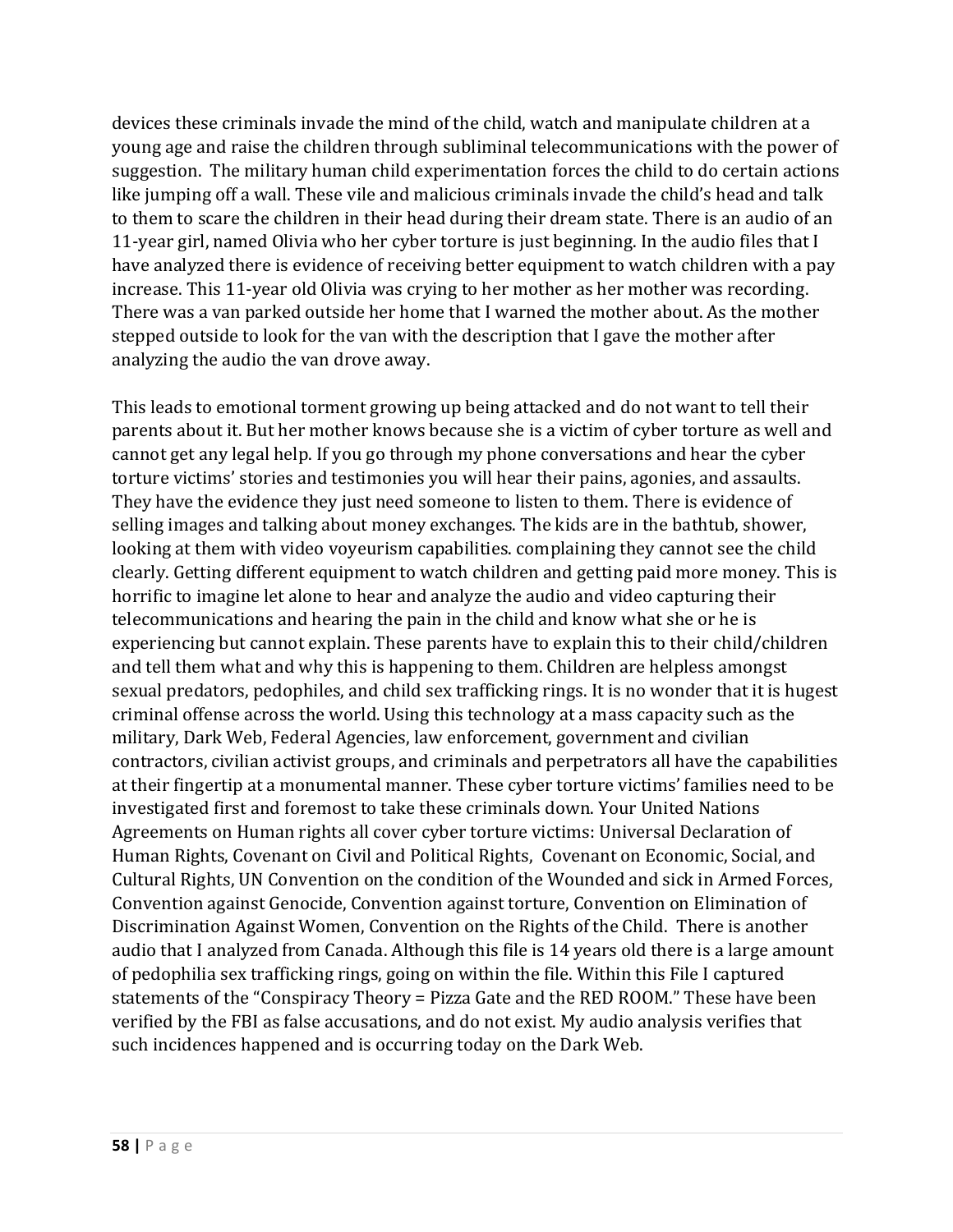Another audio that I have is that these criminals "activate" a child at three years old. That way they can manipulate the child as they grow up and can manipulate the child to do certain actions. One criminal said he raises kids for school shootings. Everyone knows the story about Jeffrey Epstein, or has heard the name, because it was national news. Jeffrey Epstein was a huge donor to MIT School. MIT is known currently to doing studies on sending messages to the brain. [https://www.inceptivemind.com/mits-alterego-read](https://www.inceptivemind.com/mits-alterego-read-thoughts-hear-voice-inside-brain/8370/)[thoughts-hear-voice-inside-brain/8370/.](https://www.inceptivemind.com/mits-alterego-read-thoughts-hear-voice-inside-brain/8370/) Can you imagine if Jeffrey Epstein got his hands on some of this technology. Having high political affiliations, can have access to the weapons systems. Giving the children orders as they were growing up. Whispering it is ok to commit those acts, or touch yourself, rub yourself in the shower, watch them in the tub, say its ok to clean your private area, to a 7-year-old or even younger. I do not know if that occurred, but only an investigation will be able to tell. These criminals behind the network programs and systems, run huge rings, share files and videos, amongst each other, and have live stream capabilities.

# **References**

Cornell Law School. (1992). 18 U.S. Code CHAPTER 110—SEXUAL EXPLOITATION AND OTHER ABUSE OF CHILDREN. In *Cornell Law School*. Retrieved from [https://www.law.cornell.edu/uscode/text/18/part-I/chapter-110.](https://www.law.cornell.edu/uscode/text/18/part-I/chapter-110)

Jain, R., & Wagani, R. (2019, October). Effect of White Noise on Visual Memory. Retrieved from

https://www.researchgate.net/publication/337274772 Effect of White Noise on Visual [Memory.](https://www.researchgate.net/publication/337274772_Effect_of_White_Noise_on_Visual_Memory)

Summary of United Nations Agreements on Human Rights. (n.d.). In *Human Rights Web*. Retrieved from<http://www.hrweb.org/legal/undocs.html>

U.S. Department of Health and Human Services. (2020, March). Scientists monitored brains replaying memories in real time. In *NIH* . Retrieved from [https://www.nih.gov/news](https://www.nih.gov/news-events/news-releases/scientists-monitored-brains-replaying-memories-real-time)[events/news-releases/scientists-monitored-brains-replaying-memories-real-time.](https://www.nih.gov/news-events/news-releases/scientists-monitored-brains-replaying-memories-real-time)

(Closing) Anything these patents state weather they are used for good intentions were altered for vile and malicious crimes against cyber torture victims. 1956 is the earliest Patent that was approved for use and experimentation on human subjects, that I provided and am aware of. And only two years later in 1958 Holograms were being forced into cyber torture victims' heads. Just because the United Nations is just acknowledging it as cyber torture in 2020 does not mean this has not been happening for decades before, Julian Assange was investigated. This has been happening to the poor, homeless, lower class citizens since 1956. And only when diplomats from China and Cuba were attacked did the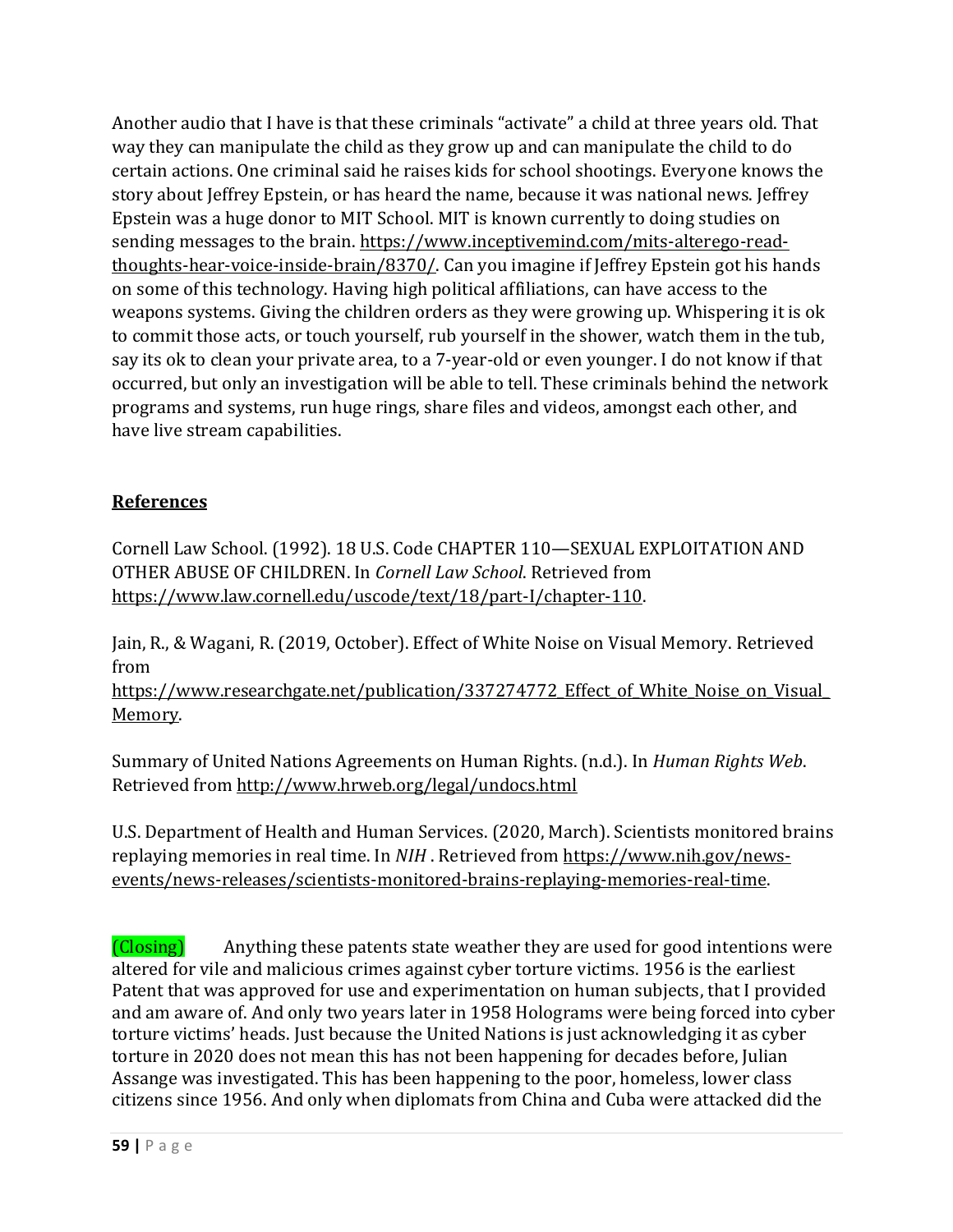media start to mention this research and use of Microwave energy, RF signals, Acoustic attacks, non-lethal weapons, electronic devices, and electronic weapons. To still not accept the complaints of cyber torture victims and forced into mental institutions. This has been a continuation to current time now introducing and implementing Artificial Intelligence structures. This will not stop unless laws are put into place to protect every person in this world. There is so much that goes into a cyber torture victim that I alone cannot express them all. From networking, engineering, algorithms, AI, computer components I just scratched the surface in describing what the capabilities, and how these agencies, military personnel, government officials, contractors, officers, criminals are committing these acts of torture on the cyber torture victim. I have evidence of companies, corporations, military units, agencies, equipment's, surveillance techniques, crimes that are being committed, that I cannot add them all to this report.

I do audio/video forensics and can prove the torture that the cyber torture victim is forced to endure. There is more scientific and medical research that has to be looked into that I am not qualified to mention. The audio/video analysis proves what the cyber torture victim is going through. This has to be stopped, *one company and corporation is torturing 3500 (thirty-five hundred) victims alone. If you multiply that just to 2 (two) companies within every state in the U.S. that is a total of 750,000 (seven hundred and fifty thousand) victims within the United States alone.* Once again since I have studied more cyber torture victims within the United States that is where most of my evidence is referred to the United States of America, military, and government agencies. I am only one person and do not have the means, money, or equipment to analyze so many victims around the globe. Cyber torture victims need PET, FMRI, toxicology reports, H-Scada scans, Spectrum analysis reports, bug scanners, frequency scanners, that are out of the cyber torture victims' budget. There is one military equipment that I came across that can locate the location of where the RF signals are coming from, but this technology is illegal to possess. Only military is allowed access to this equipment this is known as a **Defense Advanced GPS Receiver (DAGR) or** [AN/PSN-11 Precision Lightweight GPS Receiver \(PLGR\).](https://olive-drab.com/od_electronics_gps_plgr.php) (n.d. In *Olive DRAB*.). Since even military will not provide investigations for cyber torture victims, this type of technology is out of reach for any cyber torture victim to find out who is behind their attacks. Cyber torture victims need help, their lives are being destroyed from homelessness to suicide. Their bodies are being destroyed with microwave energy and radio frequencies. Cells, tissue, brain damage, is being destroyed using non-lethal weapons, electronic weapons, and electronic devices. This has long lasting effects psychologically on the cyber torture victims as well. The sex trafficking, and child pedophilia rings all must be investigated and have these criminals behind bars. Please investigate every one of the cyber torture victims that I have helped, along with the many I have not. This needs to be put to an end and laws need to be in place to protect the cyber torture victim from these crimes occurring even further. I have come up with a bill proposal that I would like you to go through and read, maybe you can use it as a basis for these crimes to stop. There needs to be teams in place to do forensic evidence as well as medical tests for the cyber torture victims. I would like to train the team the proper procedure on how to capture these telecommunications. Only with the proper investigations will the cyber torture victims torture end. Cyber torture victims are pleading and begging for help. Will you stand up for the cyber torture victims human rights or will